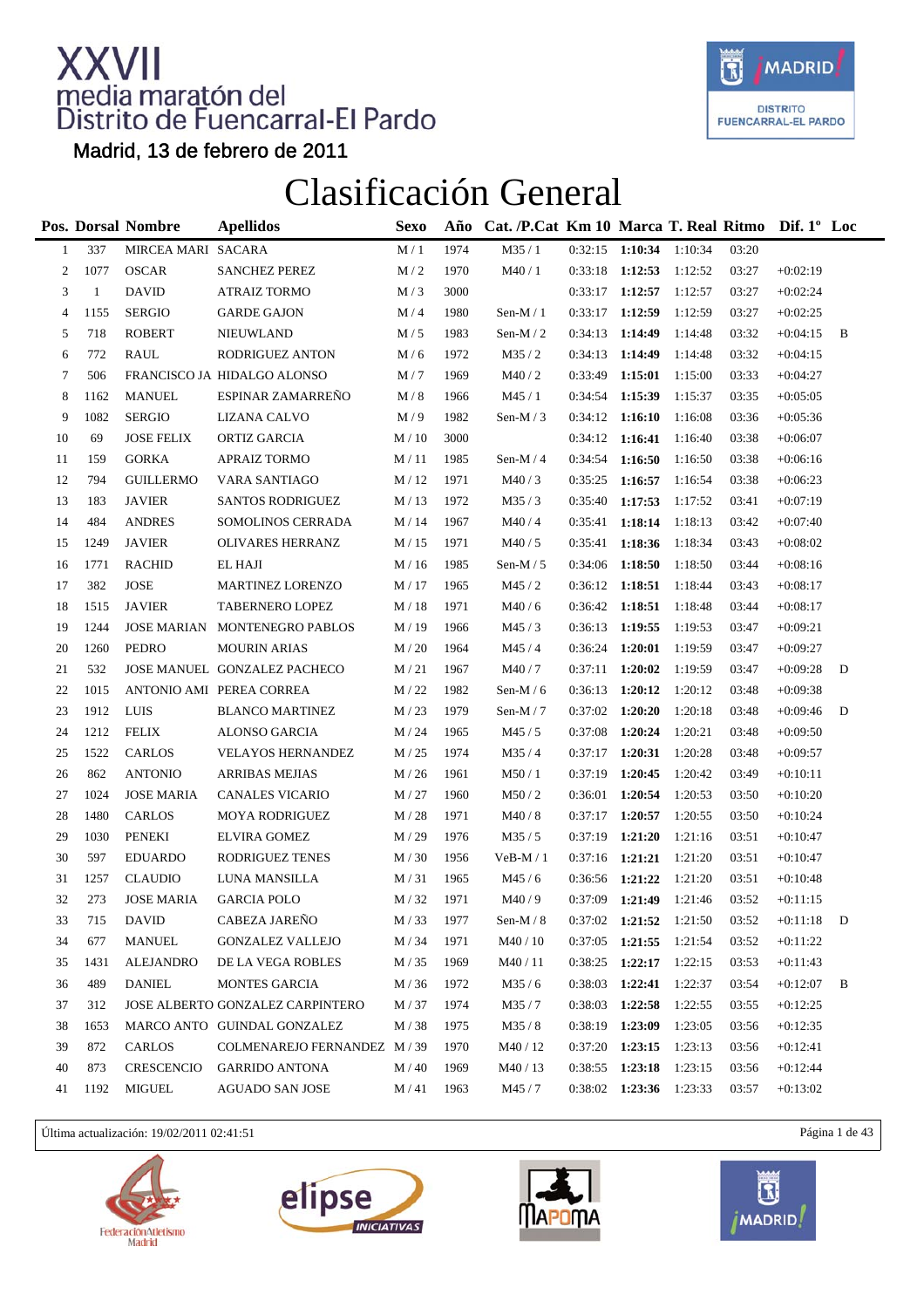

Madrid, 13 de febrero de 2011

### Clasificación General

|    |      | Pos. Dorsal Nombre | <b>Apellidos</b>                 | <b>Sexo</b>       | Año  | Cat. /P.Cat Km 10 Marca T. Real Ritmo Dif. 1° Loc |                   |                         |         |       |            |   |
|----|------|--------------------|----------------------------------|-------------------|------|---------------------------------------------------|-------------------|-------------------------|---------|-------|------------|---|
| 42 | 1261 |                    | JUAN ANDRES GARCIA BRAVO         | $M/42$            | 1969 | M40 / 14                                          | $0:38:06$ 1:23:40 |                         | 1:23:33 | 03:57 | $+0:13:06$ |   |
| 43 | 391  | <b>ENRIQUE</b>     | <b>GIRON CALVO</b>               | M/43              | 1976 | M35/9                                             | 0:38:26           | 1:23:49                 | 1:23:33 | 03:57 | $+0:13:15$ |   |
| 44 | 795  | <b>MARCO</b>       | <b>IBARRA LOPEZ</b>              | M / 44            | 1964 | M45/8                                             | 0:38:03           | 1:23:54                 | 1:23:41 | 03:57 | $+0:13:20$ |   |
| 45 | 1233 | <b>PEDRO</b>       | <b>GOMEZ DE LAS HERAS</b>        | M/45              | 1976 | M35 / 10                                          | 0:38:50           | 1:24:10                 | 1:24:08 | 03:59 | $+0:13:36$ |   |
| 46 | 900  |                    | JUAN CARLOS SANCHEZ GARCIA       | M / 46            | 1956 | $VeB-M/2$                                         | $0:37:02$ 1:24:12 |                         | 1:24:10 | 03:59 | $+0:13:38$ |   |
| 47 | 1468 |                    | JOSE MANUEL LOPEZ SANCHEZ        | M / 47            | 1974 | M35/11                                            | 0:38:30           | 1:24:17                 | 1:24:12 | 03:59 | $+0:13:43$ | D |
| 48 | 1424 | <b>JESUS</b>       | CAVA MARTINEZ                    | M / 48            | 1975 | M35 / 12                                          | 0:38:31           | 1:24:24                 | 1:24:20 | 03:59 | $+0:13:50$ |   |
| 49 | 1114 | <b>ALEJANDRO</b>   | RODRIGUEZ ZAMORA                 | M/49              | 1970 | M40 / 15                                          |                   | 1:24:25                 | 1:24:17 | 03:59 | $+0:13:52$ |   |
| 50 | 1102 | <b>SERGIO</b>      | <b>BELLIDO GONZALEZ</b>          | M/50              | 1975 | M35/13                                            | 0:38:25           | 1:24:27                 | 1:24:27 | 04:00 | $+0:13:54$ |   |
| 51 | 1156 | <b>JOSE DAVID</b>  | MORANDA SANTANILLA               | M/51              | 1970 | M40 / 16                                          | 0:37:21           | 1:24:40                 | 1:24:40 | 04:00 | $+0.14:07$ |   |
| 52 | 1147 | <b>JESUS</b>       | <b>ANTON MORALLON</b>            | M/52              | 1979 | Sen-M $/ 9$                                       | 0:39:23           | 1:24:48                 | 1:24:43 | 04:00 | $+0:14:14$ |   |
| 53 | 594  | <b>ANTONIO</b>     | CRIADO GUERRERO                  | M/53              | 1975 | M35 / 14                                          | 0:39:30           | 1:24:48                 | 1:24:39 | 04:00 | $+0:14:14$ |   |
| 54 | 347  | <b>EDUARDO</b>     | SORRIBAS VELASCO                 | M / 54            | 1974 | M35 / 15                                          | 0:40:36 1:24:48   |                         | 1:24:38 | 04:00 | $+0:14:14$ |   |
| 55 | 1546 | <b>MANUEL</b>      | <b>GONZALEZ MAÑERO</b>           | M / 55            | 1980 | Sen-M $/ 10$                                      | 0:38:30           | 1:24:57                 | 1:24:50 | 04:01 | $+0:14:24$ |   |
| 56 | 123  | <b>PEDRO</b>       | <b>SANZ SANZ</b>                 | M / 56            | 1973 | M35 / 16                                          | 0:40:09           | 1:25:02                 | 1:24:49 | 04:01 | $+0:14:28$ |   |
| 57 | 499  | <b>EMILIO</b>      | RUIZ HERRERA                     | M/57              | 1971 | M40 / 17                                          | 0:40:11           | 1:25:06                 | 1:25:03 | 04:01 | $+0:14:32$ |   |
| 58 | 1019 | <b>FRANCISCO</b>   | DIAZ PALOMAR                     | M / 58            | 1969 | M40 / 18                                          | 0:39:03           | 1:25:09                 | 1:25:08 | 04:02 | $+0:14:36$ |   |
| 59 | 1193 | <b>FRANCISCO</b>   | <b>AGUADO SAN JOSE</b>           | M/59              | 1960 | M50/3                                             | 0:38:26           | 1:25:12                 | 1:25:09 | 04:02 | $+0:14:39$ |   |
| 60 | 393  | <b>ALBERTO</b>     | <b>SALGADO CORTES</b>            | M/60              | 1970 | M40 / 19                                          | 0:38:56 1:25:21   |                         | 1:25:18 | 04:02 | $+0:14:47$ |   |
| 61 | 1045 |                    | FRANCISCO JA MARTIN DE LA FUENTE | M/61              | 1968 | M40 / 20                                          | 0:39:48           | 1:25:22                 | 1:25:10 | 04:02 | $+0:14:48$ |   |
| 62 | 1247 |                    | JUAN ANTONI ALEGRE MUÑOZ         | M/62              | 1972 | M35 / 17                                          | 0:40:11           | 1:25:24                 | 1:25:20 | 04:02 | $+0:14:50$ |   |
| 63 | 607  | <b>MANUEL</b>      | <b>MATEO GOMEZ</b>               | M/63              | 1966 | M45/9                                             | 0:40:10           | 1:25:37                 | 1:25:34 | 04:03 | $+0:15:03$ |   |
| 64 | 1040 | <b>VICENTE</b>     | <b>SANZ ORTEGA</b>               | M / 64            | 1957 | M50/4                                             | 0:38:57           | 1:25:40                 | 1:25:36 | 04:03 | $+0:15:06$ |   |
| 65 | 1170 | <b>HECTOR</b>      | <b>BAEZA SANCHEZ</b>             | M/65              | 1975 | M35 / 18                                          | 0:39:28           | 1:25:44                 | 1:25:33 | 04:03 | $+0:15:10$ |   |
| 66 | 1656 | <b>FELIX</b>       | RAMOS COLETO                     | M / 66            | 1952 | $VeB-M/3$                                         | 0:39:29           | 1:25:45                 | 1:25:42 | 04:03 | $+0:15:11$ |   |
| 67 | 577  | <b>FELIPE</b>      | <b>SANCHEZ BENITEZ</b>           | M / 67            | 1969 | M40/21                                            | 0:40:10           | 1:25:47                 | 1:25:43 | 04:03 | $+0:15:13$ |   |
| 68 | 899  | <b>MARIO</b>       | YLLERA OLEA                      | M / 68            | 1969 | M40/22                                            | 0:39:38           | 1:25:58                 | 1:25:53 | 04:04 | $+0:15:24$ | D |
| 69 | 740  | <b>ALBERTO</b>     | PASCUAL PLAZA                    | M/69              | 1946 | $VeB-M/4$                                         | 0:39:30           | 1:26:04                 | 1:25:58 | 04:04 | $+0:15:31$ | D |
| 70 | 1269 | <b>MOISES</b>      | PASTOR RODRIGUEZ DE TE           | M/70              | 1973 | M35 / 19                                          | 0:40:34           | 1:26:07                 | 1:26:07 | 04:04 | $+0:15:33$ |   |
| 71 | 1044 | <b>ARMANDO</b>     | <b>VAQUERIZAS DE CEA</b>         | M/71              | 1972 | M35 / 20                                          | 0:38:26           | 1:26:18                 | 1:26:18 | 04:05 | $+0:15:45$ |   |
| 72 | 1021 | <b>ENRIQUE</b>     | MANZANEQUE GARCIA                | M/72              | 1978 | Sen-M $/11$                                       | 0:41:49           | 1:26:27                 | 1:25:54 | 04:04 | $+0:15:53$ |   |
| 73 | 714  | <b>FERNANDO</b>    | MOHEDANO TALAVAN                 | M/73              | 1963 | M45 / 10                                          | 0:40:03           | 1:26:29                 | 1:26:25 | 04:05 | $+0.15:55$ | B |
| 74 | 282  | <b>RUBEN</b>       | MARTINEZ RODRIGUEZ               | $\mathrm{M}$ / 74 | 1985 | Sen-M / $12\,$                                    | 0:40:47           | 1:26:31                 | 1:26:21 | 04:05 | $+0:15:58$ |   |
| 75 | 1854 | <b>BALDOMERO</b>   | <b>GONZÁLEZ NEVADO</b>           | M/75              | 1981 | Sen-M $/$ 13                                      | 0:39:38           | 1:26:41                 | 1:26:38 | 04:06 | $+0:16:08$ |   |
| 76 | 1736 | <b>CARLOS</b>      | RAMIREZ DUARTE                   | M/76              | 1968 | M40/23                                            | 0:39:16           | 1:26:48                 | 1:26:48 | 04:06 | $+0:16:14$ | В |
| 77 | 767  | <b>VICENTE</b>     | <b>GARCIA RODRIGUEZ</b>          | M/77              | 1967 | M40 / 24                                          | 0:38:49           | 1:26:54                 | 1:26:53 | 04:07 | $+0:16:20$ |   |
| 78 | 1652 | <b>DAVID</b>       | <b>GONZALEZ BRAGADO</b>          | M/78              | 1975 | M35/21                                            | 0:40:25           | 1:27:09                 | 1:27:09 | 04:07 | $+0:16:35$ |   |
| 79 | 1867 | <b>CARLOS</b>      | LOZANO DOMÍNGUEZ                 | M/79              | 1972 | M35 / 22                                          | 0:39:53           | 1:27:23                 | 1:27:21 | 04:08 | $+0:16:49$ |   |
| 80 | 712  | <b>JOAQUIN</b>     | HERNANDEZ BLAZQUEZ               | M / 80            | 1964 | M45 / 11                                          | $0:40:12$ 1:27:26 |                         | 1:27:22 | 04:08 | $+0:16:52$ | B |
| 81 | 49   | <b>JOSE LUIS</b>   | <b>AMAT CARPENA</b>              | M/81              | 1966 | M45 / 12                                          | 0:39:55 1:27:29   |                         | 1:27:26 | 04:08 | $+0.16:55$ |   |
| 82 | 1104 |                    | RAFAEL IGNA RAMIREZ ARREGUI      | M / 82            | 1961 | M50/5                                             |                   | 0:40:15 1:27:34 1:27:26 |         | 04:08 | $+0:17:00$ |   |

Última actualización: 19/02/2011 02:42:02 Página 2 de 43







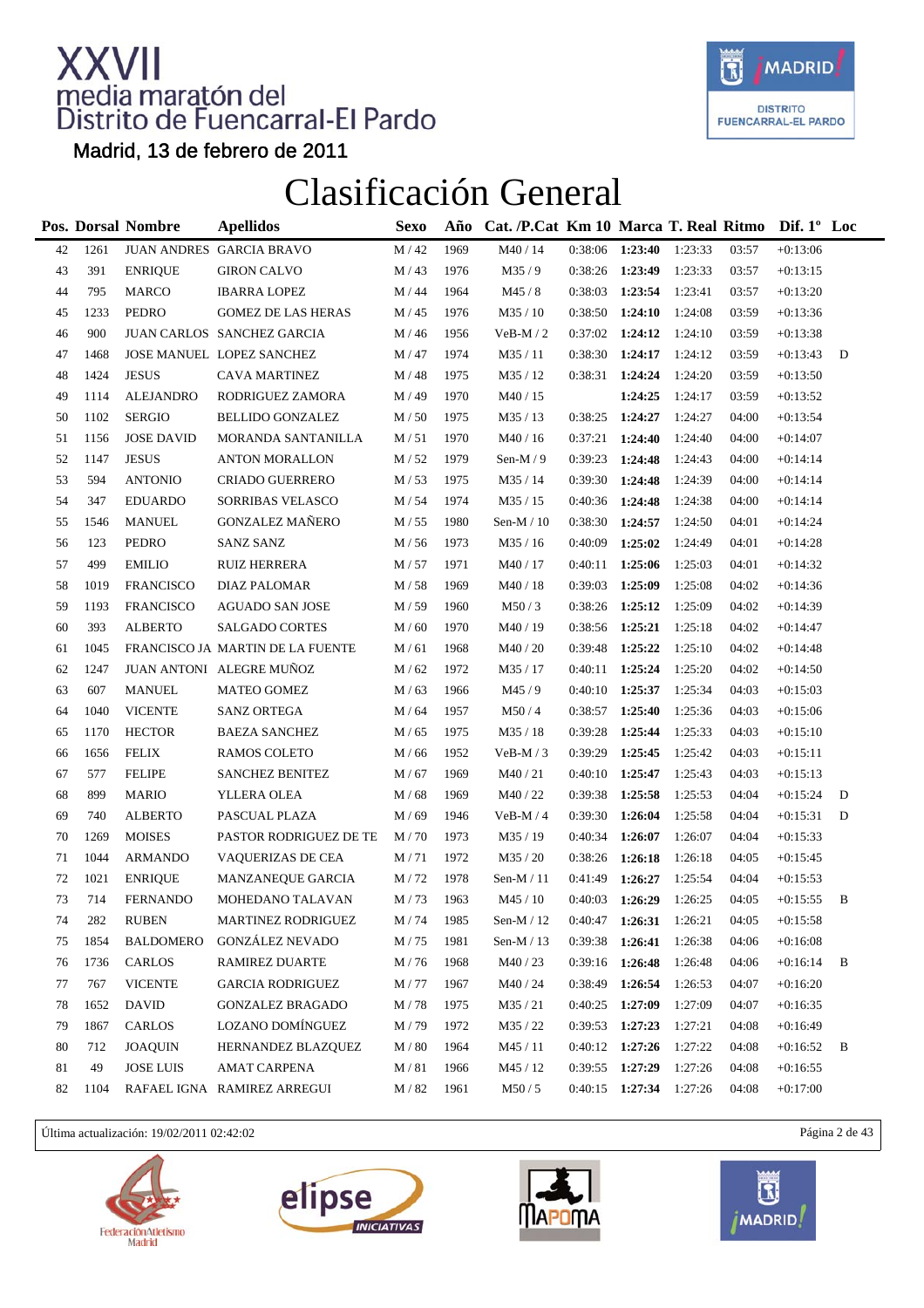

Madrid, 13 de febrero de 2011

### Clasificación General

|     |      | Pos. Dorsal Nombre       | <b>Apellidos</b>             | Sexo                 | Año  | Cat. /P.Cat Km 10 Marca T. Real Ritmo Dif. 1° Loc |                   |                     |         |       |            |   |
|-----|------|--------------------------|------------------------------|----------------------|------|---------------------------------------------------|-------------------|---------------------|---------|-------|------------|---|
| 83  | 1805 | <b>ALBERTO</b>           | <b>GUTIERREZ CID</b>         | M / 83               | 1973 | M35 / 23                                          | $0:41:02$ 1:27:38 |                     | 1:26:40 | 04:06 | $+0:17:04$ |   |
| 84  | 47   | <b>RAFAEL</b>            | POZA RUIZ                    | M / 84               | 1970 | M40 / 25                                          | $0:40:57$ 1:27:42 |                     | 1:27:39 | 04:09 | $+0:17:08$ |   |
| 85  | 863  | <b>ANGEL</b>             | <b>GOMEZ LOZANO</b>          | M / 85               | 1967 | M40/26                                            | 0:40:48           | 1:27:48             | 1:27:44 | 04:09 | $+0:17:15$ |   |
| 86  | 453  | <b>JESUS</b>             | <b>SANCHEZ CALVO</b>         | M / 86               | 1955 | $VeB-M/5$                                         | 0:39:43           | 1:27:53             | 1:27:46 | 04:09 | $+0:17:19$ |   |
| 87  | 1054 | <b>ANGEL</b>             | <b>CORELL PALACIOS</b>       | M / 87               | 1973 | M35 / 24                                          | 0:41:24           | 1:27:53             | 1:27:35 | 04:09 | $+0:17:20$ |   |
| 88  | 424  | <b>MIGUEL</b>            | <b>ALVAREZ CARO</b>          | M / 88               | 1987 | Sen-M $/$ 14                                      | 0:40:09           | 1:27:56             | 1:27:48 | 04:09 | $+0:17:22$ |   |
| 89  | 44   | <b>RICARDO</b>           | CABEZAS GONZALEZ             | M / 89               | 1962 | M45 / 13                                          | 0:40:57           | 1:28:11             | 1:28:08 | 04:10 | $+0:17:37$ |   |
| 90  | 881  |                          | FRANCISCO JO PRIETO SALCEDO  | M/90                 | 1977 | Sen-M $/$ 15                                      | 0:40:57           | 1:28:20             | 1:28:13 | 04:10 | $+0:17:46$ |   |
| 91  | 1251 | <b>JAVIER</b>            | <b>TARDON MONJAS</b>         | M/91                 | 1963 | M45 / 14                                          | 0:41:38           | 1:28:37             | 1:28:31 | 04:11 | $+0:18:03$ |   |
| 92  | 355  | FRANCISCO JA SUAREZ RUIZ |                              | M/92                 | 1955 | $VeB-M/6$                                         | 0:42:49           | 1:28:39             | 1:27:40 | 04:09 | $+0.18:05$ |   |
| 93  | 480  |                          | JUAN CARLOS GOMEZ PACHECO    | M/93                 | 1976 | M35 / 25                                          | 0:42:49           | 1:28:39             | 1:28:39 | 04:12 | $+0.18:06$ | D |
| 94  | 258  | <b>ESTEBAN</b>           | <b>GONZALEZ MORENO</b>       | M / 94               | 1959 | M50/6                                             | 0:40:34           | 1:28:43             | 1:28:42 | 04:12 | $+0.18:09$ |   |
| 95  | 894  | <b>ALBERTO</b>           | SENOVILLA ARRANZ             | M/95                 | 1969 | M40 / 27                                          | 0:39:52           | 1:28:44             | 1:28:34 | 04:11 | $+0:18:10$ |   |
| 96  | 201  | <b>JORGE</b>             | <b>SANCHEZ MOGOLLON</b>      | M/96                 | 1983 | Sen-M $/$ 16                                      | 0:38:35           | 1:28:50             | 1:28:46 | 04:12 | $+0:18:16$ |   |
| 97  | 965  | <b>LUIS</b>              | MENENDEZ MORET               | M/97                 | 1960 | M50/7                                             | 0:41:11           | 1:28:54             | 1:28:51 | 04:12 | $+0:18:20$ | D |
| 98  | 417  |                          | JESUS EMILIO GARCIA BARRIOS  | M/98                 | 1960 | M50/8                                             | 0:40:57           | 1:28:54             | 1:28:50 | 04:12 | $+0.18:20$ |   |
| 99  | 1693 | <b>MAREK</b>             | <b>SACEWICZ</b>              | M / 99               | 1974 | M35 / 26                                          | 0:41:04           | 1:28:59             | 1:28:30 | 04:11 | $+0:18:25$ |   |
| 100 | 1181 |                          | ERNESTO CAM HEREDIA HEREDIA  | $M/100$              | 1969 | M40/28                                            | 0:41:04           | 1:29:03             | 1:28:56 | 04:12 | $+0:18:29$ |   |
| 101 | 1681 | <b>JAVIER</b>            | ZUBIETA MARTINEZ             | M/101                | 1961 | M50/9                                             | 0:41:11           | 1:29:07             | 1:28:55 | 04:12 | $+0:18:33$ |   |
| 102 | 999  | <b>FERNANDO</b>          | GOICOLEA RUIGOMEZ            | M / 102              | 1959 | M50 / 10                                          | 0:40:15           | 1:29:09             | 1:29:02 | 04:13 | $+0:18:36$ |   |
| 103 | 1847 | LUIS                     | FERNÁNDEZ BADORREY           | M / 103              | 1972 | M35 / 27                                          | 0:40:24           | 1:29:14             | 1:29:08 | 04:13 | $+0:18:40$ |   |
| 104 | 447  | <b>ADOLFO</b>            | PERRINO ASENSIO              | M / 104              | 1974 | M35/28                                            | 0:40:36           | 1:29:15             | 1:29:08 | 04:13 | $+0:18:42$ |   |
| 105 | 1355 |                          | JUAN MANUEL POZOS MUÑOZ      | M / 105              | 1959 | M50/11                                            | 0:41:11           | 1:29:17             | 1:29:15 | 04:13 | $+0:18:44$ |   |
| 106 | 1563 |                          | JUAN ANTONI RUANO PADILLA    | M / 106              | 1980 | Sen-M $/$ 17                                      | 0:39:32           | 1:29:22             | 1:29:18 | 04:13 | $+0.18:49$ |   |
| 107 | 406  | <b>ANTONIO</b>           | <b>MATA CASTELLANOS</b>      | M / 107              | 1976 | M35 / 29                                          | 0:41:57           | 1:29:25             | 1:29:13 | 04:13 | $+0:18:52$ |   |
| 108 | 1621 |                          | JOSE IGNACIO GUTIERREZ GOMEZ | M/108                | 1966 | M45 / 15                                          | 0:41:57           | 1:29:28             | 1:29:12 | 04:13 | $+0:18:54$ |   |
| 109 | 1099 | PRUDENCIO                | <b>MEDINA RUIZ</b>           | M / 109              | 1954 | $VeB-M/7$                                         | 0:41:10           | 1:29:30             | 1:29:28 | 04:14 | $+0.18:56$ |   |
| 110 | 1009 | <b>RICHARD</b>           | <b>BADIA PARDO</b>           | M/110                | 1974 | M35/30                                            | 0:40:17           | 1:29:31             | 1:29:17 | 04:13 | $+0.18:58$ |   |
| 111 | 1010 | <b>VICENTE</b>           | ORTIZ DIEZ                   | M/111                | 1974 | M35/31                                            | 0:40:19           | 1:29:31             | 1:29:18 | 04:13 | $+0.18:58$ |   |
| 112 | 776  | <b>MIGUEL</b>            | <b>MARIBLANCA CANO</b>       | M / 112              | 1972 | M35/32                                            | 0:41:56           | 1:29:37             | 1:29:25 | 04:14 | $+0.19:03$ |   |
| 113 | 475  | LUIS MIGUEL              | <b>ECHEVERRIA MORENO</b>     | M/113                | 1964 | M45 / 16                                          | 0:40:27           | 1:29:42             | 1:29:34 | 04:14 | $+0.19:08$ |   |
| 114 | 472  | CARLOS                   | DELGADO SAEZ                 | M / 114              | 1963 | M45 / 17                                          | $0:40:30$ 1:29:48 |                     | 1:29:42 | 04:15 | $+0:19:14$ |   |
| 115 | 1532 | <b>ANTONIO</b>           | ALONSO ALONSO                | $\mathbf{M}$ / $115$ | 1959 | $\text{M50}$ / $12$                               | 0:41:35           | 1:29:50             | 1:29:29 | 04:14 | $+0:19:16$ |   |
| 116 | 340  | <b>MARCOS</b>            | <b>MARTINEZ GONZALEZ</b>     | M / 116              | 1963 | M45 / 18                                          | 0:40:30           | 1:29:55             | 1:29:40 | 04:14 | $+0:19:21$ |   |
| 117 | 1204 |                          | JUAN CARLOS GONZALEZ MOLINA  | M / 117              | 1955 | $VeB-M/8$                                         | 0:39:37           | 1:30:00             | 1:29:58 | 04:15 | $+0:19:26$ | D |
| 118 | 694  | <b>GERMAN</b>            | ALONSO IGLESIAS              | M / 118              | 1974 | M35/33                                            | 0:41:16           | 1:30:05             | 1:29:47 | 04:15 | $+0:19:31$ |   |
| 119 | 1714 | <b>DANIEL</b>            | <b>CARRERO TEBAR</b>         | M / 119              | 1972 | M35 / 34                                          | 0:43:09           | 1:30:06             | 1:28:36 | 04:11 | $+0:19:33$ |   |
| 120 | 463  | <b>JAVIER</b>            | <b>MARTIN NERI</b>           | M / 120              | 1966 | M45 / 19                                          | 0:43:20           | 1:30:10             | 1:29:29 | 04:14 | $+0:19:37$ |   |
| 121 | 1462 | ERIK                     | HERNANDEZ SERRATO            | M/121                | 1980 | Sen-M $/$ 18                                      | 0:42:44           | 1:30:12             | 1:28:42 | 04:12 | $+0.19:38$ |   |
| 122 | 1844 |                          | JUAN CARLOS CERRO GARCÍA     | M / 122              | 1965 | M45 / 20                                          | 0:40:13           | 1:30:14             | 1:30:07 | 04:16 | $+0:19:40$ |   |
| 123 | 1187 | <b>ISRAEL</b>            | ALONSO ALONSO                | M / 123              | 1975 | M35 / 35                                          | 0:41:31           | $1:30:15$ $1:29:29$ |         | 04:14 | $+0:19:41$ |   |

Última actualización: 19/02/2011 02:42:03 Página 3 de 43







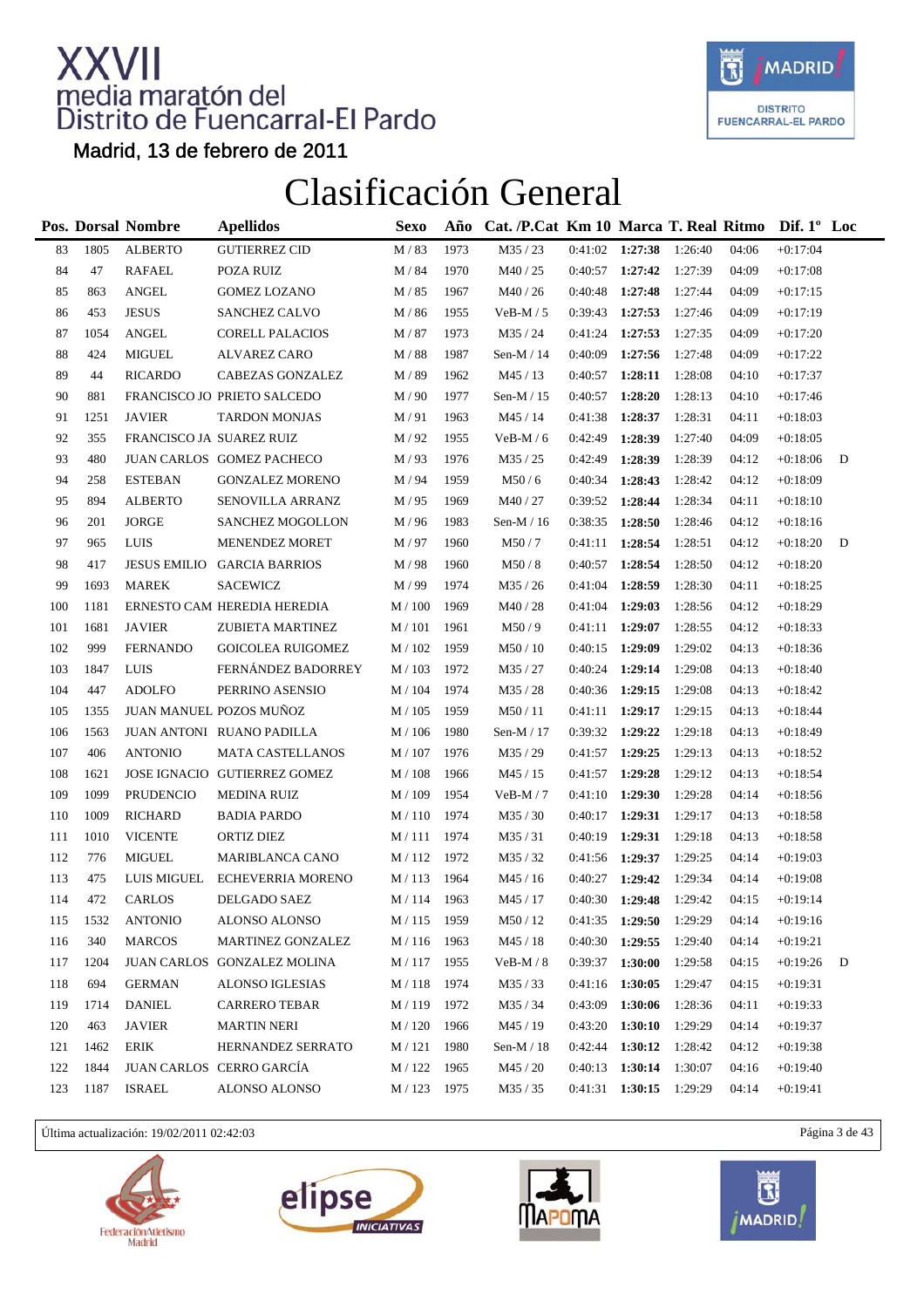

Madrid, 13 de febrero de 2011

### Clasificación General

|     |      | Pos. Dorsal Nombre | <b>Apellidos</b>              | <b>Sexo</b>        | Año  | Cat. /P.Cat Km 10 Marca T. Real Ritmo Dif. 1° Loc |                   |                     |         |       |            |   |
|-----|------|--------------------|-------------------------------|--------------------|------|---------------------------------------------------|-------------------|---------------------|---------|-------|------------|---|
| 124 | 241  | <b>JESUS</b>       | FERNANDEZ NAVAS               | M / 124            | 1964 | M45 / 21                                          | 0:40:03           | 1:30:17             | 1:30:11 | 04:16 | $+0:19:43$ |   |
| 125 | 1018 | <b>VALENTIN</b>    | <b>GARCIA MOTA</b>            | M / 125            | 1968 | M40 / 29                                          | $0:42:10$ 1:30:19 |                     | 1:29:38 | 04:14 | $+0:19:46$ |   |
| 126 | 1184 | <b>BERNARDO</b>    | <b>ARCE CANTOS</b>            | M / 126            | 1973 | M35/36                                            | 0:41:58           | 1:30:22             | 1:30:12 | 04:16 | $+0:19:49$ |   |
| 127 | 989  | RAUL               | PEREZ ALBACETE                | M / 127            | 1976 | M35/37                                            | 0:41:41           | 1:30:25             | 1:30:07 | 04:16 | $+0:19:51$ | D |
| 128 | 1035 | <b>RUBEN IVAN</b>  | DE LA CRUZ MANJARRES          | M / 128            | 1974 | M35/38                                            | 0:43:51           | 1:30:25             | 1:29:16 | 04:13 | $+0:19:51$ |   |
| 129 | 1655 | LUIS               | <b>MATEOS GREDILLA</b>        | M / 129            | 1972 | M35/39                                            | 0:42:00           | 1:30:26             | 1:30:19 | 04:16 | $+0:19:53$ |   |
| 130 | 1528 | <b>CARLOS</b>      | <b>ROS GARCIA</b>             | M / 130            | 1975 | M35/40                                            | 0:42:00           | 1:30:28             | 1:30:25 | 04:17 | $+0:19:54$ |   |
| 131 | 1607 | <b>ANDRES</b>      | PADIN CARRASCOSA              | M/131              | 1975 | M35/41                                            | 0:41:11           | 1:30:30             | 1:30:11 | 04:16 | $+0.19:56$ |   |
| 132 | 779  | <b>ANDRES</b>      | <b>BUCERO LOPEZ</b>           | M / 132            | 1974 | M35 / 42                                          | 0:42:01           | 1:30:31             | 1:30:26 | 04:17 | $+0:19:57$ |   |
| 133 | 699  |                    | FRANCISCO JA GUTIERREZ CRIADO | M / 133            | 1974 | M35/43                                            | 0:43:34           | 1:30:32             | 1:30:02 | 04:16 | $+0.19:58$ |   |
| 134 | 1756 | <b>KEVIN</b>       | <b>LOPEZ GOYANES</b>          | M / 134            | 1968 | M40/30                                            | 0:42:05           | 1:30:32             | 1:29:51 | 04:15 | $+0.19:58$ |   |
| 135 | 71   | <b>RICARDO</b>     | <b>PLAZA</b>                  | M / 135            | 1974 | M35/44                                            | $0:43:12$ 1:30:33 |                     | 1:30:20 | 04:16 | $+0.19:59$ |   |
| 136 | 1294 | <b>JULIO JOSE</b>  | LOPEZ DE LA MORENA            | M / 136            | 1970 | M40/31                                            | 0:43:22           | 1:30:34             | 1:30:06 | 04:16 | $+0:20:00$ |   |
| 137 | 1799 | <b>JOSE LUIS</b>   | PEREZ MADRID                  | M / 137            | 1964 | M45 / 22                                          | 0:42:55           | 1:30:42             | 1:29:45 | 04:15 | $+0:20:08$ |   |
| 138 | 793  | <b>JORGE</b>       | <b>VAZQUEZ ROMAN</b>          | M / 138            | 1988 | Sen-M / 19                                        | 0:41:41           | 1:30:44             | 1:30:38 | 04:17 | $+0:20:10$ |   |
| 139 | 421  |                    | JUAN CARLOS ESTEBAN CHERCOLES | M / 139            | 1971 | M40/32                                            | 0:41:14           | 1:30:45             | 1:30:39 | 04:17 | $+0:20:11$ |   |
| 140 | 517  | <b>JOSE MARIA</b>  | <b>ARNAIZ REVILLA</b>         | M / 140            | 1964 | M45 / 23                                          | 0:42:21           | 1:30:47             | 1:30:32 | 04:17 | $+0:20:13$ |   |
| 141 | 1567 | <b>ANGEL</b>       | <b>SILVA CILLER</b>           | M / 141            | 1969 | M40/33                                            | 0:41:44           | 1:30:48             | 1:30:46 | 04:18 | $+0:20:14$ |   |
| 142 | 418  | <b>DAVID</b>       | <b>JUAN SALLES</b>            | M / 142            | 1968 | M40 / 34                                          | 0:41:41           | 1:30:49             | 1:30:43 | 04:17 | $+0:20:15$ |   |
| 143 | 1222 | <b>RAFAEL</b>      | MUÑOZ POLO                    | M / 143            | 1974 | M35/45                                            | 0:39:38           | 1:30:52             | 1:30:48 | 04:18 | $+0:20:18$ |   |
| 144 | 40   | <b>JAIME</b>       | <b>JURADO GOMEZ</b>           | M / 144            | 1984 | Sen-M $/ 20$                                      | 0:42:19           | 1:31:06             | 1:29:42 | 04:15 | $+0:20:32$ | B |
| 145 | 986  | <b>CARLOS</b>      | OVEJERO FERNANDEZ             | M / 145            | 1974 | M35 / 46                                          | 0:41:59           | 1:31:09             | 1:30:58 | 04:18 | $+0:20:35$ |   |
| 146 | 620  |                    | JUAN FRANCIS ALONSO ESCRIBANO | M / 146            | 1960 | M50/13                                            | 0:41:41           | 1:31:11             | 1:30:58 | 04:18 | $+0:20:37$ |   |
| 147 | 913  | <b>DAVID</b>       | HERNANDEZ SABOYA              | M / 147            | 1971 | M40/35                                            | 0:43:15           | 1:31:12             | 1:29:18 | 04:13 | $+0:20:38$ |   |
| 148 | 1259 | <b>CESAR</b>       | <b>SASTRE GIL</b>             | M / 148            | 1979 | Sen-M $/21$                                       | 0:43:21           | 1:31:14             | 1:30:10 | 04:16 | $+0:20:40$ |   |
| 149 | 269  | <b>ALBERTO</b>     | MORILLAS HERRANZ              | M / 149            | 1987 | Sen-M $/22$                                       | 0:45:26           | 1:31:15             | 1:29:31 | 04:14 | $+0:20:41$ |   |
| 150 | 1876 | <b>ANTONIO</b>     | OBREGÓN MARÍN                 | M / 150            | 1969 | M40/36                                            | 0:41:47           | 1:31:16             | 1:30:43 | 04:17 | $+0:20:42$ |   |
| 151 | 1651 | <b>SIMON</b>       | SERRANO ROMAN                 | M / 151            | 1979 | Sen-M $/23$                                       | 0:42:00           | 1:31:17             | 1:31:12 | 04:19 | $+0:20:44$ |   |
| 152 | 1708 | <b>ELIAS</b>       | CARREGAL MANZANO              | M / 152            | 1969 | M40/37                                            | 0:41:11           | 1:31:18             | 1:31:10 | 04:19 | $+0:20:44$ |   |
| 153 | 525  | <b>EMILIO</b>      | DE LOS RIOS OLIVER            | M / 153            | 1972 | M35/47                                            | 0:42:30           | 1:31:19             | 1:31:07 | 04:19 | $+0:20:46$ |   |
| 154 | 1882 | <b>SALVADOR</b>    | HERRERO LANZAS                | M / 154            | 1967 | M40/38                                            | 0:42:45           | 1:31:29             | 1:31:25 | 04:19 | $+0:20:55$ |   |
| 155 | 352  | <b>DAVID</b>       | MORALEDA RODRIGUEZ DE M / 155 |                    | 1977 | Sen-M $/$ 24                                      | $0:43:30$ 1:31:33 |                     | 1:31:16 | 04:19 | $+0:20:59$ |   |
| 156 | 1224 |                    | THOMAS FRIT SCHMID SUTTER     | $\text{M}$ / $156$ | 1969 | M40 / 39                                          |                   | $0:42:02$ 1:31:34   | 1:31:32 | 04:20 | $+0:21:00$ |   |
| 157 | 1657 | MAURO              | <b>RIOS APARICIO</b>          | M / 157            | 1963 | M45 / 24                                          | 0:42:45           | 1:31:37             | 1:31:25 | 04:19 | $+0:21:03$ |   |
| 158 | 1700 | <b>MANUEL</b>      | DOMINGUEZ VALCARCEL           | M / 158            | 1975 | M35 / 48                                          | 0:42:30           | $1:31:37$ $1:31:27$ |         | 04:20 | $+0:21:04$ |   |
| 159 | 640  |                    | JOSE ALBERTO TABERNERO CASTRO | M / 159            | 1977 | Sen-M $/25$                                       | 0:40:36 1:31:38   |                     | 1:31:29 | 04:20 | $+0:21:04$ | D |
| 160 | 609  | <b>FERNANDO</b>    | <b>GRIJALVO NUÑEZ</b>         | $M/160\,$          | 1961 | M50 / 14                                          | $0:41:10$ 1:31:42 |                     | 1:31:35 | 04:20 | $+0:21:08$ |   |
| 161 | 224  | <b>MANUEL</b>      | <b>FROIZ AGUDO</b>            | M / 161            | 1974 | M35/49                                            | $0:42:01$ 1:31:42 |                     | 1:31:33 | 04:20 | $+0:21:09$ |   |
| 162 | 867  | RAUL               | RANZ HERRANZ                  | M / 162            | 1964 | M45 / 25                                          |                   | $0:37:08$ 1:31:43   | 1:31:41 | 04:20 | $+0:21:09$ |   |
| 163 | 1056 | <b>MANUEL</b>      | HERNANDEZ BERMUDEZ            | M / 163            | 1979 | Sen-M $/26$                                       | $0:42:51$ 1:31:43 |                     | 1:29:44 | 04:15 | $+0:21:09$ |   |
| 164 | 1358 |                    | JOSE MANUEL MUÑOZ MUÑOZ       | M / 164            | 1964 | M45 / 26                                          | $0:42:54$ 1:31:44 |                     | 1:30:49 | 04:18 | $+0:21:11$ | D |

Última actualización: 19/02/2011 02:42:05 Página 4 de 43







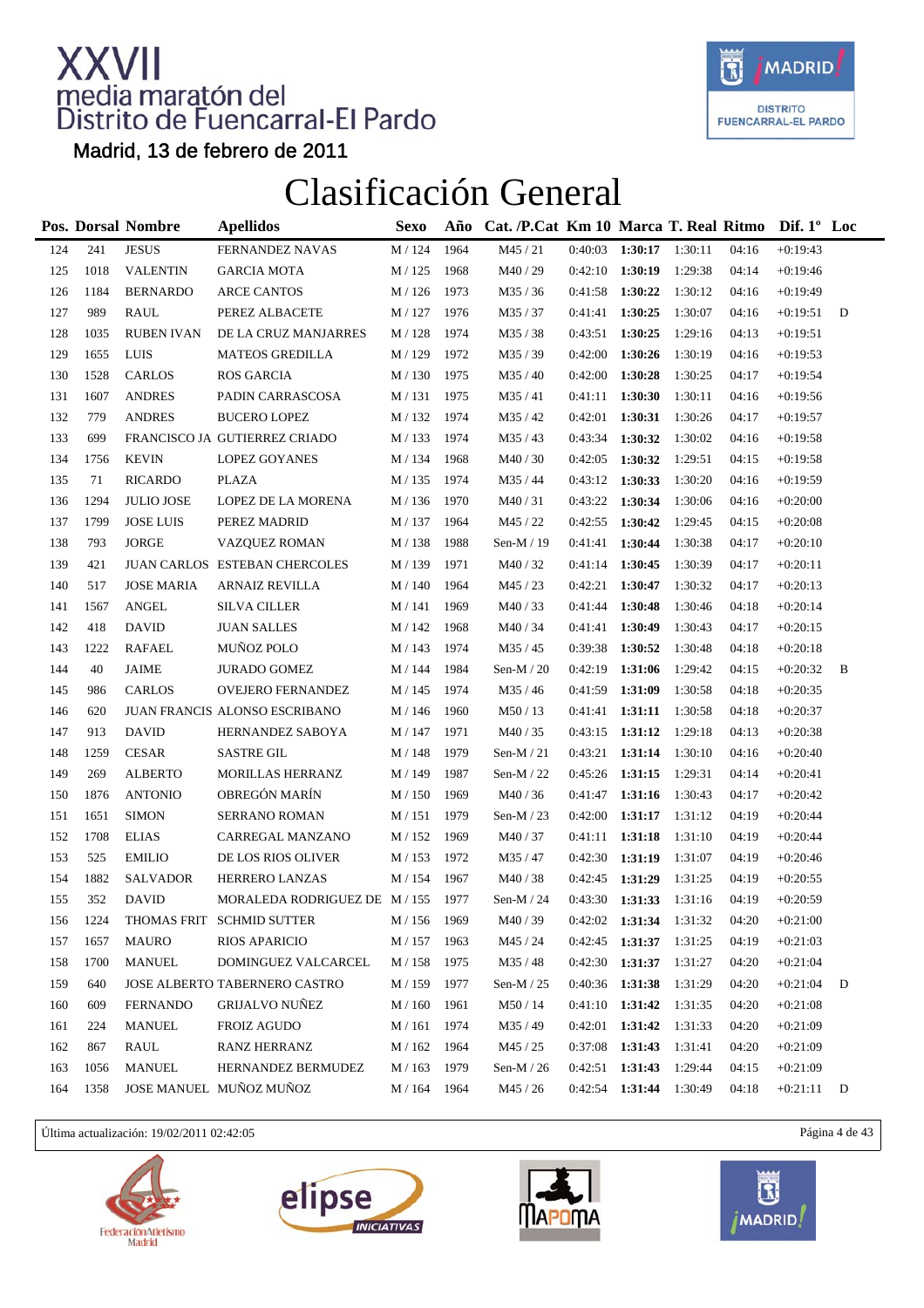

Madrid, 13 de febrero de 2011

### Clasificación General

|      |                          | <b>Apellidos</b>           | Sexo                                                                                                                                                                                    | Año                                                                                                         |                              |         |         |                                                                                                                                                                                                |       |            |                                                   |
|------|--------------------------|----------------------------|-----------------------------------------------------------------------------------------------------------------------------------------------------------------------------------------|-------------------------------------------------------------------------------------------------------------|------------------------------|---------|---------|------------------------------------------------------------------------------------------------------------------------------------------------------------------------------------------------|-------|------------|---------------------------------------------------|
| 815  |                          |                            | M / 165                                                                                                                                                                                 | 1961                                                                                                        | M50 / 15                     |         |         | 1:31:40                                                                                                                                                                                        | 04:20 | $+0:21:11$ |                                                   |
| 1238 | <b>DAVID</b>             | VALLE PIZARRO              | M / 166                                                                                                                                                                                 | 1978                                                                                                        | Sen-M $/27$                  | 0:41:40 | 1:31:48 | 1:31:44                                                                                                                                                                                        | 04:20 | $+0:21:14$ |                                                   |
| 1572 |                          |                            |                                                                                                                                                                                         | 1973                                                                                                        | M35 / 50                     | 0:42:26 | 1:31:51 | 1:31:30                                                                                                                                                                                        | 04:20 | $+0:21:17$ |                                                   |
| 1817 | <b>JOAN</b>              | <b>AIJON LOPEZ</b>         | M / 168                                                                                                                                                                                 | 1967                                                                                                        | M40/40                       | 0:42:01 | 1:31:51 | 1:31:46                                                                                                                                                                                        | 04:20 | $+0:21:17$ |                                                   |
| 807  | <b>FRANCISCO</b>         | PEREZ VELASCO              | M / 169                                                                                                                                                                                 | 1973                                                                                                        | M35/51                       | 0:39:59 | 1:31:55 | 1:31:50                                                                                                                                                                                        | 04:21 | $+0:21:22$ |                                                   |
| 327  | <b>MANUEL</b>            | <b>MARTIN HERNANDEZ</b>    | M / 170                                                                                                                                                                                 | 1982                                                                                                        | Sen-M $/ 28$                 | 0:43:59 | 1:31:56 | 1:31:24                                                                                                                                                                                        | 04:19 | $+0:21:22$ |                                                   |
| 904  |                          |                            | M/171                                                                                                                                                                                   | 1974                                                                                                        | M35/52                       | 0:43:09 | 1:32:04 | 1:31:57                                                                                                                                                                                        | 04:21 | $+0:21:30$ |                                                   |
| 595  | <b>MIGUEL</b>            | <b>GRANADOS LONDOÑO</b>    | M / 172                                                                                                                                                                                 | 1975                                                                                                        | M35/53                       | 0:42:57 | 1:32:05 | 1:31:56                                                                                                                                                                                        | 04:21 | $+0:21:31$ |                                                   |
| 217  | <b>ANTONIO</b>           | <b>GARCIA REDONDO</b>      | M / 173                                                                                                                                                                                 | 1964                                                                                                        | M45 / 27                     | 0:43:30 | 1:32:12 | 1:31:19                                                                                                                                                                                        | 04:19 | $+0:21:39$ |                                                   |
| 571  |                          |                            | M / 174                                                                                                                                                                                 |                                                                                                             | M40/41                       | 0:40:43 |         | 1:32:04                                                                                                                                                                                        | 04:21 | $+0:21:39$ |                                                   |
| 874  | <b>VICTORIANO</b>        | COLMENAREJO AVILA          | M / 175                                                                                                                                                                                 | 1968                                                                                                        | M40/42                       | 0:43:22 | 1:32:14 | 1:31:58                                                                                                                                                                                        | 04:21 | $+0:21:40$ |                                                   |
| 1086 | <b>SANTIAGO</b>          | RODRIGUEZ PEINADO          | M / 176                                                                                                                                                                                 | 1969                                                                                                        | M40/43                       | 0:43:08 | 1:32:18 | 1:31:18                                                                                                                                                                                        | 04:19 | $+0:21:44$ |                                                   |
| 1092 |                          | MORGADO MIRANDA            | M / 177                                                                                                                                                                                 | 1967                                                                                                        | M40 / 44                     | 0:44:21 | 1:32:26 | 1:32:11                                                                                                                                                                                        | 04:22 | $+0:21:53$ |                                                   |
| 1531 |                          |                            | M / 178                                                                                                                                                                                 | 1965                                                                                                        | M45 / 28                     | 0:43:10 |         | 1:31:45                                                                                                                                                                                        | 04:20 | $+0:21:57$ |                                                   |
| 947  | <b>JAVIER</b>            | DELGADO WALLACE            | M / 179                                                                                                                                                                                 | 1977                                                                                                        | Sen-M $/$ 29                 | 0:43:52 | 1:32:31 | 1:30:38                                                                                                                                                                                        | 04:17 | $+0:21:57$ |                                                   |
| 335  | <b>RUBEN</b>             | <b>LOPEZ MARTINEZ</b>      | M / 180                                                                                                                                                                                 | 1981                                                                                                        | Sen-M $/30$                  | 0:45:07 | 1:32:34 | 1:30:26                                                                                                                                                                                        | 04:17 | $+0:22:00$ |                                                   |
| 473  | <b>ISRAEL</b>            | <b>VILLAR SERRANO</b>      | M / 181                                                                                                                                                                                 | 1974                                                                                                        | M35 / 54                     | 0:43:23 | 1:32:35 | 1:31:31                                                                                                                                                                                        | 04:20 | $+0:22:01$ |                                                   |
| 859  | <b>BIENVENIDO</b>        | <b>QUIÑONES JIMENEZ</b>    | M / 182                                                                                                                                                                                 | 1971                                                                                                        | M40 / 45                     | 0:41:45 |         | 1:32:36                                                                                                                                                                                        | 04:23 | $+0:22:03$ |                                                   |
| 910  | <b>JOSE</b>              | FERNANDEZ VALENCIA         | M / 183                                                                                                                                                                                 | 1967                                                                                                        | M40 / 46                     | 0:43:51 | 1:32:37 | 1:30:42                                                                                                                                                                                        | 04:17 | $+0:22:03$ |                                                   |
| 741  | <b>JULIAN</b>            | PASCUAL PLAZA              | M / 184                                                                                                                                                                                 | 1976                                                                                                        | M35 / 55                     | 0:44:21 |         | 1:32:31                                                                                                                                                                                        | 04:23 | $+0:22:03$ | D                                                 |
| 266  | <b>MANUEL</b>            | PRIETO CUNQUERO            | M / 185                                                                                                                                                                                 | 1956                                                                                                        | $VeB-M/9$                    | 0:42:01 |         | 1:32:26                                                                                                                                                                                        | 04:22 | $+0:22:04$ |                                                   |
| 645  | <b>RAUL</b>              | MORAL PALOMINO             | M / 186                                                                                                                                                                                 | 1970                                                                                                        | M40/47                       | 0:42:21 | 1:32:37 | 1:32:30                                                                                                                                                                                        | 04:23 | $+0:22:04$ | D                                                 |
| 1094 | <b>OSCAR</b>             | OCHOA RECIO                | M / 187                                                                                                                                                                                 | 1966                                                                                                        | M45 / 29                     | 0:44:20 | 1:32:39 | 1:32:33                                                                                                                                                                                        | 04:23 | $+0:22:05$ |                                                   |
| 1872 | <b>DAVID</b>             | MORÁN HERNÁNDEZ            | M / 188                                                                                                                                                                                 | 1974                                                                                                        | M35 / 56                     | 0:42:31 |         | 1:32:23                                                                                                                                                                                        | 04:22 | $+0:22:08$ |                                                   |
| 1674 | <b>JOSE MARIA</b>        | <b>BLAZQUEZ JIMENEZ</b>    | M / 189                                                                                                                                                                                 | 1957                                                                                                        | M50 / 16                     | 0:42:10 |         | 1:32:45                                                                                                                                                                                        | 04:23 | $+0:22:12$ |                                                   |
| 847  | <b>ENRIQUE</b>           | <b>GRANDE GUTIERREZ</b>    | M / 190                                                                                                                                                                                 | 1984                                                                                                        | Sen-M $/31$                  | 0:39:17 | 1:32:48 | 1:32:17                                                                                                                                                                                        | 04:22 | $+0:22:14$ | D                                                 |
| 958  | <b>BERNARDO</b>          | ZAZO CARRALON              | M / 191                                                                                                                                                                                 | 1979                                                                                                        | Sen-M $/32$                  | 0:43:57 | 1:32:48 | 1:31:23                                                                                                                                                                                        | 04:19 | $+0:22:15$ | D                                                 |
| 914  | <b>FERNANDO</b>          | <b>UBEDA BRAVO</b>         | M / 192                                                                                                                                                                                 | 1968                                                                                                        | M40/48                       | 0:44:17 | 1:32:52 | 1:30:57                                                                                                                                                                                        | 04:18 | $+0:22:18$ |                                                   |
| 1287 |                          |                            | M / 193                                                                                                                                                                                 | 1949                                                                                                        | $VeB-M / 10$                 | 0:42:56 |         | 1:32:38                                                                                                                                                                                        | 04:23 | $+0:22:19$ |                                                   |
| 725  |                          |                            | M / 194                                                                                                                                                                                 | 1980                                                                                                        | Sen-M $/$ 33                 | 0:43:52 |         | 1:32:35                                                                                                                                                                                        | 04:23 | $+0:22:19$ |                                                   |
| 727  | <b>RAFAEL</b>            |                            |                                                                                                                                                                                         | 1976                                                                                                        | M35 / 57                     | 0:43:52 | 1:32:52 | 1:32:35                                                                                                                                                                                        | 04:23 | $+0:22:19$ |                                                   |
| 503  | <b>JUAN LUIS</b>         | LARREA GONZALEZ            | M / 196                                                                                                                                                                                 |                                                                                                             | M45 / 30                     |         |         | 1:32:49                                                                                                                                                                                        | 04:23 | $+0:22:20$ | B                                                 |
| 611  | $\tilde{\mathrm{INIGO}}$ |                            |                                                                                                                                                                                         |                                                                                                             | Sen-M / 34                   |         |         | 1:30:44                                                                                                                                                                                        | 04:18 | $+0:22:23$ |                                                   |
| 912  | JORGE                    | <b>VEGANZONES SIMON</b>    | M / 198                                                                                                                                                                                 | 1971                                                                                                        | M40 / 49                     | 0:44:17 | 1:32:57 | 1:31:02                                                                                                                                                                                        | 04:18 | $+0:22:23$ |                                                   |
| 1826 | <b>ALBERTO</b>           | <b>ALONSO JUANES</b>       | M / 199                                                                                                                                                                                 | 1975                                                                                                        | M35/58                       | 0:43:58 | 1:32:58 | 1:32:38                                                                                                                                                                                        | 04:23 | $+0:22:25$ |                                                   |
| 399  | <b>ANGEL LUIS</b>        | <b>MORALES GOMEZ</b>       | M / 200                                                                                                                                                                                 | 1971                                                                                                        | M40/50                       | 0:43:47 | 1:33:11 | 1:32:30                                                                                                                                                                                        | 04:23 | $+0:22:37$ |                                                   |
| 1648 | <b>ISIDORO</b>           | LARA JIMENEZ               | M / 201                                                                                                                                                                                 | 1964                                                                                                        | M45/31                       | 0:41:12 |         | 1:33:11                                                                                                                                                                                        | 04:24 | $+0:22:39$ |                                                   |
| 1228 | <b>FRANCISCO</b>         | PLANELLES VILLANUEVA       | M / 202                                                                                                                                                                                 | 1979                                                                                                        | Sen-M $/$ 35                 | 0:43:28 | 1:33:14 | 1:32:56                                                                                                                                                                                        | 04:24 | $+0:22:40$ |                                                   |
| 1725 | <b>JAVIER</b>            | RAPALLO SERRANO            | M/203                                                                                                                                                                                   | 1971                                                                                                        | M40/51                       | 0:42:57 | 1:33:16 | 1:33:00                                                                                                                                                                                        | 04:24 | $+0:22:42$ |                                                   |
| 451  | <b>FERNANDO</b>          | <b>SEGOVIA GARRIDO</b>     | M / 204                                                                                                                                                                                 | 1960                                                                                                        | M50 / 17                     | 0:43:11 | 1:33:17 | 1:33:11                                                                                                                                                                                        | 04:24 | $+0:22:43$ |                                                   |
| 1003 | <b>JOSE CESAR</b>        | PERALES LOPEZ              | M / 205                                                                                                                                                                                 |                                                                                                             | M35 / 59                     |         |         | 1:33:13                                                                                                                                                                                        | 04:25 | $+0:22:46$ |                                                   |
|      |                          | Pos. Dorsal Nombre<br>LUIS | FRANCISCO JA DOMINGUEZ RUIZ<br>JULIO MANUE RODRIGUEZ MORENO<br>JOSE ANTONIO DELGADO GALLEGO<br>MIGUEL ANGE ALFAGEME RAMIREZ<br>JUAN CARLOS LOPEZ LOPEZ<br>LUIS ,MIGUEL HERNANDEZ GARCIA | FERNANDO AL CASTELLANO DEL CASTILL M/167<br>GOMEZ SANCHEZ-PASCUAL M / 195<br>SANCHEZ DEL CAMPO BASA M / 197 | 1969<br>1962<br>1978<br>1974 |         |         | $0:41:10$ 1:31:45<br>1:32:13<br>1:32:30<br>1:32:36<br>1:32:37<br>1:32:37<br>1:32:42<br>1:32:46<br>1:32:52<br>1:32:52<br>$0:43:04$ 1:32:54<br>$0:43:14$ 1:32:56<br>1:33:13<br>$0:41:20$ 1:33:20 |       |            | Cat. /P.Cat Km 10 Marca T. Real Ritmo Dif. 1° Loc |

Última actualización: 19/02/2011 02:42:06 Página 5 de 43







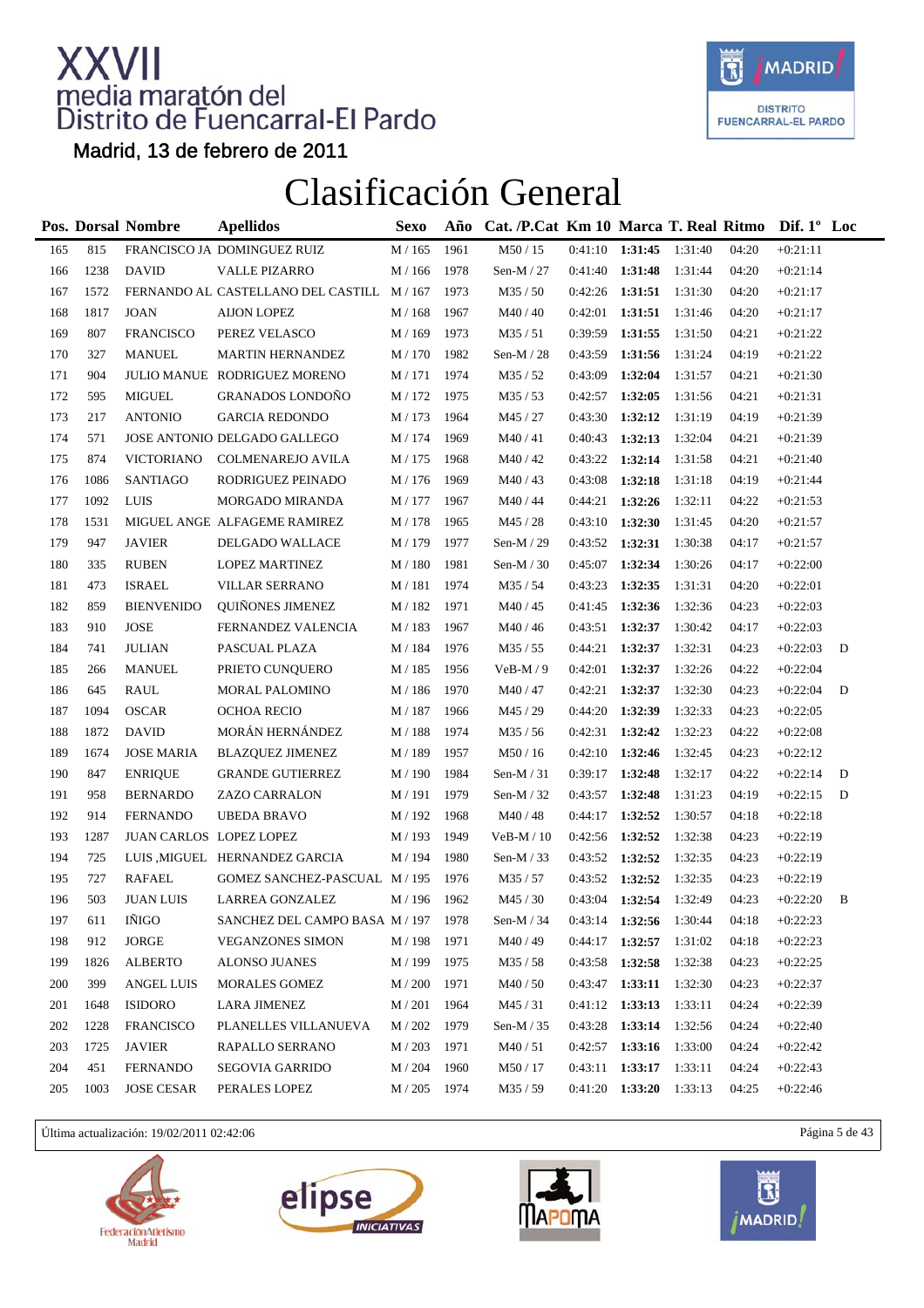

Madrid, 13 de febrero de 2011

### Clasificación General

|     |      | Pos. Dorsal Nombre     | <b>Apellidos</b>                | <b>Sexo</b> | Año  | Cat. /P.Cat Km 10 Marca T. Real Ritmo Dif. 1° Loc |         |         |         |       |            |   |
|-----|------|------------------------|---------------------------------|-------------|------|---------------------------------------------------|---------|---------|---------|-------|------------|---|
| 206 | 51   | <b>PATRICIO</b>        | <b>GARCIA ARROYO</b>            | $M/206$     | 1956 | VeB-M / 11                                        | 0:43:44 | 1:33:20 | 1:33:16 | 04:25 | $+0:22:47$ |   |
| 207 | 1578 |                        | LORENZO MA PEREZ MINUESA        | M / 207     | 1970 | M40 / 52                                          | 0:43:55 | 1:33:22 | 1:33:01 | 04:24 | $+0:22:48$ |   |
| 208 | 1582 |                        | JOSE ANTONIO JARAMILLO CASTILLO | M / 208     | 1970 | M40/53                                            | 0:43:56 | 1:33:22 | 1:33:03 | 04:24 | $+0:22:49$ |   |
| 209 | 1944 | <b>DAVID</b>           | MORENO MARIMBALDO               | M / 209     | 1974 | M35/60                                            | 0:43:29 | 1:33:23 | 1:33:12 | 04:25 | $+0:22:49$ |   |
| 210 | 404  | <b>GUILLERMO</b>       | <b>RECIO GARFIA</b>             | M/210       | 1966 | M45 / 32                                          | 0:43:51 | 1:33:28 | 1:33:16 | 04:25 | $+0:22:54$ |   |
| 211 | 426  | MANOLO                 | SANCHEZ COTO                    | M/211       | 1966 | M45 / 33                                          | 0:44:00 | 1:33:28 | 1:32:50 | 04:23 | $+0:22:55$ |   |
| 212 | 1924 | <b>JULIAN</b>          | HERNANDEZ DE LA CASA            | M / 212     | 1974 | M35/61                                            | 0:42:01 | 1:33:30 | 1:33:24 | 04:25 | $+0:22:56$ |   |
| 213 | 416  |                        | ANTONIO MAN DIAZ MENDEZ         | M/213       | 1968 | M40 / 54                                          | 0:43:11 | 1:33:31 | 1:33:25 | 04:25 | $+0:22:58$ |   |
| 214 | 1610 |                        | CARLOS MIGU IGLESIAS SANZ       | M / 214     | 1962 | M45 / 34                                          | 0:42:51 | 1:33:34 | 1:33:22 | 04:25 | $+0:23:00$ |   |
| 215 | 274  | <b>MANUEL</b>          | MUÑOZ DEL VIEJO                 | M / 215     | 1964 | M45 / 35                                          | 0:44:00 | 1:33:38 | 1:33:08 | 04:24 | $+0:23:04$ |   |
| 216 | 334  | <b>ALBERTO</b>         | VERGARA GARCIA                  | M / 216     | 1979 | Sen-M $/36$                                       | 0:45:07 | 1:33:41 | 1:31:33 | 04:20 | $+0:23:08$ |   |
| 217 | 917  | <b>AGUSTIN</b>         | <b>GUTIERREZ ARROYO</b>         | M/217       | 1969 | M40/55                                            | 0:44:05 | 1:33:42 | 1:32:31 | 04:23 | $+0:23:08$ |   |
| 218 | 1023 | <b>JAIME</b>           | <b>GONZALEZ AQUISO</b>          | M / 218     | 1979 | Sen-M $/37$                                       | 0:44:23 | 1:33:43 | 1:33:01 | 04:24 | $+0:23:09$ |   |
| 219 | 481  | <b>JOSE LUIS</b>       | <b>MARIN CASTRO</b>             | M / 219     | 1970 | M40/56                                            | 0:44:17 | 1:33:43 | 1:32:14 | 04:22 | $+0:23:10$ |   |
| 220 | 540  |                        | JUAN CARLOS TORREMOCHA GAMEZ    | M/220       | 1972 | M35/62                                            | 0:43:54 | 1:33:45 | 1:33:28 | 04:25 | $+0:23:11$ | D |
| 221 | 1229 | <b>ISRAEL</b>          | CALERO AZUAGA                   | M/221       | 1974 | M35/63                                            | 0:43:27 | 1:33:47 | 1:33:29 | 04:25 | $+0:23:13$ |   |
| 222 | 267  | <b>JAIME</b>           | <b>GOMEZ GARCIA</b>             | M / 222     | 1970 | M40 / 57                                          | 0:44:00 | 1:33:47 | 1:33:39 | 04:26 | $+0:23:13$ |   |
| 223 | 1449 |                        | JOSE CARLOS GARCIA CABRERA      | M / 223     | 1984 | Sen-M $/$ 38                                      | 0:42:22 | 1:33:48 | 1:33:24 | 04:25 | $+0:23:14$ |   |
| 224 | 502  |                        | FRANCISCO JO DE DIEGO VELASCO   | M / 224     | 1970 | M40 / 58                                          | 0:42:20 | 1:33:51 | 1:33:33 | 04:26 | $+0:23:17$ |   |
| 225 | 165  | <b>JORGE</b>           | <b>ARIAS RESCO</b>              | M/225       | 1974 | M35/64                                            | 0:43:19 | 1:33:54 | 1:33:40 | 04:26 | $+0:23:21$ |   |
| 226 | 1227 | <b>ANDER</b>           | <b>GOROSTIDI ARENAS</b>         | M / 226     | 1985 | Sen-M / 39                                        | 0:43:31 | 1:34:00 | 1:33:44 | 04:26 | $+0:23:26$ |   |
| 227 | 1446 | <b>JOSE MARIA</b>      | FERNANDEZ PEREZ                 | M / 227     | 1976 | M35 / 65                                          | 0:44:10 | 1:34:00 | 1:33:03 | 04:24 | $+0:23:26$ | B |
| 228 | 36   | <b>LUIS</b>            | <b>BURGOS LOPEZ</b>             | M / 228     | 1967 | M40/59                                            | 0:42:05 | 1:34:00 | 1:33:57 | 04:27 | $+0:23:26$ |   |
| 229 | 574  | PEDRO                  | HERNANDO GARCIA                 | M / 229     | 1965 | M45 / 36                                          | 0:41:44 | 1:34:05 | 1:33:58 | 04:27 | $+0:23:31$ |   |
| 230 | 1654 | <b>ROBERTO</b>         | <b>GARCIA FERNANDEZ</b>         | M / 230     | 1974 | M35 / 66                                          | 0:42:07 | 1:34:09 | 1:34:04 | 04:27 | $+0:23:36$ |   |
| 231 | 744  | <b>JAVIER</b>          | DURAN MARTINEZ                  | M / 231     | 1968 | M40 / 60                                          | 0:43:26 | 1:34:10 | 1:33:55 | 04:27 | $+0:23:37$ | D |
| 232 | 745  | <b>EUSEBIO</b>         | <b>ALVAREZ PATON</b>            | M / 232     | 1961 | M50 / 18                                          | 0:43:26 | 1:34:11 | 1:33:56 | 04:27 | $+0:23:37$ | D |
| 233 | 531  |                        | JOSE MANUEL VELASCO SANCHEZ     | M/233       | 1968 | M40/61                                            | 0:42:13 | 1:34:11 | 1:34:09 | 04:27 | $+0:23:38$ |   |
| 234 | 1088 | <b>MARTIN</b>          | <b>DAVALOS</b>                  | M / 234     | 1973 | M35 / 67                                          | 0:44:21 | 1:34:11 | 1:33:56 | 04:27 | $+0:23:38$ |   |
| 235 | 1868 | <b>JAVIER</b>          | MAJUELOS MERINO                 | M / 235     | 1963 | M45 / 37                                          | 0:43:29 | 1:34:12 | 1:33:52 | 04:26 | $+0:23:38$ |   |
| 236 | 160  | <b>ESTHER</b>          | <b>RAMOS MARTINEZ</b>           | F/1         | 1983 | Sen-F $/1$                                        | 0:42:39 | 1:34:14 | 1:34:10 | 04:27 |            |   |
| 237 | 1089 | <b>ALFONSO</b>         | CARCASONA GARCIA                | M / 236     | 1965 | M45/38                                            | 0:43:44 | 1:34:18 | 1:33:52 | 04:26 | $+0:23:44$ |   |
| 238 | 109  | $\operatorname{ANGEL}$ | SERRANO CEBALLOS                | $M/237$     | 1962 | M45 / 39                                          | 0:44:23 | 1:34:22 | 1:34:05 | 04:27 | $+0:23:48$ |   |
| 239 | 1250 | MIGUEL                 | QUELAL HUERA                    | M / 238     | 1974 | M35/68                                            | 0:43:59 | 1:34:27 | 1:33:01 | 04:24 | $+0:23:53$ |   |
| 240 | 351  | <b>ENRIQUE</b>         | <b>MONTES DESTAR</b>            | M / 239     | 1975 | M35/69                                            | 0:43:59 | 1:34:28 | 1:34:10 | 04:27 | $+0:23:54$ |   |
| 241 | 698  | MELQUIADES             | <b>MARTINEZ LOPEZ</b>           | M / 240     | 1974 | M35 / 70                                          | 0:44:02 | 1:34:30 | 1:34:13 | 04:27 | $+0:23:56$ |   |
| 242 | 1878 | <b>JAVIER</b>          | PANISELLO JIMÉNEZ               | M/241       | 1976 | M35/71                                            | 0:44:34 | 1:34:31 | 1:33:58 | 04:27 | $+0:23:57$ |   |
| 243 | 1347 | LUIS                   | SIMO MORENO                     | M / 242     | 1971 | M40 / 62                                          | 0:43:56 | 1:34:33 | 1:33:59 | 04:27 | $+0:23:59$ |   |
| 244 | 1103 | <b>JOSE LUIS</b>       | REIMUNDE ARROYO                 | M / 243     | 1985 | Sen-M $/40$                                       | 0:45:26 | 1:34:34 | 1:33:52 | 04:26 | $+0:24:00$ |   |
| 245 | 3    |                        | JUAN MANUEL GARCIA BARQUERO     | M / 244     | 1971 | M40/63                                            | 0:46:19 | 1:34:38 | 1:34:02 | 04:27 | $+0:24:04$ |   |
| 246 | 1084 | <b>DANIEL</b>          | <b>SIMON GARCIA</b>             | M / 245     | 1977 | Sen-M $/41$                                       | 0:42:31 | 1:34:44 | 1:34:42 | 04:29 | $+0:24:10$ |   |

Última actualización: 19/02/2011 02:42:08 Página 6 de 43







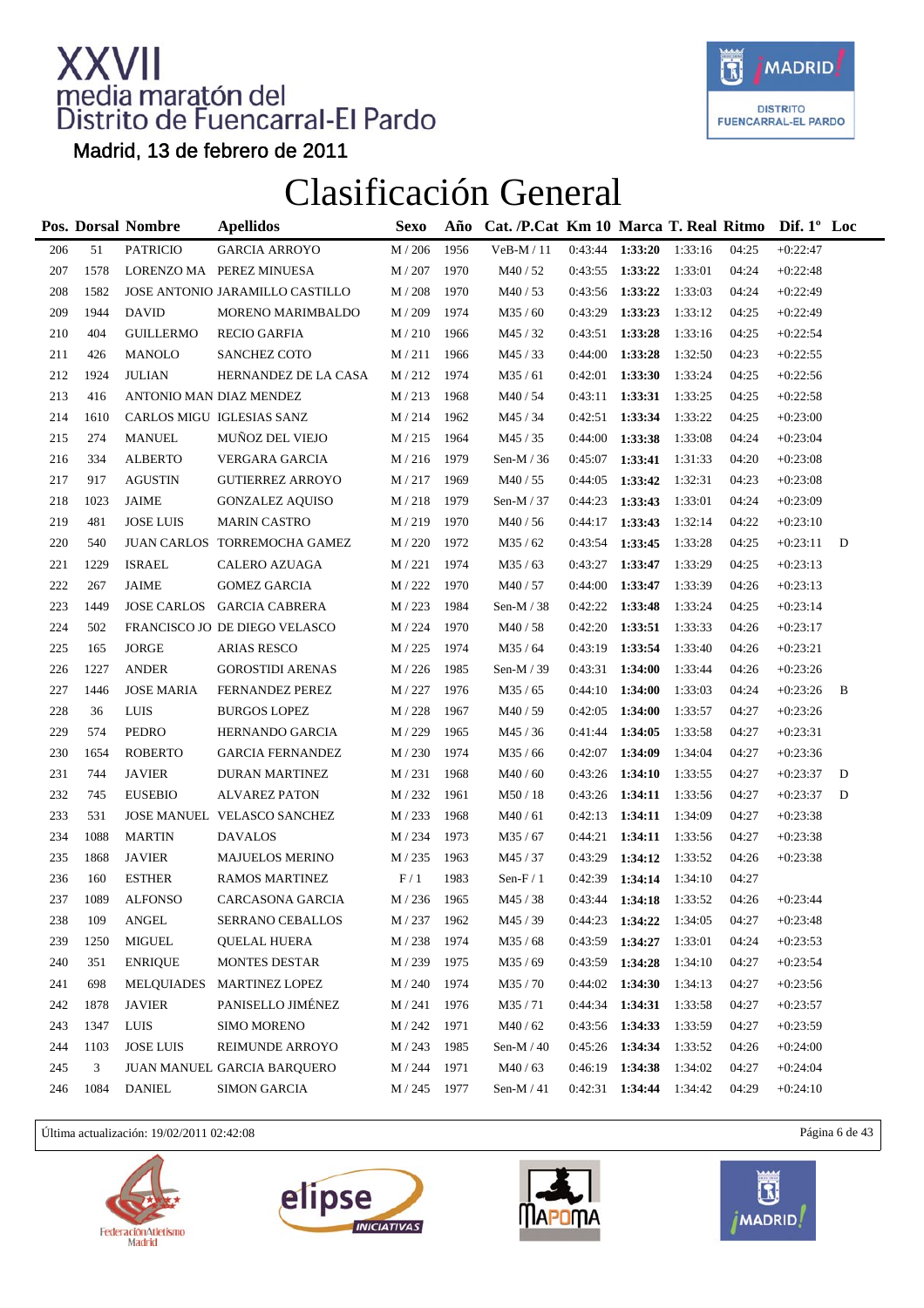

Madrid, 13 de febrero de 2011

### Clasificación General

|     |      | Pos. Dorsal Nombre       | <b>Apellidos</b>                  | <b>Sexo</b>        | Año  | Cat. /P.Cat Km 10 Marca T. Real Ritmo Dif. 1° Loc |                   |                   |         |       |            |   |
|-----|------|--------------------------|-----------------------------------|--------------------|------|---------------------------------------------------|-------------------|-------------------|---------|-------|------------|---|
| 247 | 541  |                          | JUAN ANTONI ANDRES HERNANDEZ      | M / 246            | 1964 | M45 / 40                                          | 0:43:53           | 1:34:46           | 1:33:45 | 04:26 | $+0:24:12$ |   |
| 248 | 1039 | <b>CARLOS</b>            | <b>MORENO MORENO</b>              | M / 247            | 1976 | M35/72                                            |                   | $0:44:52$ 1:34:51 | 1:33:05 | 04:24 | $+0:24:17$ |   |
| 249 | 66   | <b>JOUSEF</b>            | <b>SROUR WATT</b>                 | M / 248            | 1964 | M45 / 41                                          | 0:43:44           | 1:34:52           | 1:34:25 | 04:28 | $+0:24:18$ | D |
| 250 | 812  | RAUL                     | MARTIN DE LA MONTAÑA              | M / 249            | 1976 | M35/73                                            | 0:44:45           | 1:34:54           | 1:34:31 | 04:28 | $+0:24:20$ |   |
| 251 | 1263 | <b>CRISPIN</b>           | <b>BEITES RAYO</b>                | $M/250$            | 1975 | M35/74                                            | 0:43:17           | 1:34:54           | 1:34:46 | 04:29 | $+0:24:21$ |   |
| 252 | 860  |                          | JUAN CARLOS LORENTE BASCONCILLOS  | M / 251            | 1977 | Sen-M $/42$                                       | 0:44:15           | 1:34:57           | 1:34:01 | 04:27 | $+0:24:23$ |   |
| 253 | 328  | <b>VICENTE</b>           | <b>GARRIDO RODRIGUEZ</b>          | M / 252            | 1982 | Sen-M $/43$                                       | 0:42:20           | 1:34:57           | 1:34:48 | 04:29 | $+0:24:24$ |   |
| 254 | 1870 | <b>JAVIER</b>            | MARTÍNEZ MARTÍNEZ                 | M / 253            | 1962 | M45/42                                            | 0:44:35           | 1:34:59           | 1:34:27 | 04:28 | $+0:24:26$ |   |
| 255 | 476  |                          | JUAN CARLOS ESCRIBANO DE LOS RIOS | M / 254            | 1958 | M50 / 19                                          | 0:44:11           | 1:35:01           | 1:34:12 | 04:27 | $+0:24:27$ |   |
| 256 | 813  |                          | JOSE MANUEL SANTA YAGÜE           | M / 255            | 1975 | M35/75                                            | 0:44:45           | 1:35:01           | 1:34:38 | 04:29 | $+0:24:27$ |   |
| 257 | 1740 | <b>JOSE</b>              | <b>GRELA REIROA</b>               | M / 256            | 1970 | M40/64                                            | 0:43:53           | 1:35:02           | 1:32:47 | 04:23 | $+0:24:28$ |   |
| 258 | 848  | <b>VALENTIN</b>          | <b>GUERRERO SANTOS</b>            | M / 257            | 1976 | M35/76                                            | 0:45:23           | 1:35:03           | 1:34:28 | 04:28 | $+0:24:29$ |   |
| 259 | 998  | LUIS                     | DE LA TORRE VEGA                  | M / 258            | 1966 | M45/43                                            | 0:43:47           | 1:35:03           | 1:34:55 | 04:29 | $+0:24:30$ |   |
| 260 | 1091 | <b>JUAN</b>              | <b>RUBIO EGUILUZ</b>              | M / 259            | 1969 | M40/65                                            | 0:44:14           | 1:35:04           | 1:34:59 | 04:30 | $+0:24:31$ |   |
| 261 | 467  | ANGEL                    | MUÑOZ BLANCO                      | M / 260            | 1962 | M45 / 44                                          | 0:43:53           | 1:35:05           | 1:34:53 | 04:29 | $+0:24:31$ |   |
| 262 | 1798 | <b>IVAN</b>              | <b>GIRAL SANCHEZ</b>              | M/261              | 1975 | M35/77                                            | 0:43:14           | 1:35:09           | 1:34:24 | 04:28 | $+0:24:36$ | D |
| 263 | 488  | <b>EMILIO</b>            | <b>GUTIERREZ JORDAN</b>           | M / 262            | 1969 | M40/66                                            | 0:45:48           | 1:35:10           | 1:35:10 | 04:30 | $+0:24:37$ |   |
| 264 | 1895 | <b>SERGIO</b>            | DE LATORRE GIL                    | M / 263            | 1975 | M35/78                                            | 0:44:15           | 1:35:11           | 1:34:27 | 04:28 | $+0:24:37$ |   |
| 265 | 1832 |                          | FELIX CARLOS BAÑOS SANCHO         | M / 264            | 1968 | M40/67                                            | 0:44:35           | 1:35:13           | 1:34:38 | 04:29 | $+0:24:39$ |   |
| 266 | 1115 | <b>JESUS</b>             | PORRAS CASTRO                     | M / 265            | 1967 | M40/68                                            | 0:43:52           | 1:35:14           | 1:34:54 | 04:29 | $+0:24:40$ |   |
| 267 | 803  |                          | RAMON JULIA MOYA CORRAL           | M / 266            | 1977 | Sen-M / 44                                        | 0:43:21           | 1:35:16           | 1:34:14 | 04:27 | $+0:24:43$ | D |
| 268 | 1939 | <b>SONIA</b>             | ELGUETA RODRIGUEZ                 | F/2                | 1974 | W35/1                                             | 0:45:14           | 1:35:23           | 1:34:24 | 04:28 | $+0:01:09$ |   |
| 269 | 854  | <b>FRANCISCO</b>         | <b>GONZALEZ GONZALEZ</b>          | M / 267            | 1967 | M40/69                                            | 0:43:59           | 1:35:24           | 1:35:19 | 04:31 | $+0:24:50$ | D |
| 270 | 1305 | <b>DAVID</b>             | VELASCO RECIO                     | M / 268            | 1971 | M40/70                                            | 0:45:20           | 1:35:24           | 1:34:11 | 04:27 | $+0:24:50$ |   |
| 271 | 459  |                          | MIGUEL ANGE VILLALTA CAÑAS        | M / 269            | 1973 | M35/79                                            | 0:41:37           | 1:35:27           | 1:35:22 | 04:31 | $+0:24:54$ |   |
| 272 | 1536 | <b>ALBERTO</b>           | CALDERERO CASTELLANOS M / 270     |                    | 1971 | M40/71                                            | 0:43:43           | 1:35:29           | 1:34:42 | 04:29 | $+0:24:55$ |   |
| 273 | 1670 | ALEJANDRO                | PULIDO GIL                        | M / 271            | 1965 | M45 / 45                                          | 0:44:10           | 1:35:32           | 1:35:15 | 04:30 | $+0:24:58$ |   |
| 274 | 1112 | JAIME CARLOS GALVEZ RUIZ |                                   | M / 272            | 1964 | M45 / 46                                          | 0:44:14           | 1:35:33           | 1:35:20 | 04:31 | $+0:25:00$ |   |
| 275 | 1318 | FCO. JAVIER              | <b>MATAS FUENTES</b>              | M / 273            | 1961 | M50 / 20                                          | 0:44:00           | 1:35:35           | 1:35:31 | 04:31 | $+0:25:01$ |   |
| 276 | 1308 |                          | JOSE ANTONIO SANCHEZ MULAS        | M / 274            | 1963 | M45 / 47                                          | 0:43:59           | 1:35:35           | 1:35:32 | 04:31 | $+0:25:01$ |   |
| 277 | 1063 | <b>ELOY</b>              | <b>GONZALEZ RUBIO</b>             | M / 275            | 1958 | M50/21                                            | 0:45:15           | 1:35:35           | 1:34:51 | 04:29 | $+0:25:01$ | B |
| 278 | 1008 |                          | FERNANDO EN GOMEZ GARCIA          | M / 276            | 1973 | M35/80                                            |                   | $0:43:47$ 1:35:36 | 1:35:17 | 04:30 | $+0:25:02$ |   |
| 279 | 1357 | JUAN MANUEL MONZU TORO   |                                   | $\mathbf{M}$ / 277 | 1960 | M50/22                                            | 0:44:20           | 1:35:37           | 1:35:23 | 04:31 | $+0:25:03$ |   |
| 280 | 1533 | JORGE                    | <b>BALLESTEROS SANCHEZ</b>        | M / 278            | 1962 | M45 / 48                                          | 0:46:25           | 1:35:38           | 1:33:47 | 04:26 | $+0:25:05$ |   |
| 281 | 88   | RAFAEL                   | <b>MAZA DOMINGO</b>               | M / 279            | 1959 | M50/23                                            | $0:43:10$ 1:35:39 |                   | 1:35:29 | 04:31 | $+0:25:05$ | В |
| 282 | 1096 | RAFAEL                   | <b>MOYA HURTADO</b>               | M / 280            | 1955 | VeB-M / 12                                        |                   | $0:44:24$ 1:35:40 | 1:35:24 | 04:31 | $+0:25:06$ |   |
| 283 | 1835 | PABLO                    | MONTEMAYOR GONZALEZ               | M / 281            | 1970 | M40/72                                            | 0:44:19           | 1:35:42           | 1:35:06 | 04:30 | $+0:25:09$ |   |
| 284 | 1850 | <b>JOSE MARIA</b>        | GARCÍA RUIZ                       | M / 282            | 1966 | M45/49                                            | 0:44:40           | 1:35:47           | 1:35:15 | 04:30 | $+0:25:13$ |   |
| 285 | 191  | JAIME                    | SANCHEZ CORREONERO                | M / 283            | 1980 | Sen-M $/45$                                       | 0:45:26           | 1:35:47           | 1:35:32 | 04:31 | $+0:25:14$ |   |
| 286 | 1284 | <b>GUILLERMO</b>         | BERGANZA BALLESTEROS              | M / 284            | 1959 | M50 / 24                                          | 0:45:03           | 1:35:49           | 1:34:51 | 04:29 | $+0:25:15$ |   |
| 287 | 1758 | <b>FRANCISCO</b>         | <b>CUETO LLENIN</b>               | M / 285            | 1959 | M50/25                                            |                   | $0:44:16$ 1:35:50 | 1:35:48 | 04:32 | $+0:25:16$ |   |

Última actualización: 19/02/2011 02:42:09 Página 7 de 43







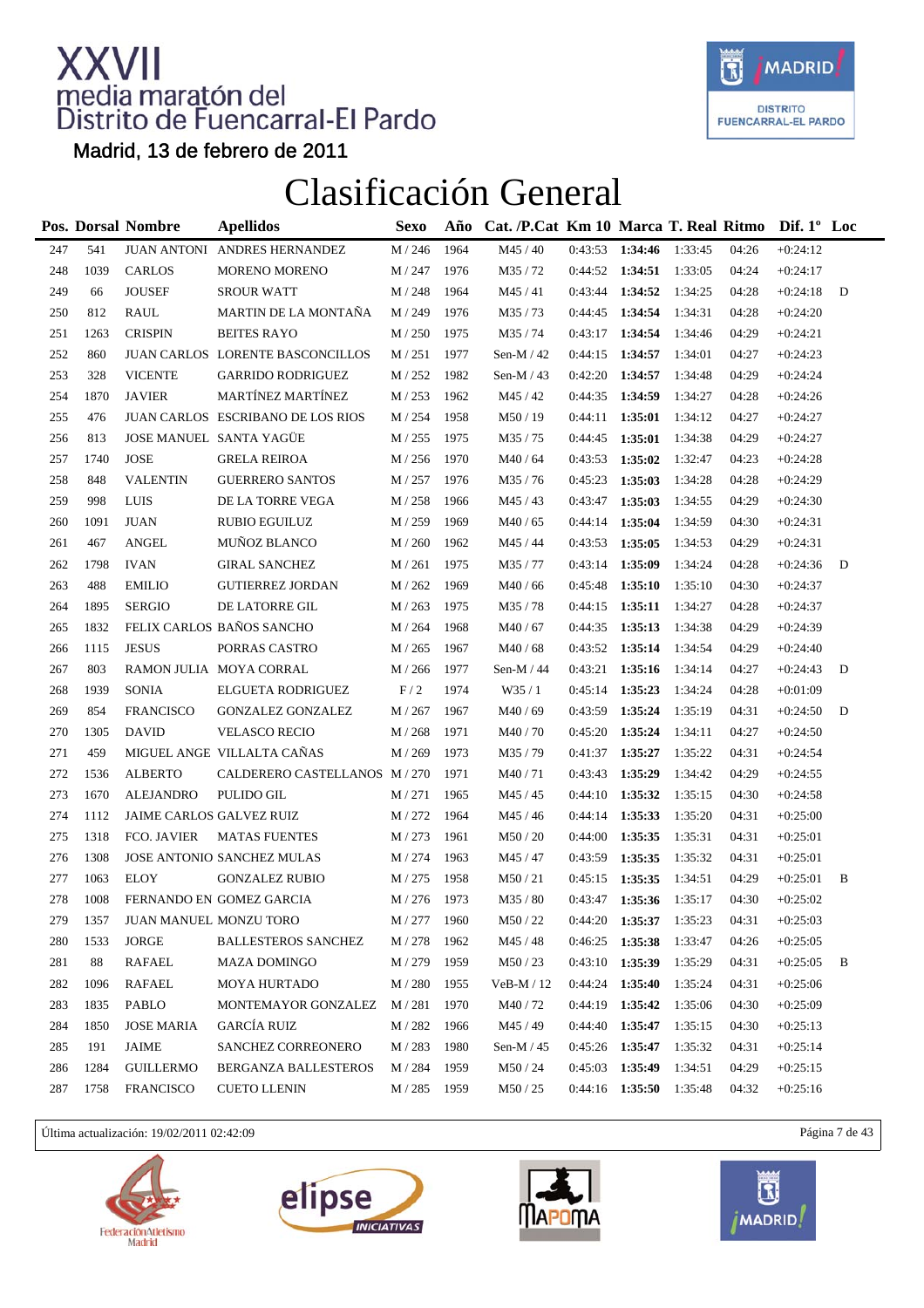

Madrid, 13 de febrero de 2011

### Clasificación General

|     |                | Pos. Dorsal Nombre | <b>Apellidos</b>             | <b>Sexo</b>        | Año  | Cat. /P.Cat Km 10 Marca T. Real Ritmo Dif. 1° Loc |         |                        |         |       |            |   |
|-----|----------------|--------------------|------------------------------|--------------------|------|---------------------------------------------------|---------|------------------------|---------|-------|------------|---|
| 288 | 826            | <b>RAMIRO</b>      | COCA PASCUAL                 | M / 286            | 1959 | M50 / 26                                          | 0:45:48 | 1:35:52                | 1:35:10 | 04:30 | $+0:25:18$ |   |
| 289 | 1301           | <b>JOSE CARLOS</b> | <b>GONZALEZ CRISTOBAL</b>    | M / 287            | 1959 | M50/27                                            | 0:43:36 | 1:35:55                | 1:35:43 | 04:32 | $+0:25:22$ | B |
| 290 | 232            | <b>LUIS</b>        | <b>BRIOMES ROJAS</b>         | M / 288            | 1973 | M35/81                                            | 0:46:29 | 1:35:56                | 1:34:19 | 04:28 | $+0:25:22$ |   |
| 291 | 1474           | <b>CARMEN</b>      | <b>MEDIERO PEREZ</b>         | F/3                | 1978 | Sen-F $/2$                                        | 0:44:16 | 1:35:57                | 1:35:26 | 04:31 | $+0:01:44$ |   |
| 292 | 126            |                    | FRANCISCO R GARCIA MEDINA    | M / 289            | 1961 | M50/28                                            |         | 0:44:16 1:35:58        | 1:35:39 | 04:31 | $+0:25:24$ |   |
| 293 | 1836           | <b>EMILIO</b>      | <b>BLANCO DE LA FUENTE</b>   | M / 290            | 1964 | M45/50                                            | 0:42:36 | 1:35:58                | 1:35:46 | 04:32 | $+0:25:25$ |   |
| 294 | 1391           | PEDRO              | <b>MARTIN PASTOR</b>         | M / 291            | 1979 | Sen-M / 46                                        | 0:45:15 | 1:35:59                | 1:35:26 | 04:31 | $+0:25:26$ |   |
| 295 | 1571           | <b>DAVID</b>       | <b>CECA MASIDE</b>           | M / 292            | 1975 | M35/82                                            | 0:45:23 | 1:36:03                | 1:35:28 | 04:31 | $+0:25:29$ |   |
| 296 | 1286           |                    | FRANCISCO JO MANZANO RATO    | M / 293            | 1970 | M40/73                                            | 0:45:30 | 1:36:04                | 1:34:59 | 04:30 | $+0:25:30$ |   |
| 297 | 1568           | <b>ISIDORO</b>     | <b>BLASCO GUISADO</b>        | M / 294            | 1961 | M50/29                                            | 0:44:16 | 1:36:05                | 1:36:02 | 04:33 | $+0:25:31$ |   |
| 298 | 394            | <b>EDUARDO</b>     | ARRANZ AZUARA                | M / 295            | 1981 | Sen-M $/47$                                       | 0:45:26 | 1:36:06                | 1:35:23 | 04:31 | $+0:25:32$ |   |
| 299 | 1748           | <b>HUMBERTO</b>    | <b>MARTA DE JAEN</b>         | M / 296            | 1977 | Sen-M $/48$                                       | 0:45:36 | 1:36:06                | 1:34:48 | 04:29 | $+0:25:33$ | B |
| 300 | 1065           | <b>JAVIER</b>      | <b>MOYA MEDINA</b>           | M / 297            | 1980 | Sen-M / 49                                        | 0:45:16 | 1:36:07                | 1:35:07 | 04:30 | $+0:25:34$ | D |
| 301 | 156            | <b>JORGE JUAN</b>  | <b>OCHOA SUAREZ</b>          | M / 298            | 1968 | M40/74                                            | 0:43:48 | 1:36:08                | 1:35:25 | 04:31 | $+0:25:34$ |   |
| 302 | 1052           |                    | MIGUEL ANGE SAN JOSE BARBA   | M / 299            | 1980 | Sen-M $/ 50$                                      | 0:45:38 | 1:36:09                | 1:35:30 | 04:31 | $+0:25:35$ |   |
| 303 | 731            | <b>JOSE LUIS</b>   | <b>INOGES ESTEBAN</b>        | M / 300            | 1975 | M35/83                                            | 0:45:33 | 1:36:13                | 1:34:15 | 04:28 | $+0:25:39$ |   |
| 304 | 130            | <b>JOSE LUIS</b>   | <b>BLAZQUEZ HERNANDEZ</b>    | M / 301            | 1970 | M40/75                                            | 0:44:21 | 1:36:14                | 1:36:06 | 04:33 | $+0:25:40$ |   |
| 305 | 827            |                    | JOSE ANTONIO BONFIGLIO BAENA | M / 302            | 1968 | M40/76                                            | 0:45:48 | 1:36:14                | 1:35:32 | 04:31 | $+0:25:40$ |   |
| 306 | $\overline{4}$ | <b>OSCAR</b>       | <b>RICO NAVARRO</b>          | M/303              | 1985 | Sen-M $/ 51$                                      | 0:46:20 | 1:36:14                | 1:35:39 | 04:31 | $+0:25:41$ |   |
| 307 | 1896           | <b>ARMANDO</b>     | VENTURA CORRAL               | M / 304            | 1969 | M40/77                                            | 0:46:04 | 1:36:14                | 1:36:07 | 04:33 | $+0:25:41$ |   |
| 308 | 842            | <b>SANTIAGO</b>    | SOBRINO RODRIGUEZ            | M / 305            | 1979 | Sen-M $/ 52$                                      | 0:42:53 | 1:36:15                | 1:35:46 | 04:32 | $+0:25:41$ |   |
| 309 | 1796           | <b>ANDRES</b>      | <b>MARTIN PINTOR</b>         | M / 306            | 1970 | M40/78                                            |         | 1:36:18                | 1:36:18 | 04:33 | $+0:25:44$ | B |
| 310 | 896            | <b>LUIS</b>        | <b>RUEDA RUIZ</b>            | M / 307            | 1948 | $VeB-M / 13$                                      | 0:45:16 | 1:36:19                | 1:35:17 | 04:30 | $+0:25:45$ |   |
| 311 | 1547           | <b>FCO.JAVIER</b>  | <b>GUIRADO GUIJARRO</b>      | M / 308            | 1963 | M45/51                                            | 0:44:57 | 1:36:20                | 1:35:56 | 04:32 | $+0:25:47$ |   |
| 312 | 771            | <b>FERNANDO</b>    | SARNAGO CEBADA               | M / 309            | 1976 | M35/84                                            | 0:46:20 | 1:36:21                | 1:34:49 | 04:29 | $+0:25:47$ |   |
| 313 | 877            | LUIS               | <b>VENCE CORTO</b>           | M / 310            | 1969 | M40/79                                            | 0:45:13 | 1:36:22                | 1:35:48 | 04:32 | $+0:25:48$ |   |
| 314 | 462            | <b>LEANDRO</b>     | ORTEGA ROBLES                | M/311              | 1962 | M45 / 52                                          | 0:43:15 | 1:36:22                | 1:36:06 | 04:33 | $+0:25:48$ |   |
| 315 | 276            | <b>JAVIER</b>      | <b>GARCIA HERRERO</b>        | M/312              | 1975 | M35 / 85                                          | 0:44:16 | 1:36:27                | 1:35:56 | 04:32 | $+0:25:53$ |   |
| 316 | 1215           | <b>JESUS</b>       | <b>MARTIN POZAS</b>          | M/313              | 1963 | M45 / 53                                          | 0:43:05 | 1:36:27                | 1:35:47 | 04:32 | $+0:25:53$ |   |
| 317 | 1852           | <b>FRANCISCO</b>   | <b>GIL GONZÁLEZ</b>          | M / 314            | 1976 | M35/86                                            | 0:43:09 | 1:36:29                | 1:35:46 | 04:32 | $+0:25:55$ |   |
| 318 | 529            |                    | MIGUEL ANGE DE PABLO GARCIA  | M / 315            | 1962 | M45 / 54                                          | 0:45:04 | 1:36:29                | 1:36:03 | 04:33 | $+0:25:56$ |   |
| 319 | 1894           | <b>MARCIAL</b>     | <b>TOBOSO BARRIGA</b>        | M / 317            | 1979 | Sen-M $/$ 53                                      | 0:44:46 | 1:36:31                | 1:35:32 | 04:31 | $+0:25:58$ |   |
| 320 | 1861           | <b>ISRAEL</b>      | LARA MUÑOZ                   | $\text{M}$ / $316$ | 1977 | Sen-M $/ 54$                                      | 0:44:46 | 1:36:31                | 1:35:32 | 04:31 | $+0:25:58$ |   |
| 321 | 1743           | LUIS JESUS         | <b>GARZON SANCHEZ</b>        | M / 318            | 1971 | M40 / 80                                          | 0:43:28 | 1:36:32                | 1:35:57 | 04:32 | $+0:25:58$ | B |
| 322 | 8              | LUIS               | <b>GUZMAN RODRIGUEZ</b>      | M/319              | 1967 | M40/81                                            | 0:45:31 | 1:36:33                | 1:35:12 | 04:30 | $+0:25:59$ |   |
| 323 | 738            | <b>SANTIAGO</b>    | PEREZ GARCIA                 | M / 320            | 1975 | M35 / 87                                          | 0:45:31 | 1:36:33                | 1:35:10 | 04:30 | $+0:25:59$ |   |
| 324 | 717            | <b>NOEMI</b>       | DIAZ HIDALGO                 | F/4                | 1970 | W40 / 1                                           | 0:44:27 | 1:36:34                | 1:36:21 | 04:34 | $+0:02:21$ |   |
| 325 | 12             | <b>JESUS</b>       | <b>MORALES SANCHEZ</b>       | M / 321            | 1968 | M40 / 82                                          | 0:44:14 | 1:36:34                | 1:35:49 | 04:32 | $+0:26:01$ |   |
| 326 | 1887           |                    | JUAN CARLOS RODRÍGUEZ ROLLÓN | M / 322            | 1974 | M35/88                                            | 0:45:07 | 1:36:41                | 1:36:29 | 04:34 | $+0:26:07$ |   |
| 327 | 1890           |                    | JESUS MANUE RUIZ GONZALO     | M / 323            | 1971 | M40/83                                            | 0:45:04 | 1:36:42                | 1:36:28 | 04:34 | $+0:26:08$ |   |
| 328 | 1707           | <b>ANDRES</b>      | <b>LAFUENTE ALONSO</b>       | M / 324            | 1967 | M40 / 84                                          | 0:45:48 | <b>1:36:43</b> 1:35:38 |         | 04:31 | $+0:26:09$ | D |

Última actualización: 19/02/2011 02:42:11 Página 8 de 43







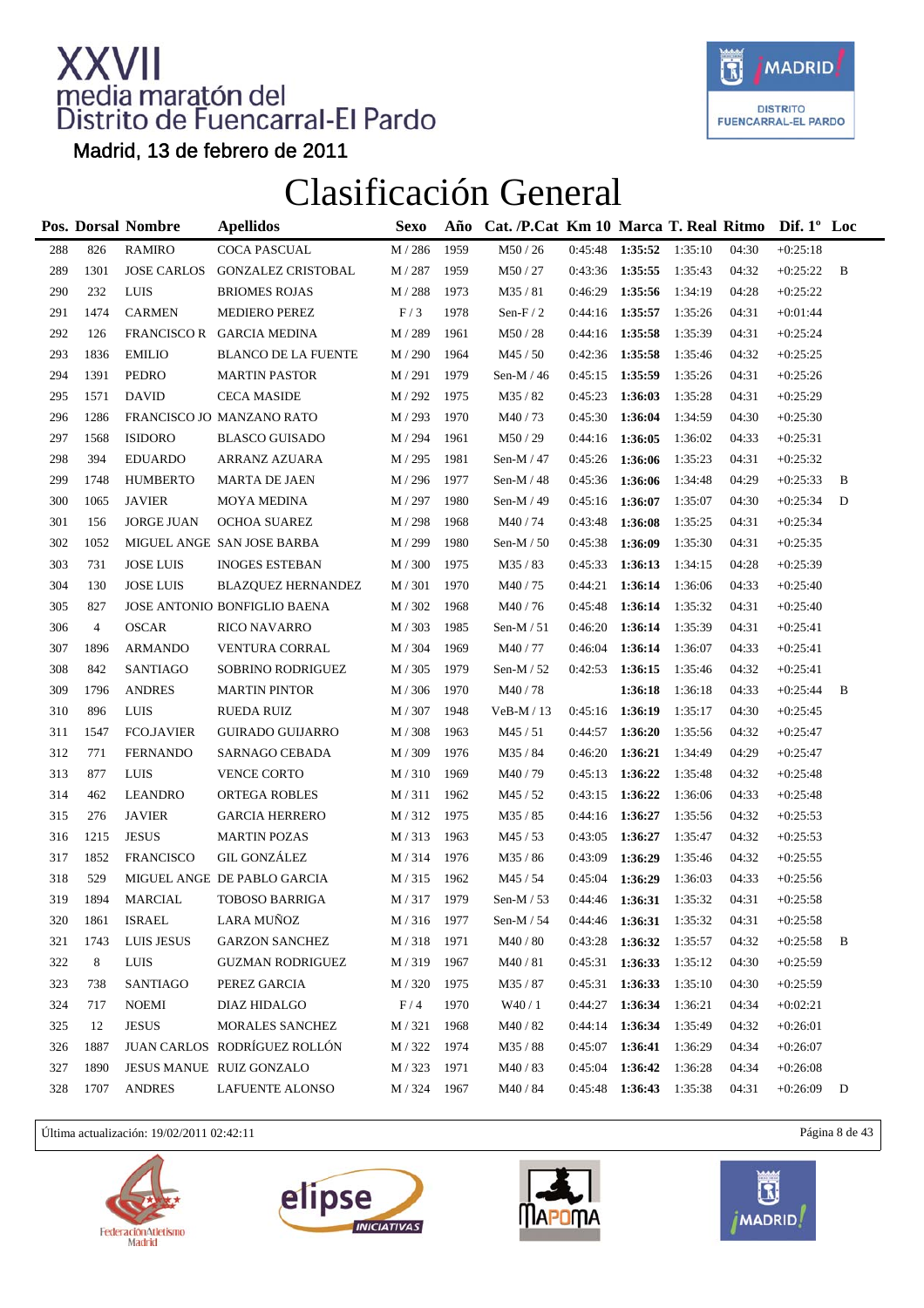

Madrid, 13 de febrero de 2011

### Clasificación General

|     |      | <b>Pos. Dorsal Nombre</b> | <b>Apellidos</b>                   | <b>Sexo</b> | Año  | Cat. /P.Cat Km 10 Marca T. Real Ritmo Dif. 1° Loc |         |                   |         |       |            |   |
|-----|------|---------------------------|------------------------------------|-------------|------|---------------------------------------------------|---------|-------------------|---------|-------|------------|---|
| 329 | 584  | SANTIAGO                  | HERNANDEZ CASTRILLO                | M / 325     | 1964 | M45 / 55                                          | 0:45:36 | 1:36:45           | 1:36:20 | 04:33 | $+0:26:11$ |   |
| 330 | 1417 | <b>DAVID</b>              | <b>BORQUE JIMENEZ</b>              | M / 326     | 1975 | M35 / 89                                          | 0:46:53 | 1:36:45           | 1:35:14 | 04:30 | $+0:26:12$ |   |
| 331 | 1447 | <b>ANTONIO</b>            | FERNANDEZ PEREZ                    | M / 328     | 1981 | Sen-M $/ 55$                                      | 0:44:25 | 1:36:52           | 1:35:54 | 04:32 | $+0:26:18$ |   |
| 332 | 1744 | JAIME                     | PINO GONZALEZ                      | M / 327     | 1976 | M35/90                                            | 0:43:28 | 1:36:52           | 1:36:18 | 04:33 | $+0:26:18$ |   |
| 333 | 1258 | <b>PABLO</b>              | <b>DIAZ VILLAR</b>                 | M / 329     | 1971 | M40 / 85                                          | 0:45:20 | 1:36:52           | 1:36:10 | 04:33 | $+0:26:18$ |   |
| 334 | 1471 |                           | JUAN CARLOS MARTIN CORPA           | M / 330     | 1965 | M45 / 56                                          | 0:46:58 | 1:36:53           | 1:34:57 | 04:29 | $+0:26:19$ |   |
| 335 | 300  |                           | JOSE ENRIQUE LORENZO GONZALEZ      | M/331       | 1966 | M45 / 57                                          | 0:47:07 | 1:36:55           | 1:35:51 | 04:32 | $+0:26:22$ |   |
| 336 | 228  | <b>ANSELMO</b>            | <b>GOMEZ GARCIA</b>                | M / 332     | 1949 | $VeB-M / 14$                                      | 0:44:44 | 1:36:58           | 1:36:22 | 04:34 | $+0:26:24$ | D |
| 337 | 1706 | <b>CARLOS</b>             | DE FELIX ARELLANO                  | M / 333     | 1964 | M45 / 58                                          | 0:45:44 | 1:36:58           | 1:36:54 | 04:35 | $+0:26:24$ |   |
| 338 | 135  | <b>JORGE</b>              | <b>LEON VEGAS</b>                  | M / 334     | 1977 | Sen-M $/ 56$                                      | 0:46:42 | 1:36:59           | 1:35:02 | 04:30 | $+0:26:25$ |   |
| 339 | 1022 | <b>ANGEL</b>              | <b>VAZQUEZ GOIRI</b>               | M / 335     | 1956 | $VeB-M/15$                                        | 0:44:23 | 1:37:06           | 1:36:23 | 04:34 | $+0:26:33$ |   |
| 340 | 1072 | <b>BONIFACIO</b>          | <b>FIERRO RUIZ</b>                 | M / 336     | 1953 | $VeB-M/16$                                        | 0:45:16 | 1:37:08           | 1:36:07 | 04:33 | $+0:26:34$ | B |
| 341 | 1237 | <b>JOSE LUIS</b>          | DE CASTRO ANTA                     | M / 337     | 1958 | M50/30                                            | 0:46:12 | 1:37:10           | 1:36:57 | 04:35 | $+0:26:36$ |   |
| 342 | 27   | <b>FRANCISCO</b>          | CABALLERO LOPEZ                    | M / 338     | 1966 | M45 / 59                                          | 0:45:44 | 1:37:10           | 1:36:35 | 04:34 | $+0:26:36$ |   |
| 343 | 1066 | <b>PEDRO</b>              | LUENGO SALA                        | M / 339     | 1946 | $VeB-M / 17$                                      | 0:45:15 | 1:37:10           | 1:36:10 | 04:33 | $+0:26:36$ | D |
| 344 | 739  |                           | JOSE MIGUEL PEREZ GARCIA           | M / 340     | 1977 | Sen-M / 57                                        | 0:45:21 | 1:37:17           | 1:37:11 | 04:36 | $+0:26:43$ | B |
| 345 | 1926 | <b>MIGUEL</b>             | <b>GONZALEZ CARCEDO</b>            | M / 341     | 1971 | M40 / 86                                          | 0:45:44 | 1:37:18           | 1:35:48 | 04:32 | $+0:26:44$ | D |
| 346 | 1503 |                           | MANUEL SANT RUIZ DE VELASCO ESCOBE | M / 342     | 1970 | M40 / 87                                          | 0:45:47 | 1:37:20           | 1:36:35 | 04:34 | $+0:26:46$ |   |
| 347 | 1034 | <b>ANGEL</b>              | ARROYO CASTRODEZA                  | M / 343     | 1972 | M35/91                                            | 0:46:44 | 1:37:22           | 1:36:13 | 04:33 | $+0:26:48$ |   |
| 348 | 1036 |                           | JOSE CARLOS RODRIGUEZ GALINDO      | M / 344     | 1978 | Sen-M $/ 58$                                      | 0:46:43 | 1:37:22           | 1:36:13 | 04:33 | $+0:26:48$ |   |
| 349 | 1764 | <b>FERNANDO</b>           | GIMENO LÓPEZ-DÓRIGA                | M / 345     | 1949 | $VeB-M/18$                                        | 0:46:09 | 1:37:25           | 1:36:31 | 04:34 | $+0:26:51$ |   |
| 350 | 1217 | <b>FRANCISCO</b>          | <b>TORRES LARA</b>                 | M / 346     | 1953 | $VeB-M / 19$                                      | 0:43:59 | 1:37:25           | 1:37:22 | 04:36 | $+0:26:51$ |   |
| 351 | 1169 | <b>FERNANDO</b>           | <b>FLOR YEPEZ</b>                  | M / 347     | 1981 | Sen-M / 59                                        | 0:46:20 | 1:37:28           | 1:37:05 | 04:36 | $+0:26:54$ |   |
| 352 | 262  | <b>JAIME</b>              | <b>GOMEZ BOLET</b>                 | M / 348     | 1969 | M40 / 88                                          | 0:46:19 | 1:37:28           | 1:37:05 | 04:36 | $+0:26:55$ |   |
| 353 | 552  | <b>HERNANDO</b>           | HERNANDEZ HERNANDEZ                | M / 349     | 1965 | M45 / 60                                          | 0:45:36 | 1:37:30           | 1:36:19 | 04:33 | $+0:26:56$ |   |
| 354 | 285  | <b>AMBROSIO</b>           | DE MIGUEL MIGUEL                   | M / 350     | 1950 | $VeB-M / 20$                                      | 0:45:56 | 1:37:32           | 1:37:30 | 04:37 | $+0:26:58$ |   |
| 355 | 1032 | <b>DOMINGO</b>            | <b>GARCIA VELESAR</b>              | M/351       | 1962 | M45/61                                            | 0:48:20 | 1:37:33           | 1:36:45 | 04:35 | $+0:26:59$ |   |
| 356 | 299  | <b>JAVIER</b>             | <b>ALVARO MONTES</b>               | M / 352     | 1969 | M40/89                                            | 0:45:52 | 1:37:34           | 1:36:55 | 04:35 | $+0:27:00$ |   |
| 357 | 1364 | PABLO                     | HUERTA HERNANDEZ                   | M / 353     | 1965 | M45 / 62                                          | 0:43:28 | 1:37:35           | 1:37:12 | 04:36 | $+0:27:02$ |   |
| 358 | 1821 | <b>JAVIER</b>             | HERNANDEZ GONZALEZ                 | M / 354     | 1967 | M40 / 90                                          | 0:46:44 | 1:37:36           | 1:35:45 | 04:32 | $+0:27:02$ | B |
| 359 | 264  | <b>JAVIER</b>             | <b>MONTILA MARTIN</b>              | M / 355     | 1972 | M35/92                                            | 0:46:13 | 1:37:36           | 1:36:13 | 04:33 | $+0:27:03$ |   |
| 360 | 166  | <b>SALVADOR</b>           | <b>MARTIN GARCIA</b>               | M / 356     | 1962 | M45 / 63                                          |         | $0:46:21$ 1:37:38 | 1:37:15 | 04:36 | $+0:27:04$ |   |
| 361 | 572  | <b>FILEMON</b>            | TORRES MOLINA                      | M / 357     | 1973 | M <sub>35</sub> / 93                              | 0:43:31 | 1:37:39           | 1:37:25 | 04:37 | $+0:27:06$ |   |
| 362 | 89   |                           | LUIS FRANCIS ALONSO RANER          | M / 358     | 1979 | Sen-M / $60$                                      | 0:46:29 | 1:37:42           | 1:36:30 | 04:34 | $+0:27:08$ | В |
| 363 | 660  | <b>JOSE VICTOR</b>        | <b>SECO PERNAS</b>                 | M / 359     | 1962 | M45 / 64                                          | 0:42:39 | 1:37:44           | 1:37:42 | 04:37 | $+0:27:10$ |   |
| 364 | 1594 |                           | JOSE ANTONIO RAMIREZ ARRANZ        | M / 360     | 1970 | M40/91                                            | 0:45:46 | 1:37:46           | 1:37:05 | 04:36 | $+0:27:12$ |   |
| 365 | 280  | <b>EDUARDO</b>            | FERNANDEZ DE CORDOBA               | M / 361     | 1971 | M40/92                                            | 0:44:07 | 1:37:47           | 1:37:32 | 04:37 | $+0:27:13$ |   |
| 366 | 1343 | <b>JESUS</b>              | ABELLAN MARTIN                     | M / 362     | 1964 | M45 / 65                                          | 0:45:36 | 1:37:48           | 1:37:23 | 04:36 | $+0:27:14$ |   |
| 367 | 1348 | <b>GERARDO</b>            | SANCHEZ PEÑA                       | M / 363     | 1962 | M45 / 66                                          | 0:45:04 | 1:37:49           | 1:37:15 | 04:36 | $+0:27:15$ |   |
| 368 | 711  | <b>ENRIQUE</b>            | <b>GARCIA GONZALEZ</b>             | M / 364     | 1956 | $VeB-M/21$                                        | 0:43:26 | 1:37:53           | 1:37:48 | 04:38 | $+0:27:19$ | B |
| 369 | 1650 | <b>SALVADOR</b>           | GONZALEZ ALCOHOLADO                | M / 365     | 1967 | M40/93                                            |         | 0:45:51 1:37:54   | 1:36:25 | 04:34 | $+0:27:20$ |   |

Última actualización: 19/02/2011 02:42:12 Página 9 de 43







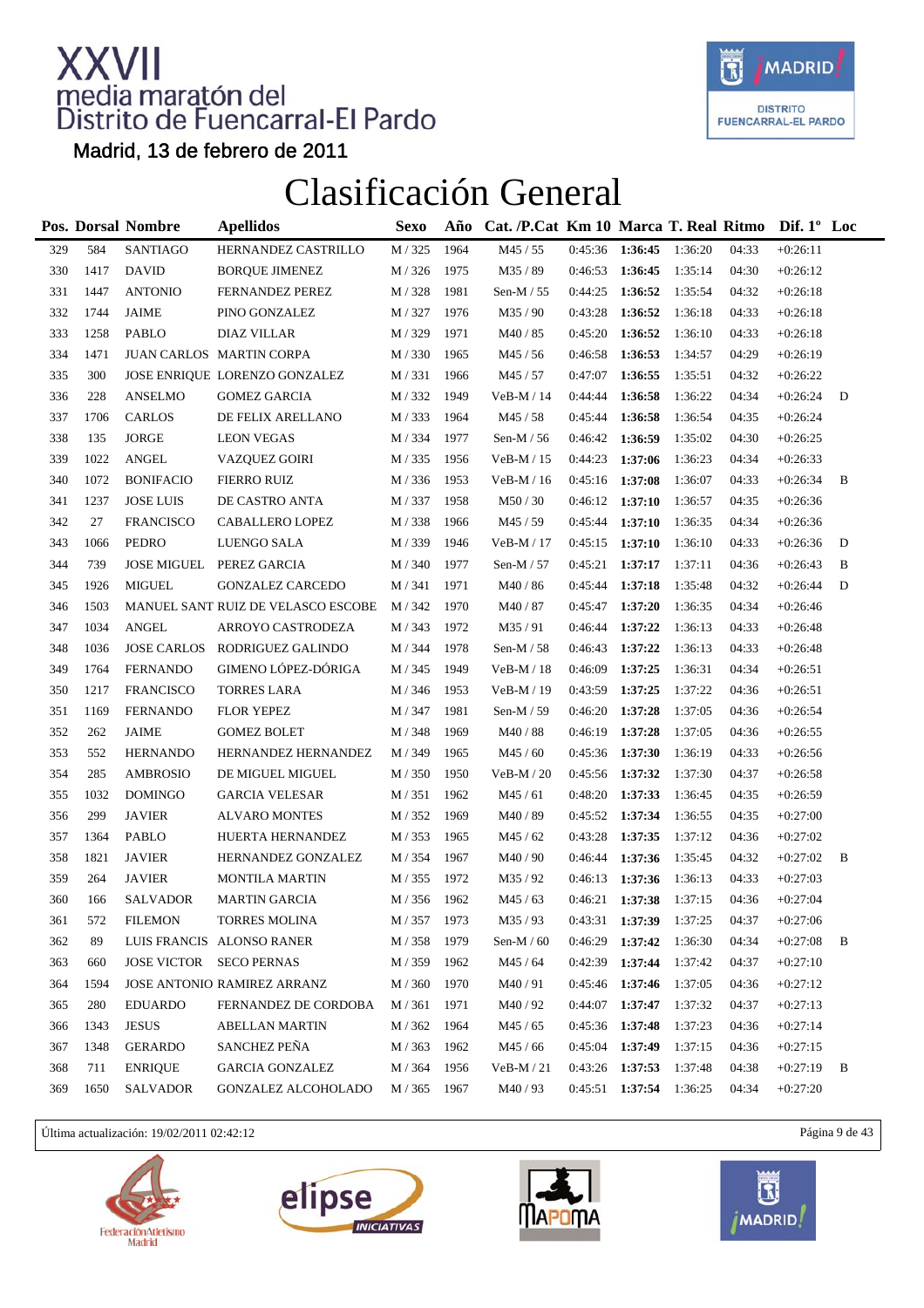

Madrid, 13 de febrero de 2011

#### Clasificación General

|     |      | Pos. Dorsal Nombre | <b>Apellidos</b>             | Sexo               | Año  | Cat. /P.Cat Km 10 Marca T. Real Ritmo Dif. 1° Loc |         |         |         |       |            |   |
|-----|------|--------------------|------------------------------|--------------------|------|---------------------------------------------------|---------|---------|---------|-------|------------|---|
| 370 | 1053 | <b>CESAREO</b>     | <b>SAN JOSE BARBA</b>        | M / 366            | 1970 | M40/94                                            | 0:45:38 | 1:37:55 | 1:37:16 | 04:36 | $+0:27:21$ |   |
| 371 | 1481 |                    | JUAN ANDRES MUÑOZ MIGUELAÑEZ | M / 367            | 1969 | M40/95                                            | 0:46:00 | 1:37:55 | 1:36:47 | 04:35 | $+0:27:22$ |   |
| 372 | 244  | <b>DIEGO</b>       | MORENO SANCHEZ               | M / 368            | 1963 | M45 / 67                                          | 0:46:36 | 1:37:56 | 1:37:11 | 04:36 | $+0:27:23$ |   |
| 373 | 1741 | ALVARO             | NAVASCUES VELASCO            | M / 369            | 1982 | Sen-M $/61$                                       | 0:47:08 | 1:37:58 | 1:37:07 | 04:36 | $+0:27:24$ |   |
| 374 | 1742 | <b>JAIME</b>       | <b>JIMRENEZ SAN MATEO</b>    | M / 370            | 1982 | Sen-M $/62$                                       | 0:47:08 | 1:37:58 | 1:37:07 | 04:36 | $+0:27:24$ | B |
| 375 | 1159 |                    | JUAN CARLOS SORIANO VALERA   | M / 371            | 1976 | M35/94                                            | 0:47:09 | 1:37:58 | 1:37:36 | 04:37 | $+0:27:24$ |   |
| 376 | 218  | <b>ANTONIO</b>     | PLAZA GARCIA                 | M / 372            | 1966 | M45 / 68                                          | 0:44:50 | 1:37:59 | 1:37:04 | 04:36 | $+0:27:25$ |   |
| 377 | 405  | <b>FRANCISCO</b>   | VENTURA GARCIA               | M / 373            | 1963 | M45 / 69                                          | 0:43:51 | 1:37:59 | 1:37:48 | 04:38 | $+0:27:25$ |   |
| 378 | 1031 |                    | JUAN MANUEL SERRANO GARCIA   | M / 374            | 1975 | M35/95                                            | 0:43:15 | 1:38:02 | 1:37:36 | 04:37 | $+0:27:28$ |   |
| 379 | 656  | <b>RUBEN</b>       | <b>LOPEZ GUERRERO</b>        | M / 375            | 1974 | M35 / 96                                          | 0:44:22 | 1:38:04 | 1:37:51 | 04:38 | $+0:27:31$ | D |
| 380 | 106  | <b>DAVID</b>       | <b>SERRANO PULIDO</b>        | M / 376            | 1976 | M35/97                                            | 0:45:51 | 1:38:09 | 1:38:05 | 04:38 | $+0:27:35$ |   |
| 381 | 195  | <b>FERNANDO</b>    | VALDEPEÑAS ISIDRO            | M / 377            | 1971 | M40/96                                            | 0:44:05 | 1:38:09 | 1:37:49 | 04:38 | $+0:27:36$ |   |
| 382 | 1851 | <b>JOSE LUIS</b>   | <b>GARCÍA SOLANA</b>         | M / 378            | 1973 | M35/98                                            | 0:44:11 | 1:38:10 | 1:37:52 | 04:38 | $+0:27:37$ |   |
| 383 | 1865 | <b>EUGENIO</b>     | LÓPEZ PEINADO                | M / 379            | 1967 | M40/97                                            | 0:45:20 | 1:38:15 | 1:37:40 | 04:37 | $+0:27:41$ |   |
| 384 | 1038 | <b>IGNACIO</b>     | PEDRAZ DIAZ-MARTA            | M / 380            | 1969 | M40/98                                            | 0:45:16 | 1:38:15 | 1:37:34 | 04:37 | $+0:27:41$ |   |
| 385 | 1737 | <b>ANA</b>         | <b>GARCIA ORDEN</b>          | F/5                | 1973 | W35/2                                             | 0:45:46 | 1:38:16 | 1:38:12 | 04:39 | $+0:04:02$ |   |
| 386 | 1580 |                    | MIGUEL ANGE PARAISO ZAMARRA  | M / 381            | 1965 | M45/70                                            | 0:44:41 | 1:38:18 | 1:38:02 | 04:38 | $+0:27:45$ |   |
| 387 | 1830 |                    | FRANCISCO J. ARRANZ MADRID   | M / 382            | 1967 | M40/99                                            | 0:43:59 | 1:38:19 | 1:38:12 | 04:39 | $+0:27:45$ |   |
| 388 | 1329 | <b>MANUEL</b>      | <b>TABOADA NIEVES</b>        | M / 383            | 1968 | M40 / 100                                         | 0:45:48 | 1:38:21 | 1:37:31 | 04:37 | $+0:27:48$ | B |
| 389 | 1090 |                    | MIGUEL ANGE AYALA PEREZ      | M / 384            | 1966 | M45/71                                            | 0:44:13 | 1:38:22 | 1:38:17 | 04:39 | $+0:27:48$ |   |
| 390 | 1292 | <b>FRANCISCO</b>   | <b>GONZALEZ PELECHANO</b>    | M / 385            | 1959 | M50/31                                            | 0:45:00 | 1:38:22 | 1:38:07 | 04:39 | $+0:27:49$ |   |
| 391 | 94   | <b>ANTONIO</b>     | RUIZ JODAR                   | M / 386            | 1972 | M35/99                                            | 0:46:26 | 1:38:23 | 1:37:36 | 04:37 | $+0:27:49$ |   |
| 392 | 1164 | <b>ANTONIO</b>     | <b>JURADO NOGALES</b>        | M / 387            | 1966 | M45/72                                            | 0:45:46 | 1:38:24 | 1:38:18 | 04:39 | $+0:27:50$ |   |
| 393 | 710  | <b>ISMAEL</b>      | <b>GARCIA BERMEJO</b>        | M / 388            | 1973 | M35 / 100                                         | 0:45:38 | 1:38:32 | 1:38:26 | 04:39 | $+0:27:58$ | B |
| 394 | 1339 | <b>FELIPE</b>      | <b>SANCHO RUBIO</b>          | M / 389            | 1951 | $VeB-M / 22$                                      | 0:46:42 | 1:38:33 | 1:38:19 | 04:39 | $+0:28:00$ | D |
| 395 | 437  | <b>ROQUE LUIS</b>  | SAMPER GALIANA               | M / 390            | 1962 | M45/73                                            | 0:45:35 | 1:38:34 | 1:38:21 | 04:39 | $+0:28:00$ | D |
| 396 | 302  | GOYO               | <b>GARCIA BRAZALES</b>       | M / 391            | 1968 | M40 / 101                                         | 0:47:22 | 1:38:34 | 1:37:54 | 04:38 | $+0:28:00$ |   |
| 397 | 1304 | <b>ARTURO</b>      | <b>CALVO PRO</b>             | M / 392            | 1971 | M40 / 102                                         | 0:47:07 | 1:38:37 | 1:37:25 | 04:37 | $+0:28:04$ |   |
| 398 | 443  | <b>JAVIER</b>      | <b>ALCOCER</b> , MARTIN      | M / 393            | 1966 | M45 / 74                                          | 0:45:20 | 1:38:38 | 1:38:30 | 04:40 | $+0:28:05$ |   |
| 399 | 154  | GONZALO            | YAGUE HERNANDEZ              | M / 394            | 1967 | M40 / 103                                         | 0:44:16 | 1:38:39 | 1:38:23 | 04:39 | $+0:28:05$ |   |
| 400 | 853  | <b>CARLOS</b>      | RODRIGUEZ PUERTO             | M / 395            | 1969 | M40 / 104                                         | 0:47:22 | 1:38:39 | 1:37:08 | 04:36 | $+0:28:06$ |   |
| 401 | 1173 | <b>ALBERTO</b>     | <b>ESPEJO PEDRAJA</b>        | M / 396            | 1960 | M50/32                                            | 0:42:25 | 1:38:40 | 1:38:29 | 04:40 | $+0:28:06$ |   |
| 402 | 1386 | SEBASTIAN          | RUBIO FERNANDEZ              | $\mathbf{M}$ / 397 | 1953 | $VeB-M/23$                                        | 0:45:20 | 1:38:40 | 1:38:35 | 04:40 | $+0:28:06$ |   |
| 403 | 755  | <b>JOSE MARIA</b>  | <b>ASTUDILLO RODRIGUEZ</b>   | M / 398            | 1961 | M50/33                                            | 0:44:09 | 1:38:41 | 1:38:37 | 04:40 | $+0:28:07$ |   |
| 404 | 1866 | <b>ANTONIO</b>     | LÓPEZ RINCÓN                 | M / 399            | 1964 | M45 / 75                                          | 0:43:09 | 1:38:43 | 1:38:21 | 04:39 | $+0:28:09$ |   |
| 405 | 1697 |                    | IGNACIO JAVIE VIANA MARTINEZ | M / 400            | 1973 | M35 / 101                                         | 0:46:35 | 1:38:44 | 1:38:16 | 04:39 | $+0:28:10$ |   |
| 406 | 642  | <b>SILVERIO</b>    | <b>CASAPIE VERA</b>          | M / 401            | 1980 | Sen-M $/$ 63                                      | 0:46:36 | 1:38:45 | 1:37:53 | 04:38 | $+0:28:11$ | D |
| 407 | 194  | CESAR              | VALDEPEÑAS ISIDRO            | M / 402            | 1972 | M35 / 102                                         | 0:44:17 | 1:38:46 | 1:38:24 | 04:39 | $+0:28:12$ |   |
| 408 | 1390 | CARLOS             | <b>GARCIA MARTINEZ</b>       | M / 403            | 1975 | M35 / 103                                         | 0:46:33 | 1:38:46 | 1:38:05 | 04:38 | $+0:28:12$ |   |
| 409 | 654  | <b>ENNIO</b>       | <b>FATTIBONI</b>             | M / 404            | 1965 | M45 / 76                                          | 0:46:19 | 1:38:47 | 1:37:23 | 04:36 | $+0:28:13$ |   |
| 410 | 354  | <b>FERNANDO</b>    | <b>MARTI N VILLACASTIN</b>   | M / 405            | 1973 | M35 / 104                                         | 0:45:27 | 1:38:47 | 1:38:20 | 04:39 | $+0:28:13$ |   |

Última actualización: 19/02/2011 02:42:14 Página 10 de 43







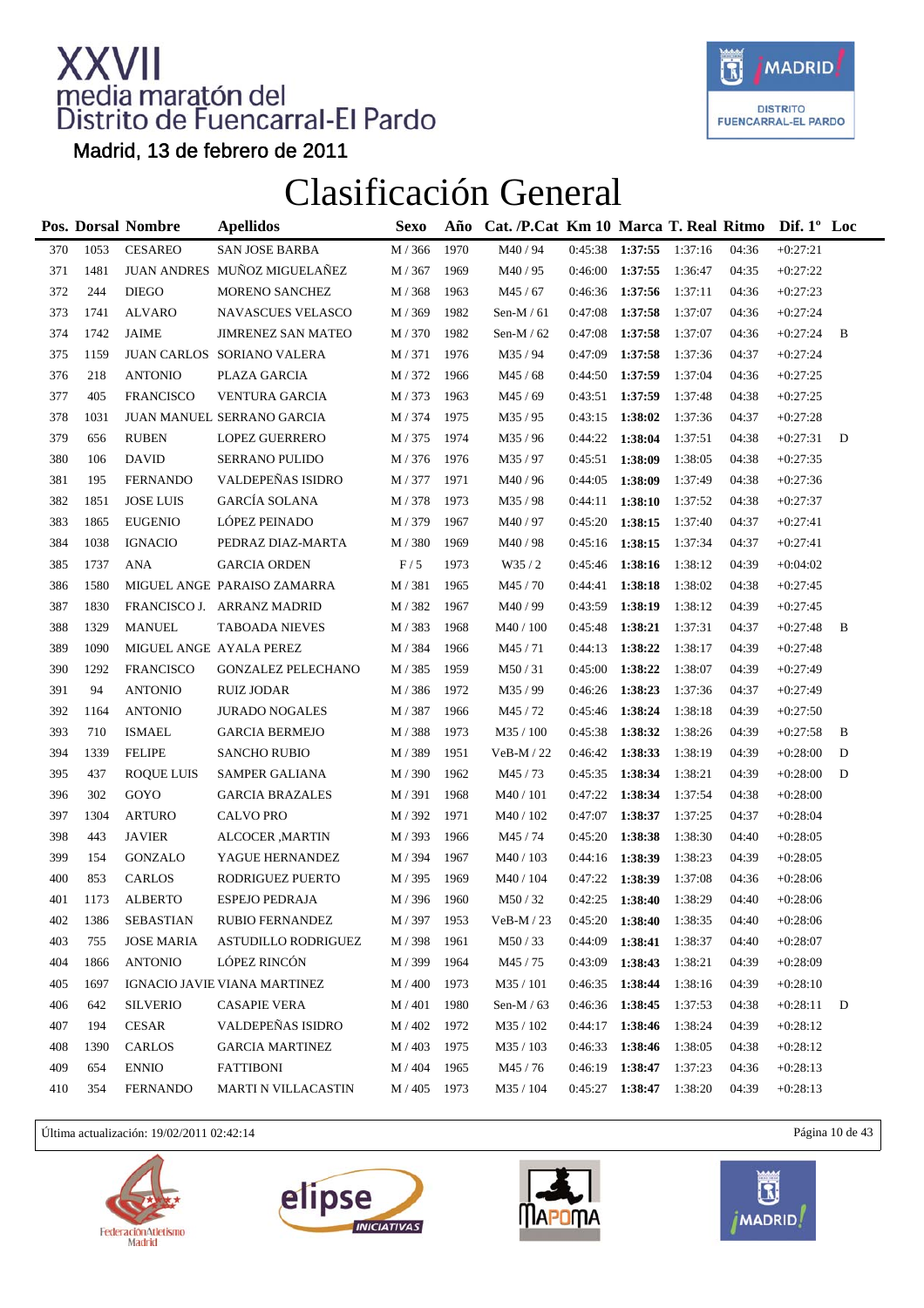

Madrid, 13 de febrero de 2011

### Clasificación General

|     |      | <b>Pos. Dorsal Nombre</b>  | <b>Apellidos</b>                  | Sexo               | Año  | Cat. /P.Cat Km 10 Marca T. Real Ritmo Dif. 1° Loc |                   |         |         |       |            |   |
|-----|------|----------------------------|-----------------------------------|--------------------|------|---------------------------------------------------|-------------------|---------|---------|-------|------------|---|
| 411 | 373  | $\ensuremath{\text{JOSE}}$ | PONCE GARCIA                      | $M/406$            | 1952 | VeB-M / 24                                        | 0:45:28           | 1:38:47 | 1:38:20 | 04:39 | $+0:28:13$ |   |
| 412 | 1559 | <b>JACINTO</b>             | <b>VIVAS ACERO</b>                | M / 407            | 1954 | $VeB-M / 25$                                      | 0:47:20           | 1:38:47 | 1:38:26 | 04:39 | $+0:28:14$ |   |
| 413 | 353  | <b>GERARDO</b>             | DE DIAGO PACHECO                  | M / 408            | 1958 | M50/34                                            | 0:45:28           | 1:38:48 | 1:38:22 | 04:39 | $+0:28:14$ |   |
| 414 | 118  | RAUL                       | CONCHESO SANTA TERESA             | M / 409            | 1970 | M40 / 105                                         | 0:46:08           | 1:38:48 | 1:37:51 | 04:38 | $+0:28:15$ |   |
| 415 | 1085 | <b>ELOY</b>                | POZUELO VERDASCO                  | M/410              | 1970 | M40 / 106                                         | 0:45:12           | 1:38:49 | 1:38:41 | 04:40 | $+0:28:15$ |   |
| 416 | 92   | <b>ALBERTO</b>             | <b>GONZALEZ MURO</b>              | M/411              | 1970 | M40 / 107                                         | 0:46:26           | 1:38:50 | 1:38:01 | 04:38 | $+0:28:16$ |   |
| 417 | 820  | <b>ANTONIO</b>             | ARRANZ MONTAÑO                    | M/412              | 1974 | M35 / 105                                         | 0:47:09           | 1:38:51 | 1:36:58 | 04:35 | $+0:28:17$ |   |
| 418 | 1691 | <b>JORGE</b>               | <b>ANDRES GARCIA</b>              | M/413              | 1981 | Sen-M $/64$                                       | 0:45:01           | 1:38:51 | 1:38:16 | 04:39 | $+0:28:17$ |   |
| 419 | 787  | <b>JOSE LUIS</b>           | <b>GARCIA PEREZ</b>               | M / 414            | 1969 | M40 / 108                                         | 0:45:24           | 1:38:51 | 1:38:16 | 04:39 | $+0:28:18$ |   |
| 420 | 184  | ALEJANDRO                  | <b>MESTO VELASCO</b>              | M/415              | 1967 | M40 / 109                                         | 0:47:02           | 1:38:52 | 1:38:41 | 04:40 | $+0:28:18$ |   |
| 421 | 1404 | <b>JAVIER</b>              | <b>ALSINA CAPUZ</b>               | M / 416            | 1979 | Sen-M $/$ 65                                      | 0:47:08           | 1:38:53 | 1:38:22 | 04:39 | $+0:28:19$ |   |
| 422 | 1299 | JORGE                      | PALACIOS SANZ                     | M / 417            | 1962 | M45 / 77                                          | 0:48:29           | 1:38:54 | 1:37:46 | 04:38 | $+0:28:20$ |   |
| 423 | 153  |                            | JOSE ANTONIO CASARRUBIOS PANIAGUA | M / 418            | 1963 | M45/78                                            | 0:44:57           | 1:38:55 | 1:38:38 | 04:40 | $+0:28:21$ |   |
| 424 | 884  | <b>ROBERTO</b>             | FERNANDEZ MAGAN                   | M / 419            | 1971 | M40/110                                           | 0:45:43           | 1:39:01 | 1:38:11 | 04:39 | $+0:28:28$ |   |
| 425 | 883  | <b>MARIO</b>               | <b>COPADO MARTINEZ</b>            | M / 420            | 1975 | M35 / 106                                         | 0:45:43           | 1:39:02 | 1:38:11 | 04:39 | $+0:28:28$ |   |
| 426 | 1846 | CARLOS                     | DE DIEGO PÁEZ                     | M / 421            | 1971 | M40/111                                           | 0:47:37           | 1:39:05 | 1:37:29 | 04:37 | $+0:28:31$ |   |
| 427 | 936  | <b>ANTONIO</b>             | <b>MARTINEZ GARCIA</b>            | M / 422            | 1965 | M45/79                                            | 0:46:34           | 1:39:06 | 1:38:02 | 04:38 | $+0:28:32$ |   |
| 428 | 1623 |                            | CONSTANTINO ALLEGUE LOPEZ         | M / 423            | 1968 | M40 / 112                                         | 0:45:54           | 1:39:07 | 1:38:14 | 04:39 | $+0:28:33$ |   |
| 429 | 1669 | MIGUEL JUSTO CARRANZA      |                                   | M / 424            | 1970 | M40/113                                           | 0:46:24           | 1:39:08 | 1:38:58 | 04:41 | $+0:28:34$ | D |
| 430 | 997  | CARLOS                     | DIAZ HIDALGO                      | M / 425            | 1973 | M35 / 107                                         | 0:46:33           | 1:39:10 | 1:38:29 | 04:40 | $+0:28:36$ |   |
| 431 | 1899 | <b>OSCAR</b>               | AMIGO ALTISENT                    | M / 426            | 1974 | M35 / 108                                         | 0:45:40           | 1:39:10 | 1:38:46 | 04:40 | $+0:28:36$ |   |
| 432 | 647  |                            | JOSE ANTONIO CHAPARRO SANTOS      | M / 427            | 1968 | M40 / 114                                         | 0:46:07           | 1:39:11 | 1:38:52 | 04:41 | $+0:28:38$ |   |
| 433 | 242  | <b>RAFAEL</b>              | SANCHEZ-GARDUÑO                   | M / 428            | 1967 | M40 / 115                                         | 0:46:52           | 1:39:12 | 1:38:45 | 04:40 | $+0:28:39$ |   |
| 434 | 1027 | <b>JAVIER</b>              | FERNANDEZ SIERRA                  | M / 429            | 1974 | M35 / 109                                         | 0:45:12           | 1:39:13 | 1:39:07 | 04:41 | $+0:28:39$ |   |
| 435 | 1028 | <b>ALVARO</b>              | <b>GARCIA FERNANDEZ</b>           | M / 430            | 1979 | Sen-M $/66$                                       | 0:45:13           | 1:39:13 | 1:39:07 | 04:41 | $+0:28:39$ |   |
| 436 | 648  | RAUL                       | DURO VILLAGARCIA                  | M / 431            | 1963 | M45 / 80                                          | 0:46:07           | 1:39:13 | 1:38:53 | 04:41 | $+0:28:39$ |   |
| 437 | 1381 | <b>AGUSTIN</b>             | MURILLO DEL POZO                  | M / 432            | 1955 | $VeB-M/26$                                        | 0:46:09           | 1:39:13 | 1:38:24 | 04:39 | $+0:28:40$ |   |
| 438 | 852  |                            | JUAN ANTONI BERNACER MARIA        | M / 433            | 1972 | M35 / 110                                         | 0:46:57           | 1:39:14 | 1:37:43 | 04:37 | $+0:28:40$ |   |
| 439 | 1880 | <b>RAFAEL</b>              | RAMÍREZ GONZÁLEZ                  | M / 434            | 1961 | M50/35                                            | 0:47:55           | 1:39:15 | 1:38:03 | 04:38 | $+0:28:41$ |   |
| 440 | 661  | CARLOS                     | <b>AGUILERA COLLADO</b>           | M / 435            | 1968 | M40/116                                           | 0:44:07           | 1:39:17 | 1:39:09 | 04:41 | $+0:28:44$ |   |
| 441 | 841  | <b>NESTOR</b>              | VICENTE ALVAREZ                   | M / 436            | 1979 | Sen-M $/$ 67                                      | 0:42:18           | 1:39:21 | 1:38:53 | 04:41 | $+0:28:47$ |   |
| 442 | 757  |                            | JULIO MIGUEL ASTUDILLO RODRIGUEZ  | M / 437            | 1959 | M50/36                                            | $0:47:42$ 1:39:21 |         | 1:38:33 | 04:40 | $+0:28:47$ |   |
| 443 | 1879 | <b>DANIEL</b>              | PÉREZ ASENCIO                     | $\mathbf{M}$ / 438 | 1978 | Sen-M / $68\,$                                    | 0:44:35           | 1:39:21 | 1:38:48 | 04:40 | $+0:28:48$ |   |
| 444 | 1640 | PABLO                      | GARCIA SANZ                       | M / 439            | 1982 | Sen-M / 69                                        | 0:47:04           | 1:39:23 | 1:38:21 | 04:39 | $+0:28:49$ |   |
| 445 | 1081 | <b>JOSE RAMON</b>          | <b>DAVILA PIRIZ</b>               | M / 440            | 1975 | M35 / 111                                         | 0:46:20           | 1:39:24 | 1:38:48 | 04:40 | $+0:28:50$ |   |
| 446 | 980  | <b>JOSE RAFAEL</b>         | CAMACHO RIAZA                     | M / 441            | 1963 | M45/81                                            | 0:47:06           | 1:39:25 | 1:38:21 | 04:39 | $+0:28:51$ |   |
| 447 | 1334 | <b>JULIAN</b>              | <b>MARQUEZ PARDO</b>              | M / 442            | 1961 | M50/37                                            | 0:47:57           | 1:39:25 | 1:39:02 | 04:41 | $+0:28:52$ |   |
| 448 | 1576 | JAIME                      | DIEZ ENA                          | M / 443            | 1977 | Sen-M / 70                                        | 0:47:46           | 1:39:27 | 1:38:45 | 04:40 | $+0:28:53$ | D |
| 449 | 131  | <b>DANIEL</b>              | DEL VALLE LEON                    | M / 444            | 1981 | Sen-M $/ 71$                                      | 0:47:41           | 1:39:30 | 1:37:32 | 04:37 | $+0:28:56$ |   |
| 450 | 832  | <b>MARIO</b>               | <b>CAMPOS BOTIA</b>               | M / 445            | 1976 | M35 / 112                                         | 0:48:35           | 1:39:33 | 1:37:59 | 04:38 | $+0:29:00$ |   |
| 451 | 1225 | <b>EDUARDO</b>             | <b>RAMAS GARCIA</b>               | M / 446            | 1979 | Sen-M $/ 72$                                      | 0:46:38           | 1:39:35 | 1:38:26 | 04:39 | $+0:29:01$ |   |

Última actualización: 19/02/2011 02:42:15 Página 11 de 43







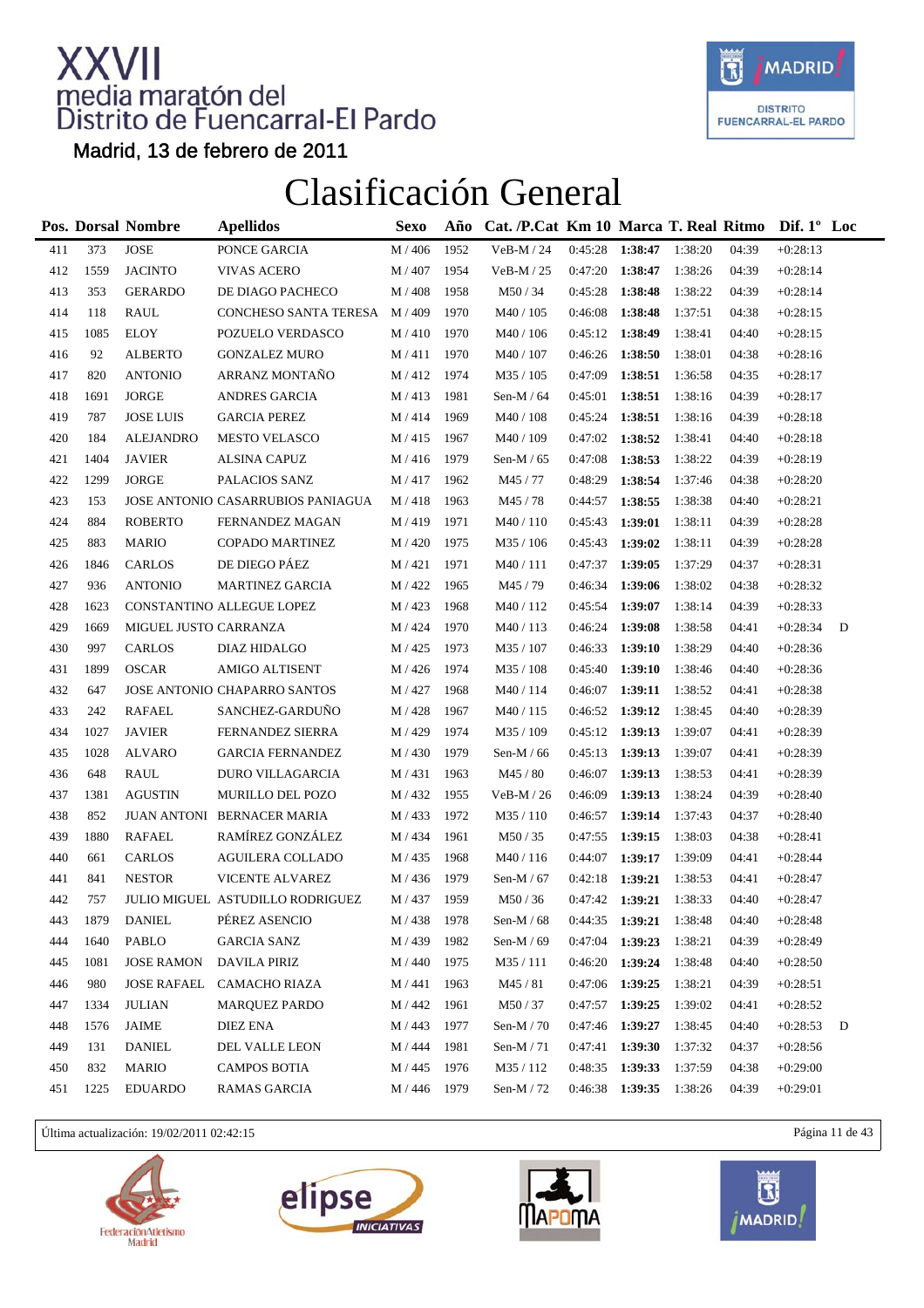

Madrid, 13 de febrero de 2011

### Clasificación General

|     |      | Pos. Dorsal Nombre     | <b>Apellidos</b>                | <b>Sexo</b> | Año  | Cat. /P.Cat Km 10 Marca T. Real Ritmo |         |         |         |       | Dif. $1^{\circ}$ Loc |   |
|-----|------|------------------------|---------------------------------|-------------|------|---------------------------------------|---------|---------|---------|-------|----------------------|---|
| 452 | 1877 | <b>GERARDO</b>         | PALOMO CORRAL                   | M / 447     | 1966 | M45 / 82                              | 0:46:27 | 1:39:37 | 1:38:57 | 04:41 | $+0:29:03$           |   |
| 453 | 1856 |                        | JUAN CARLOS GULLÓN FERNÁNDEZ    | M / 448     | 1961 | M50/38                                | 0:46:26 | 1:39:38 | 1:38:58 | 04:41 | $+0:29:04$           |   |
| 454 | 1370 | <b>ANTONIO</b>         | <b>GONZALEZ SANCHEZ</b>         | M / 449     | 1950 | $VeB-M / 27$                          | 0:46:42 | 1:39:39 | 1:39:20 | 04:42 | $+0:29:05$           |   |
| 455 | 542  |                        | JUAN CARLOS DIAZ ZAMORA         | M / 450     | 1969 | M40 / 117                             | 0:46:17 | 1:39:40 | 1:39:15 | 04:42 | $+0:29:06$           |   |
| 456 | 937  | RAUL                   | <b>BARBERA ALFONSO</b>          | M / 451     | 1967 | M40/118                               | 0:47:14 | 1:39:40 | 1:38:37 | 04:40 | $+0:29:06$           |   |
| 457 | 1512 |                        | FRANCISCO R SIMON BLANCO        | M / 452     | 1972 | M35/113                               | 0:45:48 | 1:39:42 | 1:38:33 | 04:40 | $+0:29:08$           |   |
| 458 | 1135 | <b>MARCOS</b>          | DOMINGUEZ GONZALEZ              | M / 453     | 1976 | M35 / 114                             | 0:47:20 | 1:39:43 | 1:37:51 | 04:38 | $+0:29:09$           |   |
| 459 | 96   | <b>JULIO</b>           | <b>BRIOSO MENDAZA</b>           | M / 454     | 1967 | M40/119                               | 0:46:42 | 1:39:44 | 1:38:42 | 04:40 | $+0:29:11$           | D |
| 460 | 1323 | <b>MANUEL</b>          | TOLMOS ESTEFANIA                | M / 455     | 1969 | M40 / 120                             | 0:48:26 | 1:39:46 | 1:37:53 | 04:38 | $+0:29:12$           | D |
| 461 | 65   | <b>PABLO</b>           | ARRANZ ARRANZ                   | M / 456     | 1977 | Sen-M $/ 73$                          | 0:45:10 | 1:39:46 | 1:39:33 | 04:43 | $+0:29:13$           |   |
| 462 | 1313 | <b>JAVIER</b>          | <b>ANTOLIN SANCHEZ</b>          | M / 457     | 1962 | M45/83                                | 0:43:15 | 1:39:48 | 1:39:37 | 04:43 | $+0:29:14$           |   |
| 463 | 551  | MARTA                  | <b>GONZALEZ GARCIA</b>          | F/6         | 1967 | W40/2                                 | 0:47:19 | 1:39:48 | 1:38:37 | 04:40 | $+0:05:34$           |   |
| 464 | 1025 | <b>JOSE</b>            | <b>MARTIN MOLLEDA</b>           | M / 458     | 1961 | M50/39                                | 0:46:58 | 1:39:49 | 1:39:07 | 04:41 | $+0:29:16$           |   |
| 465 | 1026 | <b>ISIDORO</b>         | <b>JIMENEZ GARCIA</b>           | M / 459     | 1963 | M45 / 84                              | 0:46:57 | 1:39:49 | 1:39:07 | 04:41 | $+0:29:16$           |   |
| 466 | 628  | <b>JAIME</b>           | <b>SANCHEZ ALONSO</b>           | M / 460     | 1968 | M40 / 121                             | 0:46:35 | 1:39:52 | 1:39:29 | 04:42 | $+0:29:18$           |   |
| 467 | 26   | <b>ALFONSO</b>         | <b>REGUERO BAYON</b>            | M / 461     | 1968 | M40 / 122                             | 0:45:44 | 1:39:55 | 1:39:20 | 04:42 | $+0:29:21$           |   |
| 468 | 946  | <b>ALFONSO</b>         | <b>AZORES GARCIA</b>            | M / 462     | 1966 | M45 / 85                              | 0:47:17 | 1:39:55 | 1:39:00 | 04:41 | $+0:29:22$           |   |
| 469 | 1718 | <b>DAVID</b>           | <b>SOLER MONTILLA</b>           | M / 463     | 1974 | M35 / 115                             | 0:45:26 | 1:39:57 | 1:39:41 | 04:43 | $+0:29:23$           | D |
| 470 | 1885 | ALVARO                 | RODRIGUEZ DIEZ DEL CORR M / 464 |             | 1982 | Sen-M $/ 74$                          | 0:44:07 | 1:39:57 | 1:39:44 | 04:43 | $+0:29:23$           |   |
| 471 | 1429 | <b>GEMA</b>            | DE DIOS MAGRO                   | F/7         | 1977 | Sen-F $/$ 3                           | 0:48:29 | 1:39:57 | 1:38:34 | 04:40 | $+0:05:44$           |   |
| 472 | 1500 | <b>MANUEL</b>          | ROLDAN RODRIGUEZ                | M / 465     | 1968 | M40 / 123                             | 0:48:29 | 1:39:58 | 1:38:33 | 04:40 | $+0:29:24$           |   |
| 473 | 520  | <b>ALFONSO</b>         | CARRASCO GARCIA                 | M / 466     | 1967 | M40 / 124                             | 0:46:31 | 1:39:59 | 1:39:44 | 04:43 | $+0:29:25$           |   |
| 474 | 206  |                        | JUAN CARLOS GONZALEZ ESTEBAN    | M / 467     | 1957 | M50/40                                | 0:47:51 | 1:40:00 | 1:38:11 | 04:39 | $+0:29:26$           |   |
| 475 | 570  | <b>JUAN JOSE</b>       | CAÑIZARES MARCOS                | M / 468     | 1969 | M40 / 125                             | 0:44:55 | 1:40:02 | 1:39:46 | 04:43 | $+0:29:28$           |   |
| 476 | 1943 | <b>FELIPE</b>          | <b>BANCES HAMDSCHUH</b>         | M / 469     | 1965 | M45 / 86                              | 0:48:44 | 1:40:02 | 1:39:09 | 04:41 | $+0:29:29$           |   |
| 477 | 48   | <b>SABINO</b>          | FERNANDEZ ROMAN                 | M / 470     | 1963 | M45 / 87                              | 0:44:58 | 1:40:04 | 1:40:04 | 04:44 | $+0:29:30$           |   |
| 478 | 35   | <b>URBANO</b>          | CHOUSA ALVAREZ                  | M / 471     | 1965 | M45 / 88                              | 0:47:23 | 1:40:04 | 1:38:52 | 04:41 | $+0:29:31$           |   |
| 479 | 1124 |                        | FRANCISCO M RUBIO VILLAR        | M / 472     | 1966 | M45 / 89                              | 0:46:01 | 1:40:06 | 1:39:51 | 04:43 | $+0:29:33$           |   |
| 480 | 1917 | <b>SANTIAGO</b>        | <b>SAIEGH DORIN</b>             | M / 473     | 1973 | M35/116                               | 0:43:27 | 1:40:07 | 1:39:59 | 04:44 | $+0:29:34$           | D |
| 481 | 1337 | <b>ANGEL</b>           | CASILLAS VIONDI                 | M / 474     | 1967 | M40 / 126                             | 0:46:43 | 1:40:07 | 1:39:48 | 04:43 | $+0:29:34$           |   |
| 482 | 1001 | <b>ISIDRO</b>          | <b>HORCAS RODRIGUEZ</b>         | M / 475     | 1968 | M40 / 127                             | 0:46:35 | 1:40:09 | 1:39:10 | 04:42 | $+0:29:35$           |   |
| 483 | 1735 |                        | JUAN LORENZ ORDOÑEZ DIEZ        | M / 476     | 1973 | M35 / 117                             | 0:47:46 | 1:40:11 | 1:38:50 | 04:41 | $+0:29:37$           | B |
| 484 | 306  | <b>VALENTIN</b>        | PEREZ ROCHE                     | M / 477     | 1971 | M40 / 128                             | 0:47:42 | 1:40:12 | 1:38:45 | 04:40 | $+0.29:38$           |   |
| 485 | 1330 | LUIS                   | ALONSO BAEZA                    | M / 478     | 1961 | M50/41                                | 0:45:41 | 1:40:12 | 1:39:52 | 04:43 | $+0:29:38$           | B |
| 486 | 750  | <b>ISRAEL</b>          | MEJIACALDERON                   | M / 479     | 1978 | Sen-M $/ 75$                          | 0:44:45 | 1:40:13 | 1:39:28 | 04:42 | $+0:29:39$           |   |
| 487 | 469  | DESCONOCIDO DORSAL 469 |                                 | M / 480     | 1977 | Sen-M $/ 76$                          | 0:48:03 | 1:40:16 | 1:39:22 | 04:42 | $+0:29:42$           |   |
| 488 | 1194 | <b>SANTIAGO</b>        | ZAMORA ANTON                    | M / 481     | 1987 | Sen-M / 77                            | 0:46:06 | 1:40:17 | 1:39:43 | 04:43 | $+0:29:43$           |   |
| 489 | 1004 | <b>GUILLERMO</b>       | AMENGUAL PLIEGO                 | M / 482     | 1968 | M40 / 129                             | 0:47:18 | 1:40:18 | 1:39:10 | 04:42 | $+0:29:44$           |   |
| 490 | 545  | <b>JOSE CARLOS</b>     | <b>DIAZ ESTEBAN</b>             | M / 483     | 1959 | M50/42                                | 0:45:12 | 1:40:22 | 1:40:11 | 04:44 | $+0:29:48$           |   |
| 491 | 875  | <b>JOAQUIN</b>         | IZQUIERDO SERRANO               | M / 484     | 1966 | M45/90                                | 0:46:20 | 1:40:25 | 1:40:00 | 04:44 | $+0:29:51$           |   |
| 492 | 216  | <b>DANIEL</b>          | <b>RUIZ FERNANDEZ</b>           | M / 485     | 1974 | M35/118                               | 0:47:10 | 1:40:25 | 1:40:19 | 04:45 | $+0:29:52$           |   |

Última actualización: 19/02/2011 02:42:17 Página 12 de 43







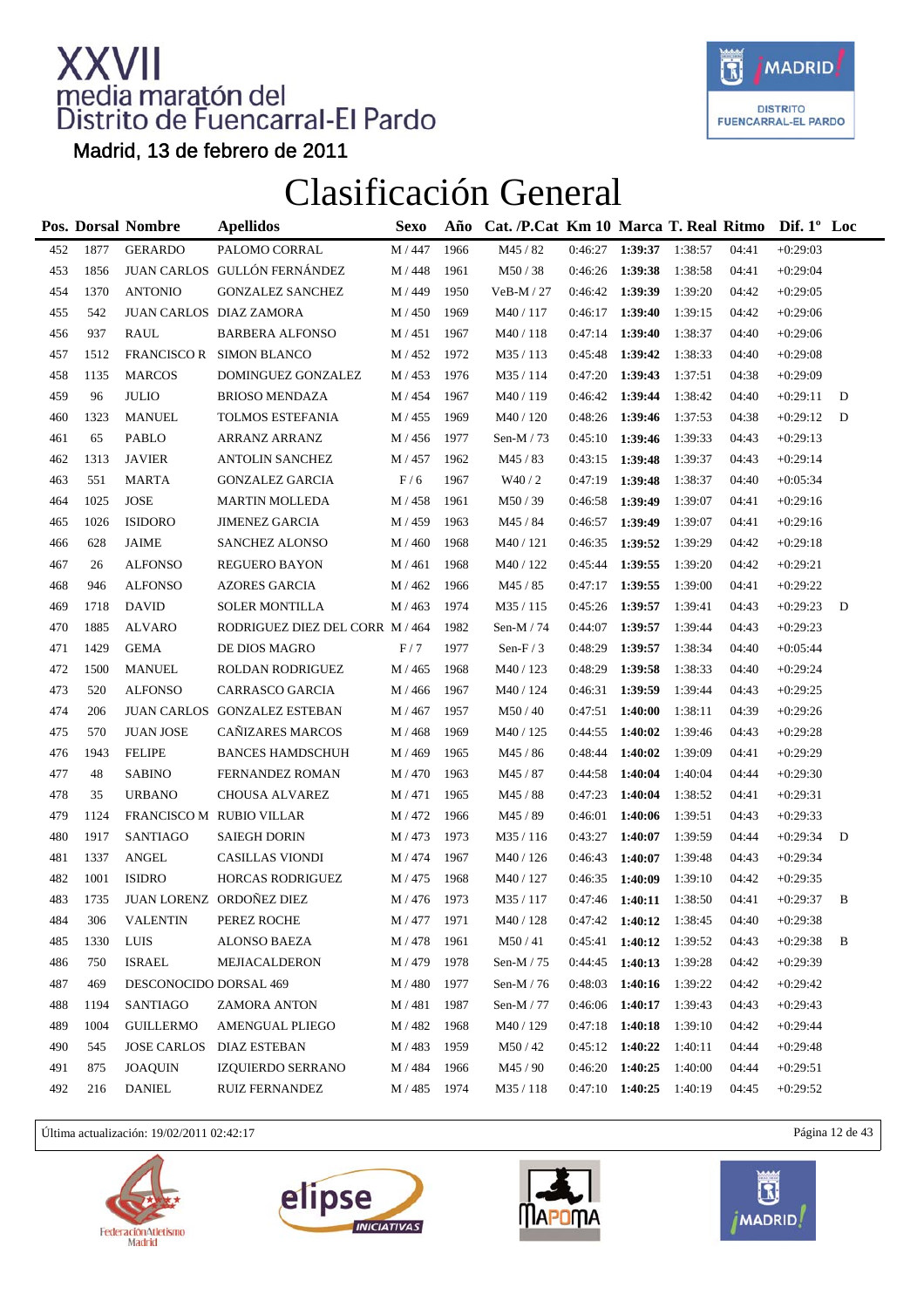

Madrid, 13 de febrero de 2011

### Clasificación General

|     |                | Pos. Dorsal Nombre | <b>Apellidos</b>               | <b>Sexo</b> | Año  | Cat. /P.Cat Km 10 Marca T. Real Ritmo Dif. 1 <sup>°</sup> Loc |                   |                   |         |       |            |   |
|-----|----------------|--------------------|--------------------------------|-------------|------|---------------------------------------------------------------|-------------------|-------------------|---------|-------|------------|---|
| 493 | 1667           | <b>RAUL</b>        | <b>GARCIA SANCHEZ</b>          | M / 486     | 1981 | Sen-M / 78                                                    | $0:47:50$ 1:40:26 |                   | 1:38:40 | 04:40 | $+0:29:52$ |   |
| 494 | 798            | <b>JACOBO</b>      | MUÑOZ MORALES                  | M / 487     | 1973 | M35 / 119                                                     | $0:47:06$ 1:40:26 |                   | 1:39:31 | 04:42 | $+0:29:53$ |   |
| 495 | 1273           | <b>JAVIER</b>      | SOLANA CAZORLA                 | M / 488     | 1980 | Sen-M $/79$                                                   | 0:47:12           | 1:40:30           | 1:39:27 | 04:42 | $+0:29:56$ |   |
| 496 | 401            | <b>JORGE</b>       | <b>SANCHEZ LIMON</b>           | M / 489     | 1976 | M35 / 120                                                     | 0:48:51           | 1:40:30           | 1:39:45 | 04:43 | $+0:29:56$ |   |
| 497 | 1632           | <b>CARLOS</b>      | PERAITA GOMEZ DE AGÜER M / 490 |             | 1967 | M40 / 130                                                     | $0:47:16$ 1:40:34 |                   | 1:39:37 | 04:43 | $+0:30:00$ |   |
| 498 | 91             | <b>SAMIR</b>       | MECHBAL                        | M / 491     | 1980 | Sen-M $/$ 80                                                  | 0:48:06           | 1:40:35           | 1:39:57 | 04:44 | $+0:30:01$ |   |
| 499 | 1606           | <b>DANIEL</b>      | <b>CASAUS SANCHEZ</b>          | M / 492     | 1970 | M40/131                                                       | 0:46:32           | 1:40:36           | 1:40:17 | 04:45 | $+0:30:03$ |   |
| 500 | 423            | <b>DAVID</b>       | <b>CERRATO ABAD</b>            | M / 493     | 1978 | Sen-M $/81$                                                   | 0:46:56           | 1:40:37           | 1:40:04 | 04:44 | $+0:30:03$ |   |
| 501 | 1484           | <b>ISMAEL</b>      | <b>OLMO PEREZ</b>              | M / 494     | 1963 | M45/91                                                        | 0:46:07           | 1:40:38           | 1:39:45 | 04:43 | $+0:30:04$ |   |
| 502 | 6              | <b>JAIME</b>       | <b>AMOR VALERO</b>             | M / 495     | 1981 | Sen-M $/$ 82                                                  | 0:48:20           | 1:40:38           | 1:39:14 | 04:42 | $+0:30:04$ |   |
| 503 | 1622           | <b>MIGUEL</b>      | <b>LOPEZ ARRIETA</b>           | M / 496     | 1968 | M40 / 132                                                     | 0:44:06           | 1:40:39           | 1:40:26 | 04:45 | $+0:30:05$ |   |
| 504 | 1356           |                    | JUAN CARLOS GARCIA FERNANDEZ   | M / 497     | 1968 | M40 / 133                                                     | 0:48:34           | 1:40:40           | 1:39:21 | 04:42 | $+0:30:06$ |   |
| 505 | 1704           | <b>ANTONIO</b>     | LOMINCHAR NOMBELA              | M / 498     | 1975 | M35 / 121                                                     | 0:47:04           | 1:40:40           | 1:40:31 | 04:45 | $+0:30:06$ |   |
| 506 | $\mathfrak{2}$ |                    | FRANCISCO JA SANCHEZ CASAS     | M / 499     | 1978 | Sen-M $/$ 83                                                  | 0:46:19           | 1:40:41           | 1:40:05 | 04:44 | $+0:30:07$ | B |
| 507 | 1551           |                    | FRANCISCO JA POYATOS GOMEZ     | M/500       | 1972 | M35 / 122                                                     | 0:49:32           | 1:40:41           | 1:40:07 | 04:44 | $+0:30:08$ |   |
| 508 | 1466           | <b>RICARDO</b>     | <b>LLANOS ARRANZ</b>           | M / 501     | 1966 | M45/92                                                        | 0:45:50           | 1:40:42           | 1:39:33 | 04:43 | $+0:30:08$ |   |
| 509 | 1605           | <b>ANTONIO</b>     | DIAZ GARCIA                    | M / 502     | 1954 | $VeB-M / 28$                                                  | 0:47:18           | 1:40:42           | 1:40:00 | 04:44 | $+0:30:09$ |   |
| 510 | 1142           | <b>JOSE FELIPE</b> | <b>VARONA ARCHE</b>            | M / 503     | 1973 | M35 / 123                                                     | 0:45:10           | 1:40:42           | 1:40:37 | 04:46 | $+0:30:09$ |   |
| 511 | 1403           | <b>JOSE ANGEL</b>  | ALMAZAN CARRELERO              | M / 504     | 1971 | M40 / 134                                                     | 0:46:25           | 1:40:42           | 1:39:46 | 04:43 | $+0:30:09$ |   |
| 512 | 1659           | <b>DAVID</b>       | <b>MARTIN GARCIA</b>           | M / 505     | 1982 | Sen-M / 84                                                    | 0:42:28           | 1:40:43           | 1:40:21 | 04:45 | $+0:30:10$ | B |
| 513 | 700            | <b>JUAN JOSE</b>   | MARTINEZ PAGAN                 | M / 506     | 1960 | M50/43                                                        | 0:47:59           | 1:40:44           | 1:40:14 | 04:45 | $+0:30:10$ |   |
| 514 | 1283           | <b>MANUEL</b>      | <b>CORTES FERNANDEZ</b>        | M / 507     | 1965 | M45 / 93                                                      | 0:46:25           | 1:40:47           | 1:40:21 | 04:45 | $+0:30:13$ |   |
| 515 | 64             | <b>MANUEL</b>      | <b>REYES PORRAS</b>            | M / 508     | 1959 | M50/44                                                        | 0:46:04           | 1:40:48           | 1:39:40 | 04:43 | $+0:30:14$ |   |
| 516 | 220            | <b>DANIEL</b>      | <b>MERINO SAN JUAN</b>         | M / 509     | 1968 | M40 / 135                                                     | 0:44:45           | 1:40:49           | 1:40:24 | 04:45 | $+0:30:16$ |   |
| 517 | 314            | <b>JULIAN</b>      | <b>GONZALEZ PEÑALVER</b>       | M / 510     | 1977 | Sen-M $/$ 85                                                  | 0:44:52           | 1:40:50           | 1:40:06 | 04:44 | $+0:30:16$ |   |
| 518 | 388            | <b>RAMON</b>       | <b>MORENO RUIZ</b>             | M/511       | 1975 | M35 / 124                                                     | 0:46:54           | 1:40:51           | 1:40:15 | 04:45 | $+0:30:17$ |   |
| 519 | 70             | <b>JESUS</b>       | MARIÑO AUÑON                   | M/512       | 1964 | M45 / 94                                                      | 0:46:34           | 1:40:54           | 1:40:14 | 04:45 | $+0:30:20$ |   |
| 520 | 1555           | <b>JOSE LUIS</b>   | FERNANDEZ GARCIA               | M/513       | 1960 | M50/45                                                        | 0:47:58           | 1:40:57           | 1:40:34 | 04:45 | $+0:30:23$ |   |
| 521 | 296            | <b>JOSE LUIS</b>   | <b>RUIZ JAEN</b>               | M / 514     | 1958 | M50 / 46                                                      | 0:47:18           | 1:40:58           | 1:40:28 | 04:45 | $+0:30:24$ |   |
| 522 | 1497           | <b>JOSE LUIS</b>   | <b>RODRIGUEZ MAS</b>           | M/515       | 1963 | M45 / 95                                                      | 0:45:11           | 1:41:01           | 1:40:50 | 04:46 | $+0:30:27$ |   |
| 523 | 1739           | <b>OSCAR</b>       | <b>SANCHEZ GIL</b>             | M/516       | 1976 | M <sub>35</sub> / 125                                         | 0:46:08           | 1:41:06           | 1:38:52 | 04:41 | $+0:30:32$ |   |
| 524 | 1325           | <b>JOSE MARIA</b>  | HERNANDO TRANCHO               | M/517       | 1966 | M45/96                                                        | $0:47:30$ 1:41:09 |                   | 1:40:51 | 04:46 | $+0:30:35$ |   |
| 525 | 1710           | <b>GONZALO</b>     | GARCIA-BAQUERO MERINO M/518    |             | 1973 | M35 / 126                                                     | 0:45:01           | 1:41:10           | 1:40:46 | 04:46 | $+0:30:36$ |   |
| 526 | 168            | <b>JOSE MIGUEL</b> | <b>CAMACHO ROMERO</b>          | M/519       | 1967 | M40/136                                                       | 0:46:27           | 1:41:10           | 1:40:50 | 04:46 | $+0:30:36$ |   |
| 527 | 1802           | <b>OSCAR LUIS</b>  | PEREZ SERRANO                  | M / 520     | 1968 | M40 / 137                                                     | 0:47:32           | 1:41:10           | 1:40:55 | 04:46 | $+0:30:37$ |   |
| 528 | 11             | <b>RUBEN</b>       | <b>DEL CURA LICERAS</b>        | M / 521     | 1978 | Sen-M $/$ 86                                                  | 0:49:14           | 1:41:11           | 1:39:42 | 04:43 | $+0:30:38$ | B |
| 529 | 1543           | FCO. JAVIER        | <b>GARCIA MARTIN</b>           | M / 522     | 1970 | M40 / 138                                                     | 0:47:22           | 1:41:20           | 1:41:02 | 04:47 | $+0:30:46$ |   |
| 530 | 34             |                    | MANUEL ANG RODRIGUEZ LOPEZ     | M / 523     | 1960 | M50/47                                                        |                   | $0:47:22$ 1:41:21 | 1:40:11 | 04:44 | $+0:30:48$ | D |
| 531 | 1857           | <b>ROBERTO</b>     | <b>HERRAIZ SALINAS</b>         | M / 524     | 1976 | M35 / 127                                                     | $0:47:12$ 1:41:22 |                   | 1:41:02 | 04:47 | $+0:30:48$ |   |
| 532 | 39             |                    | JOSE MANUEL JURADO GOMEZ       | M / 525     | 1976 | M35 / 128                                                     | $0:47:25$ 1:41:22 |                   | 1:39:59 | 04:44 | $+0:30:49$ | B |
| 533 | 277            | CARLOS             | <b>MARTIN NUÑEZ</b>            | M / 526     | 1956 | VeB-M / 29                                                    |                   | $0:49:31$ 1:41:23 | 1:39:39 | 04:43 | $+0:30:49$ |   |

Última actualización: 19/02/2011 02:42:18 Página 13 de 43







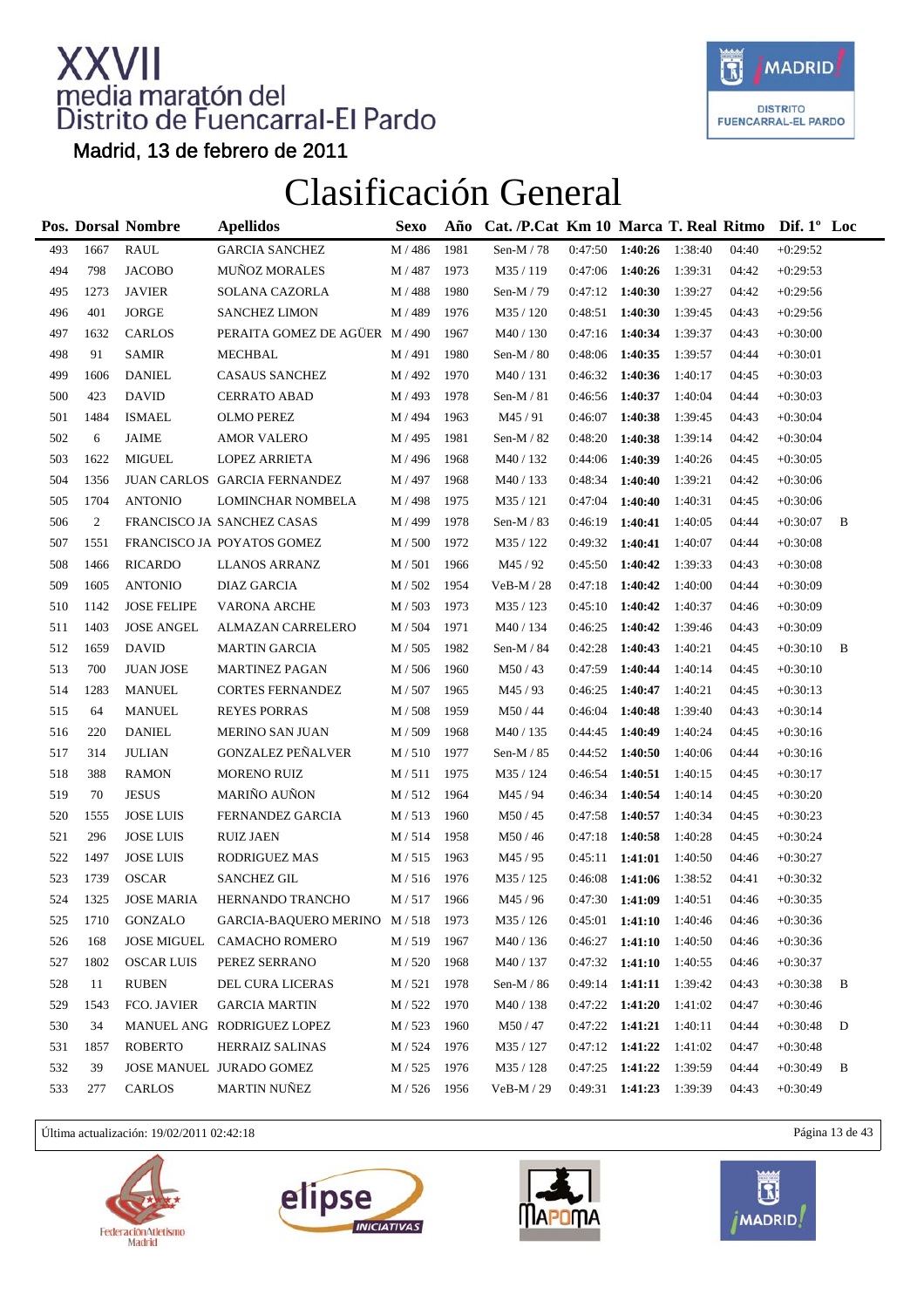

Madrid, 13 de febrero de 2011

### Clasificación General

|     |      | Pos. Dorsal Nombre     | <b>Apellidos</b>                         | <b>Sexo</b>        | Año  | Cat. /P.Cat Km 10 Marca T. Real Ritmo Dif. 1° Loc |                   |                   |         |       |            |   |
|-----|------|------------------------|------------------------------------------|--------------------|------|---------------------------------------------------|-------------------|-------------------|---------|-------|------------|---|
| 534 | 557  | <b>JOSE LUIS</b>       | <b>JARABO PEREZ</b>                      | M / 527            | 1959 | M50/48                                            | 0:46:03           | 1:41:23           | 1:41:02 | 04:47 | $+0:30:50$ |   |
| 535 | 554  | <b>ALBERTO</b>         | <b>RAMIREZ VICENTE</b>                   | M / 528            | 1975 | M35 / 129                                         | 0:47:07           | 1:41:24           | 1:39:43 | 04:43 | $+0:30:51$ |   |
| 536 | 350  | <b>MANEL</b>           | <b>GUBERNA ALPUENTE</b>                  | M / 529            | 1973 | M35 / 130                                         | 0:48:09           | 1:41:27           | 1:40:36 | 04:46 | $+0:30:53$ |   |
| 537 | 427  | <b>MARIANO</b>         | <b>BRICEÑO LOPEZ</b>                     | M/530              | 1971 | M40 / 139                                         | 0:45:35           | 1:41:29           | 1:40:45 | 04:46 | $+0:30:56$ |   |
| 538 | 543  | <b>ANTONIO</b>         | VALLINA TORRALBA                         | M / 531            | 1968 | M40 / 140                                         | 0:46:13           | 1:41:30           | 1:41:04 | 04:47 | $+0:30:57$ |   |
| 539 | 1200 | <b>FERNANDO</b>        | <b>CIFUENTES DE FRUTOS</b>               | M / 532            | 1979 | Sen-M / 87                                        | 0:48:26           | 1:41:32           | 1:40:51 | 04:46 | $+0:30:58$ |   |
| 540 | 934  | <b>DIEGO</b>           | <b>GUTIERREZ SILVA</b>                   | M/533              | 1975 | M35 / 131                                         | 0:47:17           | 1:41:34           | 1:40:26 | 04:45 | $+0:31:00$ |   |
| 541 | 1597 | <b>ALFONSO</b>         | <b>BARRIOS RABAZAS</b>                   | M / 534            | 1965 | M45 / 97                                          | 0:46:17           | 1:41:37           | 1:40:34 | 04:45 | $+0:31:03$ |   |
| 542 | 303  | <b>RAUL</b>            | <b>MISERT RODRIGUEZ</b>                  | M / 535            | 1970 | M40 / 141                                         | 0:47:46           | 1:41:39           | 1:41:11 | 04:47 | $+0:31:05$ |   |
| 543 | 704  | JOSE MANUEL VILA BRAÑA |                                          | M / 536            | 1971 | M40 / 142                                         | $0:46:12$ 1:41:39 |                   | 1:40:39 | 04:46 | $+0:31:05$ | D |
| 544 | 523  | <b>LORENZO</b>         | <b>CENTENO GARCIA</b>                    | M / 537            | 1965 | M45 / 98                                          | 0:47:48           | 1:41:39           | 1:40:43 | 04:46 | $+0:31:05$ |   |
| 545 | 830  | <b>DAVID</b>           | MERINO DELGADO                           | M / 538            | 1977 | Sen-M $/$ 88                                      | 0:47:30           | 1:41:41           | 1:39:55 | 04:44 | $+0:31:07$ |   |
| 546 | 125  |                        | JUAN MANUEL MEDINA EXPOSITO              | M / 539            | 1973 | M35 / 132                                         | 0:44:49           | 1:41:43           | 1:41:38 | 04:49 | $+0:31:09$ | D |
| 547 | 921  |                        | JUAN VICENTE GONZALEZ MORA               | M / 540            | 1964 | M45/99                                            | 0:48:12           | 1:41:44           | 1:39:52 | 04:44 | $+0:31:11$ |   |
| 548 | 1575 |                        | MIGUEL ANGE POVEDA MAÑOSA                | M / 541            | 1979 | Sen-M / 89                                        | 0:47:46           | 1:41:46           | 1:41:04 | 04:47 | $+0:31:13$ | D |
| 549 | 128  | LUIS                   | MARTINEZ-CALCERRADA B M / 542            |                    | 1969 | M40 / 143                                         | 0:46:19           | 1:41:47           | 1:41:28 | 04:48 | $+0:31:14$ |   |
| 550 | 259  | <b>JORGE</b>           | <b>MONLEON JIMENEZ</b>                   | M / 543            | 1969 | M40 / 144                                         | 0:46:35           | 1:41:48           | 1:41:37 | 04:48 | $+0:31:14$ |   |
| 551 | 1399 | CARLOS                 | PEREZ FERNANDEZ                          | M / 544            | 1955 | $VeB-M / 30$                                      | 0:45:47           | 1:41:48           | 1:41:20 | 04:48 | $+0:31:15$ |   |
| 552 | 1043 | <b>FRANCISCO</b>       | PEREZ MASCARAQUQE                        | M / 545            | 1965 | M45 / 100                                         | 0:48:36           | 1:41:49           | 1:40:47 | 04:46 | $+0:31:15$ |   |
| 553 | 1897 | <b>ISRAEL</b>          | VILLA LIMÓN                              | M / 546            | 1974 | M35 / 133                                         | 0:47:12           | 1:41:51           | 1:41:30 | 04:48 | $+0:31:17$ |   |
| 554 | 1608 | <b>CARLOS</b>          | <b>ESCOBAR VELASCO</b>                   | M / 547            | 1979 | Sen-M $/ 90$                                      | 0:46:37           | 1:41:52           | 1:40:45 | 04:46 | $+0:31:18$ | D |
| 555 | 573  | <b>FRANS</b>           | <b>VERBEEK</b>                           | M / 548            | 1969 | M40 / 145                                         | 0:46:41           | 1:41:52           | 1:41:49 | 04:49 | $+0:31:19$ |   |
| 556 | 1242 | ORIOL                  | <b>RIUS SABATE</b>                       | M / 549            | 1966 | M45 / 101                                         | 0:48:36           | 1:41:54           | 1:40:35 | 04:46 | $+0:31:20$ |   |
| 557 | 294  | <b>ISABEL</b>          | <b>MARTIN SANCHEZ</b>                    | F/8                | 1962 | W45 / 1                                           | 0:47:19           | 1:41:54           | 1:41:26 | 04:48 | $+0:07:41$ |   |
| 558 | 1295 | <b>FRANCISCO</b>       | <b>GOMEZ GUTIERREZ</b>                   | M / 550            | 1959 | M50/49                                            | 0:47:39           | 1:41:55           | 1:41:45 | 04:49 | $+0:31:21$ |   |
| 559 | 886  | <b>ROBERTO</b>         | <b>ASENJO MARTINEZ</b>                   | M / 551            | 1971 | M40 / 146                                         | 0:48:30           | 1:42:03           | 1:41:26 | 04:48 | $+0:31:29$ |   |
| 560 | 1883 | <b>GABRIEL</b>         | RANCHAL ALCUDIA                          | M / 552            | 1959 | M50/50                                            | 0:47:12           | 1:42:06           | 1:41:46 | 04:49 | $+0:31:32$ |   |
| 561 | 575  | <b>JESUS</b>           | LOPEZ LOPEZ                              | M / 553            | 1967 | M40 / 147                                         | $0:45:12$ 1:42:10 |                   | 1:41:54 | 04:49 | $+0:31:36$ |   |
| 562 | 295  | PEDRO LUIS             | <b>GOMEZ GONZALEZ</b>                    | M / 554            | 1965 | M45 / 102                                         | $0:47:18$ 1:42:12 |                   | 1:41:43 | 04:49 | $+0:31:38$ |   |
| 563 | 923  | <b>TOMAS</b>           | FERNANDEZ HUERGA                         | M / 555            | 1975 | M35 / 134                                         | 0:49:51           | 1:42:14           | 1:40:32 | 04:45 | $+0:31:41$ |   |
| 564 | 1760 | <b>JESUS</b>           | <b>GARRIDO MORILLAS</b>                  | M / 556            | 1964 | M45 / 103                                         | 0:45:27           | 1:42:15           | 1:41:55 | 04:49 | $+0:31:41$ |   |
| 565 | 317  |                        | JOSE MIGUEL CORMAX SANCHEZ DEL PER M/557 |                    | 1966 | M45 / 104                                         |                   | $0:46:52$ 1:42:16 | 1:42:05 | 04:50 | $+0:31:42$ |   |
| 566 | 1565 | LUIS                   | PARRAS RUIZ DE AZUA                      | $\text{M}$ / $558$ | 1978 | Sen-M / $91\,$                                    | 0:47:31           | 1:42:18           | 1:41:37 | 04:48 | $+0:31:44$ |   |
| 567 | 955  | ALEJANDRO              | RUIZ-CARRILLO GODIN                      | M / 559            | 1975 | M35 / 135                                         | 0:48:45           | 1:42:18           | 1:41:07 | 04:47 | $+0:31:44$ |   |
| 568 | 855  | <b>AGUSTIN</b>         | <b>CARNERO PRIETO</b>                    | M / 560            | 1956 | $VeB-M/31$                                        | 0:47:03           | 1:42:19           | 1:41:49 | 04:49 | $+0:31:45$ |   |
| 569 | 1664 |                        | MIGUEL ANTO SUTIL MARTIN                 | M / 561            | 1966 | M45 / 105                                         | $0:48:04$ 1:42:19 |                   | 1:41:15 | 04:47 | $+0:31:46$ |   |
| 570 | 1300 | <b>JULIO</b>           | <b>LOPEZ MARTIN</b>                      | M / 562            | 1963 | M45 / 106                                         | $0:49:02$ 1:42:20 |                   | 1:40:53 | 04:46 | $+0:31:46$ |   |
| 571 | 590  | <b>SANTIAGO</b>        | AREA CASTILLO                            | M / 563            | 1975 | M35 / 136                                         | 0:45:44 1:42:23   |                   | 1:41:05 | 04:47 | $+0:31:49$ |   |
| 572 | 1579 | <b>JOSE</b>            | PEREZ MINUESA                            | M / 564            | 1972 | M35 / 137                                         | 0:46:26 1:42:26   |                   | 1:42:07 | 04:50 | $+0:31:52$ |   |
| 573 | 901  | SANTIAGO               | <b>CALONGE CAMPOS</b>                    | M / 565            | 1964 | M45 / 107                                         | 0:48:12 1:42:27   |                   | 1:40:34 | 04:46 | $+0:31:54$ |   |
| 574 | 943  | <b>BLAS</b>            | SANCHEZ AVENDAÑO                         | M / 566            | 1971 | M40 / 148                                         | $0:46:35$ 1:42:30 |                   | 1:41:24 | 04:48 | $+0:31:56$ |   |

Última actualización: 19/02/2011 02:42:20 Página 14 de 43







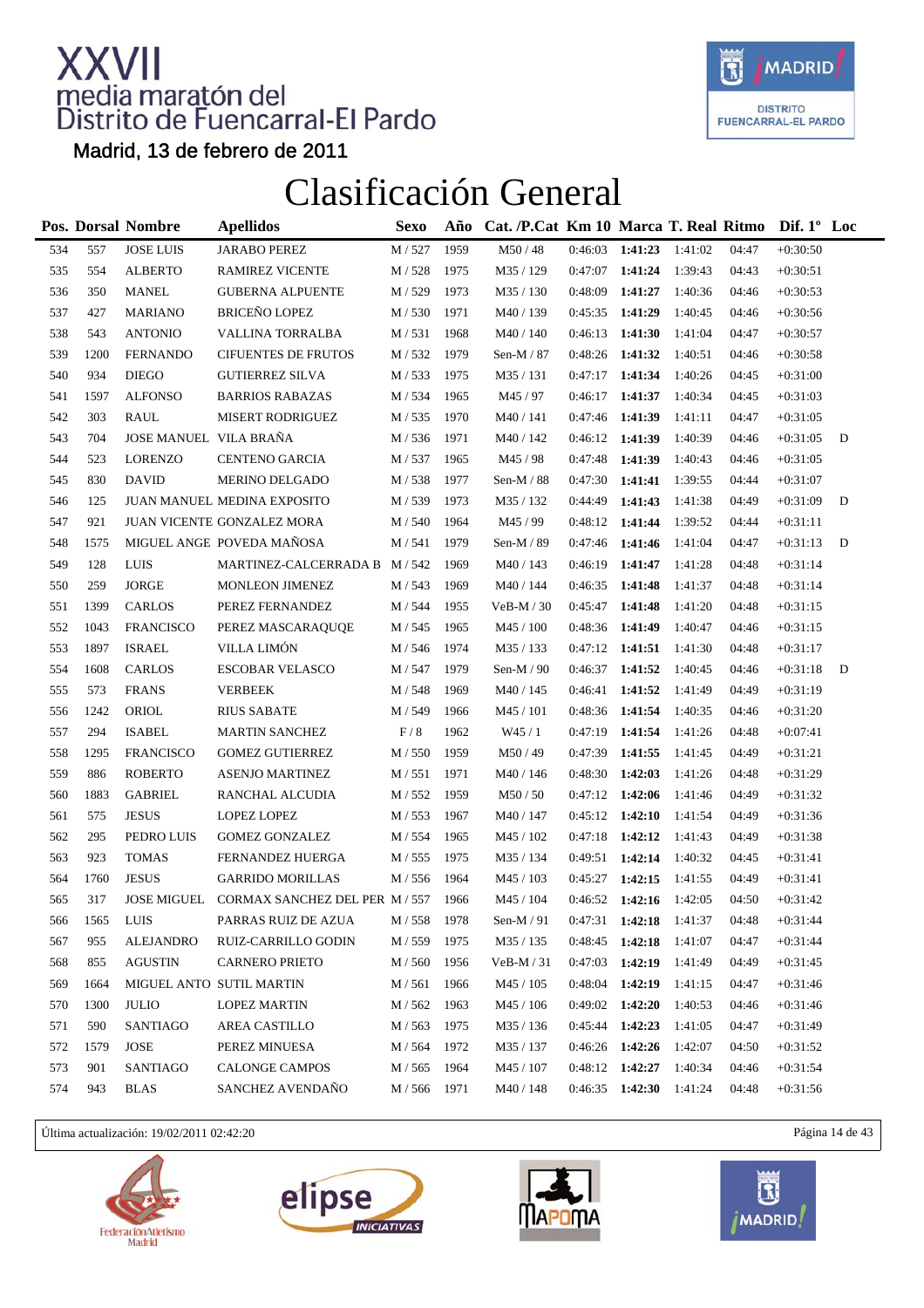

Madrid, 13 de febrero de 2011

### Clasificación General

|     |      | Pos. Dorsal Nombre       | <b>Apellidos</b>              | <b>Sexo</b>   | Año  | Cat. /P.Cat Km 10 Marca T. Real Ritmo Dif. 1° Loc |                   |         |         |       |            |   |
|-----|------|--------------------------|-------------------------------|---------------|------|---------------------------------------------------|-------------------|---------|---------|-------|------------|---|
| 575 | 308  | <b>FERNANDO</b>          | MELERO BASCUÑANA              | M / 567       | 1964 | M45 / 108                                         | 0:48:46           | 1:42:31 | 1:40:22 | 04:45 | $+0:31:57$ |   |
| 576 | 1863 | <b>FLORENTINO</b>        | LÓPEZ CABERO                  | M / 568       | 1948 | $VeB-M / 32$                                      | 0:48:09           | 1:42:32 | 1:42:14 | 04:50 | $+0:31:58$ |   |
| 577 | 773  | <b>JOSE MARIA</b>        | NIETO VICENTE                 | M / 569       | 1973 | M35 / 138                                         | 0:47:39           | 1:42:32 | 1:41:26 | 04:48 | $+0:31:59$ |   |
| 578 | 1231 | <b>JAVIER</b>            | LANZA GARCIA                  | M/570         | 1966 | M45 / 109                                         | 0:47:55           | 1:42:34 | 1:41:36 | 04:48 | $+0:32:00$ |   |
| 579 | 223  | <b>JESUS</b>             | DIAZ DE PINO                  | M / 571       | 1945 | $VeB-M / 33$                                      | 0:47:04           | 1:42:34 | 1:42:25 | 04:51 | $+0:32:00$ |   |
| 580 | 1808 | MIGUEL ANGE BRAVO HIJON  |                               | M / 572       | 1971 | M40 / 149                                         | 0:48:06           | 1:42:36 | 1:42:14 | 04:50 | $+0:32:03$ |   |
| 581 | 1809 | <b>RAUL</b>              | ALBAR DIAZ-CONDE              | M / 573       | 1977 | Sen-M $/$ 92                                      | 0:48:06           | 1:42:37 | 1:42:15 | 04:50 | $+0:32:03$ |   |
| 582 | 837  | <b>RAFAEL</b>            | LEBORAN ALBERCA               | M / 574       | 1975 | M35/139                                           | 0:48:55           | 1:42:37 | 1:41:18 | 04:48 | $+0:32:03$ |   |
| 583 | 1918 |                          | JUAN CARLOS SALVA PRIETO      | M / 575       | 1953 | $VeB-M / 34$                                      | 0:48:50           | 1:42:37 | 1:41:15 | 04:47 | $+0:32:04$ |   |
| 584 | 1795 | <b>IGNACIO</b>           | PEREA FERNANDEZ-PACHE         | M / 576       | 1968 | M40 / 150                                         | 0:47:52           | 1:42:39 | 1:42:06 | 04:50 | $+0:32:05$ |   |
| 585 | 298  | <b>SALVADOR</b>          | <b>LAZCOZ CISNEROS</b>        | M / 577       | 1963 | M45 / 110                                         | 0:47:50           | 1:42:40 | 1:41:56 | 04:49 | $+0:32:06$ |   |
| 586 | 30   | <b>ROBERTO</b>           | VAZQUEZ FERNANDEZ             | M / 578       | 1976 | M35 / 140                                         | 0:49:38           | 1:42:41 | 1:41:50 | 04:49 | $+0:32:08$ | B |
| 587 | 1508 | <b>ALVARO</b>            | <b>SANCHEZ RUIZ</b>           | M / 579       | 1981 | Sen-M $/$ 93                                      | 0:48:29           | 1:42:42 | 1:42:16 | 04:50 | $+0:32:08$ |   |
| 588 | 1163 | LUIS JAVIER              | DELGADO SANTA-BARBARA M/580   |               | 1963 | M45 / 111                                         | 0:46:33           | 1:42:42 | 1:42:32 | 04:51 | $+0:32:09$ |   |
| 589 | 907  | FRANCISCO JA SANZ MARTIN |                               | M/581         | 1971 | M40 / 151                                         | 0:47:57           | 1:42:43 | 1:41:18 | 04:48 | $+0:32:09$ |   |
| 590 | 753  | <b>OSCAR</b>             | COSCOLLANO PEREZ              | M / 582       | 1980 | Sen-M / 94                                        | 0:47:35           | 1:42:45 | 1:41:45 | 04:49 | $+0:32:12$ | B |
| 591 | 95   | <b>JOSE ANGEL</b>        | SANDIN GARCIA                 | M / 583       | 1967 | M40 / 152                                         | 0:46:59           | 1:42:49 | 1:41:45 | 04:49 | $+0:32:15$ | D |
| 592 | 137  | <b>CARLOS</b>            | MUÑOZ COLMENERO               | M / 584       | 1965 | M45 / 112                                         | 0:47:48           | 1:42:50 | 1:42:35 | 04:51 | $+0:32:16$ |   |
| 593 | 136  | <b>ANTONIO</b>           | NIETO RODRIGUEZ               | M / 585       | 1964 | M45 / 113                                         | 0:47:48           | 1:42:50 | 1:42:35 | 04:51 | $+0:32:16$ |   |
| 594 | 485  | <b>FERNANDO</b>          | <b>GONZALEZ PEREZ</b>         | M / 586       | 1968 | M40 / 153                                         | 0:46:58           | 1:42:52 | 1:42:43 | 04:52 | $+0:32:18$ |   |
| 595 | 887  | <b>JOSE MARIA</b>        | <b>MORA VAZQUEZ</b>           | M / 587       | 1968 | M40 / 154                                         | 0:47:22           | 1:42:52 | 1:42:25 | 04:51 | $+0:32:19$ |   |
| 596 | 1845 | <b>GUSTAVO</b>           | CORROCHANO MELERO             | M / 588       | 1976 | M35 / 141                                         | 0:47:13           | 1:42:56 | 1:42:36 | 04:51 | $+0:32:22$ |   |
| 597 | 719  | <b>ANGEL LUIS</b>        | ARRIOLA DEL AMO               | M / 590       | 1966 | M45 / 114                                         | 0:48:07           | 1:42:56 | 1:42:35 | 04:51 | $+0:32:22$ |   |
| 598 | 723  |                          | FRANCISCO JA MAGRO SOMOLINOS  | M / 589       | 1970 | M40 / 155                                         | 0:48:06           | 1:42:56 | 1:42:34 | 04:51 | $+0:32:22$ |   |
| 599 | 724  | <b>JESUS</b>             | <b>VELASCO CABAS</b>          | M / 591       | 1966 | M45 / 115                                         | 0:48:06           | 1:42:56 | 1:42:35 | 04:51 | $+0:32:22$ |   |
| 600 | 720  | <b>DAVID</b>             | VAQUERIZA GONZALEZ            | M / 592       | 1972 | M35 / 142                                         | 0:48:07           | 1:42:56 | 1:42:35 | 04:51 | $+0:32:23$ |   |
| 601 | 790  | <b>ANGEL LUIS</b>        | <b>GARRIDO PEREZ</b>          | M / 593       | 1971 | M40 / 156                                         | 0:49:58           | 1:42:57 | 1:42:42 | 04:52 | $+0:32:23$ |   |
| 602 | 1320 | <b>MIGUEL</b>            | <b>CHICO PERLES</b>           | M / 594       | 1972 | M35 / 143                                         | 0:50:09           | 1:42:57 | 1:40:41 | 04:46 | $+0:32:23$ |   |
| 603 | 1197 | <b>MARIO</b>             | RODRIGUEZ COSTA               | M / 595       | 1972 | M35 / 144                                         | 0:47:22           | 1:42:58 | 1:42:40 | 04:51 | $+0:32:24$ |   |
| 604 | 566  | <b>JOSE LUIS</b>         | <b>LOPEZ GRACIA</b>           | M / 596       | 1950 | $VeB-M / 35$                                      | 0:47:14           | 1:42:58 | 1:42:46 | 04:52 | $+0:32:24$ |   |
| 605 | 1203 |                          | JOSE MANUEL LAZARO PERALTA    | M / 597       | 1958 | M50/51                                            | 0:46:47           | 1:42:58 | 1:42:52 | 04:52 | $+0:32:24$ | D |
| 606 | 705  | <b>RAFAEL</b>            | <b>ESTEBAN PROSPER</b>        | M / 598       | 1967 | M40 / 157                                         | $0:45:02$ 1:42:59 |         | 1:42:46 | 04:52 | $+0:32:26$ | D |
| 607 | 1220 | PEDRO J.                 | HERNANDEZ GALLEGO             | $M$ / $599\,$ | 1958 | M <sub>50</sub> / 52                              | 0:46:59           | 1:43:00 | 1:41:20 | 04:48 | $+0:32:26$ |   |
| 608 | 316  | ANGEL                    | MORENO-VENTAS GONZALE M / 600 |               | 1960 | M50 / 53                                          | 0:46:34           | 1:43:02 | 1:42:52 | 04:52 | $+0:32:28$ |   |
| 609 | 179  | RICARDO                  | <b>SASTRE MARTIN</b>          | M / 601       | 1976 | M35 / 145                                         | 0:49:30           | 1:43:02 | 1:40:54 | 04:46 | $+0:32:28$ |   |
| 610 | 1351 | <b>DAVID</b>             | <b>VELAZQUEZ GOMEZ</b>        | M / 602       | 1976 | M35 / 146                                         | 0:47:54           | 1:43:03 | 1:42:31 | 04:51 | $+0:32:29$ | B |
| 611 | 546  | JOSE CONRAD AVILA POLO   |                               | M / 603       | 1969 | M40 / 158                                         | 0:51:35           | 1:43:03 | 1:41:31 | 04:48 | $+0:32:29$ |   |
| 612 | 1419 | <b>JUAN</b>              | CALDERAT JIMENEZ              | M / 604       | 1960 | M50/54                                            | 0:48:35           | 1:43:04 | 1:42:17 | 04:50 | $+0:32:30$ |   |
| 613 | 1291 | <b>ALBERTO</b>           | <b>GARCIA FREY</b>            | M / 605       | 1962 | M45 / 116                                         | 0:47:59           | 1:43:04 | 1:42:06 | 04:50 | $+0:32:30$ |   |
| 614 | 86   | <b>JOSE BENITO</b>       | DE DIOS MEDINA                | M / 606       | 1965 | M45 / 117                                         | 0:47:44           | 1:43:04 | 1:42:35 | 04:51 | $+0:32:31$ |   |
| 615 | 289  | <b>FRANCISCO</b>         | <b>GARCIA CLERIGO</b>         | M / 607       | 1983 | Sen-M / 95                                        | 0:46:55           | 1:43:06 | 1:42:10 | 04:50 | $+0:32:32$ |   |

Última actualización: 19/02/2011 02:42:21 Página 15 de 43







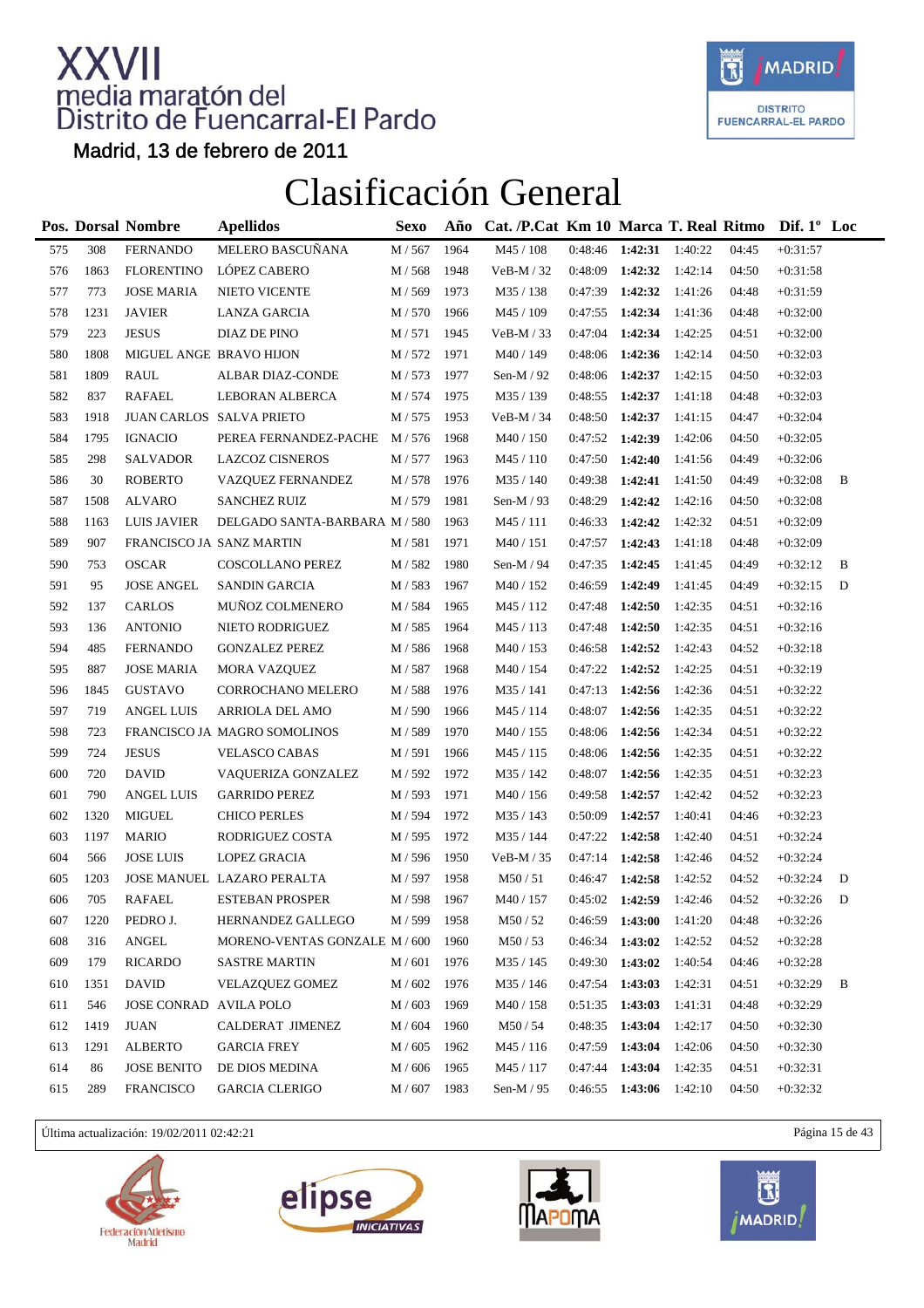

Madrid, 13 de febrero de 2011

### Clasificación General

|     |      | Pos. Dorsal Nombre | <b>Apellidos</b>            | <b>Sexo</b>      | Año  | Cat. /P.Cat Km 10 Marca T. Real Ritmo |                   |                   |         |       | Dif. $1^{\circ}$ Loc |   |
|-----|------|--------------------|-----------------------------|------------------|------|---------------------------------------|-------------------|-------------------|---------|-------|----------------------|---|
| 616 | 1191 | <b>DAVID</b>       | POLO RUIZ                   | M/608            | 1984 | Sen-M / 96                            | 0:45:50           | 1:43:06           | 1:42:12 | 04:50 | $+0:32:33$           |   |
| 617 | 1110 | <b>ENRIQUE</b>     | PEREZ BLANCO                | M / 609          | 1975 | M35 / 147                             | 0:44:41           | 1:43:09           | 1:42:59 | 04:52 | $+0:32:35$           |   |
| 618 | 1394 | <b>ALBERTO</b>     | CONCEPCION GONZALEZ         | M / 610          | 1986 | Sen-M / 97                            | 0:46:37           | 1:43:09           | 1:42:05 | 04:50 | $+0:32:35$           |   |
| 619 | 1518 | <b>JOAQUIN</b>     | UREÑA GUZMAN                | M/611            | 1970 | M40 / 159                             | 0:49:21           | 1:43:11           | 1:41:40 | 04:49 | $+0:32:37$           |   |
| 620 | 526  | <b>EDUARDO</b>     | <b>GARCIA GUERRA</b>        | M/612            | 1964 | M45 / 118                             | 0:46:23           | 1:43:13           | 1:42:55 | 04:52 | $+0:32:39$           |   |
| 621 | 1349 | <b>FERNANDO</b>    | <b>CHICO ARRIBAS</b>        | M/613            | 1961 | M50 / 55                              | 0:47:46           | 1:43:14           | 1:42:55 | 04:52 | $+0:32:40$           |   |
| 622 | 1573 | <b>MANUEL</b>      | <b>GUTIERREZ ORTIZ</b>      | M / 614          | 1956 | $VeB-M/36$                            | 0:47:36           | 1:43:14           | 1:42:28 | 04:51 | $+0:32:40$           |   |
| 623 | 313  | <b>JACINTO</b>     | HERRERA GIL                 | M / 615          | 1963 | M45 / 119                             | 0:48:24           | 1:43:18           | 1:41:59 | 04:50 | $+0:32:44$           |   |
| 624 | 1685 | LUIS               | <b>GUITIAN LOPEZ</b>        | M / 616          | 1979 | Sen-M $/$ 98                          | 0:52:05           | 1:43:19           | 1:42:18 | 04:50 | $+0:32:45$           | D |
| 625 | 121  |                    | JUAN DE DIOS MARTIN LAZARO  | M / 617          | 1967 | M40 / 160                             | 0:48:12 1:43:19   |                   | 1:42:34 | 04:51 | $+0:32:45$           |   |
| 626 | 1350 | <b>JUAN JOSE</b>   | <b>MARTINEZ ALONSO</b>      | M / 618          | 1964 | M45 / 120                             | 0:47:29           | 1:43:19           | 1:43:00 | 04:52 | $+0:32:45$           | D |
| 627 | 162  | <b>JOAQUIN</b>     | DE ENTRAMBASAGUAS           | M/619            | 1976 | M35 / 148                             | 0:47:04           | 1:43:20           | 1:43:06 | 04:53 | $+0:32:46$           |   |
| 628 | 608  | <b>JAVIER</b>      | RAMIREZ CARROBLES           | M / 620          | 1958 | M50 / 56                              | 0:48:39           | 1:43:21           | 1:42:39 | 04:51 | $+0:32:47$           |   |
| 629 | 678  | <b>FERNANDO</b>    | RAMIREZ BELAUSTEGUI         | M/621            | 1966 | M45 / 121                             | 0:49:58           | 1:43:22           | 1:43:06 | 04:53 | $+0:32:48$           |   |
| 630 | 670  |                    | JUAN AMADEO SANCHEZ LOPEZ   | M / 622          | 1962 | M45 / 122                             | 0:50:17           | 1:43:23           | 1:42:10 | 04:50 | $+0:32:49$           | D |
| 631 | 1005 | <b>VICTOR</b>      | DIAZ DE FRUTOS              | M / 623          | 1979 | Sen-M $/$ 99                          | 0:51:17           | 1:43:24           | 1:42:07 | 04:50 | $+0:32:50$           |   |
| 632 | 1933 | <b>JAVIER</b>      | <b>JIMENEZ MOLINOS</b>      | M / 624          | 1976 | M35 / 149                             | 0:50:38           | 1:43:24           | 1:42:06 | 04:50 | $+0:32:50$           |   |
| 633 | 1051 | <b>FERNANDO</b>    | MOLEDRERO SANCHEZ           | M / 625          | 1953 | $VeB-M / 37$                          | 0:46:41           | 1:43:25           | 1:43:07 | 04:53 | $+0:32:51$           |   |
| 634 | 257  | <b>ROBERTO</b>     | <b>MUÑOZ PEINADO</b>        | M / 626          | 1968 | M40/161                               | 0:50:28           | 1:43:25           | 1:41:31 | 04:48 | $+0:32:52$           |   |
| 635 | 93   | <b>ROBERTO</b>     | ARAGON DEL VALLE            | M / 627          | 1973 | M35 / 150                             | 0:48:00           | 1:43:29           | 1:42:41 | 04:52 | $+0:32:55$           |   |
| 636 | 576  | <b>DAVID</b>       | <b>ZUÑEL BALLESTER</b>      | M / 628          | 1973 | M35 / 151                             | 0:43:32           | 1:43:29           | 1:43:20 | 04:53 | $+0:32:56$           |   |
| 637 | 1311 | <b>VICENTE</b>     | <b>FERRER ALFONSO</b>       | M / 629          | 1960 | M50/57                                | 0:48:36           | 1:43:31           | 1:41:57 | 04:49 | $+0:32:57$           |   |
| 638 | 50   | <b>JORGE</b>       | FRANCO OCAÑA                | M / 630          | 1958 | M50/58                                | 0:48:30           | 1:43:31           | 1:43:05 | 04:53 | $+0:32:57$           |   |
| 639 | 960  | <b>ALFREDO</b>     | PEREA LOPEZ                 | M/631            | 1964 | M45 / 123                             | 0:49:24           | 1:43:34           | 1:42:06 | 04:50 | $+0:33:00$           | D |
| 640 | 833  | <b>JAVIER</b>      | DE DIEGO PARDO              | M / 632          | 1975 | M35 / 152                             | 0:49:35           | 1:43:36           | 1:42:33 | 04:51 | $+0:33:03$           |   |
| 641 | 987  |                    | JOSE IGNACIO PEREZ GONZALEZ | M / 633          | 1974 | M35 / 153                             | 0:49:54           | 1:43:38           | 1:41:42 | 04:49 | $+0:33:04$           |   |
| 642 | 1095 | <b>FRANCISCO</b>   | <b>RUBIO EGUILUZ</b>        | M / 634          | 1981 | Sen-M / 100                           | 0:48:38           | 1:43:39           | 1:42:10 | 04:50 | $+0:33:05$           |   |
| 643 | 920  | <b>SANTIAGO</b>    | <b>IZQUIERDO CESPEDES</b>   | M / 635          | 1957 | M50/59                                | $0:48:12$ 1:43:40 |                   | 1:41:49 | 04:49 | $+0:33:06$           |   |
| 644 | 1913 | <b>VICTOR</b>      | PINILLA SANTURCE            | M / 636          | 1963 | M45 / 124                             | 0:48:15           | 1:43:40           | 1:43:16 | 04:53 | $+0:33:06$           |   |
| 645 | 834  | SANTIAGO           | <b>MAROTO DE HOYOS</b>      | M / 637          | 1972 | M35 / 154                             | 0:49:34           | 1:43:41           | 1:42:37 | 04:51 | $+0:33:07$           |   |
| 646 | 835  | <b>JOSE</b>        | <b>CAMPOS DE HOYOS</b>      | M / 638          | 1973 | M35 / 155                             | 0:49:33           | 1:43:41           | 1:42:37 | 04:51 | $+0:33:07$           |   |
| 647 | 1353 | FAUSTINO           | PABLOS ALVARADO             | M / 639          | 1950 | $VeB-M / 38$                          |                   | $0:45:06$ 1:43:41 | 1:43:27 | 04:54 | $+0:33:08$           |   |
| 648 | 550  | OSCAR              | VERGAS SANCHEZ              | $\text{M}$ / 640 | 1966 | M45 / 125                             | 0:47:34           | 1:43:43           | 1:42:30 | 04:51 | $+0:33:09$           | D |
| 649 | 122  | PABLO              | <b>VALVERDE VAQUERO</b>     | M / 641          | 1966 | M45 / 126                             |                   | $0:48:12$ 1:43:43 | 1:42:58 | 04:52 | $+0:33:09$           |   |
| 650 | 13   | <b>JOSE LUIS</b>   | <b>RIVAS MARTIN</b>         | M / 642          | 1960 | M50/60                                |                   | 0:46:56 1:43:43   | 1:42:51 | 04:52 | $+0:33:10$           |   |
| 651 | 479  | <b>ALBERTO</b>     | <b>IBAÑEZ PINTO</b>         | M / 643          | 1973 | M35 / 156                             | 0:48:30           | 1:43:44           | 1:43:30 | 04:54 | $+0:33:10$           |   |
| 652 | 1489 | <b>JOSE</b>        | PEREZ MARTINEZEDIR PAG      | M / 644          | 1973 | M35 / 157                             | 0:49:15           | 1:43:45           | 1:42:02 | 04:50 | $+0:33:11$           |   |
| 653 | 1321 |                    | MIGUEL ANGE MORENO RAMOS    | $M/645$          | 1969 | M40 / 162                             | 0:49:34           | 1:43:45           | 1:41:28 | 04:48 | $+0:33:11$           |   |
| 654 | 408  | PAULINO            | <b>SAEZ RODRIGUEZ</b>       | M / 646          | 1954 | $VeB-M / 39$                          | 0:48:08           | 1:43:46           | 1:43:34 | 04:54 | $+0:33:12$           |   |
| 655 | 1683 | <b>DANIEL</b>      | VAZQUEZ MOLINA              | M / 647          | 1972 | M35 / 158                             | 0:51:02           | 1:43:47           | 1:42:00 | 04:50 | $+0:33:13$           |   |
| 656 | 560  | SANTIAGO           | DIEZ SAN JOSE               | M / 648          | 1972 | M35 / 159                             | 0:45:23           | 1:43:48           | 1:43:39 | 04:54 | $+0:33:14$           |   |

Última actualización: 19/02/2011 02:42:23 Página 16 de 43







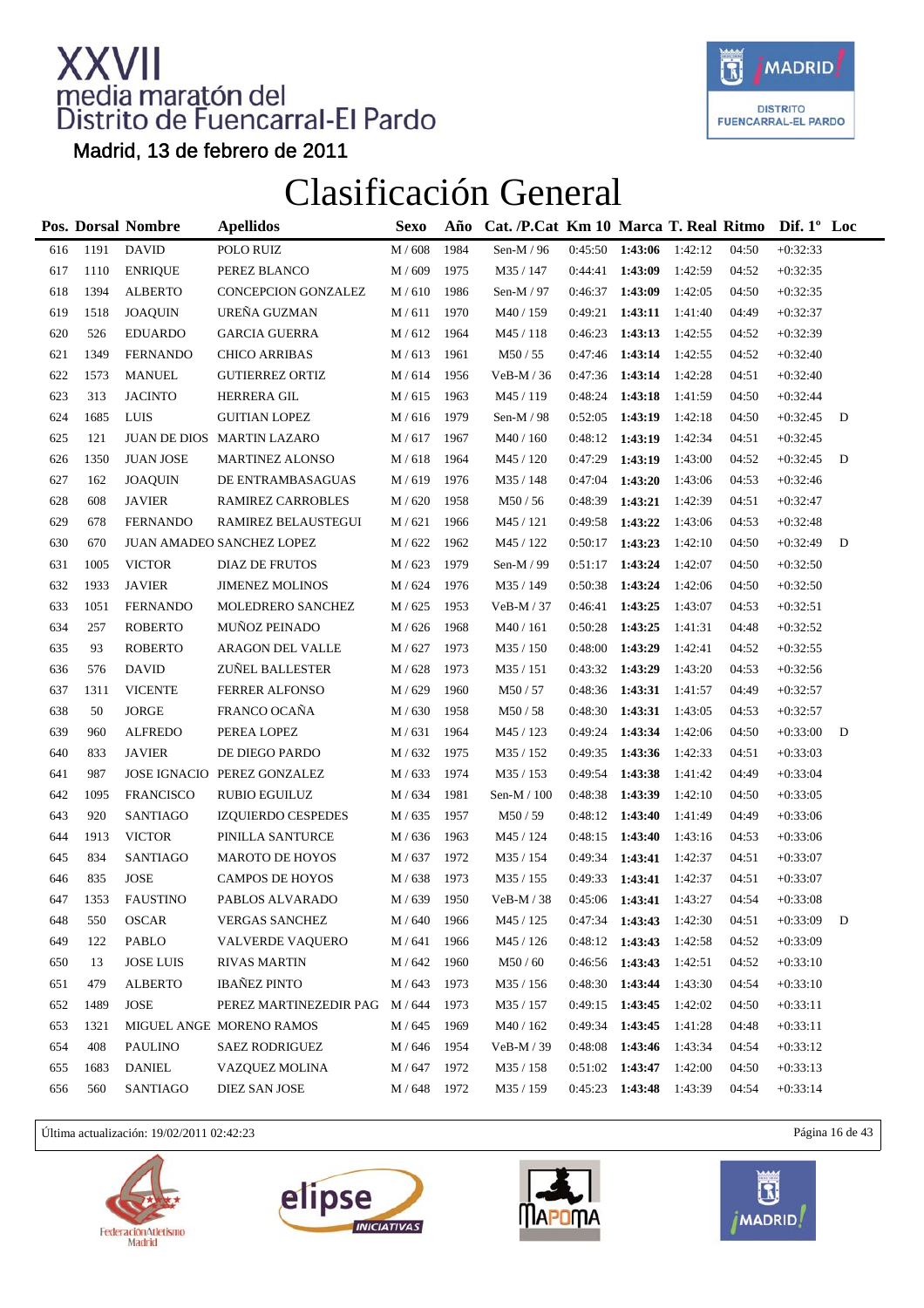

Madrid, 13 de febrero de 2011

### Clasificación General

|     |      | Pos. Dorsal Nombre      | <b>Apellidos</b>                | <b>Sexo</b>        | Año  | Cat. /P.Cat Km 10 Marca T. Real Ritmo Dif. 1° Loc |         |                   |         |       |            |   |
|-----|------|-------------------------|---------------------------------|--------------------|------|---------------------------------------------------|---------|-------------------|---------|-------|------------|---|
| 657 | 1910 | <b>GABRIEL</b>          | <b>MARTINEZ MARIN</b>           | M / 649            | 1978 | Sen-M / 101                                       |         | $0:49:34$ 1:43:49 | 1:42:43 | 04:52 | $+0:33:15$ |   |
| 658 | 808  | $\operatorname{ANGEL}$  | ESTEBAN VILLAHOZ                | M / 650            | 1963 | M45 / 127                                         |         | 0:50:56 1:43:50   | 1:41:49 | 04:49 | $+0:33:16$ |   |
| 659 | 809  | <b>DENIS</b>            | <b>ESTEBAI PEREZ</b>            | M / 651            | 1984 | Sen-M / 102                                       | 0:50:55 | 1:43:50           | 1:41:50 | 04:49 | $+0:33:16$ |   |
| 660 | 769  | <b>FERNANDO</b>         | CERRILLO GONZALEZ               | M / 652            | 1960 | M50/61                                            | 0:49:33 | 1:43:51           | 1:42:18 | 04:50 | $+0:33:17$ |   |
| 661 | 477  | <b>JOSE JAVIER</b>      | CORROCHANO GOMEZ                | M / 653            | 1967 | M40 / 163                                         |         | $0:50:22$ 1:43:51 | 1:41:47 | 04:49 | $+0:33:17$ |   |
| 662 | 478  | <b>JESUS</b>            | SANCHEZ MONTOYA                 | M / 654            | 1967 | M40 / 164                                         |         | $0:50:22$ 1:43:51 | 1:41:47 | 04:49 | $+0:33:17$ |   |
| 663 | 1537 |                         | JUAN CARLOS CHILOECHES CLEMENTE | M / 655            | 1964 | M45 / 128                                         | 0:47:16 | 1:43:53           | 1:42:55 | 04:52 | $+0:33:19$ |   |
| 664 | 759  | <b>BERNARD</b>          | <b>BERGE</b>                    | M / 656            | 1955 | $VeB-M/40$                                        | 0:47:55 | 1:43:53           | 1:43:04 | 04:53 | $+0:33:19$ |   |
| 665 | 457  |                         | MARIA JESUS LOPEZ RIVERA        | F/9                | 1961 | W50 / 1                                           | 0:46:42 | 1:43:53           | 1:43:53 | 04:55 | $+0:09:39$ |   |
| 666 | 386  |                         | JUAN RAMON CRIADO MIGUEL        | M / 657            | 1970 | M40 / 165                                         | 0:48:36 | 1:43:54           | 1:42:13 | 04:50 | $+0:33:20$ |   |
| 667 | 578  | <b>GEMA</b>             | <b>BARBA MARTIN</b>             | F/10               | 1965 | W45/2                                             | 0:48:35 | 1:43:54           | 1:43:04 | 04:53 | $+0:09:40$ |   |
| 668 | 1296 | <b>SAMUEL</b>           | RODRIGUEZ HERNANDEZ             | M / 658            | 1981 | Sen-M / 103                                       | 0:50:35 | 1:43:54           | 1:42:21 | 04:51 | $+0:33:20$ |   |
| 669 | 1073 | <b>FRANCISCO</b>        | <b>GUERRA LOPEZ</b>             | M / 659            | 1969 | M40 / 166                                         | 0:50:35 | 1:43:54           | 1:42:21 | 04:51 | $+0:33:21$ |   |
| 670 | 493  | <b>GUILLERMO</b>        | <b>LOPEZ MEDINA</b>             | M / 660            | 1977 | Sen-M / 104                                       | 0:49:10 | 1:43:56           | 1:42:32 | 04:51 | $+0:33:22$ |   |
| 671 | 494  | <b>JOSE MARIA</b>       | <b>MADERA RODRIGUEZ</b>         | M/661              | 1977 | Sen-M / 105                                       | 0:49:09 | 1:43:56           | 1:42:32 | 04:51 | $+0:33:22$ |   |
| 672 | 249  | <b>LUIS</b>             | DEL AMO CARBAJO                 | M / 662            | 1958 | M50/62                                            | 0:47:44 | 1:43:57           | 1:42:29 | 04:51 | $+0:33:23$ |   |
| 673 | 492  | <b>MANUEL</b>           | CABALLERO FERNANDEZ             | M / 663            | 1964 | M45 / 129                                         | 0:48:32 | 1:43:58           | 1:43:30 | 04:54 | $+0:33:24$ |   |
| 674 | 1379 | <b>GUILLERMO</b>        | <b>BERNABE SANTIAGO</b>         | M / 664            | 1983 | Sen-M $/ 106$                                     | 0:52:07 | 1:43:58           | 1:41:45 | 04:49 | $+0:33:24$ | D |
| 675 | 1380 | <b>DAVID</b>            | <b>SAN MIGUEL MITGE</b>         | M / 665            | 1981 | Sen-M / 107                                       | 0:52:08 | 1:43:58           | 1:41:45 | 04:49 | $+0:33:24$ |   |
| 676 | 911  | <b>EDUARDO</b>          | <b>LOZANO VALVERDE</b>          | M / 666            | 1958 | M50/63                                            | 0:50:40 | 1:43:58           | 1:42:02 | 04:50 | $+0:33:24$ |   |
| 677 | 786  | <b>JOAQUIN</b>          | NAHARRO GIL                     | M / 667            | 1967 | M40 / 167                                         |         | $0:51:02$ 1:43:59 | 1:41:49 | 04:49 | $+0:33:25$ |   |
| 678 | 1675 | <b>FERNANDO</b>         | GALLEGO GAMARRA                 | M / 668            | 1969 | M40 / 168                                         | 0:48:31 | 1:43:59           | 1:43:31 | 04:54 | $+0:33:25$ |   |
| 679 | 922  |                         | JOSE GUILLER CASTILLO SANCHEZ   | M / 669            | 1967 | M40 / 169                                         | 0:48:36 | 1:43:59           | 1:42:31 | 04:51 | $+0:33:26$ |   |
| 680 | 858  | ANTONIO JOSE RUS PIEDRA |                                 | M / 670            | 1973 | M35 / 160                                         | 0:47:04 | 1:44:02           | 1:43:50 | 04:55 | $+0:33:28$ |   |
| 681 | 789  | <b>JOSE</b>             | <b>CATASUS LAFORET</b>          | M / 671            | 1965 | M45 / 130                                         | 0:49:58 | 1:44:04           | 1:43:49 | 04:55 | $+0:33:31$ |   |
| 682 | 791  | <b>JULIO CESAR</b>      | <b>GARCIA MONGE</b>             | M / 672            | 1969 | M40 / 170                                         | 0:49:59 | 1:44:05           | 1:43:49 | 04:55 | $+0:33:31$ |   |
| 683 | 991  | JUAN I.                 | <b>GASPAR LAFUENTE</b>          | $M/673$            | 1974 | M35/161                                           | 0:52:42 | 1:44:06           | 1:42:03 | 04:50 | $+0:33:32$ | D |
| 684 | 1064 | <b>MANUEL</b>           | <b>MOYA MIR</b>                 | M / 674            | 1948 | $VeB-M/41$                                        | 0:47:57 | 1:44:08           | 1:44:04 | 04:55 | $+0:33:34$ | D |
| 685 | 359  | <b>VICTOR</b>           | <b>GUINDO CERVIGON</b>          | M / 675            | 1976 | M35 / 162                                         | 0:49:39 | 1:44:09           | 1:42:19 | 04:50 | $+0:33:35$ |   |
| 686 | 360  | <b>OSCAR</b>            | <b>MARTIN MENCIA</b>            | M / 676            | 1975 | M35 / 163                                         | 0:50:00 | 1:44:10           | 1:42:20 | 04:51 | $+0:33:36$ |   |
| 687 | 979  | <b>SALVADOR</b>         | <b>AGUDO ZARCO</b>              | M / 677            | 1975 | M35 / 164                                         | 0:47:51 | 1:44:11           | 1:42:30 | 04:51 | $+0:33:37$ |   |
| 688 | 167  | RAUL                    | <b>RUBIO TABERNE</b>            | M / 678            | 1974 | M35 / 165                                         |         | $0:48:36$ 1:44:11 | 1:43:22 | 04:53 | $+0:33:38$ |   |
| 689 | 1199 |                         | JUAN ANTONI CIFUENTES DE FRUTOS | $\mathrm{M}$ / 679 | 1974 | $\text{M35}\,/\,166$                              | 0:48:25 | 1:44:11           | 1:43:31 | 04:54 | $+0:33:38$ |   |
| 690 | 623  | JUAN                    | PEREZ FUENTES                   | M / 680            | 1957 | M50/64                                            | 0:49:32 | 1:44:12           | 1:42:04 | 04:50 | $+0:33:38$ |   |
| 691 | 624  | <b>EMILIO JOSE</b>      | MURCIA TOLEDANO                 | M / 681            | 1962 | M45 / 131                                         | 0:47:35 | 1:44:12           | 1:43:31 | 04:54 | $+0:33:38$ |   |
| 692 | 1514 | <b>ANDREA</b>           | SPINARDI                        | M / 682            | 1972 | M35 / 167                                         | 0:49:58 | 1:44:12           | 1:42:37 | 04:51 | $+0:33:39$ |   |
| 693 | 1333 | JOSU                    | AURREKOETXEA CANGA              | M / 683            | 1963 | M45 / 132                                         |         | $0:51:06$ 1:44:13 | 1:42:34 | 04:51 | $+0:33:39$ |   |
| 694 | 697  | <b>JESUS</b>            | CAMPAÑA YUNTA                   | M / 684            | 1971 | M40 / 171                                         | 0:51:07 | 1:44:13           | 1:42:34 | 04:51 | $+0:33:39$ |   |
| 695 | 231  | <b>DAVID</b>            | <b>ABELLAN MORDACO</b>          | M / 685            | 1975 | M35 / 168                                         | 0:49:24 | 1:44:14           | 1:43:17 | 04:53 | $+0:33:40$ |   |
| 696 | 202  | <b>FELIX</b>            | MATARRANZ MARTINEZ              | M / 686            | 1950 | $VeB-M/42$                                        | 0:47:21 | 1:44:16           | 1:44:08 | 04:56 | $+0:33:42$ |   |
| 697 | 885  | ARTURO                  | ROMERO GARCIA                   | M / 687            | 1971 | M40 / 172                                         | 0:50:13 | 1:44:16           | 1:43:40 | 04:54 | $+0:33:42$ |   |

Última actualización: 19/02/2011 02:42:24 Página 17 de 43







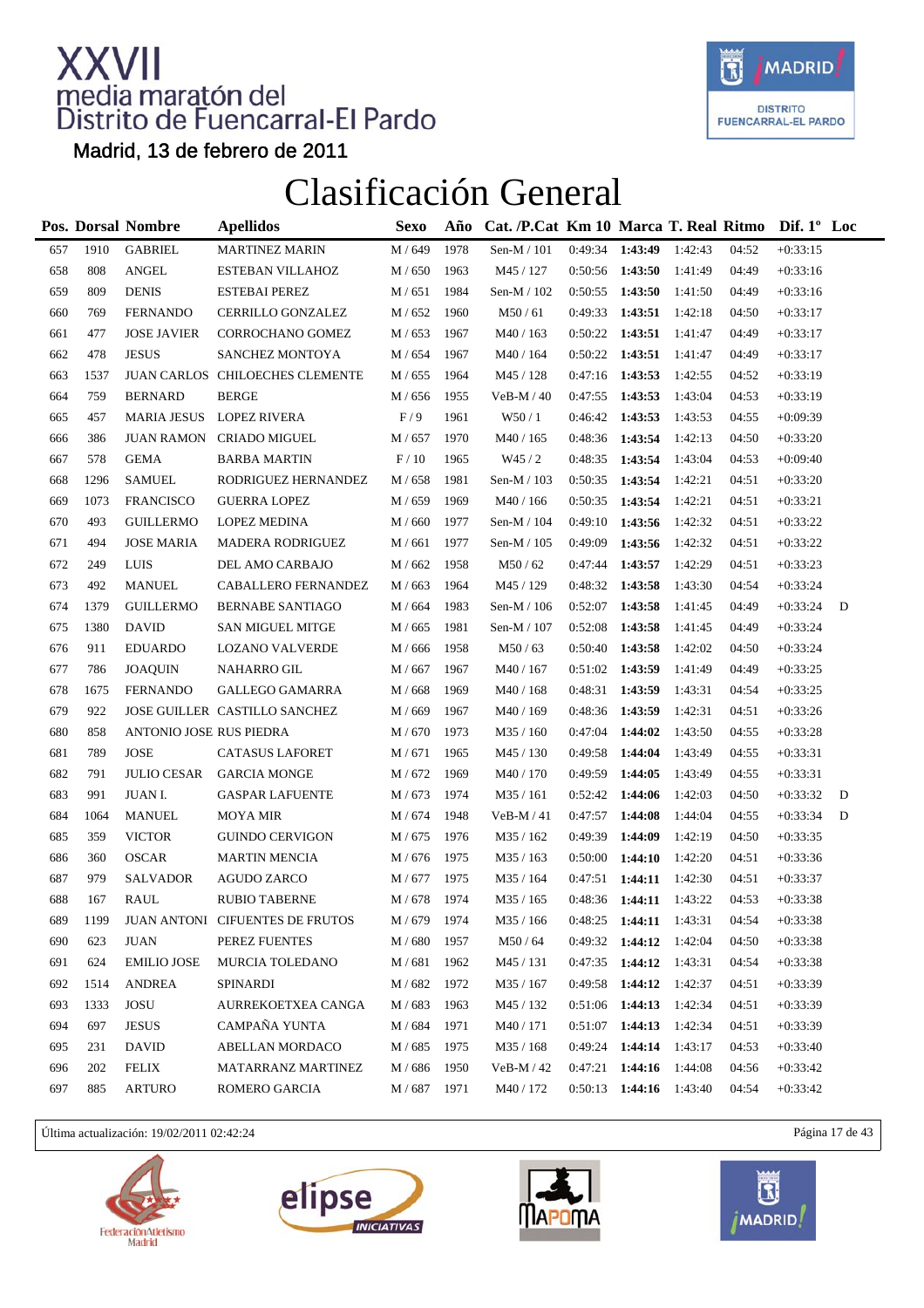

Madrid, 13 de febrero de 2011

#### Clasificación General

|     |        | Pos. Dorsal Nombre | <b>Apellidos</b>            | <b>Sexo</b> | Año  | Cat. /P.Cat Km 10 Marca T. Real Ritmo |                   |                   |         |       | Dif. $1^{\circ}$ Loc |   |
|-----|--------|--------------------|-----------------------------|-------------|------|---------------------------------------|-------------------|-------------------|---------|-------|----------------------|---|
| 698 | 1898   |                    | JUAN ANTONI ZAFRA GASCÓN    | M / 688     | 1962 | M45 / 133                             | 0:49:09           | 1:44:16           | 1:43:36 | 04:54 | $+0:33:43$           |   |
| 699 | 305    | <b>FLORENCIO</b>   | <b>FUENTES MARTIN</b>       | M / 689     | 1962 | M45 / 134                             | 0:49:10           | 1:44:17           | 1:42:32 | 04:51 | $+0:33:44$           |   |
| 700 | 621    | <b>MANUEL</b>      | <b>QUERO PELAEZ</b>         | M / 690     | 1971 | M40 / 173                             | 0:49:31           | 1:44:19           | 1:43:01 | 04:52 | $+0:33:45$           |   |
| 701 | 132    | <b>ALBERTO</b>     | OREJAS PIÑERA               | M / 691     | 1977 | Sen-M / 108                           | 0:49:18           | 1:44:20           | 1:43:49 | 04:55 | $+0:33:46$           |   |
| 702 | 1223   | FERNANDO           | <b>NAVARRO MARTIN</b>       | M / 692     | 1973 | M35 / 169                             | 0:50:32           | 1:44:21           | 1:42:15 | 04:50 | $+0:33:47$           |   |
| 703 | 864    |                    | PEDRO MANU FERNANDEZ GALAN  | M / 693     | 1977 | Sen-M / 109                           | 0:48:03           | 1:44:22           | 1:43:44 | 04:54 | $+0:33:48$           |   |
| 704 | 1717   | <b>LUCA</b>        | D'AMBROSIO                  | M / 694     | 1969 | M40 / 174                             | 0:50:12           | 1:44:22           | 1:42:35 | 04:51 | $+0:33:49$           |   |
| 705 | 938    | <b>ANTONIO</b>     | FERNANDEZ GODINO            | M / 695     | 1957 | M50/65                                | 0:48:33           | 1:44:24           | 1:43:20 | 04:53 | $+0:33:50$           |   |
| 706 | 857    |                    | JOSE ENRIQUE CATALA CANCHO  | M / 696     | 1957 | M50/66                                | 0:47:02           | 1:44:26           | 1:44:15 | 04:56 | $+0:33:52$           |   |
| 707 | 43     |                    | JUAN CARLOS ARAGON OLALLA   | M / 697     | 1975 | M35 / 170                             | 0:50:31           | 1:44:27           | 1:44:01 | 04:55 | $+0:33:53$           |   |
| 708 | 213    | <b>JOSE LUIS</b>   | <b>NOVO</b>                 | M / 698     | 1973 | M35 / 171                             | 0:47:14           | 1:44:27           | 1:43:19 | 04:53 | $+0:33:53$           |   |
| 709 | 978    | <b>JORGE</b>       | <b>ESCOBAR JIMENEZ</b>      | M / 699     | 1974 | M35 / 172                             | 0:47:52           | 1:44:28           | 1:42:46 | 04:52 | $+0:33:55$           |   |
| 710 | 828    | <b>SALVADOR</b>    | <b>RUEDA ALFARO</b>         | M / 700     | 1959 | M50/67                                | 0:48:27           | 1:44:30           | 1:42:55 | 04:52 | $+0:33:56$           |   |
| 711 | 861    | <b>JESUS</b>       | HERNANDEZ GALAN             | M / 701     | 1952 | $VeB-M/43$                            | 0:47:21           | 1:44:31           | 1:44:27 | 04:57 | $+0:33:58$           |   |
| 712 | 870    | <b>JUAN</b>        | DELGADO JIMENEZ             | M / 702     | 1959 | M50/68                                | 0:49:41           | 1:44:32           | 1:44:05 | 04:56 | $+0:33:59$           |   |
| 713 | 1367   |                    | MIGUEL ANGE GARCIA BLAZQUEZ | M / 703     | 1965 | M45 / 135                             | 0:50:04           | 1:44:32           | 1:42:48 | 04:52 | $+0:33:59$           |   |
| 714 | 1033   | <b>SANTIAGO</b>    | <b>SANCHEZ RICO</b>         | M / 704     | 1960 | M50/69                                | 0:48:20           | 1:44:33           | 1:43:45 | 04:55 | $+0:34:00$           |   |
| 715 | 1615   | <b>IGNACIO</b>     | <b>ESTEBAN CORRALES</b>     | M / 705     | 1971 | M40 / 175                             | 0:48:00           | 1:44:34           | 1:43:14 | 04:53 | $+0:34:00$           | D |
| 716 | 1807   | <b>FERNANDO</b>    | <b>ACEITUNO CAMARA</b>      | M / 706     | 1968 | M40 / 176                             | 0:51:38           | 1:44:37           | 1:43:06 | 04:53 | $+0:34:03$           |   |
| 717 | $\tau$ | <b>ANTONIO</b>     | ALVAREZ GARCIA              | M / 707     | 1953 | VeB-M / 44                            | 0:47:20           | 1:44:39           | 1:44:33 | 04:57 | $+0:34:06$           | B |
| 718 | 1328   | <b>VICTOR</b>      | PAZ GONZALEZ                | M / 708     | 1973 | M35 / 173                             | 0:50:58           | 1:44:40           | 1:44:17 | 04:56 | $+0:34:06$           | D |
| 719 | 1816   | <b>ISRAEL</b>      | <b>COQUE PANIAGUA</b>       | M / 709     | 1979 | Sen-M / 110                           | 0:50:23           | 1:44:41           | 1:43:25 | 04:54 | $+0:34:07$           |   |
| 720 | 1801   | <b>ALFREDO</b>     | <b>GOMEZ GALVEZ</b>         | M/710       | 1968 | M40 / 177                             | 0:47:32           | 1:44:42           | 1:44:25 | 04:56 | $+0:34:08$           |   |
| 721 | 734    | <b>ANTONIO</b>     | RODRIGUEZ ASENSIO           | M/711       | 1966 | M45 / 136                             | 0:50:57           | 1:44:42           | 1:44:19 | 04:56 | $+0:34:09$           |   |
| 722 | 528    | <b>SALVADOR</b>    | FERNANDEZ LOPEZ             | M/712       | 1960 | M50/70                                | 0:47:01           | 1:44:43           | 1:44:25 | 04:56 | $+0:34:09$           |   |
| 723 | 374    | YOLANDA            | HERNANDEZ PARRA             | F/11        | 1972 | W35/3                                 | 0:50:39           | 1:44:45           | 1:43:33 | 04:54 | $+0:10:32$           |   |
| 724 | 1874   | <b>FRANCISCO</b>   | MUÑOZ LECHUGA               | M/713       | 1956 | $VeB-M/45$                            | 0:48:09           | 1:44:46           | 1:43:54 | 04:55 | $+0:34:12$           |   |
| 725 | 962    | <b>SATURNINO</b>   | DOMINGUEZ RODRIGUEZ         | M/714       | 1972 | M35 / 174                             | 0:49:36           | 1:44:51           | 1:43:51 | 04:55 | $+0:34:17$           |   |
| 726 | 1684   | <b>ISAAC</b>       | <b>ROSA CAMINO</b>          | M/715       | 1974 | M35 / 175                             | 0:49:36           | 1:44:51           | 1:43:52 | 04:55 | $+0:34:17$           |   |
| 727 | 134    |                    | DANIEL OMAR ARMENTAL ROMANO | M / 716     | 1961 | M50/71                                | 0:47:55           | 1:44:51           | 1:44:19 | 04:56 | $+0:34:17$           |   |
| 728 | 1362   | <b>CESAR</b>       | <b>VICENTE ALONSO</b>       | M/717       | 1955 | VeB-M / 46                            | 0:47:01           | 1:44:51           | 1:44:25 | 04:56 | $+0:34:17$           | B |
| 729 | 579    | <b>JUAN JOSE</b>   | <b>BENITEZ SANZ</b>         | M / 718     | 1959 | M50/72                                |                   | $0:48:36$ 1:44:52 | 1:44:01 | 04:55 | $+0:34:18$           |   |
| 730 | 1226   | TOBIA              | <b>BORDONI</b>              | M / 719     | 1980 | Sen-M / 111                           | 0:50:09           | 1:44:52           | 1:42:36 | 04:51 | $+0:34:19$           |   |
| 731 | 1303   | <b>ENRIQUE</b>     | GARCIA FERNANDEZ            | M / 720     | 1958 | M50/73                                | 0:50:22           | 1:44:53           | 1:43:42 | 04:54 | $+0:34:19$           |   |
| 732 | 1307   | SALVADOR           | <b>SOLIS GONZALEZ</b>       | M / 721     | 1967 | M40 / 178                             | 0:50:22           | 1:44:53           | 1:43:43 | 04:54 | $+0:34:19$           | D |
| 733 | 1588   |                    | JUAN MANUEL MOLINA AREVALO  | M / 722     | 1976 | M35 / 176                             | 0:50:41           | 1:44:54           | 1:43:47 | 04:55 | $+0:34:20$           |   |
| 734 | 619    | PABLO              | <b>CUADRADO PESCADOR</b>    | M / 723     | 1976 | M35 / 177                             | 0:49:59           | 1:44:55           | 1:44:01 | 04:55 | $+0:34:22$           |   |
| 735 | 1154   | ANGEL              | <b>MARCOS GIL</b>           | M / 724     | 1985 | Sen-M / 112                           | 0:49:27           | 1:44:56           | 1:43:02 | 04:53 | $+0:34:22$           |   |
| 736 | 909    | <b>GUILLERMO</b>   | RODRIGUEZ REALES            | M / 725     | 1977 | Sen-M / 113                           | 0:50:39           | 1:44:57           | 1:43:00 | 04:52 | $+0:34:23$           |   |
| 737 | 203    | <b>JOAQUIN</b>     | POZA ZAMARRON               | M / 726     | 1977 | Sen-M / 114                           | 0:47:53           | 1:44:59           | 1:44:29 | 04:57 | $+0:34:25$           |   |
| 738 | 204    | <b>FRANCISCO</b>   | <b>BABIANO</b>              | M / 727     | 1981 | Sen-M / 115                           | $0:47:52$ 1:44:59 |                   | 1:44:30 | 04:57 | $+0:34:25$           |   |

Última actualización: 19/02/2011 02:42:26 Página 18 de 43







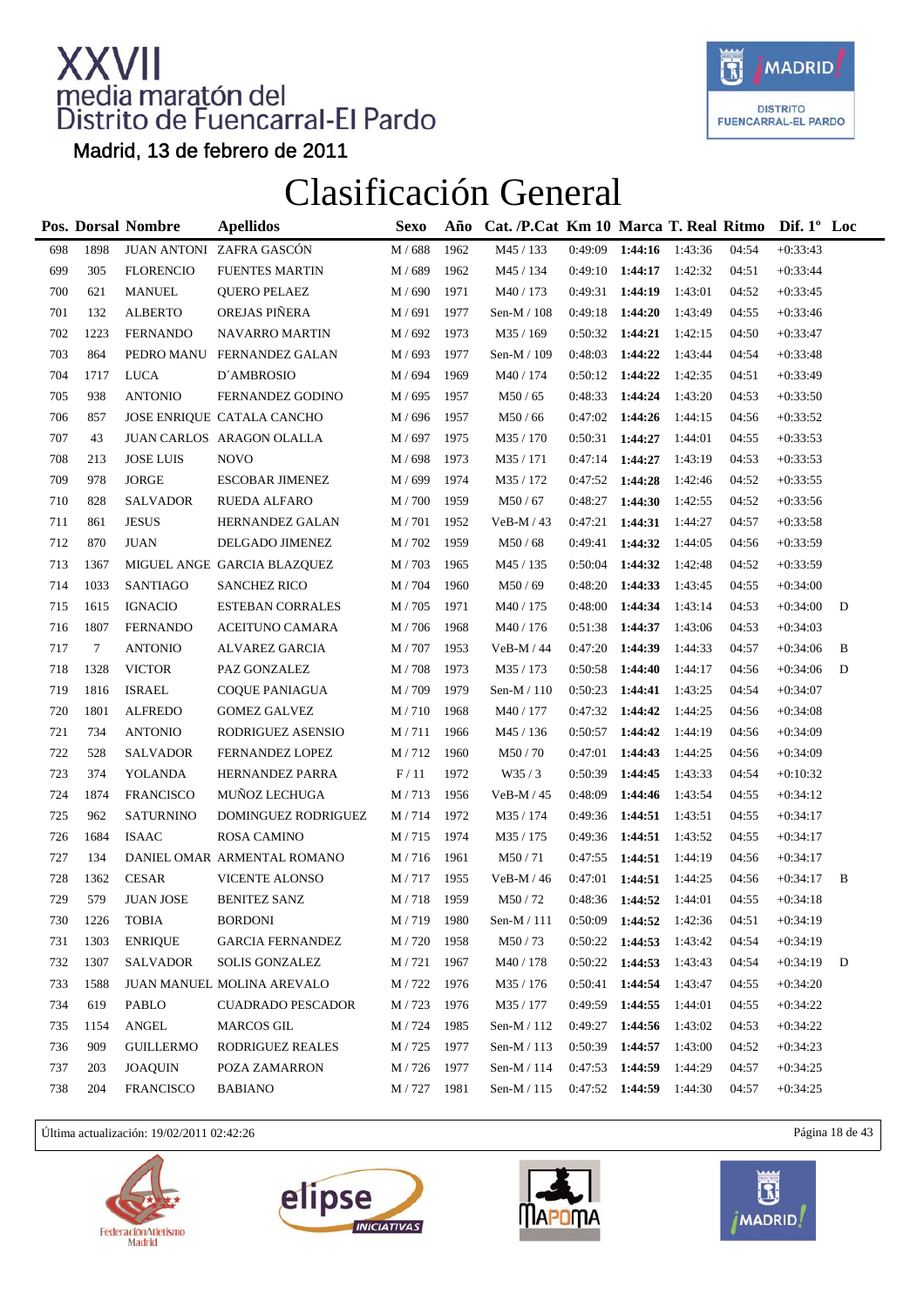

Madrid, 13 de febrero de 2011

### Clasificación General

|     |      | Pos. Dorsal Nombre         | <b>Apellidos</b>                | Sexo          | Año  | Cat. /P.Cat Km 10 Marca T. Real Ritmo |                   |         |         |       | Dif. $1^{\circ}$ Loc |   |
|-----|------|----------------------------|---------------------------------|---------------|------|---------------------------------------|-------------------|---------|---------|-------|----------------------|---|
| 739 | 1626 |                            | JOSE MANUEL MORAL SANCHEZ       | M / 728       | 1965 | M45 / 137                             | 0:50:25           | 1:45:03 | 1:43:38 | 04:54 | $+0:34:29$           |   |
| 740 | 1566 | <b>JESUS</b>               | <b>DOMINGUEZ FRIAS</b>          | M / 729       | 1976 | M35 / 178                             | 0:47:34           | 1:45:03 | 1:44:24 | 04:56 | $+0:34:29$           |   |
| 741 | 127  | <b>JOSE</b> M <sup>a</sup> | <b>AREVALO RAMOS</b>            | M / 730       | 1963 | M45 / 138                             | 0:50:16           | 1:45:04 | 1:44:21 | 04:56 | $+0:34:30$           |   |
| 742 | 145  |                            | JUAN CARLOS IGLESIAS IZQUIERDO  | M/731         | 1967 | M40 / 179                             | 0:46:29           | 1:45:06 | 1:44:13 | 04:56 | $+0:34:33$           |   |
| 743 | 732  | <b>DAVID</b>               | <b>GARCIA GRANDA</b>            | M / 732       | 1977 | Sen-M / 116                           | 0:47:30           | 1:45:07 | 1:44:23 | 04:56 | $+0:34:33$           | B |
| 744 | 1415 | <b>FCO.JAVIER</b>          | <b>BENITO GOMEZ</b>             | M / 733       | 1976 | M35 / 179                             | 0:48:26           | 1:45:08 | 1:43:39 | 04:54 | $+0:34:34$           |   |
| 745 | 1634 | <b>DAVID</b>               | VILLAFRANCA                     | M / 734       | 1967 | M40 / 180                             | 0:48:50           | 1:45:10 | 1:44:13 | 04:56 | $+0:34:36$           |   |
| 746 | 1439 | <b>PALOMA</b>              | <b>ENGELMO TEJERO</b>           | F/12          | 1969 | W40/3                                 | 0:49:48           | 1:45:10 | 1:43:41 | 04:54 | $+0.10:57$           |   |
| 747 | 1490 | <b>ALBERTO</b>             | PEREZ MONTES                    | M / 735       | 1968 | M40 / 181                             | 0:49:47           | 1:45:10 | 1:43:41 | 04:54 | $+0:34:37$           |   |
| 748 | 746  | <b>MIGUEL</b>              | CORRIPIO GIL-DELGADO            | M / 736       | 1971 | M40 / 182                             | 0:48:16           | 1:45:14 | 1:44:40 | 04:57 | $+0:34:40$           | D |
| 749 | 1365 | <b>LORENZO</b>             | PANCORBO GARCIA                 | M/737         | 1975 | M35 / 180                             | 0:49:18           | 1:45:14 | 1:43:38 | 04:54 | $+0:34:41$           |   |
| 750 | 1306 | <b>JESUS</b>               | <b>MARTIN MARTIN-ANDINO</b>     | M/738         | 1961 | M50/74                                | 0:49:47           | 1:45:15 | 1:44:05 | 04:55 | $+0:34:41$           |   |
| 751 | 760  | <b>JOSE RAPIDO</b>         | ALVAREZ FERNANDEZ               | M/739         | 1964 | M45 / 139                             | 0:50:37           | 1:45:15 | 1:43:05 | 04:53 | $+0:34:42$           |   |
| 752 | 761  |                            | JUAN ANTONI ALONSO GARCIA-VELOZ | M / 740       | 1965 | M45 / 140                             | 0:50:37           | 1:45:16 | 1:43:05 | 04:53 | $+0:34:42$           |   |
| 753 | 1726 | <b>ROBERTO</b>             | <b>JIMENEZ MORALES</b>          | M/741         | 1965 | M45 / 141                             | 0:51:48           | 1:45:16 | 1:43:37 | 04:54 | $+0:34:42$           | B |
| 754 | 1806 | <b>FERNANDO</b>            | FERNANDEZ VELASCO               | M / 742       | 1967 | M40 / 183                             | 0:51:37           | 1:45:16 | 1:43:46 | 04:55 | $+0:34:42$           |   |
| 755 | 1520 | <b>ALICIA</b>              | <b>VALLE SALGADO</b>            | F/13          | 1966 | W45/3                                 | 0:49:07           | 1:45:17 | 1:44:25 | 04:56 | $+0:11:03$           |   |
| 756 | 349  | <b>FERNANDO</b>            | GOTARREDONA SANTADRE M / 743    |               | 1975 | M35 / 181                             | 0:49:36           | 1:45:19 | 1:44:30 | 04:57 | $+0:34:46$           |   |
| 757 | 1373 | <b>MIQUEL</b>              | CARRETERO GOMEZ                 | M / 744       | 1964 | M45 / 142                             | 0:47:17           | 1:45:21 | 1:44:26 | 04:56 | $+0:34:47$           |   |
| 758 | 1385 |                            | MIGUEL ANGE ALVAREZ BLANCAT     | M / 745       | 1966 | M45 / 143                             | 0:47:14           | 1:45:23 | 1:44:49 | 04:58 | $+0:34:49$           |   |
| 759 | 270  | <b>DARIO</b>               | RODRIGUEZ ALISES                | M / 746       | 1979 | Sen-M / 117                           | 0:49:48           | 1:45:23 | 1:43:39 | 04:54 | $+0:34:50$           |   |
| 760 | 325  | <b>ALBERTO</b>             | MAGAÑA GIL                      | M / 747       | 1979 | Sen-M / 118                           | $0:50:12$ 1:45:25 |         | 1:44:03 | 04:55 | $+0:34:51$           |   |
| 761 | 669  |                            | MIGUEL ANGE RODRIGUEZ HERRADOR  | M/748         | 1974 | M35 / 182                             | 0:50:10           | 1:45:27 | 1:44:15 | 04:56 | $+0:34:53$           |   |
| 762 | 124  | <b>VICTORINO</b>           | GONZALEZ SANCHEZ MONT M / 749   |               | 1942 | VeB-M / 47                            | 0:44:49           | 1:45:30 | 1:45:25 | 04:59 | $+0:34:56$           | B |
| 763 | 1105 | LUIS                       | <b>MUELA MEDINA</b>             | M / 750       | 1967 | M40 / 184                             | 0:50:18           | 1:45:32 | 1:45:03 | 04:58 | $+0:34:58$           |   |
| 764 | 792  | <b>DANIEL</b>              | PAUL SOTO                       | M / 751       | 1972 | M35 / 183                             | 0:51:35           | 1:45:32 | 1:44:02 | 04:55 | $+0:34:58$           |   |
| 765 | 243  | <b>GUILLERMO</b>           | <b>RUIZ ZAPATERO</b>            | M / 752       | 1958 | M50/75                                | 0:50:05           | 1:45:32 | 1:44:59 | 04:58 | $+0:34:58$           |   |
| 766 | 605  |                            | MIGUEL ANGE LAFUENTE CHICHARRO  | M/753         | 1970 | M40 / 185                             | 0:51:49           | 1:45:33 | 1:43:30 | 04:54 | $+0:34:59$           |   |
| 767 | 693  | <b>ANTONIO</b>             | <b>ALMAGRO LEON</b>             | M / 754       | 1971 | M40 / 186                             | 0:47:45           | 1:45:34 | 1:44:41 | 04:57 | $+0:35:00$           |   |
| 768 | 1754 | <b>ANA</b>                 | <b>MORILLOS GOMEZ</b>           | F/14          | 1970 | W40/4                                 | 0:48:32 1:45:34   |         | 1:45:20 | 04:59 | $+0:11:20$           | D |
| 769 | 961  | <b>JOSE MIGUEL</b>         | <b>GONZALEZ MORENO</b>          | M / 755       | 1963 | M45 / 144                             | 0:49:23           | 1:45:34 | 1:44:06 | 04:56 | $+0:35:00$           |   |
| 770 | 169  | <b>JOSE LUIS</b>           | ARNOSO GARCIA                   | M / 756       | 1977 | Sen-M / 119                           | 0:50:33           | 1:45:37 | 1:44:11 | 04:56 | $+0:35:03$           | D |
| 771 | 1766 | LAZARO SERR JAVIER         |                                 | $M$ / $757\,$ | 1966 | M45 / 145                             | 0:50:34           | 1:45:37 | 1:44:02 | 04:55 | $+0:35:04$           |   |
| 772 | 361  | <b>EDUARDO</b>             | PENA ALMODOVAR                  | M / 758       | 1976 | M35 / 184                             | 0:50:30           | 1:45:38 | 1:43:48 | 04:55 | $+0:35:04$           |   |
| 773 | 1612 | <b>ANTONIO</b>             | <b>CID JIMENEZ</b>              | M / 759       | 1964 | M45 / 146                             | 0:50:13           | 1:45:39 | 1:44:24 | 04:56 | $+0:35:05$           |   |
| 774 | 1279 | <b>ENRIQUE</b>             | CABALLERO MOLLAR                | M / 760       | 1968 | M40 / 187                             | 0:50:41 1:45:39   |         | 1:44:31 | 04:57 | $+0:35:05$           |   |
| 775 | 679  |                            | MANUEL ANG RAMOS ALONSO         | M / 761       | 1958 | M50/76                                | 0:46:29           | 1:45:39 | 1:45:12 | 04:59 | $+0:35:05$           |   |
| 776 | 1828 | <b>JOSE JAVIER</b>         | ÁLVARO PALOMO                   | M / 762       | 1976 | M35 / 185                             | 0:49:59           | 1:45:40 | 1:44:53 | 04:58 | $+0:35:06$           |   |
| 777 | 583  | RAUL                       | PAJARIN GARCIA                  | M/763         | 1952 | VeB-M / 48                            | 0:49:36 1:45:40   |         | 1:44:50 | 04:58 | $+0:35:06$           |   |
| 778 | 487  | <b>IVAN</b>                | FERNANDEZ MIRURI                | M / 764       | 1975 | M35 / 186                             | 0:47:29           | 1:45:40 | 1:45:19 | 04:59 | $+0:35:06$           |   |
| 779 | 1701 | <b>MIGUEL</b>              | GARCIA SERNA                    | M / 765       | 1967 | M40 / 188                             | 0:49:41           | 1:45:41 | 1:44:51 | 04:58 | $+0:35:07$           | B |

Última actualización: 19/02/2011 02:42:27 Página 19 de 43







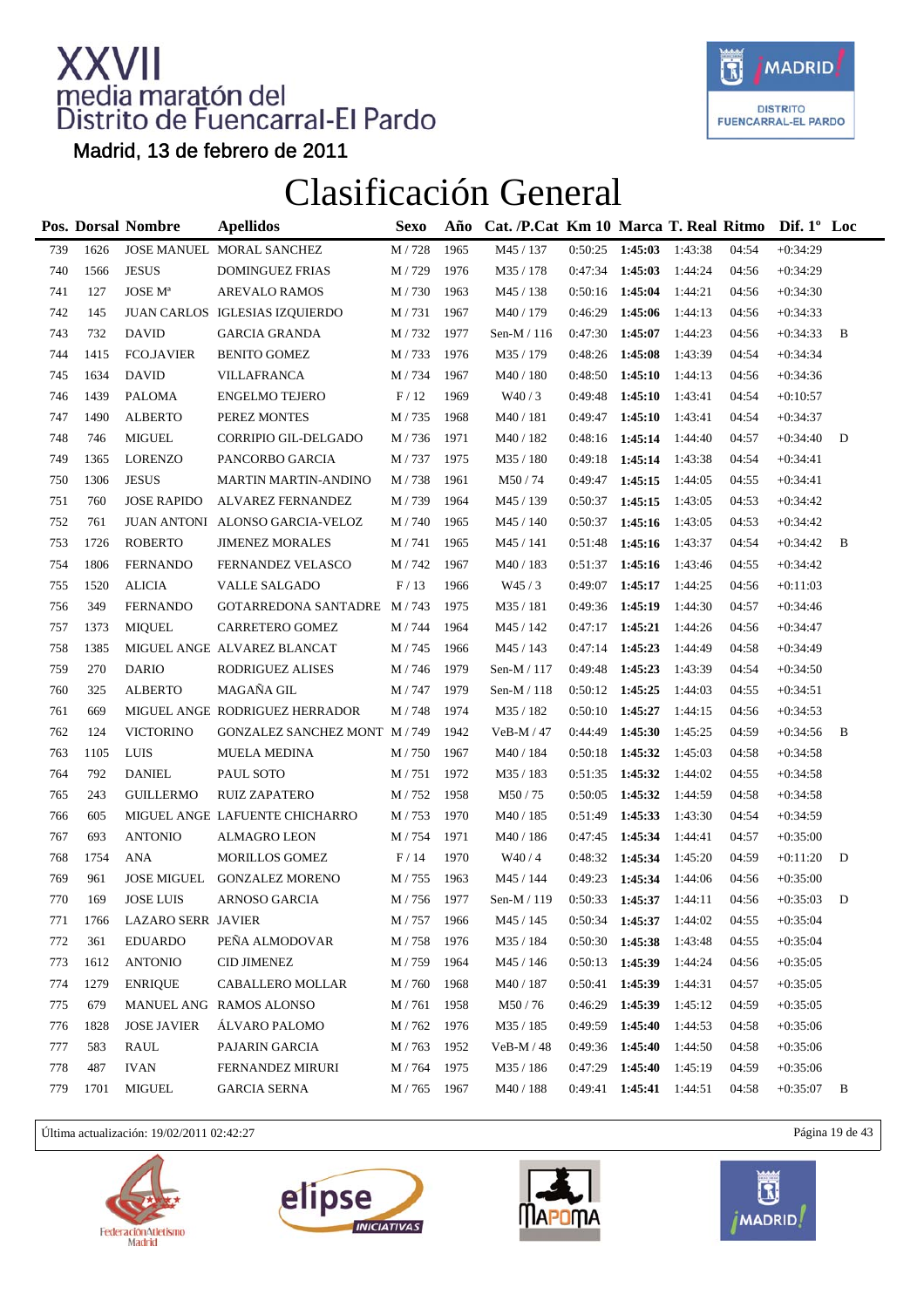

Madrid, 13 de febrero de 2011

### Clasificación General

|     |      | Pos. Dorsal Nombre     | <b>Apellidos</b>                 | Sexo    | Año  | Cat. /P.Cat Km 10 Marca T. Real Ritmo Dif. 1° Loc |         |                   |         |       |            |              |
|-----|------|------------------------|----------------------------------|---------|------|---------------------------------------------------|---------|-------------------|---------|-------|------------|--------------|
| 780 | 205  |                        | LUIS ANTONIO GARCIA BEIRAS       | M / 766 | 1946 | VeB-M / 49                                        | 0:49:18 | 1:45:44           | 1:45:32 | 05:00 | $+0:35:10$ |              |
| 781 | 1312 | <b>LUIS JAVIER</b>     | <b>GARCIA PRIETO</b>             | M / 767 | 1969 | M40 / 189                                         | 0:51:38 | 1:45:44           | 1:44:13 | 04:56 | $+0:35:11$ | $\mathbf{D}$ |
| 782 | 951  | JOSE IGNACIO GIL PEREZ |                                  | M / 768 | 1963 | M45 / 147                                         | 0:48:44 | 1:45:47           | 1:44:37 | 04:57 | $+0:35:13$ |              |
| 783 | 491  | <b>ANTONIO</b>         | TORREGROSA GALLARDO              | M / 769 | 1967 | M40 / 190                                         | 0:49:39 | 1:45:48           | 1:44:32 | 04:57 | $+0:35:14$ |              |
| 784 | 1335 | PABLO                  | SACRISTAN DE LA OBRA             | M / 770 | 1979 | Sen-M / 120                                       | 0:49:53 | 1:45:48           | 1:44:05 | 04:55 | $+0:35:14$ | D            |
| 785 | 1336 | <b>JESUS</b>           | LORENZO DE LA OBRA               | M / 771 | 1976 | M35 / 187                                         | 0:49:53 | 1:45:48           | 1:44:05 | 04:55 | $+0:35:14$ |              |
| 786 | 1314 | <b>ALBERTO</b>         | PEREZ DE LA OBRA                 | M / 772 | 1981 | Sen-M / 121                                       | 0:49:53 | 1:45:48           | 1:44:05 | 04:55 | $+0:35:14$ |              |
| 787 | 1285 | <b>ANTONIO</b>         | <b>ESCAPA ARRIBAS</b>            | M / 773 | 1973 | M35 / 188                                         | 0:49:37 | 1:45:50           | 1:44:34 | 04:57 | $+0:35:16$ |              |
| 788 | 234  | <b>JOAQUIN</b>         | <b>DURAN CORTIJO</b>             | M / 774 | 1948 | $VeB-M / 50$                                      | 0:50:39 | 1:45:50           | 1:44:22 | 04:56 | $+0:35:16$ |              |
| 789 | 357  | <b>MANUEL</b>          | <b>OLIVARES REILLO</b>           | M / 775 | 1954 | $VeB-M / 51$                                      | 0:47:39 | 1:45:51           | 1:44:44 | 04:57 | $+0:35:17$ |              |
| 790 | 74   | <b>ANA</b>             | <b>FRAILE HERNANZ</b>            | F/15    | 1967 | W40/5                                             | 0:48:33 | 1:45:53           | 1:45:36 | 05:00 | $+0:11:39$ | B            |
| 791 | 233  | PEDRO                  | <b>FERNANDEZ FUENTE</b>          | M / 776 | 1960 | M50/77                                            | 0:49:29 | 1:45:54           | 1:45:02 | 04:58 | $+0:35:20$ |              |
| 792 | 763  |                        | CESAR CARLO LLORENTE MUÑOZ-BALA  | M / 777 | 1964 | M45 / 148                                         | 0:50:38 | 1:45:55           | 1:44:22 | 04:56 | $+0:35:21$ |              |
| 793 | 1679 | <b>JAVIER</b>          | ARMENDARIZ OCHOTOREÑ             | M / 778 | 1955 | VeB-M / 52                                        | 0:49:50 | 1:45:59           | 1:45:47 | 05:00 | $+0:35:26$ |              |
| 794 | 756  | <b>RICARDO</b>         | VICENTE CORREDERA                | M / 779 | 1961 | M50/78                                            | 0:48:38 | 1:46:00           | 1:45:12 | 04:59 | $+0:35:26$ |              |
| 795 | 1290 |                        | JUAN CARLOS HERRERO MONTERO      | M/780   | 1962 | M45 / 149                                         | 0:48:00 | 1:46:02           | 1:45:04 | 04:58 | $+0:35:29$ |              |
| 796 | 1479 |                        | ANTONIO JESU MORENO HERNANDO     | M / 781 | 1977 | Sen-M / 122                                       | 0:50:29 | 1:46:04           | 1:44:23 | 04:56 | $+0:35:31$ |              |
| 797 | 915  | <b>CARLOS</b>          | <b>RUBIO GARCIA</b>              | M/782   | 1974 | M35 / 189                                         | 0:50:38 | 1:46:05           | 1:44:09 | 04:56 | $+0:35:32$ |              |
| 798 | 1616 | <b>ANTONIO</b>         | <b>BAEZA ESCUDERO</b>            | M/783   | 1974 | M35 / 190                                         | 0:49:36 | 1:46:10           | 1:44:07 | 04:56 | $+0:35:36$ |              |
| 799 | 580  | <b>IGNACIO</b>         | <b>MARQUES MARTINEZ</b>          | M / 784 | 1974 | M35 / 191                                         | 0:48:36 | 1:46:11           | 1:45:21 | 04:59 | $+0:35:38$ |              |
| 800 | 185  | <b>ALEJANDRO</b>       | PEREZ CORREA                     | M / 785 | 1969 | M40 / 191                                         | 0:47:03 | 1:46:13           | 1:46:02 | 05:01 | $+0:35:39$ |              |
| 801 | 646  |                        | CARLOS MIGU SANZ DE LA CAL       | M / 786 | 1967 | M40 / 192                                         | 0:49:51 | 1:46:15           | 1:45:07 | 04:58 | $+0:35:41$ |              |
| 802 | 592  | <b>CESAR</b>           | <b>GUINEA GUELBENZO</b>          | M/787   | 1973 | M35 / 192                                         | 0:51:34 | 1:46:15           | 1:44:08 | 04:56 | $+0:35:41$ |              |
| 803 | 448  |                        | JOSE LORENZ SACRISTAN FUENTETEJE | M/788   | 1968 | M40 / 193                                         | 0:50:11 | 1:46:18           | 1:45:15 | 04:59 | $+0:35:45$ |              |
| 804 | 664  | <b>ANGEL LUIS</b>      | PADILLA ALVAREZ                  | M / 789 | 1967 | M40 / 194                                         | 0:50:18 | 1:46:19           | 1:45:06 | 04:58 | $+0:35:45$ | B            |
| 805 | 1915 | <b>JOSE LUIS</b>       | RODRIGUEZ FERNANDEZ              | M / 790 | 1963 | M45 / 150                                         | 0:49:42 | 1:46:20           | 1:45:37 | 05:00 | $+0:35:46$ |              |
| 806 | 100  |                        | JESUS ANGEL PUERTA IBAÑEZ        | M / 791 | 1964 | M45 / 151                                         | 0:51:02 | 1:46:20           | 1:44:53 | 04:58 | $+0:35:47$ | D            |
| 807 | 821  |                        | MIGUEL ANGE HERNANDEZ JIMENEZ    | M/792   | 1973 | M35 / 193                                         | 0:50:31 | 1:46:21           | 1:44:51 | 04:58 | $+0:35:48$ |              |
| 808 | 969  | <b>CARLOS</b>          | CAMPO-COSSIO LUMACES             | M / 793 | 1970 | M40 / 195                                         | 0:52:24 | 1:46:22           | 1:44:20 | 04:56 | $+0:35:49$ | B            |
| 809 | 1583 | <b>JUAN JOSE</b>       | CANDEL SAYAGO                    | M / 794 | 1965 | M45 / 152                                         |         | $0:47:13$ 1:46:24 | 1:46:03 | 05:01 | $+0:35:50$ |              |
| 810 | 626  | <b>ROBERTO</b>         | <b>JIMENEZ GARCIA</b>            | M/795   | 1968 | M40 / 196                                         | 0:49:38 | 1:46:27           | 1:45:20 | 04:59 | $+0:35:53$ |              |
| 811 | 1864 | <b>JOSE LUIS</b>       | LÓPEZ LAGUNA                     | M / 796 | 1961 | M50/79                                            | 0:50:50 | 1:46:27           | 1:44:24 | 04:56 | $+0:35:53$ |              |
| 812 | 1589 | <b>JOSE LUIS</b>       | SALVO ALONSO                     | M / 797 | 1976 | M35 / 194                                         | 0:50:41 | 1:46:28           | 1:45:22 | 04:59 | $+0:35:54$ |              |
| 813 | 1504 |                        | FRANCISCO MI SALAZAR ALBEROLA    | M / 798 | 1975 | M35 / 195                                         | 0:52:00 | 1:46:28           | 1:46:12 | 05:02 | $+0:35:54$ |              |
| 814 | 1724 | <b>DIEGO</b>           | BERNARDEZ ALVAREZ                | M / 799 | 1973 | M35 / 196                                         | 0:50:35 | 1:46:29           | 1:44:30 | 04:57 | $+0:35:55$ |              |
| 815 | 1201 | <b>MANUEL</b>          | <b>REDONDO PAVON</b>             | M / 800 | 1972 | M35 / 197                                         | 0:50:47 | 1:46:30           | 1:44:57 | 04:58 | $+0:35:56$ |              |
| 816 | 1219 | JOSE                   | <b>BARRANCO FERNANDEZ</b>        | $M/801$ | 1948 | $VeB-M / 53$                                      | 0:51:13 | 1:46:32           | 1:44:17 | 04:56 | $+0:35:58$ |              |
| 817 | 1694 | <b>AGUSTIN</b>         | DEL AMO LOPEZ                    | M / 802 | 1981 | Sen-M / 123                                       | 0:47:21 | 1:46:32           | 1:46:17 | 05:02 | $+0:35:58$ |              |
| 818 | 1239 | <b>EDUARDO</b>         | <b>BORREGUERO MARTIN</b>         | M / 803 | 1969 | M40 / 197                                         | 0:50:43 | 1:46:34           | 1:44:16 | 04:56 | $+0:36:00$ |              |
| 819 | 1893 |                        | FRANCISCO JA SÁNCHEZ MARTÍNEZ    | M / 804 | 1975 | M35 / 198                                         | 0:48:31 | 1:46:37           | 1:45:59 | 05:01 | $+0:36:03$ |              |
| 820 | 208  | LUIS                   | <b>GONZALEZ DEL VALLE</b>        | M / 805 | 1966 | M45 / 153                                         | 0:50:40 | 1:46:38           | 1:45:00 | 04:58 | $+0:36:04$ |              |

Última actualización: 19/02/2011 02:42:29 Página 20 de 43







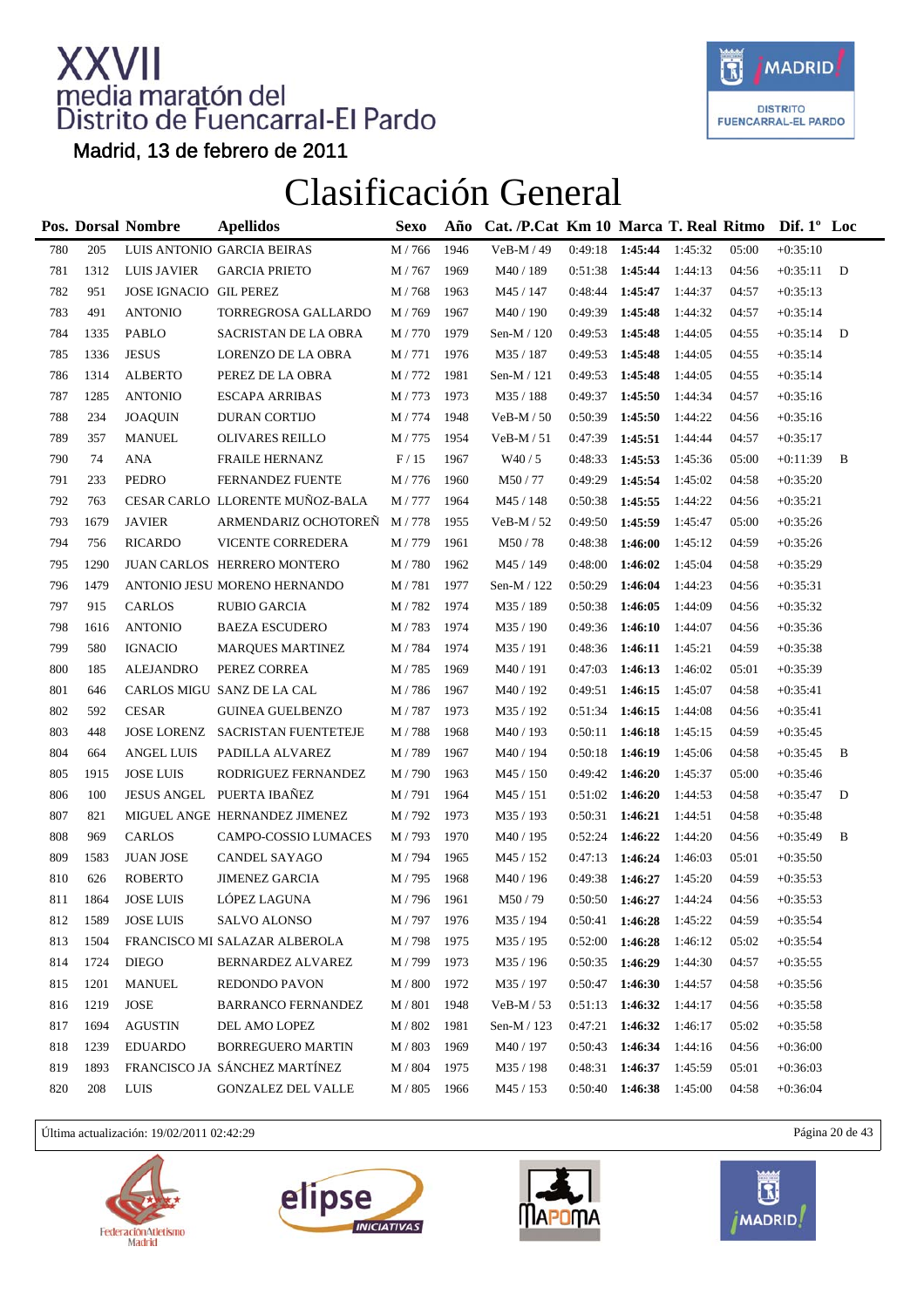

Madrid, 13 de febrero de 2011

### Clasificación General

|     |      | Pos. Dorsal Nombre   | <b>Apellidos</b>               | <b>Sexo</b>      | Año  | Cat. /P.Cat Km 10 Marca T. Real Ritmo Dif. 1° Loc |                   |                   |         |       |            |   |
|-----|------|----------------------|--------------------------------|------------------|------|---------------------------------------------------|-------------------|-------------------|---------|-------|------------|---|
| 821 | 304  | <b>SANTIAGO</b>      | RUBIA LLORENTE                 | $M/806$          | 1967 | M40 / 198                                         |                   | $0:50:19$ 1:46:39 | 1:44:40 | 04:57 | $+0:36:05$ |   |
| 822 | 1602 | <b>FERNANDO</b>      | <b>MARTIN MARTIN</b>           | M / 807          | 1961 | M50/80                                            | 0:49:01           | 1:46:41           | 1:46:15 | 05:02 | $+0:36:07$ |   |
| 823 | 925  | <b>RUBEN</b>         | <b>VELA TOLEDO</b>             | M / 808          | 1979 | Sen-M / 124                                       | 0:48:19           | 1:46:47           | 1:44:50 | 04:58 | $+0:36:13$ |   |
| 824 | 1658 | ANIBAL               | <b>ALVAREZ ARIAS</b>           | M / 809          | 1971 | M40 / 199                                         | 0:52:30           | 1:46:48           | 1:45:29 | 04:59 | $+0:36:14$ |   |
| 825 | 1676 | MASSMILIANO SIRAGUSA |                                | M / 810          | 1973 | M35 / 199                                         | 0:48:08           | 1:46:50           | 1:46:19 | 05:02 | $+0:36:16$ |   |
| 826 | 593  | <b>JOSE</b>          | <b>MONTES MARTINEZ</b>         | M / 811          | 1966 | M45 / 154                                         | 0:51:34           | 1:46:51           | 1:44:43 | 04:57 | $+0:36:17$ |   |
| 827 | 1232 | <b>JESUS</b>         | <b>GIMENO MORAN</b>            | M / 812          | 1978 | Sen-M / 125                                       | 0:50:54           | 1:46:51           | 1:45:56 | 05:01 | $+0:36:17$ |   |
| 828 | 212  | <b>MIGUEL</b>        | RODRIGUEZ CHECA                | M/813            | 1974 | M35 / 200                                         | 0:50:46           | 1:46:51           | 1:44:54 | 04:58 | $+0:36:17$ |   |
| 829 | 1137 | <b>PABLO</b>         | CONDE-SALAZAR DIAZ             | M / 814          | 1974 | M35 / 201                                         | 0:51:06 1:46:52   |                   | 1:44:36 | 04:57 | $+0:36:18$ |   |
| 830 | 1751 | <b>JUAN JOSE</b>     | CARRASCO CONDE                 | M / 815          | 1969 | M40 / 200                                         | 0:50:38           | 1:46:55           | 1:45:32 | 05:00 | $+0:36:21$ |   |
| 831 | 1451 | <b>PABLO</b>         | GARCIA-SAAVEDRA LOPEZ          | M / 816          | 1966 | M45 / 155                                         | 0:50:26           | 1:46:55           | 1:45:13 | 04:59 | $+0:36:21$ |   |
| 832 | 927  | <b>EDUARDO</b>       | <b>MIRANDA PEREZ</b>           | M / 817          | 1972 | M35 / 202                                         | 0:49:35           | 1:46:56           | 1:46:03 | 05:01 | $+0:36:23$ |   |
| 833 | 1940 | <b>JOSE LUIS</b>     | <b>MARTIN DE LA PUEBLA</b>     | M / 818          | 1972 | M35 / 203                                         | 0:50:57           | 1:46:57           | 1:45:16 | 04:59 | $+0:36:24$ |   |
| 834 | 1814 | BARBARA              | <b>RUIZ PAREDES</b>            | F/16             | 1992 | $JP-F/1$                                          | 0:51:51           | 1:46:58           | 1:45:42 | 05:00 | $+0:12:44$ | B |
| 835 | 1767 | <b>ADRIA</b>         | <b>STAKY</b>                   | F/17             | 1989 | $JP-F/2$                                          | 0:51:51           | 1:46:59           | 1:45:40 | 05:00 | $+0:12:45$ |   |
| 836 | 1842 | <b>JORGE</b>         | CAMBRONERO POLONIO             | M / 819          | 1978 | Sen-M / 126                                       | 0:49:58           | 1:47:00           | 1:46:12 | 05:01 | $+0:36:27$ |   |
| 837 | 271  |                      | FRANCISCO JA SALAZAR FERNANDEZ | M / 820          | 1954 | $VeB-M / 54$                                      | 0:49:27           | 1:47:01           | 1:46:04 | 05:01 | $+0:36:27$ |   |
| 838 | 1592 |                      | MIGUEL ANGE MOSQUERAS ROMAR    | M / 821          | 1980 | Sen-M / 127                                       | 0:51:44           | 1:47:04           | 1:46:24 | 05:02 | $+0:36:31$ |   |
| 839 | 376  | <b>ANGEL</b>         | MARTIN-VIVEROS CABEZUE M / 822 |                  | 1958 | M50/81                                            | 0:51:40           | 1:47:09           | 1:45:53 | 05:01 | $+0:36:35$ |   |
| 840 | 1264 | <b>JUAN</b>          | HIDALGO DESCALZO               | M / 823          | 1972 | M35 / 204                                         | 0:49:40           | 1:47:09           | 1:46:36 | 05:03 | $+0:36:35$ |   |
| 841 | 591  | <b>MARIO</b>         | DE LA UZ FERNANDEZ             | M / 824          | 1966 | M45 / 156                                         | 0:51:34           | 1:47:09           | 1:45:02 | 04:58 | $+0:36:35$ |   |
| 842 | 1892 | <b>DAVID</b>         | SÁNCHEZ GARCÍA                 | M / 825          | 1973 | M35 / 205                                         | 0:48:45           | 1:47:11           | 1:47:03 | 05:04 | $+0:36:38$ |   |
| 843 | 468  | CARLOS               | <b>BLAZQUEZ CAPILLA</b>        | M / 826          | 1970 | M40 / 201                                         | 0:47:57           | 1:47:12           | 1:46:52 | 05:03 | $+0:36:38$ |   |
| 844 | 674  | CARLOS               | HERNANDEZ RODRIGUEZ            | M / 827          | 1970 | M40 / 202                                         | 0:48:59           | 1:47:13           | 1:46:51 | 05:03 | $+0:36:39$ |   |
| 845 | 672  | <b>JOSE TOMAS</b>    | PEREZ LOPEZ                    | M / 828          | 1960 | M50/82                                            | 0:49:00           | 1:47:13           | 1:46:51 | 05:03 | $+0:36:39$ |   |
| 846 | 519  |                      | LUIS ALBERTO RICHART LOPEZ     | M / 829          | 1968 | M40 / 203                                         | 0:49:57           | 1:47:13           | 1:45:07 | 04:58 | $+0:36:39$ |   |
| 847 | 1322 | <b>DANIEL</b>        | <b>SANTIN GONZALEZ</b>         | M / 830          | 1974 | M35 / 206                                         | 0:51:06           | 1:47:13           | 1:44:58 | 04:58 | $+0:36:40$ |   |
| 848 | 944  | LUIS                 | <b>BARBER ARMADA</b>           | M / 831          | 1965 | M45 / 157                                         | 0:47:17           | 1:47:14           | 1:46:18 | 05:02 | $+0:36:40$ |   |
| 849 | 1581 | CARLOS               | MARQUEZ CUENCA                 | M / 832          | 1965 | M45 / 158                                         | 0:46:20           | 1:47:14           | 1:46:53 | 05:03 | $+0:36:41$ |   |
| 850 | 102  | JOSE ARTURO BLANCO   |                                | M / 833          | 1981 | Sen-M / 128                                       | $0:48:12$ 1:47:15 |                   | 1:46:48 | 05:03 | $+0:36:41$ |   |
| 851 | 1326 | <b>MAURICIO</b>      | <b>BURGOS AGUIRRE</b>          | M / 834          | 1977 | Sen-M / 129                                       | 0:48:13           | 1:47:16           | 1:45:54 | 05:01 | $+0:36:42$ | D |
| 852 | 1570 | <b>FERNANDO</b>      | CORDOBA TORIJA                 | M / 835          | 1977 | Sen-M $/$ 130                                     | $0:48:39$ 1:47:16 |                   | 1:46:41 | 05:03 | $+0:36:42$ |   |
| 853 | 811  | CARLOS               | GOMEZ-ARNAU                    | $\text{M}$ / 836 | 1981 | Sen-M / 131                                       | 0:51:25           | 1:47:17           | 1:46:00 | 05:01 | $+0:36:43$ |   |
| 854 | 1772 | <b>JULIAN</b>        | PEREZ SAIZ                     | M / 837          | 1956 | $VeB-M / 55$                                      | 0:51:16           | 1:47:22           | 1:46:41 | 05:03 | $+0:36:48$ |   |
| 855 | 653  | <b>AGUSTIN</b>       | ARTALEJO DEL POZO              | M / 838          | 1967 | M40 / 204                                         | 0:46:19           | 1:47:23           | 1:45:59 | 05:01 | $+0:36:49$ |   |
| 856 | 182  | <b>ROBERTO</b>       | PIERRE GOMEZ                   | M / 839          | 1959 | M50/83                                            | 0:49:30 1:47:29   |                   | 1:46:33 | 05:02 | $+0:36:55$ |   |
| 857 | 181  |                      | MIGUEL ANGE GOMEZ SALAMANCA    | M / 840          | 1972 | M35 / 207                                         | 0:49:30 1:47:29   |                   | 1:46:33 | 05:02 | $+0:36:55$ |   |
| 858 | 553  | <b>HEINER</b>        | <b>AVILA CARDENAS</b>          | M / 841          | 1955 | $VeB-M / 56$                                      | 0:48:02           | 1:47:30           | 1:47:24 | 05:05 | $+0:36:56$ |   |
| 859 | 702  | MIGUEL A.            | <b>GARCIA MARQUET</b>          | M / 842          | 1971 | M40 / 205                                         | $0:53:16$ 1:47:31 |                   | 1:46:13 | 05:02 | $+0:36:57$ |   |
| 860 | 322  | <b>BENJAMIN</b>      | PARRA PEREZ                    | M / 843          | 1969 | M40 / 206                                         | 0:50:46           | 1:47:31           | 1:46:14 | 05:02 | $+0:36:57$ |   |
| 861 | 1282 |                      | JUAN RAMON GONZALO LOPEZ       | M / 844          | 1969 | M40 / 207                                         |                   | $0:50:45$ 1:47:31 | 1:46:14 | 05:02 | $+0:36:57$ |   |

Última actualización: 19/02/2011 02:42:31 Página 21 de 43







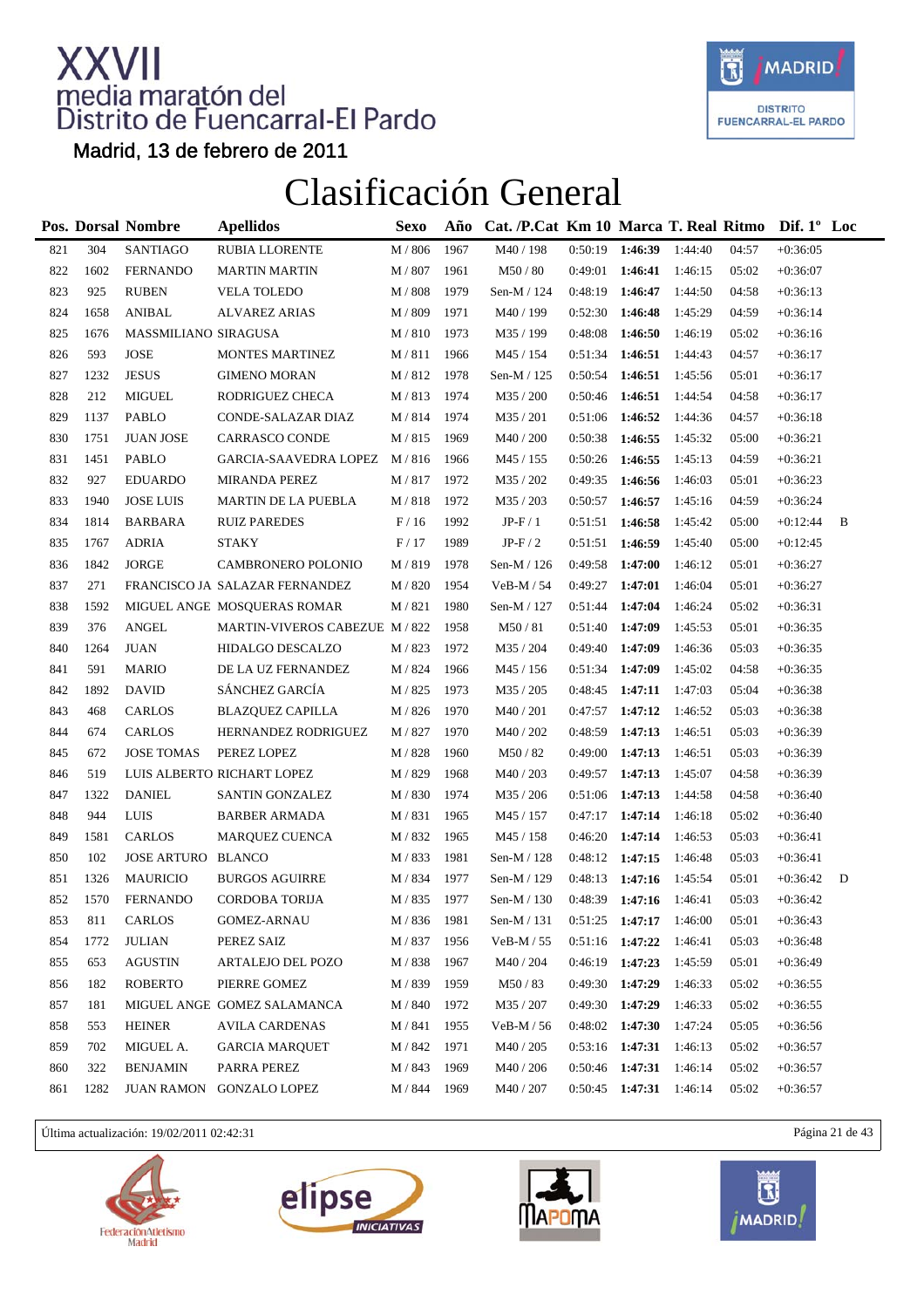

Madrid, 13 de febrero de 2011

### Clasificación General

|     |      | Pos. Dorsal Nombre         | <b>Apellidos</b>                 | Sexo    | Año  | Cat. /P.Cat Km 10 Marca T. Real Ritmo Dif. 1° Loc |                   |         |         |       |            |   |
|-----|------|----------------------------|----------------------------------|---------|------|---------------------------------------------------|-------------------|---------|---------|-------|------------|---|
| 862 | 370  | <b>JOSE OSCAR</b>          | <b>CANTERO PAREDES</b>           | M / 845 | 1968 | M40 / 208                                         | 0:51:38           | 1:47:37 | 1:46:22 | 05:02 | $+0:37:03$ |   |
| 863 | 908  | <b>JAVIER</b>              | <b>JIMENEZ AMORES</b>            | M / 846 | 1958 | M50/84                                            | 0:49:31           | 1:47:37 | 1:47:16 | 05:05 | $+0:37:04$ |   |
| 864 | 892  | <b>CRISTINA</b>            | <b>LEON ARROBA</b>               | F/18    | 1969 | W40/6                                             | 0:48:34           | 1:47:38 | 1:46:34 | 05:03 | $+0:13:25$ |   |
| 865 | 893  |                            | ANTONIO LUIS MARTINEZ COLLADO    | M / 847 | 1971 | M40 / 209                                         | 0:48:34           | 1:47:38 | 1:46:34 | 05:03 | $+0:37:05$ |   |
| 866 | 994  | LUIS                       | PALOMINO LEAL                    | M / 848 | 1968 | M40/210                                           | 0:50:08           | 1:47:41 | 1:47:21 | 05:05 | $+0:37:08$ |   |
| 867 | 933  | <b>ALVARO</b>              | MARTINEZ-CALCERRADA B            | M / 849 | 1979 | Sen-M / 132                                       | 0:50:14           | 1:47:42 | 1:47:22 | 05:05 | $+0:37:08$ |   |
| 868 | 230  | <b>MIGUEL</b>              | <b>GOMEZ OTERO</b>               | M / 850 | 1981 | Sen-M / 133                                       | 0:46:29           | 1:47:42 | 1:46:43 | 05:03 | $+0:37:09$ | D |
| 869 | 101  | <b>DANIEL</b>              | VALERO ALVAREZ                   | M / 851 | 1981 | Sen-M / 134                                       | 0:48:11           | 1:47:45 | 1:47:17 | 05:05 | $+0:37:11$ |   |
| 870 | 1711 | <b>RAFAEL</b>              | <b>GONZALEZ MARTINEZ</b>         | M / 852 | 1957 | M50 / 85                                          | 0:49:05           | 1:47:46 | 1:46:59 | 05:04 | $+0:37:12$ |   |
| 871 | 1812 | <b>LORENZO</b>             | PARDO MONTENEGRO                 | M / 853 | 1971 | M40/211                                           | 0:49:07           | 1:47:46 | 1:46:58 | 05:04 | $+0:37:12$ |   |
| 872 | 1813 | <b>RAFAEL</b>              | <b>JIMENEZ GONZALEZ</b>          | M / 854 | 1972 | M35 / 208                                         | 0:49:05           | 1:47:46 | 1:46:59 | 05:04 | $+0:37:12$ |   |
| 873 | 713  |                            | MIGUEL ANGE PERDIGUERO RODRIGUEZ | M / 855 | 1959 | M50/86                                            | 0:49:28           | 1:47:46 | 1:46:35 | 05:03 | $+0:37:13$ |   |
| 874 | 255  | <b>VICENTE</b>             | <b>SIMON VILLA</b>               | M / 856 | 1963 | M45 / 159                                         | 0:54:26           | 1:47:47 | 1:46:20 | 05:02 | $+0:37:14$ |   |
| 875 | 766  | <b>EUGENIO</b>             | <b>TORRES GARCIA</b>             | M / 857 | 1964 | M45 / 160                                         | 0:49:41           | 1:47:47 | 1:47:25 | 05:05 | $+0:37:14$ | B |
| 876 | 1006 |                            | ALVARO JOSE GORDO GARCIA         | M / 858 | 1974 | M35 / 209                                         | 0:51:53           | 1:47:47 | 1:47:02 | 05:04 | $+0:37:14$ |   |
| 877 | 63   | <b>MARCO</b>               | <b>GARGIULO</b>                  | M / 859 | 1981 | Sen-M / 135                                       | 0:52:25           | 1:47:50 | 1:47:14 | 05:04 | $+0:37:16$ |   |
| 878 | 140  | $\ensuremath{\text{JOSE}}$ | <b>MARTINEZ TORRES</b>           | M / 860 | 1945 | VeB-M / 57                                        | 0:51:11           | 1:47:51 | 1:46:24 | 05:02 | $+0:37:18$ |   |
| 879 | 225  | <b>FERNANDO</b>            | <b>JUSTEL EUSEBIO</b>            | M / 861 | 1965 | M45 / 161                                         | 0:50:26           | 1:47:55 | 1:45:59 | 05:01 | $+0:37:21$ |   |
| 880 | 1176 | <b>JUAN</b>                | ZANUY SANCHEZ                    | M / 862 | 1986 | Sen-M $/$ 136                                     | 0:52:47           | 1:47:56 | 1:45:59 | 05:01 | $+0:37:22$ |   |
| 881 | 695  | <b>RUBEN</b>               | POZUELO SANZ                     | M / 863 | 1978 | Sen-M / 137                                       | 0:50:51           | 1:47:56 | 1:46:42 | 05:03 | $+0:37:22$ | D |
| 882 | 323  | <b>JAIME</b>               | CORROCHANO GOMEZ                 | M / 864 | 1951 | $VeB-M / 58$                                      | 0:50:04           | 1:47:57 | 1:47:23 | 05:05 | $+0:37:24$ |   |
| 883 | 364  | <b>JAVIER</b>              | HUERTAS RODRIGUEZ                | M / 865 | 1967 | M40/212                                           | 0:50:51           | 1:47:58 | 1:46:16 | 05:02 | $+0:37:24$ |   |
| 884 | 1633 | <b>VICTOR</b>              | FERNANDEZ LAZARO                 | M / 866 | 1966 | M45 / 162                                         | 0:48:49           | 1:47:59 | 1:47:02 | 05:04 | $+0:37:25$ |   |
| 885 | 1604 |                            | MANUEL IGNA BARRUTIA DEL JUNCO   | M / 867 | 1954 | VeB-M / 59                                        | 0:47:34           | 1:47:59 | 1:47:27 | 05:05 | $+0:37:25$ |   |
| 886 | 686  | <b>NIEVES</b>              | TORRECILLA GARCIA                | F/19    | 1961 | W50/2                                             | 0:49:55           | 1:47:59 | 1:47:48 | 05:06 | $+0:13:45$ |   |
| 887 | 1574 | <b>MARIANO</b>             | SANCHEZ DEL SOTO                 | M / 868 | 1960 | M50/87                                            | 0:48:12           | 1:48:01 | 1:47:01 | 05:04 | $+0:37:27$ |   |
| 888 | 245  | <b>ANDRES</b>              | <b>GIL-CASARES GASSET</b>        | M / 869 | 1981 | Sen-M / 138                                       | 0:51:24           | 1:48:01 | 1:46:45 | 05:03 | $+0:37:27$ |   |
| 889 | 1106 | <b>JUAN JOSE</b>           | <b>RENIEBLAS MOROS</b>           | M / 870 | 1964 | M45 / 163                                         | 0:49:49           | 1:48:03 | 1:47:11 | 05:04 | $+0:37:29$ |   |
| 890 | 1550 | <b>JUAN JOSE</b>           | CARPINTERO GONZALEZ              | M / 871 | 1962 | M45 / 164                                         | 0:49:04           | 1:48:03 | 1:47:17 | 05:05 | $+0:37:29$ |   |
| 891 | 1535 | <b>JOSE LUIS</b>           | <b>BAQUERO UBEDA</b>             | M / 872 | 1963 | M45 / 165                                         | 0:49:36           | 1:48:07 | 1:47:25 | 05:05 | $+0:37:33$ |   |
| 892 | 1427 | PABLO                      | <b>CHICHON CIERVIDE</b>          | M / 873 | 1980 | Sen-M / 139                                       | 0:51:07           | 1:48:07 | 1:46:31 | 05:02 | $+0:37:34$ |   |
| 893 | 1859 | JORGE                      | JIMÉNEZ MAZUELA                  | M / 874 | 1971 | M40/213                                           | 0:48:45           | 1:48:07 | 1:47:58 | 05:07 | $+0:37:34$ |   |
| 894 | 1256 | MANUEL                     | RODRIGUEZ MARTIN                 | $M/875$ | 1965 | $\rm M45$ / $166$                                 | 0:49:59           | 1:48:09 | 1:47:22 | 05:05 | $+0:37:35$ |   |
| 895 | 482  | JOSE                       | GONZALEZ DEL TANAGO CH M / 876   |         | 1967 | M40 / 214                                         | 0:52:26           | 1:48:10 | 1:46:08 | 05:01 | $+0:37:36$ |   |
| 896 | 1908 | <b>JOSE RAMON</b>          | LUNA DE MARIA                    | M / 877 | 1972 | M35/210                                           | 0:52:24           | 1:48:10 | 1:48:10 | 05:07 | $+0:37:37$ |   |
| 897 | 17   | <b>JORGE</b>               | <b>MENDEZ MARTIN</b>             | M / 878 | 1975 | M35/211                                           | 0:52:01           | 1:48:11 | 1:46:16 | 05:02 | $+0:37:37$ |   |
| 898 | 1280 | <b>LUIS</b>                | PEDROCHO ROJO                    | M / 879 | 1953 | $VeB-M / 60$                                      | 0:50:41           | 1:48:11 | 1:47:05 | 05:04 | $+0:37:38$ |   |
| 899 | 663  |                            | LUIS GERARD MAILLO GONZALEZ      | M / 880 | 1965 | M45 / 167                                         | 0:54:03           | 1:48:12 | 1:46:21 | 05:02 | $+0:37:38$ |   |
| 900 | 1569 | <b>JUAN PEDRO</b>          | RODRIGUEZ MORENO                 | M / 881 | 1962 | M45 / 168                                         | 0:53:30           | 1:48:13 | 1:46:09 | 05:01 | $+0:37:40$ |   |
| 901 | 890  | <b>MIGUEL</b>              | AGUDO CORDOBA                    | M / 882 | 1966 | M45 / 169                                         | 0:51:25           | 1:48:14 | 1:46:18 | 05:02 | $+0:37:41$ |   |
| 902 | 1678 |                            | MIGUEL ANGE DIAZ BLAZQUEZ        | M / 883 | 1964 | M45 / 170                                         | $0:52:46$ 1:48:17 |         | 1:46:14 | 05:02 | $+0:37:43$ |   |

Última actualización: 19/02/2011 02:42:32 Página 22 de 43







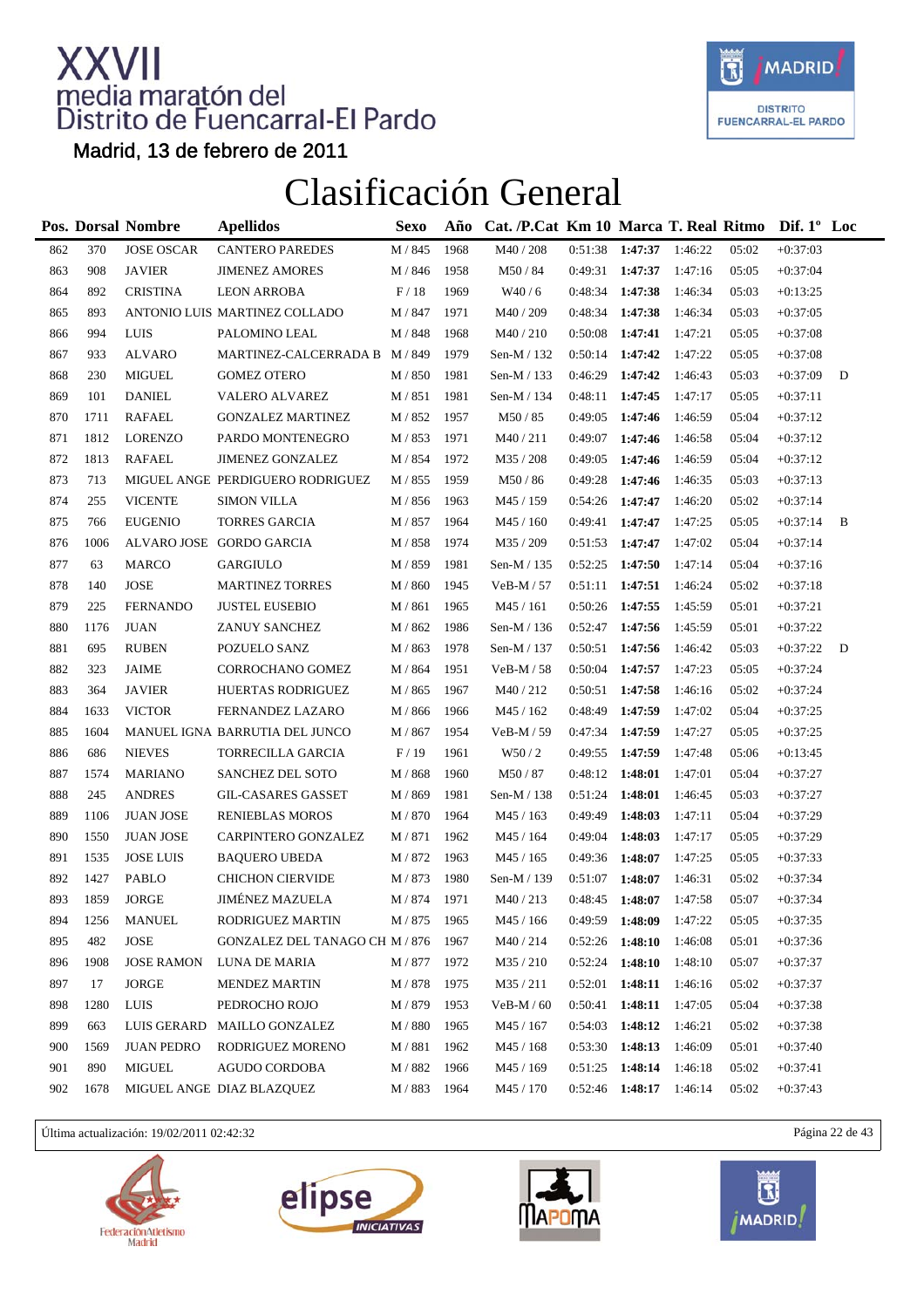

Madrid, 13 de febrero de 2011

### Clasificación General

|     |      | Pos. Dorsal Nombre         | <b>Apellidos</b>                          | <b>Sexo</b>      | Año  | Cat. /P.Cat Km 10 Marca T. Real Ritmo |                   |         |         |       | Dif. $1^{\circ}$ Loc |   |
|-----|------|----------------------------|-------------------------------------------|------------------|------|---------------------------------------|-------------------|---------|---------|-------|----------------------|---|
| 903 | 279  | <b>CARLOS</b>              | <b>SIGUERO IGLESIAS</b>                   | M / 884          | 1962 | M45 / 171                             | 0:51:54           | 1:48:18 | 1:46:56 | 05:04 | $+0:37:44$           |   |
| 904 | 177  | <b>EDUARDO</b>             | RUIZ-AYUCAR BERLINCHES M / 885            |                  | 1975 | M35 / 212                             | 0:50:54           | 1:48:21 | 1:48:11 | 05:07 | $+0:37:47$           | D |
| 905 | 1352 | <b>GUILLERMO</b>           | RODRIGUEZ GAYA                            | M / 886          | 1976 | M35 / 213                             | 0:47:54           | 1:48:22 | 1:47:51 | 05:06 | $+0:37:48$           |   |
| 906 | 1911 |                            | JOSE ENRIQUE NOYA MONTAÑEZ                | M / 887          | 1972 | M35/214                               | 0:52:01           | 1:48:23 | 1:48:07 | 05:07 | $+0:37:49$           |   |
| 907 | 1556 | <b>ISRAEL</b>              | <b>ARAQUE RODRIGUEZ</b>                   | M / 888          | 1977 | Sen-M / 140                           | 0:52:05           | 1:48:23 | 1:47:59 | 05:07 | $+0:37:49$           |   |
| 908 | 142  | <b>GONZALO</b>             | LUCINO MATEO                              | M / 889          | 1964 | M45 / 172                             | 0:48:21           | 1:48:26 | 1:48:15 | 05:07 | $+0:37:52$           |   |
| 909 | 1936 |                            | JUAN CARLOS GONZALO PEREZ                 | M / 890          | 1968 | M40/215                               | 0:50:43           | 1:48:26 | 1:47:13 | 05:04 | $+0:37:53$           |   |
| 910 | 87   | <b>JUAN</b>                | <b>GIL RABADAN</b>                        | M / 891          | 1965 | M45 / 173                             | 0:49:38           | 1:48:27 | 1:47:58 | 05:07 | $+0:37:54$           |   |
| 911 | 108  | <b>JUAN JOSE</b>           | TRESGUERRES RIESTRA                       | M / 892          | 1956 | $VeB-M/61$                            | 0:50:01           | 1:48:29 | 1:48:16 | 05:07 | $+0:37:55$           |   |
| 912 | 879  | <b>RAFAEL</b>              | <b>FUNES LONGO</b>                        | M / 893          | 1975 | M35 / 215                             | 0:50:26           | 1:48:29 | 1:47:44 | 05:06 | $+0:37:56$           |   |
| 913 | 1473 |                            | FRANCISCO JO MARTINEZ PEREZ               | M / 894          | 1958 | M50 / 88                              | 0:51:03           | 1:48:30 | 1:47:04 | 05:04 | $+0:37:56$           |   |
| 914 | 1463 | <b>EMILIANO</b>            | <b>IZQUIERDO FLORES</b>                   | M / 895          | 1968 | M40/216                               | 0:49:32           | 1:48:30 | 1:47:56 | 05:06 | $+0:37:56$           |   |
| 915 | 975  | <b>ANGEL</b>               | MELGUIZO ESTESO                           | M / 896          | 1976 | M35 / 216                             | 0:52:20           | 1:48:30 | 1:46:47 | 05:03 | $+0:37:56$           |   |
| 916 | 963  | <b>MANUEL</b>              | <b>RAMOS MENGUAL</b>                      | M / 897          | 1971 | M40/217                               | 0:51:14           | 1:48:31 | 1:48:20 | 05:08 | $+0:37:57$           |   |
| 917 | 802  | <b>JESUS PABLO</b>         | DELGADO HERNANDO                          | M / 898          | 1965 | M45 / 174                             | 0:49:44           | 1:48:32 | 1:47:45 | 05:06 | $+0:37:58$           |   |
| 918 | 940  | <b>RAUL</b>                | HORCAJO CANCELA                           | M / 899          | 1977 | Sen-M / 141                           | 0:49:36           | 1:48:39 | 1:46:31 | 05:02 | $+0:38:06$           | B |
| 919 | 1342 | <b>JOSE MARIA</b>          | <b>SOLANA DEZA</b>                        | M / 900          | 1974 | M35 / 217                             | 0:51:05           | 1:48:41 | 1:48:21 | 05:08 | $+0:38:07$           | D |
| 920 | 673  | <b>DANIEL</b>              | DE MIGUEL FERNANDEZ                       | M / 901          | 1974 | M35/218                               | 0:51:05           | 1:48:41 | 1:48:21 | 05:08 | $+0:38:07$           |   |
| 921 | 836  | <b>JOSE MARIA</b>          | PINTO DELGADO                             | M / 902          | 1975 | M35/219                               | 0:50:25           | 1:48:42 | 1:48:18 | 05:07 | $+0:38:09$           |   |
| 922 | 1120 |                            | JUAN CARLOS SANTOS VELASCO                | M / 903          | 1957 | M50/89                                | 0:50:13           | 1:48:43 | 1:47:41 | 05:06 | $+0:38:09$           |   |
| 923 | 1884 | <b>EMILIO</b>              | RODRÍGUEZ CORRAL                          | M / 904          | 1959 | M50/90                                | 0:49:28           | 1:48:44 | 1:47:32 | 05:05 | $+0:38:10$           |   |
| 924 | 1384 | <b>VICENTE</b>             | ZARATE DIAZ-JORGE                         | M / 905          | 1966 | M45 / 175                             | 0:47:33           | 1:48:44 | 1:48:10 | 05:07 | $+0:38:11$           |   |
| 925 | 530  | <b>JESUS</b>               | <b>ELICES GUIJARRO</b>                    | M / 906          | 1971 | M40/218                               | 0:51:18           | 1:48:44 | 1:46:41 | 05:03 | $+0:38:11$           |   |
| 926 | 1061 | <b>OSCAR</b>               | PAJARES GALLEGO                           | M / 907          | 1972 | M35 / 220                             | 0:52:19           | 1:48:45 | 1:47:43 | 05:06 | $+0:38:11$           |   |
| 927 | 533  | <b>ANGEL LUIS</b>          | CRESPO VIÑAS                              | M / 908          | 1975 | M35 / 221                             | 0:50:40           | 1:48:46 | 1:47:53 | 05:06 | $+0:38:12$           |   |
| 928 | 562  | $\ensuremath{\text{JOSE}}$ | <b>FRAILE ROA</b>                         | M / 909          | 1964 | M45 / 176                             | 0:54:17           | 1:48:48 | 1:46:55 | 05:04 | $+0:38:14$           |   |
| 929 | 114  | PEDRO                      | <b>CORDERO PUEBLA</b>                     | M/910            | 1977 | Sen-M / 142                           | 0:49:57           | 1:48:49 | 1:48:24 | 05:08 | $+0:38:15$           |   |
| 930 | 413  | <b>CLAUDIO</b>             | <b>FRAGOLA</b>                            | M/911            | 1970 | M40/219                               | 0:52:23           | 1:48:49 | 1:48:04 | 05:07 | $+0:38:15$           |   |
| 931 | 319  | <b>FERNANDO</b>            | <b>SANCHEZ MIRO</b>                       | M/912            | 1961 | M50/91                                | 0:51:01           | 1:48:50 | 1:46:50 | 05:03 | $+0:38:16$           |   |
| 932 | 196  |                            | JOSE MANUEL ORTEGA GOMEZ                  | M/913            | 1966 | M45 / 177                             | 0:50:39           | 1:48:51 | 1:47:14 | 05:04 | $+0:38:17$           |   |
| 933 | 116  | <b>DAVID</b>               | <b>CLEMENTE LEZCANO</b>                   | M/914            | 1976 | M35 / 222                             | 0:50:40           | 1:48:51 | 1:47:59 | 05:07 | $+0:38:17$           |   |
| 934 | 515  | <b>ADOLFO</b>              | <b>MOLINA PLAZA</b>                       | M/915            | 1964 | M45 / 178                             | $0:51:18$ 1:48:55 |         | 1:47:03 | 05:04 | $+0:38:22$           |   |
| 935 | 138  | ANGEL                      | <b>GOMEZ AYLLON</b>                       | $\text{M}$ / 916 | 1974 | M35/223                               | 0:54:15           | 1:48:56 | 1:46:53 | 05:03 | $+0:38:22$           | D |
| 936 | 950  |                            | JOSE ANTONIO BLAZQUEZ MORCUENDE           | M / 917          | 1967 | M40 / 220                             | 0:49:03           | 1:48:57 | 1:48:04 | 05:07 | $+0:38:23$           |   |
| 937 | 1076 |                            | MANUEL JESU GUTIERREZ DE LA CONCEPC M/918 |                  | 1967 | M40/221                               | 0:53:51           | 1:48:57 | 1:47:18 | 05:05 | $+0:38:23$           |   |
| 938 | 368  | <b>TINA</b>                | MUÑOZ ORTIZ                               | F/20             | 1958 | W50/3                                 | 0:50:56           | 1:48:58 | 1:46:58 | 05:04 | $+0:14:44$           |   |
| 939 | 97   | <b>VIRGINIA</b>            | <b>LAJE DAVILA</b>                        | F/21             | 1965 | W45/4                                 | 0:49:07           | 1:49:03 | 1:48:25 | 05:08 | $+0:14:49$           |   |
| 940 | 119  | <b>MANUEL</b>              | <b>CRESPO ALONSO</b>                      | M/919            | 1959 | M50/92                                | 0:49:36           | 1:49:03 | 1:48:22 | 05:08 | $+0:38:30$           |   |
| 941 | 73   | <b>JOSE RAMON</b>          | <b>FERNANDEZ</b>                          | M / 920          | 1975 | M35 / 224                             | 0:50:31           | 1:49:05 | 1:48:47 | 05:09 | $+0:38:31$           | B |
| 942 | 358  | <b>ENRIQUE</b>             | RUIZ DEL CASTILLO                         | M / 921          | 1964 | M45 / 179                             | $0:52:12$ 1:49:06 |         | 1:47:13 | 05:04 | $+0:38:32$           |   |
| 943 | 1195 | <b>FERNANDO</b>            | <b>GONZALEZ RINCON</b>                    | M / 922          | 1955 | $VeB-M/62$                            | 0:49:37           | 1:49:06 | 1:48:21 | 05:08 | $+0:38:32$           |   |
|     |      |                            |                                           |                  |      |                                       |                   |         |         |       |                      |   |

Última actualización: 19/02/2011 02:42:34 Página 23 de 43







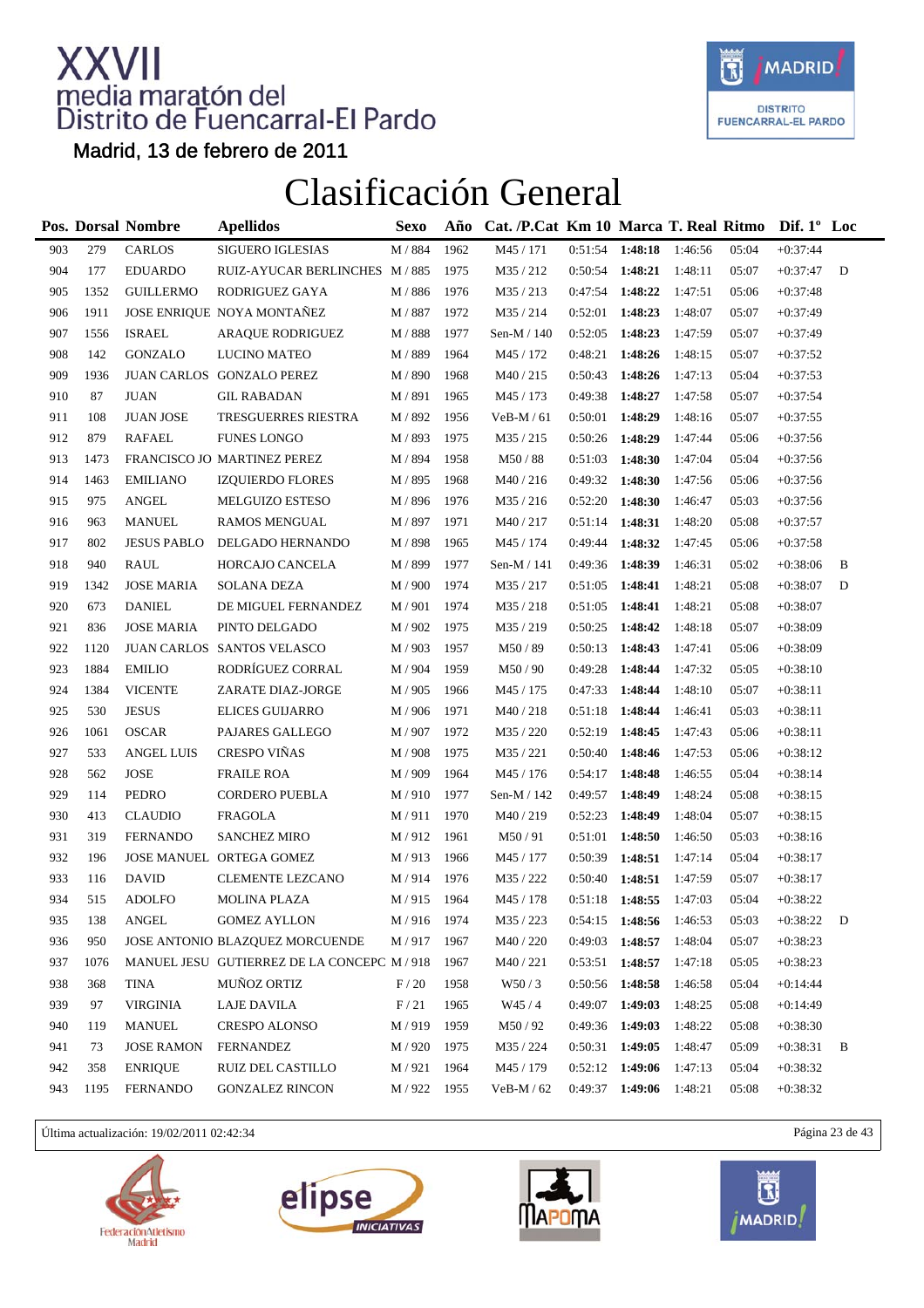

Madrid, 13 de febrero de 2011

### Clasificación General

|     |      | Pos. Dorsal Nombre | <b>Apellidos</b>             | Sexo    | Año  | Cat. /P.Cat Km 10 Marca T. Real Ritmo Dif. 1° Loc |                   |                   |         |       |            |   |  |
|-----|------|--------------------|------------------------------|---------|------|---------------------------------------------------|-------------------|-------------------|---------|-------|------------|---|--|
| 944 | 1644 |                    | JUAN MANUEL YAGUE SEGOVIA    | M / 923 | 1961 | M50/93                                            | 0:52:19           | 1:49:09           | 1:47:37 | 05:06 | $+0:38:35$ | B |  |
| 945 | 1196 |                    | JOSE MANUEL MARTIN MARTIN    | M / 924 | 1966 | M45 / 180                                         | 0:49:49           | 1:49:09           | 1:48:28 | 05:08 | $+0:38:36$ |   |  |
| 946 | 974  | <b>CARLOS</b>      | MENDEZ JIMENEZ               | M / 925 | 1976 | M35 / 225                                         | 0:48:14           | 1:49:11           | 1:47:30 | 05:05 | $+0:38:37$ |   |  |
| 947 | 85   | <b>CRISTOBAL</b>   | DE LA CRUZ RODRIGUEZ         | M / 926 | 1966 | M45 / 181                                         | 0:49:19           | 1:49:15           | 1:49:10 | 05:10 | $+0:38:42$ |   |  |
| 948 | 1107 | <b>RAFAEL</b>      | <b>RENIEBLAS MOROS</b>       | M / 927 | 1959 | M50/94                                            | 0:49:52           | 1:49:16           | 1:48:25 | 05:08 | $+0:38:43$ |   |  |
| 949 | 831  |                    | RAFAEL NORB ARANDA GONZALEZ  | M / 928 | 1956 | $VeB-M/63$                                        | 0:48:43           | 1:49:19           | 1:48:51 | 05:09 | $+0:38:45$ |   |  |
| 950 | 935  | MICHAEL ALT ALTNER |                              | M / 929 | 1970 | M40 / 222                                         | 0:49:24           | 1:49:19           | 1:48:13 | 05:07 | $+0:38:45$ |   |  |
| 951 | 1180 | <b>ALFREDO</b>     | <b>GONZALEZ SANCHEZ</b>      | M / 930 | 1977 | Sen-M / 143                                       | $0:53:10$ 1:49:19 |                   | 1:48:24 | 05:08 | $+0:38:45$ | D |  |
| 952 | 1179 | <b>JUAN</b>        | TABOADA DE SEGOVIA           | M / 931 | 1979 | Sen-M / 144                                       | $0:53:10$ 1:49:20 |                   | 1:48:25 | 05:08 | $+0:38:46$ |   |  |
| 953 | 758  | <b>LUIS</b>        | CARRACEDO PERAZA             | M / 932 | 1967 | M40 / 223                                         | 0:50:49           | 1:49:24           | 1:48:35 | 05:08 | $+0:38:50$ |   |  |
| 954 | 516  | <b>OSCAR</b>       | LOPEZ DURANGO                | M / 933 | 1975 | M35 / 226                                         | 0:46:07           | 1:49:26           | 1:48:58 | 05:09 | $+0:38:52$ |   |  |
| 955 | 1496 | <b>FRANCISCO</b>   | RODRIGUEZ COBOS              | M / 934 | 1969 | M40 / 224                                         | 0:51:13           | 1:49:27           | 1:48:49 | 05:09 | $+0:38:53$ |   |  |
| 956 | 1645 | <b>JUAN JOSE</b>   | <b>GUILLEN NUÑEZ</b>         | M / 935 | 1965 | M45 / 182                                         | 0:52:18           | 1:49:30           | 1:47:57 | 05:06 | $+0:38:56$ |   |  |
| 957 | 1777 | <b>RICARDO</b>     | <b>BUSTAMANTE LEZANA</b>     | M / 936 | 1960 | M50/95                                            | 0:51:16           | 1:49:32           | 1:48:51 | 05:09 | $+0:38:58$ |   |  |
| 958 | 144  | <b>JAVIER</b>      | <b>JIMENEZ CORREDERA</b>     | M / 937 | 1961 | M50/96                                            | 0:52:25           | 1:49:32           | 1:47:43 | 05:06 | $+0:38:58$ |   |  |
| 959 | 1007 | <b>CRISTINA</b>    | MORELL LOPEZ                 | F/22    | 1981 | Sen-F $/4$                                        | 0:48:51           | 1:49:32           | 1:49:19 | 05:10 | $+0:15:19$ |   |  |
| 960 | 1262 | IÑIGO              | ARRIBALZAGA TOTORICA         | M / 938 | 1965 | M45 / 183                                         | 0:52:42           | 1:49:32           | 1:47:30 | 05:05 | $+0:38:59$ |   |  |
| 961 | 1310 | <b>JAVIER</b>      | MORAGON SAHUQUILLO           | M / 939 | 1968 | M40 / 225                                         | 0:52:20           | 1:49:33           | 1:47:45 | 05:06 | $+0:38:59$ |   |  |
| 962 | 200  | <b>FEDERICO</b>    | <b>BONFANTI</b>              | M / 940 | 1960 | M50/97                                            | 0:49:28           | 1:49:34           | 1:49:01 | 05:09 | $+0:39:00$ | D |  |
| 963 | 1393 | <b>JESUS</b>       | <b>SANCHEZ JAEN</b>          | M / 941 | 1961 | M50/98                                            | 0:52:28           | 1:49:36           | 1:47:46 | 05:06 | $+0:39:02$ |   |  |
| 964 | 948  |                    | MIGUEL ANGE BUSTOS GARCIA    | M / 942 | 1962 | M45 / 184                                         | 0:51:22           | 1:49:37           | 1:48:46 | 05:09 | $+0:39:03$ |   |  |
| 965 | 949  | <b>MONTSE</b>      | <b>BRAGADO CARRASCO</b>      | F/23    | 1970 | W40/7                                             | 0:51:21           | 1:49:37           | 1:48:46 | 05:09 | $+0:15:23$ |   |  |
| 966 | 434  | MARIA JESUS        | TAJUELO JEREZ                | F/24    | 1964 | W45/5                                             | 0:52:05           | 1:49:38           | 1:49:13 | 05:10 | $+0:15:24$ |   |  |
| 967 | 733  | <b>MARIANO</b>     | LUCAS GOMEZ                  | M / 943 | 1967 | M40 / 226                                         | 0:50:55           | 1:49:38           | 1:48:39 | 05:08 | $+0:39:04$ | B |  |
| 968 | 1275 | <b>DOMINGO</b>     | <b>NAHARRO SERENO</b>        | M / 944 | 1962 | M45 / 185                                         | 0:50:25           | 1:49:39           | 1:48:44 | 05:09 | $+0:39:05$ |   |  |
| 969 | 762  |                    | JESUS FLECHA MARTIN GARCIA   | M / 945 | 1968 | M40 / 227                                         | $0:51:12$ 1:49:44 |                   | 1:48:09 | 05:07 | $+0:39:10$ |   |  |
| 970 | 143  |                    | MIGUEL ANGE MONTERROSO MUÑOZ | M / 946 | 1970 | M40 / 228                                         | 0:52:25           | 1:49:45           | 1:47:56 | 05:06 | $+0:39:11$ |   |  |
| 971 | 449  | <b>JOSE LUIS</b>   | <b>MORENO MORENO</b>         | M / 947 | 1968 | M40 / 229                                         | $0:50:12$ 1:49:45 |                   | 1:48:41 | 05:09 | $+0:39:11$ |   |  |
| 972 | 817  | <b>FERNANDO</b>    | <b>HERRERO FRAILE</b>        | M / 948 | 1963 | M45 / 186                                         | $0:52:46$ 1:49:46 |                   | 1:47:59 | 05:07 | $+0:39:12$ |   |  |
| 973 | 818  | <b>PABLO</b>       | MONTALBAN BELLOSO            | M / 949 | 1971 | M40 / 230                                         | 0:52:47           | 1:49:46           | 1:48:00 | 05:07 | $+0:39:12$ |   |  |
| 974 | 1611 | <b>JESUS</b>       | RODRIGUEZ MURILLO            | M / 950 | 1965 | M45 / 187                                         | 0:49:52           | 1:49:48           | 1:49:16 | 05:10 | $+0:39:14$ |   |  |
| 975 | 367  | SOLEDAD            | <b>MARTINEZ BALLESTEROS</b>  | F/25    | 1955 | $VeB-F/1$                                         | $0:51:21$ 1:49:49 |                   | 1:48:43 | 05:09 | $+0:15:35$ |   |  |
| 976 | 687  | <b>MIGUEL</b>      | CASTAÑO ORTEGA               | M / 951 | 1961 | M50/99                                            | 0:50:22           | 1:49:49           | 1:49:39 | 05:11 | $+0:39:15$ |   |  |
| 977 | 1855 | SOLEDAD            | <b>GULLÓN FERNÁNDEZ</b>      | F/26    | 1968 | W40/8                                             |                   | $0:51:38$ 1:49:51 | 1:49:09 | 05:10 | $+0:15:38$ |   |  |
| 978 | 336  | <b>JESUS</b>       | ORTEGA MARTINEZ              | M / 952 | 1982 | Sen-M / 145                                       | 0:52:13           | 1:49:52           | 1:47:31 | 05:05 | $+0:39:18$ |   |  |
| 979 | 1638 | <b>FERNANDO</b>    | FERNANDEZ PALACIOS           | M / 953 | 1967 | M40/231                                           | 0:50:58           | 1:49:53           | 1:49:27 | 05:11 | $+0:39:20$ |   |  |
| 980 | 684  | <b>FRANCISCO</b>   | PINO MARTIN                  | M / 954 | 1969 | M40 / 232                                         | 0:50:22           | 1:49:54           | 1:49:43 | 05:12 | $+0:39:20$ |   |  |
| 981 | 120  | <b>FABIAN LUIS</b> | LOPEZ OLMEDO                 | M / 955 | 1949 | $VeB-M / 64$                                      | 0:49:37           | 1:49:54           | 1:49:09 | 05:10 | $+0:39:21$ |   |  |
| 982 | 61   |                    | MIGUEL ANGE SANCHEZ MARTIN   | M / 956 | 1975 | M35 / 227                                         | 0:52:25           | 1:49:55           | 1:49:03 | 05:10 | $+0:39:21$ | B |  |
| 983 | 29   | LUIS               | MUÑOZ HUERTA                 | M / 957 | 1966 | M45 / 188                                         | 0:52:25           | 1:49:55           | 1:49:04 | 05:10 | $+0:39:21$ | B |  |
| 984 | 1132 | PABLO              | POZUELO GUZMAN               | M/958   | 1963 | M45 / 189                                         | $0:50:46$ 1:49:55 |                   | 1:49:28 | 05:11 | $+0:39:21$ |   |  |
|     |      |                    |                              |         |      |                                                   |                   |                   |         |       |            |   |  |

Última actualización: 19/02/2011 02:42:35 Página 24 de 43







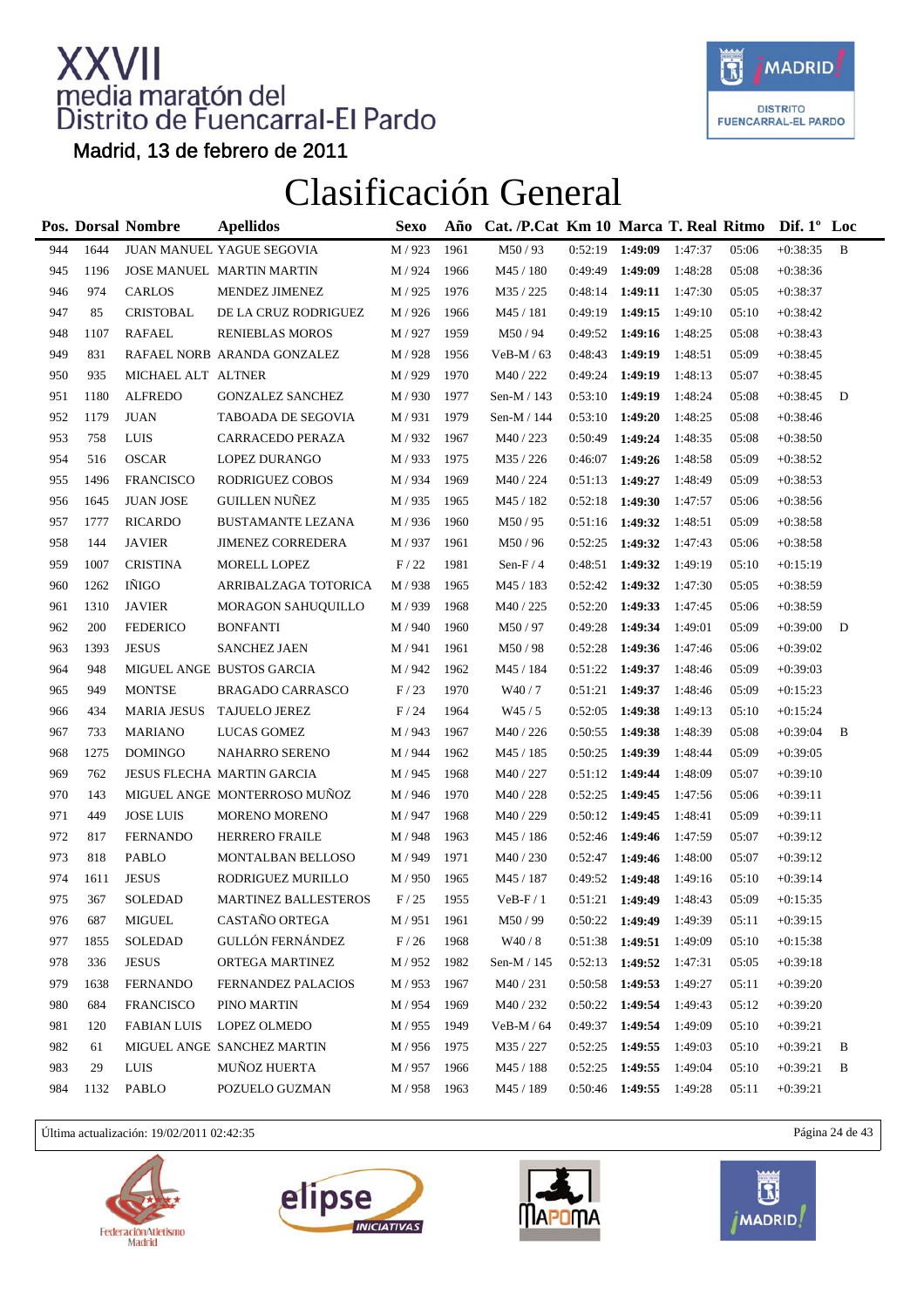

Madrid, 13 de febrero de 2011

### Clasificación General

|      |      | Pos. Dorsal Nombre | <b>Apellidos</b>            | Sexo               | Año  | Cat. /P.Cat Km 10 Marca T. Real Ritmo |         |         |         |       | Dif. $1^{\circ}$ Loc |   |
|------|------|--------------------|-----------------------------|--------------------|------|---------------------------------------|---------|---------|---------|-------|----------------------|---|
| 985  | 1746 |                    | JUAN CARLOS VALES SIERRA    | M / 959            | 1965 | M45 / 190                             | 0:49:35 | 1:49:56 | 1:49:29 | 05:11 | $+0:39:22$           |   |
| 986  | 1906 | <b>FERNANDO</b>    | LOZANO CABALLERO            | M / 960            | 1956 | $VeB-M/65$                            | 0:51:05 | 1:49:56 | 1:48:13 | 05:07 | $+0:39:22$           |   |
| 987  | 781  | <b>FRANCISCO</b>   | <b>BRAVO TRIGUEROS</b>      | M / 961            | 1955 | $VeB-M/66$                            | 0:52:35 | 1:49:58 | 1:47:55 | 05:06 | $+0:39:24$           |   |
| 988  | 780  | <b>IVAN</b>        | <b>RUIZ GARCIA</b>          | M / 962            | 1980 | Sen-M / 146                           | 0:52:35 | 1:49:58 | 1:47:55 | 05:06 | $+0:39:24$           | B |
| 989  | 500  | <b>PLACIDO</b>     | <b>REY RUIZ</b>             | M / 963            | 1966 | M45 / 191                             | 0:50:58 | 1:49:58 | 1:48:35 | 05:08 | $+0:39:25$           |   |
| 990  | 1161 | <b>JOSE MARIA</b>  | <b>BRAVO GARRIDO</b>        | M / 964            | 1974 | M35 / 228                             | 0:48:53 | 1:50:01 | 1:49:21 | 05:10 | $+0:39:27$           |   |
| 991  | 1406 | <b>ROMAN</b>       | <b>ALVAREZ ROJAS</b>        | M / 965            | 1968 | M40 / 233                             | 0:51:42 | 1:50:01 | 1:48:22 | 05:08 | $+0:39:27$           |   |
| 992  | 430  | <b>ALFONSO</b>     | <b>JORDAN ZAPATERO</b>      | M / 966            | 1969 | M40 / 234                             | 0:52:04 | 1:50:01 | 1:49:32 | 05:11 | $+0:39:27$           |   |
| 993  | 1000 | <b>ALFONSO</b>     | TIERNO SEPULVEDA            | M / 967            | 1971 | M40/235                               | 0:51:04 | 1:50:01 | 1:48:33 | 05:08 | $+0:39:28$           |   |
| 994  | 1848 |                    | JOSE MIGUEL FERNÁNDEZ ZARZO | M / 968            | 1971 | M40 / 236                             | 0:48:32 | 1:50:02 | 1:48:46 | 05:09 | $+0:39:28$           |   |
| 995  | 1281 | <b>RICARDO</b>     | <b>FERRERAS DIAZ</b>        | M / 969            | 1953 | $VeB-M/67$                            | 0:52:20 | 1:50:04 | 1:48:56 | 05:09 | $+0:39:31$           |   |
| 996  | 1411 | <b>MARIANO</b>     | <b>BARBERO JIMENEZ</b>      | M / 970            | 1953 | $VeB-M/68$                            | 0:51:29 | 1:50:06 | 1:48:46 | 05:09 | $+0:39:33$           |   |
| 997  | 309  |                    | JOSE ANTONIO RUBIO GARCIA   | M / 971            | 1975 | M35 / 229                             | 0:50:36 | 1:50:08 | 1:49:02 | 05:10 | $+0:39:35$           |   |
| 998  | 1113 | <b>IGNACIO</b>     | <b>SAEZ JUEZ</b>            | M / 972            | 1973 | M35 / 230                             | 0:51:30 | 1:50:09 | 1:48:41 | 05:09 | $+0:39:36$           | D |
| 999  | 1661 | <b>LOPE</b>        | ALBERCA OLMEDO              | M/973              | 1968 | M40 / 237                             | 0:51:40 | 1:50:10 | 1:48:46 | 05:09 | $+0:39:36$           |   |
| 1000 | 1511 | <b>JUAN JOSE</b>   | <b>SCHIRMER DOMINGUEZ</b>   | M / 974            | 1967 | M40 / 238                             | 0:51:40 | 1:50:10 | 1:48:45 | 05:09 | $+0:39:36$           |   |
| 1001 | 1639 | <b>EDUARDO</b>     | <b>DUQUE VICENTE</b>        | M / 975            | 1968 | M40 / 239                             | 0:53:07 | 1:50:11 | 1:48:35 | 05:08 | $+0:39:37$           |   |
| 1002 | 455  | <b>RAFAEL</b>      | HICAR ARMENDARIZ            | M / 976            | 1969 | M40 / 240                             | 0:53:48 | 1:50:12 | 1:48:17 | 05:07 | $+0:39:38$           |   |
| 1003 | 1822 | <b>CARLOS</b>      | <b>AGUEDA HOLGUERAS</b>     | M / 977            | 1969 | M40 / 241                             | 0:53:49 | 1:50:12 | 1:48:17 | 05:07 | $+0:39:38$           | D |
| 1004 | 1839 | <b>JOSE ROBERT</b> | BUGER RODRÍGUEZ             | M / 978            | 1977 | Sen-M / 147                           | 0:48:33 | 1:50:13 | 1:49:43 | 05:12 | $+0:39:39$           |   |
| 1005 | 104  | <b>JUANMA</b>      | <b>MARTINEZ</b>             | M / 979            | 1983 | Sen-M / 148                           | 0:51:32 | 1:50:16 | 1:49:47 | 05:12 | $+0:39:42$           |   |
| 1006 | 103  | <b>SERGIO</b>      | PEÑAS GARCIA                | M / 980            | 1981 | Sen-M / 149                           | 0:51:31 | 1:50:16 | 1:49:47 | 05:12 | $+0:39:42$           |   |
| 1007 | 1686 | <b>MANUEL</b>      | <b>GUITIAN LOPEZ</b>        | M / 981            | 1986 | Sen-M / 150                           | 0:52:05 | 1:50:17 | 1:49:16 | 05:10 | $+0:39:43$           | D |
| 1008 | 297  | <b>FRANCISCO</b>   | RODRIGUEZ LERMA             | M / 982            | 1955 | VeB-M / 69                            | 0:49:11 | 1:50:19 | 1:49:50 | 05:12 | $+0:39:45$           |   |
| 1009 | 959  | <b>CESAR</b>       | PEREZ NIETO                 | M / 983            | 1974 | M35 / 231                             | 0:53:34 | 1:50:20 | 1:48:19 | 05:08 | $+0:39:46$           |   |
| 1010 | 1153 | <b>MARTA</b>       | MORGADE SALGADO             | F/27               | 1972 | W35/4                                 | 0:51:12 | 1:50:21 | 1:48:59 | 05:09 | $+0.16:07$           |   |
| 1011 | 1921 | <b>KAATJE</b>      | VAN REMORTEL                | F/28               | 1982 | Sen-F $/ 5$                           | 0:50:55 | 1:50:24 | 1:48:39 | 05:08 | $+0:16:10$           |   |
| 1012 | 1932 | LUIS               | DEL RIO PASCUAL             | M / 984            | 1979 | Sen-M / 151                           | 0:50:38 | 1:50:25 | 1:49:07 | 05:10 | $+0:39:52$           |   |
| 1013 | 945  | <b>ISIDRO</b>      | <b>GONZALEZ GARCIA</b>      | M / 985            | 1966 | M45 / 192                             | 0:55:04 | 1:50:27 | 1:48:37 | 05:08 | $+0:39:53$           |   |
| 1014 | 1507 | <b>VALENTIN</b>    | SANCHEZ HERENCIA            | M / 986            | 1965 | M45 / 193                             | 0:49:35 | 1:50:28 | 1:49:15 | 05:10 | $+0:39:54$           | B |
| 1015 | 775  | <b>CESAR</b>       | <b>GARCIA MOLINA</b>        | M/987              | 1971 | M40 / 242                             | 0:49:14 | 1:50:30 | 1:50:08 | 05:13 | $+0:39:56$           |   |
| 1016 | 1371 | <b>JUAN</b>        | ESPINOSA CABALLERO          | M / 988            | 1949 | $VeB-M / 70$                          | 0:52:06 | 1:50:33 | 1:50:09 | 05:13 | $+0:39:59$           |   |
| 1017 | 924  | <b>OSCAR</b>       | CAYON GOMEZ                 | $\mathbf{M}$ / 989 | 1967 | M40 / 243                             | 0:50:13 | 1:50:38 | 1:50:02 | 05:12 | $+0:40:04$           |   |
| 1018 | 953  | <b>MANUEL</b>      | DEVESA DE LA RUA            | M / 990            | 1971 | M40 / 244                             | 0:52:23 | 1:50:39 | 1:49:26 | 05:11 | $+0:40:05$           |   |
| 1019 | 415  | <b>RAUL</b>        | <b>CASTILLO MORENO</b>      | M / 991            | 1970 | M40 / 245                             | 0:52:24 | 1:50:39 | 1:49:53 | 05:12 | $+0:40:05$           |   |
| 1020 | 133  | <b>EDUARDO</b>     | OREJAS PIÑERA               | M / 992            | 1971 | M40 / 246                             | 0:53:15 | 1:50:40 | 1:50:10 | 05:13 | $+0:40:07$           |   |
| 1021 | 1055 | <b>MARCOS</b>      | <b>GARCIA GARCIA</b>        | M / 993            | 1979 | Sen-M / 152                           | 0:54:24 | 1:50:41 | 1:50:08 | 05:13 | $+0:40:08$           |   |
| 1022 | 180  | <b>FRANCISCO</b>   | LLORENTE DUEÑAS             | M / 994            | 1965 | M45 / 194                             | 0:50:39 | 1:50:42 | 1:50:11 | 05:13 | $+0:40:08$           |   |
| 1023 | 558  | PAUL               | WILLOUGHBY                  | M / 995            | 1974 | M35 / 232                             | 0:46:53 | 1:50:42 | 1:49:50 | 05:12 | $+0:40:08$           |   |
| 1024 | 510  | LORENZO            | DE MIGUEL JIMENO            | M / 996            | 1950 | $VeB-M / 71$                          | 0:52:55 | 1:50:43 | 1:49:22 | 05:11 | $+0:40:09$           |   |
| 1025 | 1577 | <b>GUSTAVO</b>     | RODRIGUEZ DE ACUÑA MA       | M / 997            | 1975 | M35 / 233                             | 0:51:01 | 1:50:47 | 1:49:04 | 05:10 | $+0:40:13$           |   |
|      |      |                    |                             |                    |      |                                       |         |         |         |       |                      |   |

Última actualización: 19/02/2011 02:42:37 Página 25 de 43







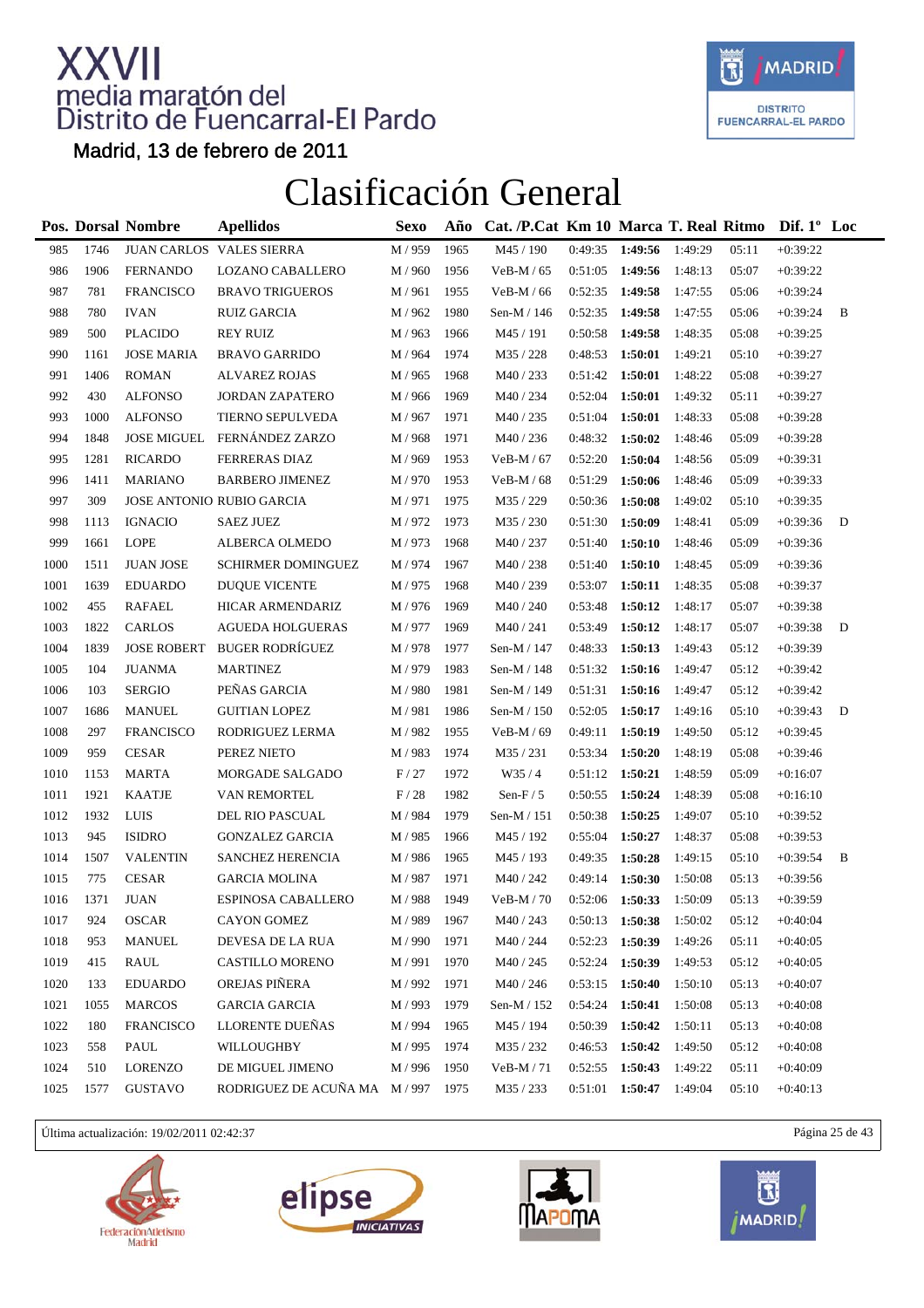

Madrid, 13 de febrero de 2011

### Clasificación General

|      |      | <b>Pos. Dorsal Nombre</b> | <b>Apellidos</b>                     | <b>Sexo</b>           | Año  | Cat. /P.Cat Km 10 Marca T. Real Ritmo |                   |         |         |       | Dif. $1^{\circ}$ Loc |   |
|------|------|---------------------------|--------------------------------------|-----------------------|------|---------------------------------------|-------------------|---------|---------|-------|----------------------|---|
| 1026 | 614  | <b>JAVIER</b>             | HARO LLADO                           | M / 998               | 1984 | Sen-M / 153                           | 0:53:16           | 1:50:49 | 1:50:05 | 05:13 | $+0:40:15$           |   |
| 1027 | 889  | <b>TOMAS</b>              | <b>BAYON GARCIA</b>                  | M / 999               | 1957 | $M50$ / $100\,$                       | 0:53:34           | 1:50:51 | 1:48:56 | 05:09 | $+0:40:17$           |   |
| 1028 | 985  |                           | JUAN CARLOS RODRIGUEZ DAVILA         | M / 1000              | 1971 | M40 / 247                             | 0:47:46           | 1:50:58 | 1:50:48 | 05:15 | $+0:40:24$           |   |
| 1029 | 1941 | PASCUAL                   | <b>VILLATE UGARTE</b>                | M / 1001              | 1960 | M50 / 101                             | 0:51:10           | 1:50:59 | 1:49:19 | 05:10 | $+0:40:25$           |   |
| 1030 | 1534 | <b>MANUEL</b>             | <b>RUBIO LATORRE</b>                 | M / 1002 1952         |      | $VeB-M / 72$                          | 0:52:48           | 1:50:59 | 1:50:11 | 05:13 | $+0:40:25$           |   |
| 1031 | 1750 | <b>ANTONIO</b>            | <b>MURILLO</b>                       | M / 1003 1964         |      | M45 / 195                             | 0:52:55           | 1:51:01 | 1:49:58 | 05:12 | $+0:40:27$           | B |
| 1032 | 1625 | <b>DANIEL</b>             | NIETO MUDARRA                        | M / 1004              | 1969 | M40 / 248                             | 0:53:14           | 1:51:03 | 1:50:33 | 05:14 | $+0:40:29$           |   |
| 1033 | 383  |                           | JUAN MANUEL BLAZQUEZ CASAS           | M / 1005              | 1973 | M35 / 234                             | 0:53:08           | 1:51:03 | 1:49:46 | 05:12 | $+0:40:29$           |   |
| 1034 | 1075 |                           | MIGUEL ANGE RUANO ARROYO             | M / 1006 1961         |      | M50 / 102                             | 0:52:31           | 1:51:05 | 1:48:54 | 05:09 | $+0:40:31$           |   |
| 1035 | 18   |                           | JAVIER FORTU RUIZ-OLMO ALVAREZ       | M / 1007 1975         |      | M35 / 235                             | 0:50:19           | 1:51:06 | 1:50:32 | 05:14 | $+0:40:32$           | B |
| 1036 | 161  | <b>FERNANDO</b>           | ORTIZ ORTIZ                          | M / 1008              | 1975 | M35/236                               | 0:53:11           | 1:51:07 | 1:48:59 | 05:09 | $+0:40:33$           |   |
| 1037 | 59   | <b>JOSE LUIS</b>          | <b>SENDINO SANCHEZ</b>               | $\mathrm{M}$ / $1009$ | 1959 | M50 / 103                             | 0:48:49           | 1:51:08 | 1:50:53 | 05:15 | $+0:40:34$           | D |
| 1038 | 1243 | <b>DAVID</b>              | PIZARRO MUÑOZ                        | M / 1010 1976         |      | M35 / 237                             | 0:52:02           | 1:51:08 | 1:50:16 | 05:13 | $+0:40:34$           | D |
| 1039 | 439  | <b>DIEGO</b>              | <b>GARCIA ARCHILLA</b>               | M / 1011 1960         |      | M50 / 104                             | 0:51:53           | 1:51:10 | 1:50:26 | 05:14 | $+0:40:36$           |   |
| 1040 | 1753 | <b>GERMAN</b>             | CAYETANO MARTINEZ                    | M / 1012 1983         |      | Sen-M / 154                           | 0:52:55           | 1:51:11 | 1:49:24 | 05:11 | $+0:40:37$           |   |
| 1041 | 1881 |                           | FRANCISCO A. RAMOS BUSTAMANTE        | M / 1013 1961         |      | M50 / 105                             | 0:51:38           | 1:51:11 | 1:50:31 | 05:14 | $+0:40:37$           |   |
| 1042 | 192  | <b>VICTOR</b>             | <b>MARTINEZ DIAZ</b>                 | M / 1014 1955         |      | $VeB-M / 73$                          | 0:48:38           | 1:51:13 | 1:50:48 | 05:15 | $+0:40:39$           |   |
| 1043 | 1641 | <b>PABLO</b>              | MONTENEGRO PABLOS                    | M / 1015 1964         |      | M45 / 196                             | 0:52:24           | 1:51:13 | 1:49:41 | 05:11 | $+0:40:39$           |   |
| 1044 | 805  | <b>FERNANDO</b>           | LILLO JIMENEZ                        | M / 1016 1967         |      | M40 / 249                             | 0:49:22           | 1:51:14 | 1:50:07 | 05:13 | $+0:40:41$           |   |
| 1045 | 1141 | <b>JESUS</b>              | PELAEZ FERNANDEZ                     | M / 1017 1965         |      | M45 / 197                             | 0:52:11           | 1:51:15 | 1:50:35 | 05:14 | $+0:40:42$           |   |
| 1046 | 547  | <b>ANGEL</b>              | MARTINEZ SENDINO                     | M / 1018 1964         |      | M45 / 198                             | 0:53:27           | 1:51:17 | 1:49:45 | 05:12 | $+0:40:43$           |   |
| 1047 | 1901 | <b>BERNARDO</b>           | HERNANDEZ SAN JUAN                   | M / 1019 1974         |      | M35 / 238                             | 0:51:50           | 1:51:17 | 1:49:43 | 05:11 | $+0:40:44$           |   |
| 1048 | 1360 |                           | MIGUEL ANGE ROMERO FERNANDEZ         | M / 1020              | 1966 | M45 / 199                             | 0:50:38           | 1:51:18 | 1:51:01 | 05:15 | $+0:40:44$           |   |
| 1049 | 1702 | <b>JOSE LUIS</b>          | <b>MERINO SIGUENZA</b>               | M / 1021 1972         |      | M35 / 239                             | 0:50:39           | 1:51:25 | 1:50:43 | 05:14 | $+0:40:51$           | D |
| 1050 | 514  | <b>ALONSO</b>             | ALVAREZ DE TOLEDO MULL M / 1022 1963 |                       |      | M45 / 200                             | 0:53:39           | 1:51:25 | 1:49:23 | 05:11 | $+0:40:51$           |   |
| 1051 | 1464 | <b>OSCAR</b>              | <b>JIMENEZ PAULET</b>                | M / 1023 1972         |      | M35 / 240                             | 0:54:27           | 1:51:27 | 1:49:49 | 05:12 | $+0:40:53$           |   |
| 1052 | 275  | JOSE MIGUEL NIETO ARIAS   |                                      | M / 1024 1970         |      | M40 / 250                             | 0:48:34           | 1:51:30 | 1:50:32 | 05:14 | $+0:40:56$           | D |
| 1053 | 62   | <b>MATTHEW</b>            | <b>BRERETON</b>                      | M / 1025              | 1968 | M40/251                               | 0:55:06           | 1:51:31 | 1:49:32 | 05:11 | $+0:40:57$           |   |
| 1054 | 1268 | <b>FELIPE</b>             | PUERTAS MUÑOZ                        | M / 1026 1958         |      | M50 / 106                             | 0:53:40           | 1:51:32 | 1:50:22 | 05:13 | $+0:40:58$           |   |
| 1055 | 1457 |                           | JOSE MANUEL GONZALEZ OTERO           | M / 1027 1966         |      | M45 / 201                             | 0:52:27           | 1:51:33 | 1:50:13 | 05:13 | $+0:40:59$           |   |
| 1056 | 549  |                           | FRANCISCO JO GONZALEZ CABANAS        | M / 1028              | 1968 | M40 / 252                             | 0:54:00           | 1:51:35 | 1:50:05 | 05:13 | $+0:41:02$           | B |
| 1057 | 906  |                           | MANUEL JOSE CHIQUERO MOLINA          | M / 1029 1984         |      | Sen-M / 155                           | $0:51:21$ 1:51:36 |         | 1:49:39 | 05:11 | $+0:41:02$           |   |
| 1058 | 1544 | PEDRO                     | <b>GOMEZ RUIZ</b>                    | M / 1030 1971         |      | $\rm M40$ / $253$                     | 0:52:25           | 1:51:36 | 1:51:14 | 05:16 | $+0:41:02$           |   |
| 1059 | 666  | <b>ANTONIO</b>            | FERNANDEZ-MUELA GARROM / 1031 1981   |                       |      | Sen-M $/$ 156                         | 0:54:16           | 1:51:37 | 1:49:56 | 05:12 | $+0:41:03$           | D |
| 1060 | 782  | <b>RAUL</b>               | <b>GODINO ALVAREZ</b>                | M / 1032 1976         |      | M35 / 241                             | 0:52:52           | 1:51:37 | 1:50:24 | 05:13 | $+0:41:04$           |   |
| 1061 | 1253 | <b>AGUSTIN</b>            | <b>GOMEZ RAMOS</b>                   | M / 1033 1965         |      | M45 / 202                             | 0:53:39           | 1:51:38 | 1:50:15 | 05:13 | $+0:41:04$           |   |
| 1062 | 1388 | <b>RAFAEL</b>             | <b>CACHINERO LOPEZ</b>               | M / 1034 1961         |      | M50 / 107                             | 0:52:05           | 1:51:39 | 1:51:08 | 05:16 | $+0:41:06$           |   |
| 1063 | 362  | <b>BASILIO</b>            | <b>SANCHEZ BOTIJA</b>                | M / 1035 1952         |      | VeB-M / 74                            | 0:53:11           | 1:51:40 | 1:51:01 | 05:15 | $+0:41:06$           |   |
| 1064 | 1662 | <b>JOSE LUIS</b>          | <b>FERREIRO SACRISTAN</b>            | M / 1036 1978         |      | Sen-M $/$ 157                         | 0:53:09           | 1:51:40 | 1:50:44 | 05:14 | $+0:41:06$           |   |
| 1065 | 1929 | CARLOS                    | <b>MARUGAN GARCIMARTIN</b>           | M / 1037 1965         |      | M45 / 203                             | 0:53:11           | 1:51:41 | 1:50:22 | 05:13 | $+0:41:07$           |   |
| 1066 | 483  | <b>RAMON</b>              | RODRIGUEZ AGUILAR                    | M / 1038 1967         |      | M40 / 254                             | 0:52:25           | 1:51:46 | 1:49:44 | 05:12 | $+0:41:12$           |   |
|      |      |                           |                                      |                       |      |                                       |                   |         |         |       |                      |   |

Última actualización: 19/02/2011 02:42:38 Página 26 de 43







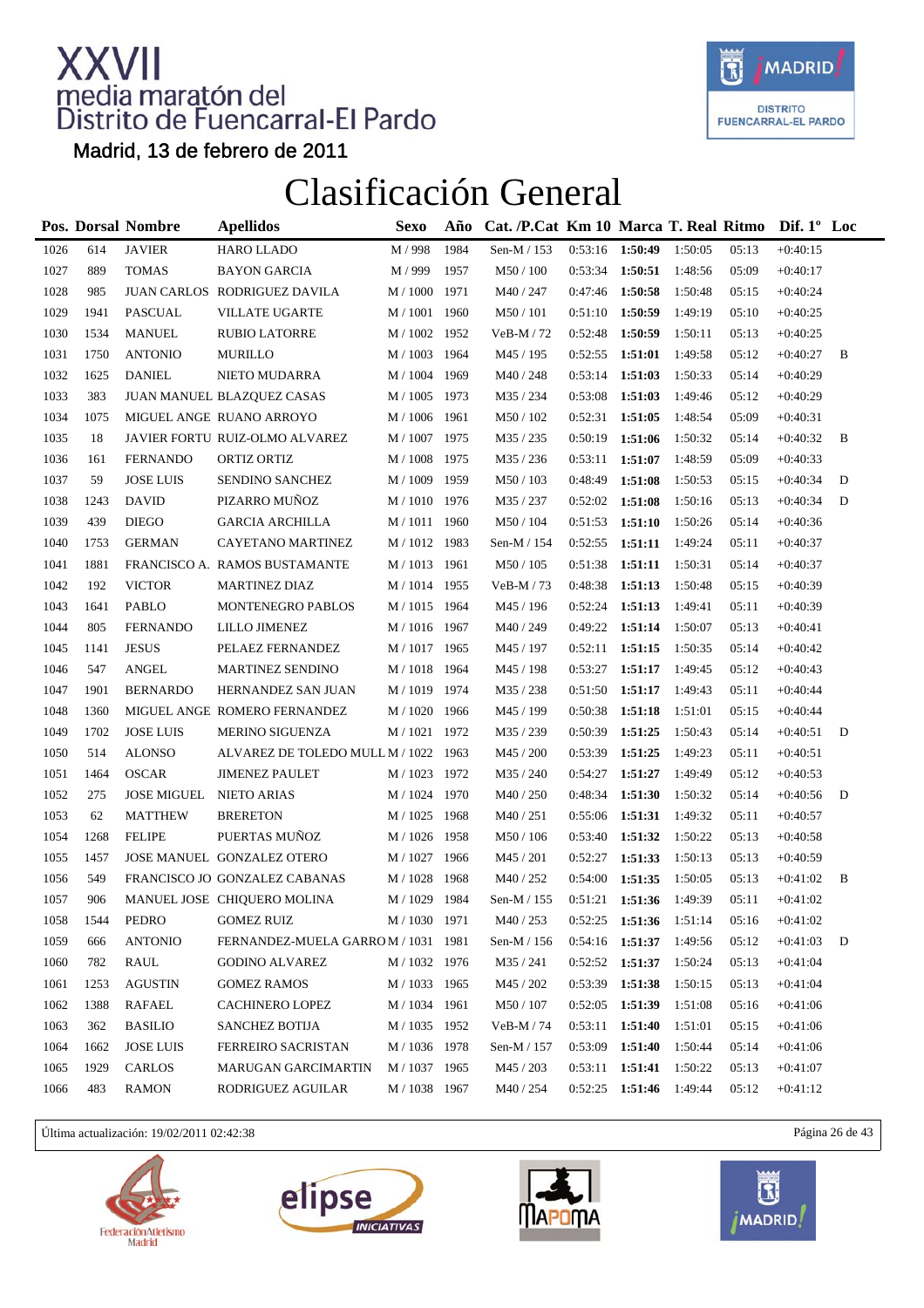

Madrid, 13 de febrero de 2011

### Clasificación General

|      |      | Pos. Dorsal Nombre | <b>Apellidos</b>                       | <b>Sexo</b>           | Año  | Cat. /P.Cat Km 10 Marca T. Real Ritmo |         |         |         |       | Dif. $1^{\circ}$ Loc |   |
|------|------|--------------------|----------------------------------------|-----------------------|------|---------------------------------------|---------|---------|---------|-------|----------------------|---|
| 1067 | 966  |                    | JOSE ENRIQUE VARELA GUINOT             | M / 1039              | 1974 | M35 / 242                             | 0:52:13 | 1:51:46 | 1:50:14 | 05:13 | $+0:41:12$           | D |
| 1068 | 237  |                    | JUAN CARLOS MUÑOZ VIANA                | M / 1040 1964         |      | M45 / 204                             | 0:50:56 | 1:51:49 | 1:51:42 | 05:17 | $+0:41:15$           |   |
| 1069 | 1341 | <b>BAUDILIO</b>    | <b>GONZALEZ ALONSO</b>                 | M / 1041              | 1950 | $VeB-M / 75$                          | 0:51:01 | 1:51:54 | 1:51:46 | 05:17 | $+0:41:20$           | D |
| 1070 | 379  | <b>DANIEL</b>      | SERRANO GARCIA                         | M / 1042              | 1960 | M50 / 108                             | 0:53:08 | 1:51:55 | 1:50:39 | 05:14 | $+0:41:21$           |   |
| 1071 | 774  | <b>JOSE ANGEL</b>  | <b>RUIZ BARBANCHO</b>                  | M / 1043 1974         |      | M35 / 243                             | 0:52:18 | 1:51:56 | 1:50:50 | 05:15 | $+0:41:23$           |   |
| 1072 | 613  | <b>GONZALO</b>     | <b>MASSO MOREU</b>                     | M / 1044 1979         |      | Sen-M / 158                           | 0:57:42 | 1:51:58 | 1:49:39 | 05:11 | $+0:41:24$           |   |
| 1073 | 315  | <b>ANGEL</b>       | HERNANDEZ HERNANDEZ                    | M / 1045              | 1970 | M40 / 255                             | 0:50:33 | 1:51:58 | 1:50:13 | 05:13 | $+0:41:24$           |   |
| 1074 | 1552 | <b>FELIX</b>       | <b>BENITO RODRIGUEZ</b>                | M / 1046              | 1961 | M50 / 109                             | 0:50:33 | 1:51:58 | 1:51:37 | 05:17 | $+0:41:24$           |   |
| 1075 | 1759 |                    | CARMEN YOL JIMENEZ MARTIN              | F/29                  | 1963 | W45/6                                 | 0:51:02 | 1:52:00 | 1:51:17 | 05:16 | $+0:17:47$           |   |
| 1076 | 1761 | <b>JOSE</b>        | <b>VILCHES RODRIGUEZ</b>               | M / 1047 1960         |      | M50 / 110                             | 0:51:02 | 1:52:01 | 1:51:17 | 05:16 | $+0:41:27$           |   |
| 1077 | 1218 | <b>FERNANDO</b>    | <b>CARMONA DIAZ</b>                    | M / 1048              | 1957 | M50/111                               | 0:52:19 | 1:52:04 | 1:49:50 | 05:12 | $+0:41:30$           |   |
| 1078 | 1601 | <b>ANDRES</b>      | <b>TIMON AYUSO</b>                     | $\mathrm{M}$ / $1049$ | 1963 | M45 / 205                             | 0:54:15 | 1:52:05 | 1:50:22 | 05:13 | $+0:41:31$           |   |
| 1079 | 632  | <b>FRANCISCO</b>   | <b>JORDANO LUQUE</b>                   | M / 1050 1946         |      | $VeB-M / 76$                          | 0:54:56 | 1:52:05 | 1:50:00 | 05:12 | $+0:41:31$           |   |
| 1080 | 1860 | <b>PEDRO</b>       | <b>JURADO LUCENA</b>                   | M / 1051 1969         |      | M40 / 256                             | 0:51:03 | 1:52:05 | 1:51:00 | 05:15 | $+0:41:31$           |   |
| 1081 | 977  | <b>ALVARO</b>      | <b>GARCIA IBAÑEZ</b>                   | M / 1052              | 1978 | Sen-M / 159                           | 0:51:05 | 1:52:05 | 1:50:23 | 05:13 | $+0:41:31$           |   |
| 1082 | 976  | <b>PEDRO</b>       | MOYA HERRAEZ                           | $M/1053\,$            | 1959 | M50 / 112                             | 0:51:06 | 1:52:05 | 1:50:23 | 05:13 | $+0:41:31$           |   |
| 1083 | 1398 | <b>IVAN</b>        | <b>SANCHEZ SALINAS</b>                 | M / 1054 1976         |      | M35 / 244                             | 0:56:17 | 1:52:05 | 1:49:54 | 05:12 | $+0:41:32$           |   |
| 1084 | 67   |                    | JOSE MANUEL SANTAMARIA ADEMA           | M / 1055 1958         |      | M50 / 113                             | 0:50:50 | 1:52:07 | 1:51:36 | 05:17 | $+0:41:33$           | D |
| 1085 | 964  |                    | MIGUEL ANGE CANALES ALBENDEA           | M / 1056              | 1970 | M40 / 257                             | 0:52:56 | 1:52:07 | 1:50:43 | 05:14 | $+0:41:33$           | D |
| 1086 | 395  | CARLOS             | <b>GUERRA CRESPO</b>                   | M / 1057              | 1969 | M40 / 258                             | 0:53:31 | 1:52:08 | 1:51:33 | 05:17 | $+0:41:34$           |   |
| 1087 | 606  |                    | FRANCISCO JA ARTUCH AZANZA             | M / 1058 1965         |      | M45 / 206                             | 0:52:14 | 1:52:09 | 1:51:24 | 05:16 | $+0:41:36$           |   |
| 1088 | 1493 | CARLOS             | RIDRUEJO ALVAREZ                       | M / 1059 1959         |      | M50/114                               | 0:54:54 | 1:52:10 | 1:50:16 | 05:13 | $+0:41:36$           |   |
| 1089 | 1068 | <b>JUAN</b>        | <b>GARCIA OLMO</b>                     | M / 1060              | 1960 | M50 / 115                             | 0:53:12 | 1:52:10 | 1:51:08 | 05:16 | $+0:41:36$           | D |
| 1090 | 369  | <b>FRANCISCO</b>   | ALVAREZ BLAZQUEZ                       | M / 1061              | 1969 | M40 / 259                             | 0:53:22 | 1:52:10 | 1:50:54 | 05:15 | $+0:41:37$           |   |
| 1091 | 1289 | <b>IGNACIO</b>     | ZAHONERO MARTINEZ                      | M / 1062 1956         |      | VeB-M / 77                            | 0:53:07 | 1:52:11 | 1:50:50 | 05:15 | $+0:41:37$           |   |
| 1092 | 1775 | <b>PEDRO</b>       | MADRIDANO LOPEZ                        | M / 1063 1975         |      | M35 / 245                             | 0:54:24 | 1:52:12 | 1:50:41 | 05:14 | $+0:41:38$           |   |
| 1093 | 1420 |                    | CRISTOBAL JE CALVO CARRASCO            | M / 1064              | 1969 | M40 / 260                             | 0:52:07 | 1:52:12 | 1:50:53 | 05:15 | $+0:41:38$           |   |
| 1094 | 1037 |                    | LUIS ANTONIO VALERO GONZALEZ           | M / 1065              | 1966 | M45 / 207                             | 0:52:57 | 1:52:12 | 1:50:58 | 05:15 | $+0:41:38$           |   |
| 1095 | 68   | <b>JUAN</b>        | VINIEGRA GLEZ. DE AGUILA M / 1066 1961 |                       |      | M50/116                               | 0:51:21 | 1:52:15 | 1:51:43 | 05:17 | $+0:41:41$           | B |
| 1096 | 199  | <b>ENRIQUE</b>     | MARTINEZ MENCHERO                      | M / 1067 1965         |      | M45 / 208                             | 0:50:41 | 1:52:16 | 1:51:43 | 05:17 | $+0:41:42$           | B |
| 1097 | 193  | <b>DANIEL</b>      | <b>GONZALEZ VALDEPEÑAS</b>             | M / 1068              | 1980 | Sen-M / 160                           | 0:49:02 | 1:52:16 | 1:51:51 | 05:18 | $+0:41:42$           |   |
| 1098 | 548  | <b>RICARDO</b>     | SAN NICOLAS TEJERIZO                   | M / 1069 1948         |      | VeB-M / 78                            | 0:53:27 | 1:52:17 | 1:50:46 | 05:14 | $+0:41:44$           |   |
| 1099 | 1774 | <b>RICARDO</b>     | ARCE BALLESTEROS                       | M / 1070 1969         |      | $\rm M40$ / $261$                     | 0:50:09 | 1:52:18 | 1:51:16 | 05:16 | $+0:41:44$           |   |
| 1100 | 1288 | <b>EMILIO</b>      | MORETA MAÑAS                           | M / 1071 1946         |      | VeB-M / 79                            | 0:51:34 | 1:52:18 | 1:52:10 | 05:18 | $+0:41:45$           |   |
| 1101 | 667  | ALVARO             | <b>GARCIA TIMON</b>                    | M / 1072              | 1986 | Sen-M $/ 161$                         | 0:54:15 | 1:52:19 | 1:50:38 | 05:14 | $+0:41:45$           | D |
| 1102 | 737  | ANA ISABEL         | ORTEGA SANZ                            | F/30                  | 1974 | W35/5                                 | 0:54:39 | 1:52:20 | 1:51:11 | 05:16 | $+0:18:06$           |   |
| 1103 | 736  |                    | MIGUEL ANGE AYUSO NAVARES              | M / 1073 1979         |      | Sen-M / 162                           | 0:54:37 | 1:52:20 | 1:51:12 | 05:16 | $+0:41:47$           |   |
| 1104 | 1216 | LUIS               | <b>MARTINEZ MELLADO</b>                | M / 1074 1958         |      | M50 / 117                             | 0:52:17 | 1:52:22 | 1:50:08 | 05:13 | $+0:41:48$           |   |
| 1105 | 748  | <b>DAVID</b>       | <b>MAGANTO ARRANZ</b>                  | M / 1075 1976         |      | M35 / 246                             | 0:53:29 | 1:52:22 | 1:51:35 | 05:17 | $+0:41:49$           |   |
| 1106 | 749  | JOSE               | JIMENEZ LOPEZ                          | M / 1076 1960         |      | M50 / 118                             | 0:53:28 | 1:52:22 | 1:51:37 | 05:17 | $+0:41:49$           |   |
| 1107 | 1255 | <b>VICENTE</b>     | ENGUITA MARTINEZ                       | M / 1077 1969         |      | M40 / 262                             | 0:53:13 | 1:52:25 | 1:50:49 | 05:15 | $+0:41:51$           |   |
|      |      |                    |                                        |                       |      |                                       |         |         |         |       |                      |   |

Última actualización: 19/02/2011 02:42:40 Página 27 de 43







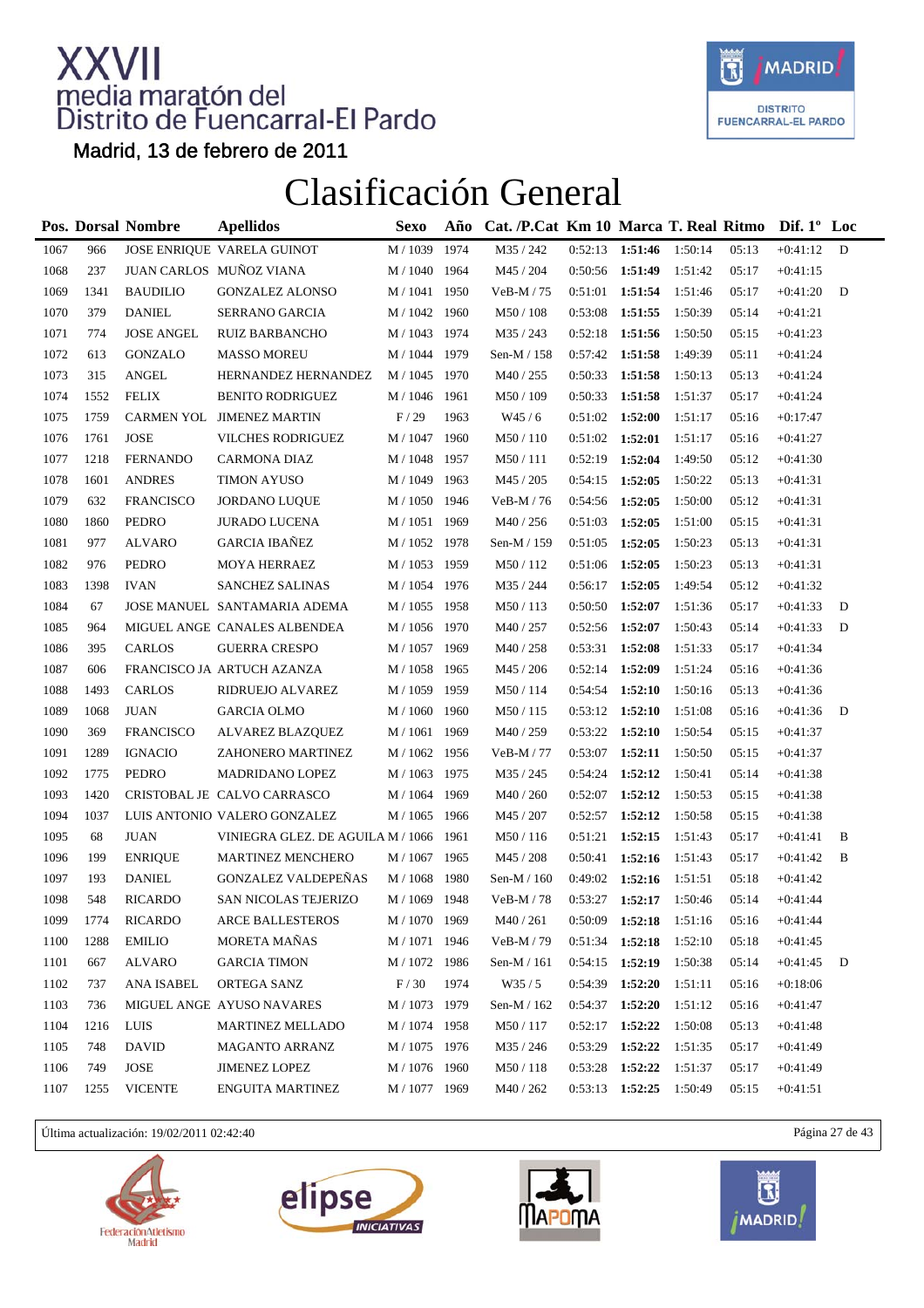

Madrid, 13 de febrero de 2011

### Clasificación General

|      |      | Pos. Dorsal Nombre         | <b>Apellidos</b>                    | Sexo                | Año  | Cat. /P.Cat Km 10 Marca T. Real Ritmo |                   |                         |         |       | Dif. $1^{\circ}$ Loc |   |
|------|------|----------------------------|-------------------------------------|---------------------|------|---------------------------------------|-------------------|-------------------------|---------|-------|----------------------|---|
| 1108 | 701  | <b>RAFAEL</b>              | RODRIGUEZ GOMEZ                     | $M$ / $1078\,$      | 1974 | M35 / 247                             | $0:53:16$ 1:52:31 |                         | 1:51:13 | 05:16 | $+0:41:57$           | D |
| 1109 | 338  | $\ensuremath{\text{JOSE}}$ | <b>CORTES GUTIERREZ</b>             | M / 1079 1945       |      | $VeB-M / 80$                          | 0:53:38           | 1:52:31                 | 1:50:13 | 05:13 | $+0:41:57$           |   |
| 1110 | 703  | <b>JESUS</b>               | FRIAS RODRIGUEZ                     | M / 1080            | 1970 | M40 / 263                             | 0:53:17           | 1:52:31                 | 1:51:13 | 05:16 | $+0:41:57$           | D |
| 1111 | 903  |                            | MIGUEL ANGE LORENTE IBARRE          | M / 1081            | 1972 | M35 / 248                             | 0:52:30           | 1:52:38                 | 1:50:46 | 05:14 | $+0:42:04$           |   |
| 1112 | 1148 | <b>PILAR</b>               | DE LUIS FERNANDEZ                   | F/31                | 1968 | W40/9                                 | 0:51:26           | 1:52:39                 | 1:52:00 | 05:18 | $+0.18:25$           |   |
| 1113 | 1672 | <b>SERGIO</b>              | PEREZ MARTINEZ                      | M / 1082            | 1976 | M35 / 249                             | 0:53:13           | 1:52:39                 | 1:51:37 | 05:17 | $+0:42:05$           |   |
| 1114 | 1437 | <b>ANA</b>                 | DOMINGUEZ RAMOS                     | F/32                | 1975 | W35/6                                 | 0:52:48           | 1:52:40                 | 1:51:53 | 05:18 | $+0.18:26$           |   |
| 1115 | 1182 | <b>MANUEL</b>              | <b>GARCIA HOYOS</b>                 | $\text{M}$ / $1083$ | 1974 | M35 / 250                             | 0:51:20           | 1:52:41                 | 1:50:56 | 05:15 | $+0:42:08$           |   |
| 1116 | 32   | <b>LORENZO</b>             | <b>SIMON GARCIA</b>                 | M / 1084 1952       |      | $VeB-M/81$                            | 0:53:17           | 1:52:41                 | 1:51:27 | 05:16 | $+0:42:08$           | B |
| 1117 | 21   | <b>MANUEL</b>              | <b>RAMOS TOVAR</b>                  | M / 1085 1947       |      | $VeB-M / 82$                          | 0:53:17           | 1:52:41                 | 1:51:26 | 05:16 | $+0:42:08$           |   |
| 1118 | 916  | LEONARDO                   | DELGADO MONTES                      | M / 1086 1954       |      | $VeB-M/83$                            | 0:53:40           | 1:52:42                 | 1:50:46 | 05:14 | $+0:42:08$           |   |
| 1119 | 1069 | CONSTANCIO                 | RIAÑO PRIETO                        | M / 1087            | 1951 | $VeB-M / 84$                          | 0:50:42           | 1:52:43                 | 1:51:41 | 05:17 | $+0:42:09$           | B |
| 1120 | 1618 | <b>RAFAEL</b>              | GONZALEZ-ALLER JURADO M/1088        |                     | 1958 | M50/119                               | 0:55:19           | 1:52:44                 | 1:51:28 | 05:16 | $+0:42:10$           |   |
| 1121 | 1617 | <b>OSCAR</b>               | TELLEZ ZALAYA                       | M / 1089            | 1972 | M35 / 251                             | 0:55:19           | 1:52:45                 | 1:51:29 | 05:17 | $+0:42:11$           |   |
| 1122 | 46   |                            | MARIA CRISTI MARTINEZ MARTIN        | F/33                | 1969 | W40 / 10                              | 0:50:56           | 1:52:45                 | 1:52:19 | 05:19 | $+0:18:31$           |   |
| 1123 | 16   | <b>FRANCISCO</b>           | <b>OZAEZ CANO</b>                   | M / 1090            | 1952 | $VeB-M / 85$                          | 0:51:06           | 1:52:45                 | 1:51:53 | 05:18 | $+0:42:11$           |   |
| 1124 | 967  | <b>FERNANDO</b>            | <b>SUAREZ PEIGNEUX</b>              | M / 1091 1971       |      | M40 / 264                             | 0:52:12           | 1:52:45                 | 1:51:14 | 05:16 | $+0:42:12$           | B |
| 1125 | 1338 | <b>RICARDO</b>             | <b>MARTIN GONZALEZ</b>              | M / 1092 1985       |      | Sen-M / 163                           | 0:54:17           | 1:52:48                 | 1:52:00 | 05:18 | $+0:42:14$           |   |
| 1126 | 1392 | <b>NIEVES</b>              | <b>HERREROS RAMON</b>               | F/34                | 1969 | W40/11                                | 0:50:40           | 1:52:48                 | 1:52:11 | 05:19 | $+0:18:34$           |   |
| 1127 | 219  | <b>FCO.JAVIER</b>          | MARISCAL CARCHENILLA                | M / 1093            | 1966 | M45 / 209                             | 0:50:38           | 1:52:48                 | 1:52:11 | 05:19 | $+0:42:14$           |   |
| 1128 | 1891 | <b>SIMON</b>               | SAÁ DE ANTÓN                        | M / 1094 1972       |      | M35 / 252                             | 0:51:33           | 1:52:49                 | 1:52:34 | 05:20 | $+0:42:15$           |   |
| 1129 | 1719 |                            | FRANCISCO JA SERRANO ROLDAN         | M / 1095 1971       |      | M40 / 265                             | 0:53:42           | 1:52:51                 | 1:51:14 | 05:16 | $+0:42:17$           |   |
| 1130 | 1721 |                            | JUAN MANUEL LOZANO BARRAGAN         | M / 1096 1971       |      | M40 / 266                             | 0:53:43           | 1:52:51                 | 1:51:13 | 05:16 | $+0:42:17$           |   |
| 1131 | 1720 | <b>CARLOS</b>              | <b>GONZALEZ VEGA</b>                | M / 1097 1979       |      | Sen-M / 164                           | 0:53:44           | 1:52:51                 | 1:51:13 | 05:16 | $+0:42:18$           |   |
| 1132 | 1397 | <b>ISIDRO</b>              | <b>LOPEZ GARCIA</b>                 | M / 1098 1978       |      | Sen-M / 165                           | 0:56:18           | 1:52:52                 | 1:50:42 | 05:14 | $+0:42:19$           |   |
| 1133 | 1935 | <b>MARIANO</b>             | MARTINEZ LEAL                       | M / 1099 1960       |      | M50 / 120                             | 0:52:48           | 1:52:53                 | 1:51:10 | 05:16 | $+0:42:20$           |   |
| 1134 | 442  |                            | EUGENIO JOSE MANSO MORENO           | M / 1100            | 1977 | Sen-M / 166                           | 0:53:47           | 1:52:54                 | 1:51:14 | 05:16 | $+0:42:20$           |   |
| 1135 | 471  | <b>JOSE</b>                | PAYERO MARCOS                       | M / 1101 1966       |      | M45/210                               | 0:53:47           | 1:52:54                 | 1:51:13 | 05:16 | $+0:42:20$           |   |
| 1136 | 403  | <b>FERNANDO</b>            | <b>IBAÑEZ DOBLADO</b>               | M / 1102 1956       |      | VeB-M / 86                            | 0:55:19           | 1:52:55                 | 1:50:36 | 05:14 | $+0:42:21$           |   |
| 1137 | 1453 | <b>JOSE LUIS</b>           | <b>GOMEZ RUIZ</b>                   | M / 1103 1962       |      | M45 / 211                             | 0:52:25           | 1:52:59                 | 1:52:36 | 05:20 | $+0:42:25$           |   |
| 1138 | 1873 | PABLO                      | MUÑOZ BUENO                         | M / 1104            | 1964 | M45 / 212                             | 0:51:46           | 1:52:59                 | 1:52:21 | 05:19 | $+0:42:25$           |   |
| 1139 | 1319 | CARLOS                     | <b>VALDUEZA COTTE</b>               | M / 1105 1966       |      | M45 / 213                             | $0:52:02$ 1:53:03 |                         | 1:50:48 | 05:15 | $+0:42:30$           |   |
| 1140 | 804  | <b>JOSE LUIS</b>           | SANTALIESTRA HERNANDE M / 1106 1964 |                     |      | $\rm M45$ / $\rm 214$                 | 0:53:18           | 1:53:06                 | 1:51:10 | 05:16 | $+0:42:32$           |   |
| 1141 | 1770 | <b>EDUARDO</b>             | <b>SECO CONTRERAS</b>               | M / 1107 1968       |      | M40 / 267                             | 0:53:08           | 1:53:07                 | 1:50:44 | 05:14 | $+0:42:33$           |   |
| 1142 | 1058 | <b>JOSE</b>                | SERVANT COLMENERO                   | M / 1108 1980       |      | Sen-M / 167                           | 0:54:38           | 1:53:09                 | 1:51:05 | 05:15 | $+0:42:36$           |   |
| 1143 | 214  | <b>ANDRES</b>              | <b>LEAL ALONSO</b>                  | M / 1109            | 1977 | Sen-M / 168                           | 0:50:46           | 1:53:13                 | 1:51:15 | 05:16 | $+0:42:39$           |   |
| 1144 | 1818 | <b>JESUS</b>               | <b>ALONSO TRIGUEROS</b>             | M / 1110 1959       |      | M50 / 121                             | 0:54:42           | 1:53:14                 | 1:51:38 | 05:17 | $+0:42:41$           | D |
| 1145 | 1423 |                            | MIGUEL ANGE CASTAÑAR MUÑOZ          | M / 1111 1963       |      | M45 / 215                             | 0:50:38           | 1:53:16                 | 1:52:18 | 05:19 | $+0:42:43$           |   |
| 1146 | 1509 | JAIME                      | <b>SANCHEZ RUIZ</b>                 | M / 1112 1977       |      | Sen-M / 169                           | 0:44:04           | 1:53:19                 | 1:53:19 | 05:22 | $+0:42:45$           | D |
| 1147 | 1074 | <b>ELENA</b>               | FRANCO DELGADO                      | F/35                | 1969 | W40 / 12                              | 0:54:26           | 1:53:21                 | 1:51:48 | 05:17 | $+0:19:07$           |   |
| 1148 | 164  | <b>JAVIER</b>              | <b>ALBARES BUENO</b>                | M / 1113 1970       |      | M40 / 268                             |                   | 0:49:05 1:53:21 1:53:07 |         | 05:21 | $+0:42:47$           |   |

Última actualización: 19/02/2011 02:42:41 Página 28 de 43







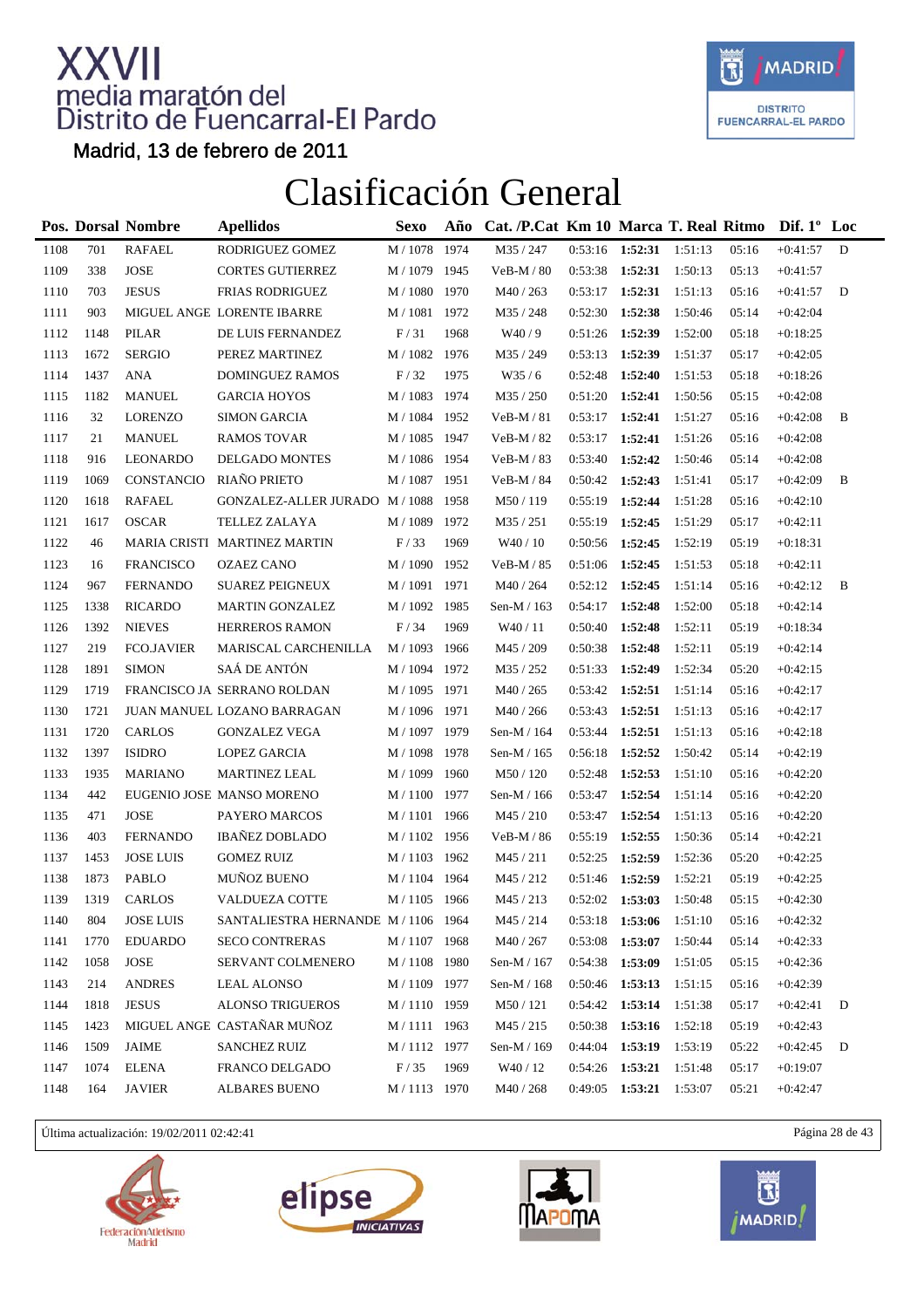

Madrid, 13 de febrero de 2011

### Clasificación General

|      |      | Pos. Dorsal Nombre       | <b>Apellidos</b>                  | <b>Sexo</b>    | Año  | Cat. /P.Cat Km 10 Marca T. Real Ritmo Dif. 1° Loc |                   |         |         |       |            |   |
|------|------|--------------------------|-----------------------------------|----------------|------|---------------------------------------------------|-------------------|---------|---------|-------|------------|---|
| 1149 | 513  | <b>JOSE MARIA</b>        | <b>DRUET AMPUERO</b>              | $M$ / $1114\,$ | 1964 | M45 / 216                                         | 0:49:16 1:53:22   |         | 1:52:03 | 05:18 | $+0:42:48$ |   |
| 1150 | 512  | CAROLINA                 | <b>SETH SMITTH</b>                | F/36           | 1975 | W35/7                                             | 0:49:16           | 1:53:22 | 1:52:03 | 05:18 | $+0:19:08$ |   |
| 1151 | 971  | FCO. JAVIER              | PASCUAL DE ZULUETA                | M / 1115 1966  |      | M45 / 217                                         | 0:52:20           | 1:53:22 | 1:53:03 | 05:21 | $+0:42:49$ | D |
| 1152 | 261  | <b>JACINTO</b>           | PEREZ MIGUEL                      | M / 1116 1947  |      | VeB-M / 87                                        | 0:54:43           | 1:53:24 | 1:51:48 | 05:17 | $+0:42:50$ |   |
| 1153 | 311  |                          | JOSE ANTONIO BALLESTEROS TORRALBA | M / 1117 1958  |      | M50 / 122                                         | 0:54:03           | 1:53:24 | 1:51:33 | 05:17 | $+0:42:51$ |   |
| 1154 | 1525 | JORGE FEDERI ZANOLLA     |                                   | M / 1118 1980  |      | Sen-M / 170                                       | 0:51:55           | 1:53:25 | 1:52:23 | 05:19 | $+0:42:51$ |   |
| 1155 | 287  | PABLO                    | TOLEDANO CABRERO                  | M / 1119 1959  |      | M50/123                                           | 0:53:38           | 1:53:26 | 1:51:40 | 05:17 | $+0:42:52$ |   |
| 1156 | 983  | PEDRO                    | DIAZ DEL CASTILLO                 | M / 1120       | 1962 | M45 / 218                                         | 0:54:34           | 1:53:28 | 1:51:40 | 05:17 | $+0:42:54$ |   |
| 1157 | 800  | <b>ALBERTO</b>           | MERINO CALVO                      | M / 1121 1964  |      | M45 / 219                                         | 0:53:38           | 1:53:28 | 1:51:42 | 05:17 | $+0:42:54$ |   |
| 1158 | 377  | <b>PABLO</b>             | <b>MATEOS RESINA</b>              | M / 1122 3000  |      |                                                   | 0:53:33           | 1:53:28 | 1:52:14 | 05:19 | $+0:42:54$ |   |
| 1159 | 1629 | <b>JUAN LUIS</b>         | DE LUCAS MARTIN                   | M / 1123 1972  |      | M35 / 253                                         | 0:56:37           | 1:53:29 | 1:52:06 | 05:18 | $+0:42:55$ |   |
| 1160 | 1628 | <b>JUAN</b>              | RODERO                            | M / 1124 1972  |      | M35 / 254                                         | 0:56:37           | 1:53:29 | 1:52:06 | 05:18 | $+0:42:56$ |   |
| 1161 | 356  | <b>LOLI</b>              | ROMERO NIETO                      | F/37           | 1965 | W45/7                                             | 0:51:43           | 1:53:30 | 1:52:30 | 05:19 | $+0:19:16$ |   |
| 1162 | 1402 | <b>JAIME</b>             | ALGARABEL                         | M / 1125 1965  |      | M45 / 220                                         | 0:54:27           | 1:53:32 | 1:51:38 | 05:17 | $+0:42:58$ |   |
| 1163 | 629  | <b>JULIAN</b>            | PADILLA ALONSO                    | M / 1126       | 1966 | M45 / 221                                         | 0:54:12           | 1:53:33 | 1:51:46 | 05:17 | $+0:42:59$ |   |
| 1164 | 389  | <b>LUIS</b>              | <b>GARCIA MERCHAN</b>             | M / 1127 1962  |      | M45 / 222                                         | 0:53:18           | 1:53:34 | 1:51:29 | 05:17 | $+0:43:00$ |   |
| 1165 | 1478 | <b>FRANCISCO</b>         | <b>MONTON ALVAREZ</b>             | M / 1128 1966  |      | M45 / 223                                         | 0:52:56           | 1:53:34 | 1:51:56 | 05:18 | $+0:43:01$ |   |
| 1166 | 155  |                          | FRANCISCO R REQUENA ORTIZ         | M / 1129 1944  |      | VeB-M / 88                                        | 0:51:40           | 1:53:35 | 1:52:34 | 05:20 | $+0:43:01$ |   |
| 1167 | 1332 | <b>ARTURO</b>            | FERNANDEZ OJEDA                   | M / 1130       | 1973 | M35 / 255                                         | 0:54:09           | 1:53:36 | 1:52:57 | 05:21 | $+0:43:02$ |   |
| 1168 | 1331 | <b>ALFONSO</b>           | BERROCAL MOLINA                   | M / 1131 1976  |      | M35 / 256                                         | 0:54:10           | 1:53:36 | 1:52:58 | 05:21 | $+0:43:03$ |   |
| 1169 | 1938 | <b>RAUL</b>              | <b>GALVAN PEREZ</b>               | M / 1132 1975  |      | M35 / 257                                         | 0:53:39           | 1:53:40 | 1:52:00 | 05:18 | $+0:43:07$ |   |
| 1170 | 1554 | <b>JAVIER</b>            | <b>SANCHEZ MULAS</b>              | M / 1133 1964  |      | M45 / 224                                         | 0:53:47           | 1:53:42 | 1:52:02 | 05:18 | $+0:43:08$ |   |
| 1171 | 816  | <b>FIDEL</b>             | RODRIGUEZ HIDALGO                 | M / 1134       | 1961 | M50 / 124                                         | 0:50:03           | 1:53:42 | 1:53:24 | 05:22 | $+0:43:09$ |   |
| 1172 | 1400 | <b>CRISTIAN</b>          | <b>AGUILAR GONZALES</b>           | $M/1135$       | 1987 | Sen-M / 171                                       | 0:55:12           | 1:53:43 | 1:51:31 | 05:17 | $+0:43:09$ |   |
| 1173 | 1477 | <b>CORI</b>              | MONTERO GONZALEZ                  | F/38           | 1967 | W <sub>40</sub> / 13                              | 0:53:02           | 1:53:44 | 1:52:34 | 05:20 | $+0:19:30$ |   |
| 1174 | 1747 | <b>BEATRIZ</b>           | <b>MARTA DE JAEN</b>              | F/39           | 1976 | W35/8                                             | 0:51:40           | 1:53:46 | 1:52:20 | 05:19 | $+0:19:32$ | B |
| 1175 | 310  | <b>EDUARDO</b>           | <b>IZQUIERDO MENA</b>             | M / 1136       | 1970 | M40 / 269                                         | 0:52:21           | 1:53:47 | 1:52:09 | 05:18 | $+0:43:13$ |   |
| 1176 | 1183 | MIGUEL                   | ALBERTIN ROLDAN                   | M / 1137       | 1974 | M35 / 258                                         | 0:51:20           | 1:53:48 | 1:52:02 | 05:18 | $+0:43:14$ |   |
| 1177 | 850  |                          | JOSE ANTONIO ESCALANTE LIAÑO      | M / 1138 1972  |      | M35 / 259                                         | 0:52:50           | 1:53:48 | 1:52:21 | 05:19 | $+0:43:15$ |   |
| 1178 | 844  | <b>ANA</b>               | <b>AREVALO LOMAS</b>              | F/40           | 1981 | Sen-F $/ 6$                                       | 0:52:14           | 1:53:50 | 1:53:13 | 05:21 | $+0:19:36$ |   |
| 1179 | 650  |                          | ENRIQUE JOSE GAMERO LIRIO         | $M/1139$       | 1971 | M40 / 270                                         | 0:54:51           | 1:53:51 | 1:52:27 | 05:19 | $+0:43:17$ |   |
| 1180 | 235  | RAUL                     | RUIZ ARGANDA                      | M / 1140 1962  |      | M45 / 225                                         |                   | 1:53:51 | 1:53:51 | 05:23 | $+0:43:17$ | D |
| 1181 | 849  | <b>ENRIQUE</b>           | MARTINEZ MACIAS                   | M / 1141 1979  |      | Sen-M / $172\,$                                   | $0:52:50$ 1:53:53 |         | 1:52:25 | 05:19 | $+0:43:19$ |   |
| 1182 | 655  | <b>ALBERTO</b>           | <b>LOPEZ SANCHEZ</b>              | M / 1142 1968  |      | M40/271                                           | 0:54:52           | 1:53:53 | 1:52:29 | 05:19 | $+0:43:19$ |   |
| 1183 | 1060 | JUAN CARLOS PAJARES RUIZ |                                   | M / 1143 1969  |      | M40 / 272                                         | 0:52:18           | 1:53:55 | 1:52:51 | 05:20 | $+0:43:21$ |   |
| 1184 | 446  | <b>JUAN</b>              | <b>VALENCIA PEREIRA</b>           | M / 1144 1955  |      | VeB-M / 89                                        | 0:49:43           | 1:53:58 | 1:53:10 | 05:21 | $+0:43:24$ |   |
| 1185 | 1593 | MIGUEL                   | <b>SANZ MADRID</b>                | M / 1145 1964  |      | M45 / 226                                         | 0:51:46 1:53:59   |         | 1:53:18 | 05:22 | $+0:43:26$ |   |
| 1186 | 1042 | <b>DOMINGO</b>           | <b>GARCIA ANGULO</b>              | M / 1146 1963  |      | M45 / 227                                         | 0:53:37           | 1:54:04 | 1:53:01 | 05:21 | $+0:43:30$ |   |
| 1187 | 1699 | <b>VICTOR</b>            | <b>AMIGO RAMOS</b>                | M / 1147 1949  |      | $VeB-M / 90$                                      | $0:50:57$ 1:54:11 |         | 1:53:47 | 05:23 | $+0:43:37$ |   |
| 1188 | 307  |                          | VICTOR MANU GARCIA TORMO          | M / 1148 1966  |      | M45 / 228                                         | 0:53:25           | 1:54:13 | 1:53:07 | 05:21 | $+0:43:39$ |   |
| 1189 | 209  | JUAN MARTIN SANZ LOPEZ   |                                   | M / 1149 1966  |      | M45 / 229                                         | 0:53:25           | 1:54:13 | 1:53:07 | 05:21 | $+0:43:39$ |   |
|      |      |                          |                                   |                |      |                                                   |                   |         |         |       |            |   |

Última actualización: 19/02/2011 02:42:43 Página 29 de 43







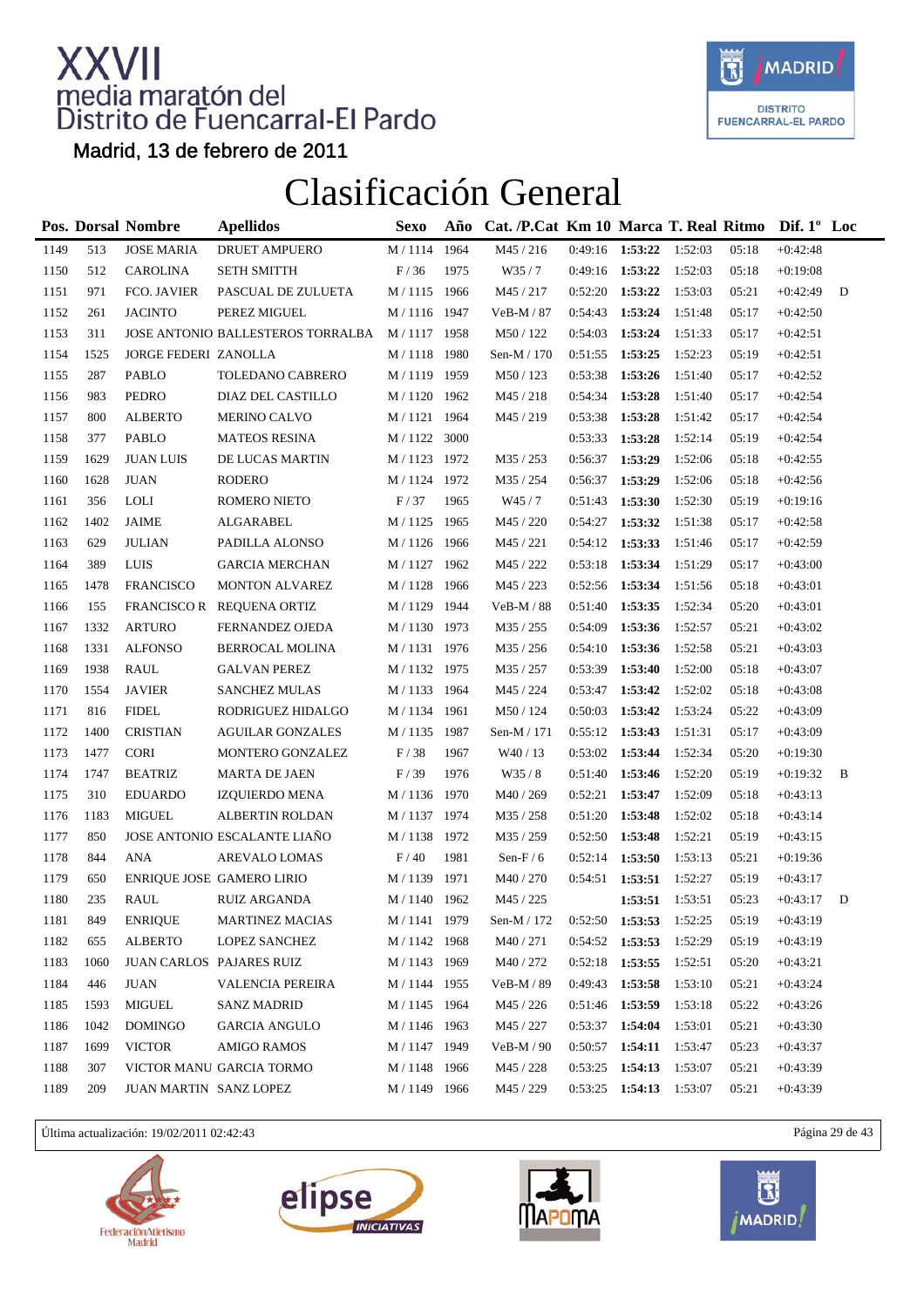

Madrid, 13 de febrero de 2011

### Clasificación General

|      |      | Pos. Dorsal Nombre | <b>Apellidos</b>                    | <b>Sexo</b>   | Año  | Cat. /P.Cat Km 10 Marca T. Real Ritmo Dif. 1° Loc |                   |                   |         |       |            |   |
|------|------|--------------------|-------------------------------------|---------------|------|---------------------------------------------------|-------------------|-------------------|---------|-------|------------|---|
| 1190 | 286  | <b>JOSE LUIS</b>   | VILLANUEVA MARTINEZ                 | M / 1150      | 1960 | M50 / 125                                         | 0:53:38           | 1:54:14           | 1:52:26 | 05:19 | $+0:43:40$ |   |
| 1191 | 1526 | <b>JON</b>         | ZUBICOA MIQUELEIZ                   | M / 1151 1979 |      | Sen-M / 173                                       | 0:55:41           | 1:54:14           | 1:53:01 | 05:21 | $+0:43:41$ |   |
| 1192 | 1438 | <b>JESUS</b>       | ELZAURDIA LOPEZ                     | M / 1152 1979 |      | Sen-M / 174                                       | 0:55:40           | 1:54:14           | 1:53:01 | 05:21 | $+0:43:41$ |   |
| 1193 | 1460 | <b>JOERG</b>       | <b>HELWIG</b>                       | M / 1153 1971 |      | M40 / 273                                         | 0:51:14           | 1:54:15           | 1:54:01 | 05:24 | $+0:43:41$ |   |
| 1194 | 1188 | <b>OSCAR</b>       | HERRAEZ GUTIERREZ                   | M / 1154 1972 |      | M35 / 260                                         | 0:55:11           | 1:54:15           | 1:52:19 | 05:19 | $+0:43:42$ | D |
| 1195 | 770  | <b>ENRIQUE</b>     | <b>MOZO MAMOLAR</b>                 | M / 1155 1962 |      | M45 / 230                                         | 0:52:24           | 1:54:15           | 1:52:43 | 05:20 | $+0:43:42$ |   |
| 1196 | 1843 | <b>RICARDO</b>     | <b>CASTRO LEAL</b>                  | M / 1156 1978 |      | Sen-M / 175                                       | 0:48:13           | 1:54:16           | 1:53:43 | 05:23 | $+0:43:43$ |   |
| 1197 | 470  | <b>MARIO</b>       | ORTEGA PARRAGA                      | M / 1157 1974 |      | M35 / 261                                         | 0:53:44           | 1:54:17           | 1:52:58 | 05:21 | $+0:43:44$ |   |
| 1198 | 954  | <b>OSCAR</b>       | MONTOUTO GONZALEZ                   | M / 1158 1969 |      | M40 / 274                                         | 0:53:21           | 1:54:19           | 1:53:07 | 05:21 | $+0:43:45$ |   |
| 1199 | 1444 | <b>LUIS</b>        | FERNANDEZ FERNANDEZ                 | M / 1159 1957 |      | M50 / 126                                         | 0:51:58           | 1:54:20           | 1:53:54 | 05:23 | $+0:43:46$ |   |
| 1200 | 788  | <b>MARIO</b>       | ORTEGA PASCUAL                      | M / 1160 1974 |      | M35 / 262                                         | 0:53:34           | 1:54:20           | 1:52:22 | 05:19 | $+0:43:47$ |   |
| 1201 | 290  | PEDRO              | <b>TORRES MOYA</b>                  | M / 1161 1957 |      | M50 / 127                                         | 0:54:49           | 1:54:26           | 1:52:25 | 05:19 | $+0:43:52$ |   |
| 1202 | 649  |                    | FRANCISCO JA ARANGOA MARQUES        | M / 1162 1966 |      | M45 / 231                                         | 0:54:52           | 1:54:28           | 1:53:03 | 05:21 | $+0:43:54$ | D |
| 1203 | 676  | <b>LUIS RAMON</b>  | <b>GUEVARA FLORES</b>               | M / 1163 1952 |      | $VeB-M/91$                                        | 0:48:32           | 1:54:31           | 1:54:29 | 05:25 | $+0:43:57$ | D |
| 1204 | 1620 | <b>JOSE LUIS</b>   | VALLEJO GARCIA                      | M / 1164 1979 |      | Sen-M / 176                                       | 0:55:18           | 1:54:31           | 1:53:14 | 05:22 | $+0:43:57$ |   |
| 1205 | 1663 | <b>MARIO</b>       | <b>CASTRILLO MARTINEZ</b>           | M / 1165 1970 |      | M40 / 275                                         | 0:53:10           | 1:54:35           | 1:53:41 | 05:23 | $+0:44:02$ |   |
| 1206 | 1209 | <b>RAFAEL</b>      | DE AREBA LEBLIC                     | M / 1166 1965 |      | M45 / 232                                         | 0:53:42           | 1:54:36           | 1:54:04 | 05:24 | $+0:44:02$ |   |
| 1207 | 381  | <b>HECTOR</b>      | VILLODRE JIMENEZ                    | M / 1167 3000 |      |                                                   | 0:51:58           | 1:54:36           | 1:53:21 | 05:22 | $+0:44:03$ |   |
| 1208 | 1297 | <b>DAVID</b>       | <b>ARCOS SERRANO</b>                | M / 1168      | 1978 | Sen-M / 177                                       | 0:54:26           | 1:54:37           | 1:53:01 | 05:21 | $+0:44:03$ |   |
| 1209 | 1186 | CARLOS             | PLAZA ROPERO                        | M / 1169 1968 |      | M40 / 276                                         | 0:54:57           | 1:54:37           | 1:52:51 | 05:20 | $+0:44:03$ |   |
| 1210 | 1210 |                    | JUAN ANDRES SIRVELA URGAL           | M / 1170 1971 |      | M40 / 277                                         | $0:53:42$ 1:54:37 |                   | 1:54:06 | 05:24 | $+0:44:03$ |   |
| 1211 | 28   | <b>JESUS</b>       | RODRIGUEZ JUAREZ                    | M / 1171 1958 |      | M50 / 128                                         | 0:55:17           | 1:54:39           | 1:54:04 | 05:24 | $+0:44:06$ |   |
| 1212 | 24   |                    | JOSE ANTONIO TRIGUERO BELTRAN       | M / 1172 1973 |      | M35 / 263                                         | 0:55:17           | 1:54:39           | 1:54:04 | 05:24 | $+0:44:06$ |   |
| 1213 | 982  | <b>JOSE</b>        | <b>CASAS RUIZ</b>                   | M / 1173 1951 |      | VeB-M / 92                                        | 0:54:35           | 1:54:41           | 1:52:53 | 05:21 | $+0:44:07$ | B |
| 1214 | 981  | <b>SANTIAGO</b>    | <b>LOPEZ DE SEBASTIAN</b>           | M / 1174 1965 |      | M45 / 233                                         | 0:54:35           | 1:54:41           | 1:52:52 | 05:20 | $+0:44:07$ | B |
| 1215 | 690  |                    | JOSE IGNACIO PIEDRA RASCON          | M / 1175 1965 |      | M45 / 234                                         | 0:57:10           | 1:54:41           | 1:52:48 | 05:20 | $+0:44:08$ |   |
| 1216 | 891  |                    | JUAN CARLOS GOMEZDEMARCOS RUIZ      | M / 1176 1969 |      | M40 / 278                                         | 0:55:57           | 1:54:41           | 1:52:36 | 05:20 | $+0:44:08$ |   |
| 1217 | 265  | <b>ALEJANDRO</b>   | <b>COLLADO PRIETO</b>               | M / 1177 1979 |      | Sen-M / 178                                       | 0:53:58           | 1:54:41           | 1:53:52 | 05:23 | $+0:44:08$ |   |
| 1218 | 248  | <b>FELIPE</b>      | CAÑO LOBO                           | M / 1178 1958 |      | M50 / 129                                         | 0:53:19           | 1:54:43           | 1:53:47 | 05:23 | $+0:44:09$ |   |
| 1219 | 247  | <b>IGNACIO</b>     | MONTES DELGADO                      | M / 1179 1970 |      | M40 / 279                                         | 0:53:20           | 1:54:43           | 1:53:47 | 05:23 | $+0:44:09$ |   |
| 1220 | 1494 | GONZALO            | RINCON DE PABLO                     | M / 1180 1979 |      | Sen-M / 179                                       | 0:54:23           | 1:54:44           | 1:53:44 | 05:23 | $+0:44:10$ |   |
| 1221 | 1502 | <b>ANGEL</b>       | ROYO CAUSAPE-CASABONA M / 1181 1947 |               |      | $VeB-M / 93$                                      |                   | 1:54:46           | 1:54:46 | 05:26 | $+0:44:12$ |   |
| 1222 | 1591 | <b>JOSE RAMON</b>  | GARCIA CONTRERAS                    | M / 1182 1974 |      | M35 / 264                                         |                   | 1:54:47           | 1:54:47 | 05:26 | $+0:44:14$ |   |
| 1223 | 1810 | <b>BENJAMIN</b>    | HEREDIA IBAÑEZ                      | M / 1183 1976 |      | M35 / 265                                         | 0:53:34           | 1:54:49           | 1:52:51 | 05:20 | $+0:44:15$ |   |
| 1224 | 919  | <b>FAUSTO</b>      | <b>LAZARO LEDO</b>                  | M / 1184 1958 |      | M50 / 130                                         |                   | $0:53:36$ 1:54:50 | 1:52:54 | 05:21 | $+0:44:16$ |   |
| 1225 | 375  |                    | RAUL SOCRAT JIMENEZ MARTIN          | M / 1185 1960 |      | M50/131                                           | 0:53:35           | 1:54:51           | 1:53:34 | 05:22 | $+0:44:17$ |   |
| 1226 | 675  | MIGUEL             | COMPANY COMPANY                     | M / 1186 1954 |      | VeB-M / 94                                        | 0:51:28           | 1:54:53           | 1:54:25 | 05:25 | $+0:44:19$ | D |
| 1227 | 1189 | <b>ESTEBAN</b>     | PEREZ DIAZ                          | M / 1187 1966 |      | M45 / 235                                         | 0:53:19           | 1:54:57           | 1:54:07 | 05:24 | $+0:44:23$ |   |
| 1228 | 1642 | <b>JOAQUIN</b>     | <b>GUTIERREZ GOIRIA</b>             | M / 1188 1977 |      | Sen-M / 180                                       |                   | $0:53:51$ 1:54:58 | 1:53:32 | 05:22 | $+0:44:25$ | D |
| 1229 | 1557 | JOSE               | <b>JIMENEZ LOPEZ</b>                | M / 1189 1969 |      | M40 / 280                                         |                   | 0:53:56 1:55:02   | 1:54:36 | 05:25 | $+0:44:28$ |   |
| 1230 | 1562 | <b>ANGEL</b>       | <b>MARTINEZ NAVAJAS</b>             | M / 1190 1960 |      | M50 / 132                                         |                   | $0:53:56$ 1:55:02 | 1:54:36 | 05:25 | $+0:44:28$ |   |

Última actualización: 19/02/2011 02:42:44 Página 30 de 43







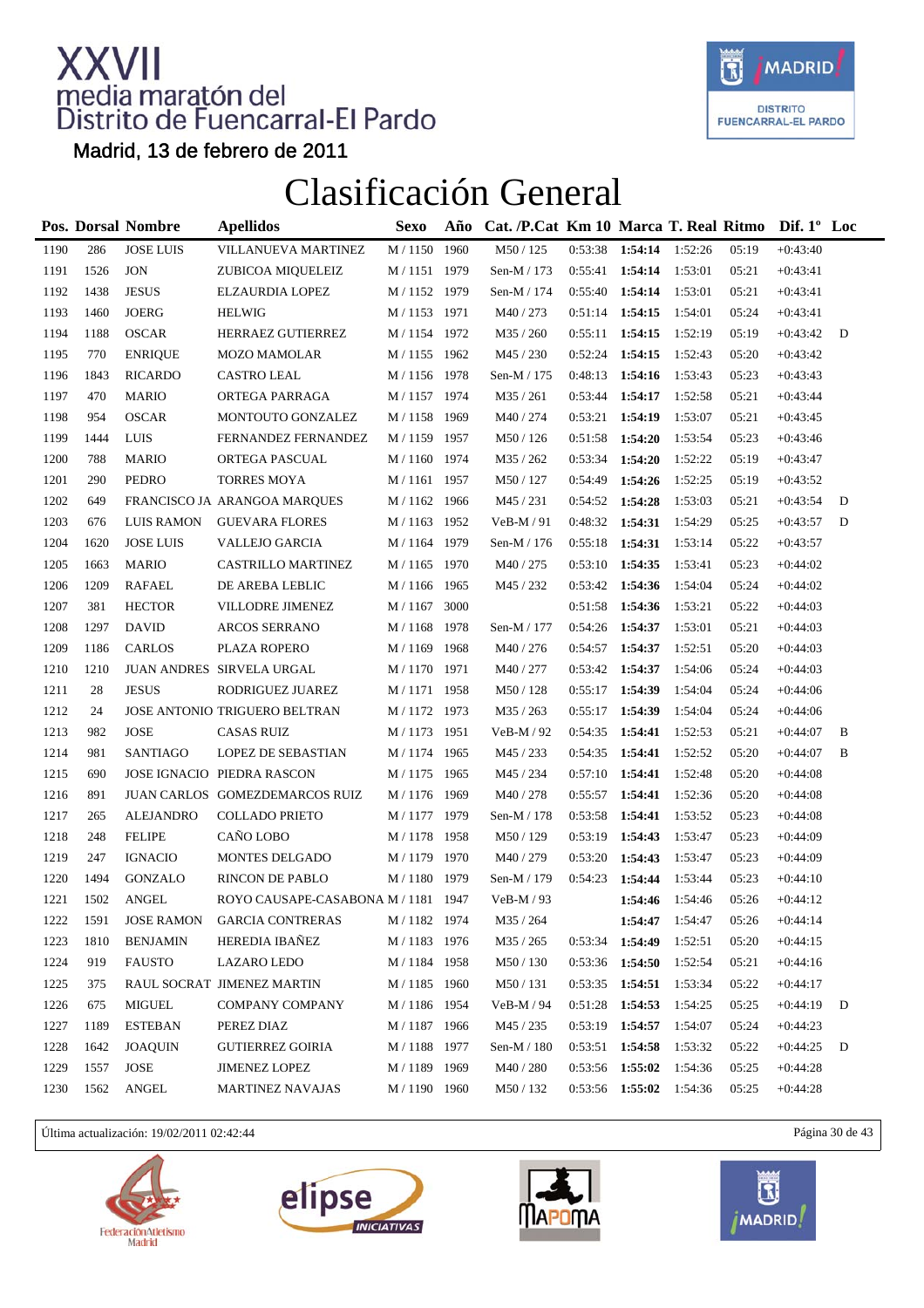

Madrid, 13 de febrero de 2011

### Clasificación General

|      |      | Pos. Dorsal Nombre | <b>Apellidos</b>                | <b>Sexo</b>   | Año  | Cat. /P.Cat Km 10 Marca T. Real Ritmo Dif. 1 <sup>°</sup> Loc |                   |         |         |       |            |   |
|------|------|--------------------|---------------------------------|---------------|------|---------------------------------------------------------------|-------------------|---------|---------|-------|------------|---|
| 1231 | 1722 | <b>JAVIER</b>      | MALDONADO GONZALEZ              | M / 1191      | 1960 | M50 / 133                                                     | 0:52:57           | 1:55:03 | 1:54:00 | 05:24 | $+0:44:29$ |   |
| 1232 | 392  | <b>JUAN JOSE</b>   | DIAZ GARCIA                     | M / 1192 1961 |      | M50 / 134                                                     | 0:53:47           | 1:55:03 | 1:53:07 | 05:21 | $+0:44:29$ |   |
| 1233 | 586  | <b>ANTONIO</b>     | <b>ROMERO REINARES</b>          | M / 1193 1961 |      | M50/135                                                       | 0:53:29           | 1:55:03 | 1:53:19 | 05:22 | $+0:44:29$ | B |
| 1234 | 1646 | <b>GREGORIO</b>    | <b>SANCHEZ JIMENEZ</b>          | M / 1194 1966 |      | M45 / 236                                                     | 0:53:41           | 1:55:10 | 1:54:22 | 05:25 | $+0:44:36$ |   |
| 1235 | 170  | <b>ANTONIO</b>     | <b>ESCRIBANO NAVAS</b>          | M / 1195 1965 |      | M45 / 237                                                     | 0:49:43           | 1:55:13 | 1:54:53 | 05:26 | $+0:44:39$ |   |
| 1236 | 692  | <b>TOMAS</b>       | FERNANDEZ BELLON                | M / 1196 1972 |      | M35 / 266                                                     | 0:57:09           | 1:55:13 | 1:53:19 | 05:22 | $+0:44:40$ | D |
| 1237 | 1131 | <b>JESUS</b>       | <b>BAEZA LAGO</b>               | M / 1197 1978 |      | Sen-M $/$ 181                                                 | 0:55:41           | 1:55:16 | 1:54:50 | 05:26 | $+0:44:42$ |   |
| 1238 | 956  | <b>ALBERTO</b>     | <b>GALLEGO IGLESIAS</b>         | M / 1198 1977 |      | Sen-M $/$ 182                                                 | 0:55:41           | 1:55:16 | 1:54:50 | 05:26 | $+0:44:42$ |   |
| 1239 | 563  | <b>EMILIANO</b>    | <b>GRAGERA ALIA</b>             | M / 1199 1981 |      | Sen-M / 183                                                   | 0:54:30           | 1:55:18 | 1:54:13 | 05:24 | $+0:44:44$ |   |
| 1240 | 320  | <b>PRIMITIVO</b>   | <b>MEDINA POZA</b>              | M / 1200 1955 |      | $VeB-M / 95$                                                  | 0:54:12           | 1:55:18 | 1:53:17 | 05:22 | $+0:44:45$ |   |
| 1241 | 544  | <b>OSCAR</b>       | <b>SANZ CRUZ</b>                | M / 1201 1965 |      | M45 / 238                                                     | 0:54:12           | 1:55:19 | 1:53:32 | 05:22 | $+0:44:45$ |   |
| 1242 | 1823 | <b>JUAN JESUS</b>  | ALVAREZ ALDEGUNDE               | M / 1202 1968 |      | M40 / 281                                                     | 0:53:55           | 1:55:20 | 1:53:03 | 05:21 | $+0:44:46$ | D |
| 1243 | 250  | <b>RUBEN</b>       | <b>GIMENO FRECHEL</b>           | M / 1203 1972 |      | M35 / 267                                                     | 0:54:12           | 1:55:21 | 1:53:52 | 05:23 | $+0:44:47$ |   |
| 1244 | 387  | <b>FERNANDO</b>    | <b>MARTIN MOTREL</b>            | M / 1204 1970 |      | M40 / 282                                                     | 0:53:33           | 1:55:23 | 1:53:22 | 05:22 | $+0:44:49$ |   |
| 1245 | 1067 | <b>ANTONIO</b>     | <b>MARCOS MORALEJO</b>          | M / 1205 1943 |      | VeB-M / 96                                                    | 0:52:34           | 1:55:26 | 1:55:18 | 05:27 | $+0:44:52$ | D |
| 1246 | 210  | <b>DARIO</b>       | <b>MUÑOZ TORRES</b>             | M / 1206 1981 |      | Sen-M $/$ 184                                                 | 0:54:34           | 1:55:26 | 1:53:42 | 05:23 | $+0:44:53$ |   |
| 1247 | 1732 |                    | MIGUEL ANGE CANO CALATRAVA      | M / 1207 1972 |      | M35 / 268                                                     | 0:53:30           | 1:55:28 | 1:54:40 | 05:26 | $+0:44:54$ |   |
| 1248 | 1136 | <b>ANGEL</b>       | <b>CERRADA CANALES</b>          | M / 1208 1957 |      | M50 / 136                                                     | 0:53:55           | 1:55:31 | 1:54:30 | 05:25 | $+0:44:58$ |   |
| 1249 | 926  | <b>ALBERTO</b>     | MIRANDA PEREZ                   | M / 1209 1972 |      | M35 / 269                                                     | 0:54:33           | 1:55:32 | 1:54:39 | 05:26 | $+0:44:58$ |   |
| 1250 | 1270 | <b>FELIPE</b>      | ALONSO IGLESIAS                 | M / 1210 1960 |      | M50 / 137                                                     | 0:55:11           | 1:55:32 | 1:54:52 | 05:26 | $+0:44:58$ |   |
| 1251 | 972  | <b>RICARDO</b>     | DE LA COBA SUAREZ               | M / 1211 1972 |      | M35 / 270                                                     | 0:52:03           | 1:55:34 | 1:54:25 | 05:25 | $+0:45:00$ |   |
| 1252 | 602  | <b>CARLOS</b>      | <b>VILLENA MORALES</b>          | M / 1212 1984 |      | Sen-M $/$ 185                                                 | 0:55:18           | 1:55:41 | 1:54:35 | 05:25 | $+0:45:07$ |   |
| 1253 | 90   | YOUCEF             | ABDALLAH BENMANSOUR M/1213 1981 |               |      | Sen-M / 186                                                   | 0:54:42           | 1:55:43 | 1:55:05 | 05:27 | $+0:45:09$ |   |
| 1254 | 1506 | FCO.JOSE           | SAMANIEGO TORRALBA              | M / 1214 1972 |      | M35 / 271                                                     | 0:51:45           | 1:55:46 | 1:55:44 | 05:29 | $+0:45:12$ |   |
| 1255 | 1596 | <b>ALFONSO</b>     | <b>MUJICA VALLEJO</b>           | M / 1215 1967 |      | M40/283                                                       | 0:52:06 1:55:47   |         | 1:54:31 | 05:25 | $+0:45:14$ |   |
| 1256 | 1643 |                    | JOSE MIGUEL IGLESIAS GAMARRA    | M / 1216 1967 |      | M40 / 284                                                     | 0:52:06           | 1:55:47 | 1:54:30 | 05:25 | $+0:45:14$ |   |
| 1257 | 1344 | <b>EDUARDO</b>     | <b>GOMEZ NAVARRO</b>            | M / 1217 1975 |      | M35 / 272                                                     | $0:55:16$ 1:55:48 |         | 1:54:42 | 05:26 | $+0:45:14$ | D |
| 1258 | 256  | <b>MOISES</b>      | <b>CAMENO HERAS</b>             | M / 1218 1951 |      | VeB-M / 97                                                    | 0:55:23           | 1:55:49 | 1:54:22 | 05:25 | $+0:45:15$ |   |
| 1259 | 636  | <b>RAFAEL</b>      | DEL PIE IGLESIA                 | M / 1219 1970 |      | M40 / 285                                                     | 0:53:58           | 1:55:49 | 1:54:23 | 05:25 | $+0:45:16$ |   |
| 1260 | 1128 |                    | JOSE MIGUEL BORRAS PALA         | M / 1220 1965 |      | M45 / 239                                                     | 0:55:48           | 1:55:50 | 1:53:58 | 05:24 | $+0:45:16$ |   |
| 1261 | 1930 |                    | FRANCISCO JA GARCIA CARMONA     | M / 1221 1970 |      | M40/286                                                       | 0:54:24           | 1:55:51 | 1:54:20 | 05:25 | $+0:45:17$ |   |
| 1262 | 1316 |                    | GUILLERMO J SAINZ MACIAS        | M / 1222 1985 |      | Sen-M / 187                                                   | $0:52:55$ 1:55:53 |         | 1:54:22 | 05:25 | $+0:45:19$ |   |
| 1263 | 321  | <b>JESUS</b>       | <b>BLAZQUEZ ALVAREZ</b>         | M / 1223 1966 |      | M45 / 240                                                     | 0:54:04           | 1:55:54 | 1:53:53 | 05:23 | $+0:45:20$ |   |
| 1264 | 1265 | ALVARO             | <b>MANZANO GARCIA</b>           | M / 1224 1980 |      | Sen-M / 188                                                   | 0:56:48           | 1:55:56 | 1:55:02 | 05:27 | $+0:45:22$ | В |
| 1265 | 1673 |                    | MIGUEL ANGE PEREZ MARTINEZ      | M / 1225 1967 |      | M40 / 287                                                     | 0:53:14           | 1:55:56 | 1:54:54 | 05:26 | $+0:45:23$ |   |
| 1266 | 1698 | <b>ALBERTO</b>     | DE LOS RIOS ARRANZ              | M / 1226 1966 |      | M45 / 241                                                     | 0:55:29           | 1:55:57 | 1:53:54 | 05:23 | $+0:45:23$ |   |
| 1267 | 163  | <b>JOSE</b>        | <b>VEIGA SANFIZ</b>             | M / 1227 1972 |      | M35 / 273                                                     | 0:53:05           | 1:55:58 | 1:55:43 | 05:29 | $+0:45:24$ |   |
| 1268 | 84   |                    | ANTONIO JESU MEMBRIVES PEREA    | M / 1228 1966 |      | M45 / 242                                                     | 0:54:09           | 1:55:58 | 1:55:20 | 05:27 | $+0:45:24$ |   |
| 1269 | 332  | LADISLAO           | TEJEDOR ROMERO                  | M / 1229      | 1978 | Sen-M / 189                                                   | 0:56:23           | 1:55:59 | 1:53:58 | 05:24 | $+0:45:25$ | D |
| 1270 | 365  | <b>FABIO</b>       | <b>GARCIA DEL REY</b>           | M / 1230      | 1982 | Sen-M / 190                                                   | $0:55:16$ 1:55:59 |         | 1:54:04 | 05:24 | $+0:45:26$ |   |
| 1271 | 589  |                    | MARIA CRISTI GAISSE HERRERO     | F/41          | 1972 | W35/9                                                         | 0:53:22           | 1:56:00 | 1:54:53 | 05:26 | $+0:21:47$ |   |

Última actualización: 19/02/2011 02:42:46 Página 31 de 43







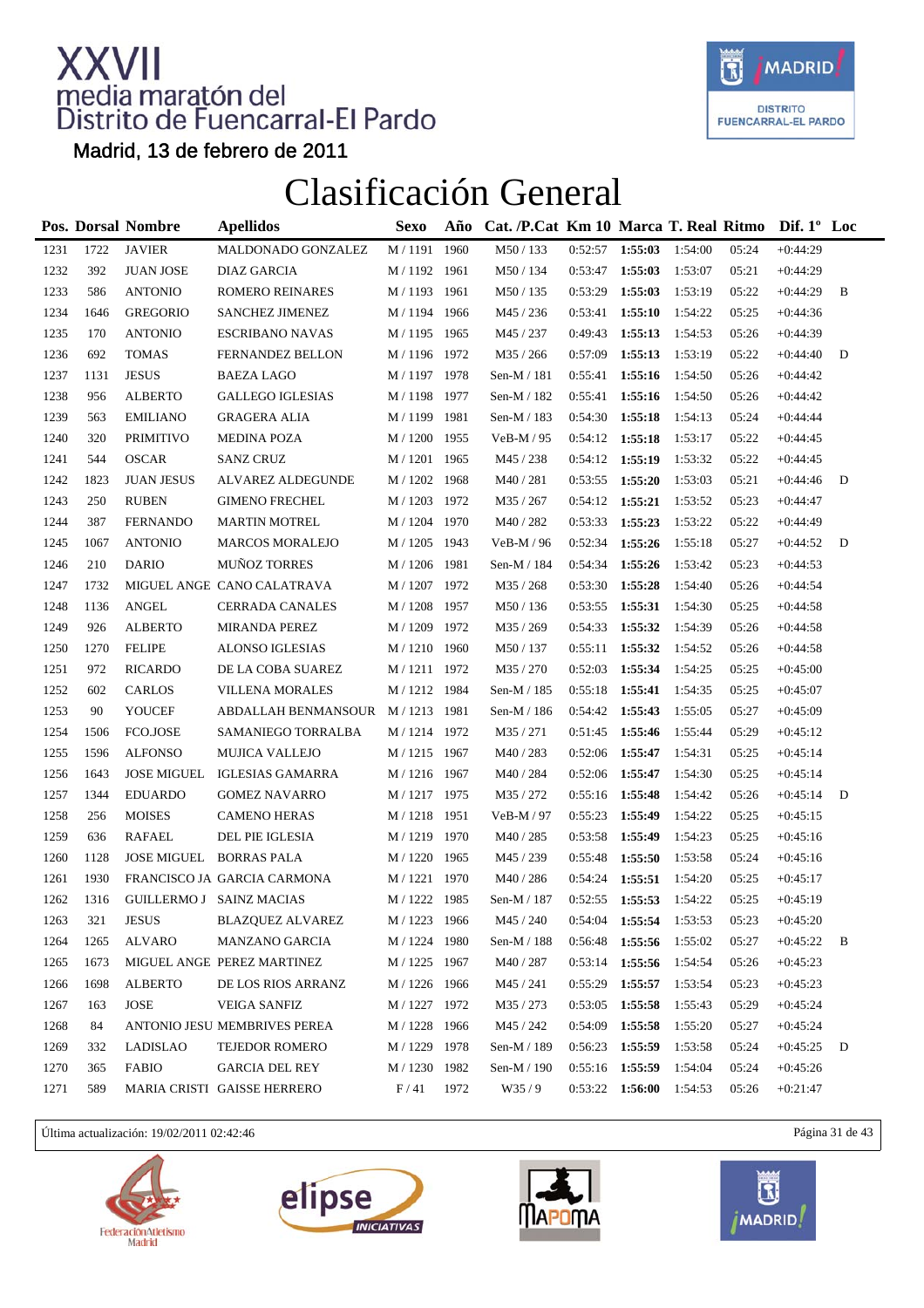

Madrid, 13 de febrero de 2011

### Clasificación General

|      |      | <b>Pos. Dorsal Nombre</b> | <b>Apellidos</b>                 | <b>Sexo</b>    | Año  | Cat. /P.Cat Km 10 Marca T. Real Ritmo |         |         |         |       | Dif. $1^{\circ}$ Loc |   |
|------|------|---------------------------|----------------------------------|----------------|------|---------------------------------------|---------|---------|---------|-------|----------------------|---|
| 1272 | 397  |                           | FRANCISCO JA GALA CORVILLO       | M / 1231       | 1970 | M40 / 288                             | 0:54:56 | 1:56:02 | 1:54:06 | 05:24 | $+0:45:29$           |   |
| 1273 | 1276 | JUAN MANUEL ORTIZ GALLO   |                                  | M / 1232 1957  |      | M50 / 138                             | 0:51:42 | 1:56:03 | 1:55:08 | 05:27 | $+0:45:29$           |   |
| 1274 | 567  | <b>FERMIN</b>             | DIAZ GONZALEZ                    | M / 1233       | 1957 | M50 / 139                             | 0:51:14 | 1:56:05 | 1:54:32 | 05:25 | $+0:45:32$           |   |
| 1275 | 633  | <b>SERAFIN</b>            | HERNANDEZ GOMEZ                  | M / 1234       | 1968 | M40/289                               | 0:54:56 | 1:56:07 | 1:54:01 | 05:24 | $+0:45:33$           |   |
| 1276 | 1309 | LUIS                      | ARDURA RETANA                    | M / 1235 3000  |      |                                       | 0:49:57 | 1:56:07 | 1:56:00 | 05:29 | $+0:45:33$           |   |
| 1277 | 23   | PILAR                     | <b>LOPEZ GARCIA</b>              | F/42           | 1954 | $VeB-F/2$                             | 0:56:25 | 1:56:09 | 1:54:54 | 05:26 | $+0:21:55$           |   |
| 1278 | 1070 | <b>NICOLAS</b>            | <b>CORTES MANERO</b>             | M / 1236       | 1958 | M50 / 140                             | 0:50:41 | 1:56:11 | 1:55:10 | 05:27 | $+0:45:37$           |   |
| 1279 | 260  | <b>MANUEL</b>             | GARCIA DEL VALLE DIAZ-F M / 1237 |                | 1957 | M50 / 141                             | 0:51:21 | 1:56:11 | 1:55:25 | 05:28 | $+0:45:38$           |   |
| 1280 | 1763 | <b>JUAN JOSÉ</b>          | <b>GUTIERREZ FERNANDEZ</b>       | M / 1238       | 1957 | M50 / 142                             | 0:53:43 | 1:56:12 | 1:55:13 | 05:27 | $+0:45:38$           |   |
| 1281 | 1057 | <b>LUIS IVAN</b>          | FERNANDEZ LOSADA                 | M / 1239 1967  |      | M40 / 290                             | 0:54:55 | 1:56:12 | 1:54:08 | 05:24 | $+0:45:38$           |   |
| 1282 | 1149 |                           | JOSE MANUEL ESCOBAR GONZALEZ     | $M$ / $1240\,$ | 1971 | M40/291                               | 0:53:54 | 1:56:13 | 1:55:33 | 05:28 | $+0:45:39$           |   |
| 1283 | 639  | <b>JUAN PABLO</b>         | LINAGE GONZALEZ                  | M / 1241 1963  |      | M45 / 243                             | 0:52:46 | 1:56:13 | 1:55:39 | 05:28 | $+0:45:40$           | D |
| 1284 | 252  | <b>MANUEL</b>             | DURAN JUANARENA                  | M / 1242 1951  |      | VeB-M / 98                            | 0:53:07 | 1:56:17 | 1:54:36 | 05:25 | $+0:45:43$           | B |
| 1285 | 941  |                           | FRANCISCO JA PEREZ FERNANDEZ     | M / 1243 1956  |      | VeB-M / 99                            | 0:53:04 | 1:56:18 | 1:56:08 | 05:30 | $+0:45:44$           |   |
| 1286 | 98   | <b>ISIDORO</b>            | PADILLA                          | M / 1244       | 1949 | VeB-M / 100                           | 0:51:39 | 1:56:20 | 1:55:42 | 05:29 | $+0:45:47$           |   |
| 1287 | 1372 | <b>ALIPIO</b>             | VALHONDO SOLANO                  | M / 1245       | 1955 | $VeB-M / 101$                         | 0:54:16 | 1:56:22 | 1:55:36 | 05:28 | $+0:45:48$           |   |
| 1288 | 1369 | <b>ANTONIO</b>            | SOTO MOZAS                       | M / 1246       | 1951 | VeB-M / 102                           | 0:54:16 | 1:56:24 | 1:55:39 | 05:28 | $+0:45:50$           |   |
| 1289 | 1410 | YEMINA                    | <b>BANKS CANDELARIO</b>          | F/43           | 1979 | Sen-F $/7$                            | 0:52:26 | 1:56:25 | 1:55:29 | 05:28 | $+0:22:11$           |   |
| 1290 | 1158 |                           | JOSE MANUEL FERNANDEZ PEREZ      | M / 1247       | 1967 | M40 / 292                             | 0:55:05 | 1:56:25 | 1:55:24 | 05:28 | $+0:45:51$           |   |
| 1291 | 78   | <b>JESUS</b>              | RODRIGUEZ LOPEZ                  | M / 1248       | 1973 | M35 / 274                             | 0:55:20 | 1:56:26 | 1:54:50 | 05:26 | $+0:45:52$           |   |
| 1292 | 511  | <b>JOSE MARIA</b>         | <b>BELTRAN CAMPOS</b>            | M / 1249       | 1948 | $VeB-M / 103$                         | 0:53:17 | 1:56:28 | 1:55:07 | 05:27 | $+0:45:54$           |   |
| 1293 | 538  | YOLANDA                   | SAN SEGUNDO RODRIGUEZ            | F/44           | 1966 | W45 / 8                               | 0:53:30 | 1:56:28 | 1:56:11 | 05:30 | $+0:22:14$           |   |
| 1294 | 537  | <b>ALICIA</b>             | DE BLAS DE BLAS                  | F/45           | 1965 | W45/9                                 | 0:53:30 | 1:56:28 | 1:56:12 | 05:30 | $+0:22:15$           | D |
| 1295 | 1278 |                           | MARIA ISABEL GOMEZ CAMARA        | F/46           | 1968 | W <sub>40</sub> / 14                  | 0:55:10 | 1:56:29 | 1:55:50 | 05:29 | $+0:22:16$           |   |
| 1296 | 1083 | <b>DANIEL</b>             | PEREZ-ALOE MATEOS                | M / 1250       | 1972 | M35 / 275                             | 0:55:11 | 1:56:29 | 1:54:42 | 05:26 | $+0:45:56$           |   |
| 1297 | 452  | <b>SEBASTIAN</b>          | <b>SANZ MARTIN</b>               | M / 1251 1958  |      | M50 / 143                             | 0:53:56 | 1:56:31 | 1:55:08 | 05:27 | $+0:45:57$           |   |
| 1298 | 1925 | ANA                       | DROZDOWSKYJ PALACIOS             | F/47           | 1952 | $VeB-F/3$                             | 0:54:07 | 1:56:31 | 1:55:30 | 05:28 | $+0:22:17$           | B |
| 1299 | 211  | <b>AGUSTIN</b>            | <b>MUÑOZ PEREZ</b>               | M / 1252 1954  |      | VeB-M / 104                           | 0:54:34 | 1:56:32 | 1:54:48 | 05:26 | $+0:45:58$           |   |
| 1300 | 610  | <b>MIGUEL</b>             | ZUBIZARRETA BASAGOITI            | M / 1253 1976  |      | M35 / 276                             | 0:57:41 | 1:56:37 | 1:54:18 | 05:25 | $+0:46:04$           |   |
| 1301 | 1016 | <b>JOAQUIN</b>            | SARMIENTO ANTON                  | M / 1254 1967  |      | M40 / 293                             | 0:53:45 | 1:56:41 | 1:55:33 | 05:28 | $+0:46:07$           |   |
| 1302 | 1017 | <b>ANABEL</b>             | RODRIGUEZ MATABUENA              | F/48           | 1966 | W45/10                                | 0:53:46 | 1:56:41 | 1:55:33 | 05:28 | $+0:22:28$           |   |
| 1303 | 1888 | SANTIAGO                  | ROMERO OBISPO                    | M / 1255 1962  |      | M45 / 244                             | 0:57:06 | 1:56:46 | 1:54:35 | 05:25 | $+0:46:12$           |   |
| 1304 | 1271 | <b>ALBERTO</b>            | OLIBERO CABELLOS                 | M / 1256 1960  |      | $\rm M50$ / $144$                     | 0:57:07 | 1:56:46 | 1:54:35 | 05:25 | $+0:46:12$           |   |
| 1305 | 371  | <b>JESUS</b>              | <b>CORDOBA RUIZ</b>              | M / 1257 1964  |      | M45 / 245                             | 0:53:50 | 1:56:46 | 1:55:31 | 05:28 | $+0:46:12$           |   |
| 1306 | 238  | <b>JAVIER</b>             | <b>SOLIS GUNDIN</b>              | M / 1258       | 1976 | M35 / 277                             | 0:57:41 | 1:56:46 | 1:54:27 | 05:25 | $+0:46:13$           |   |
| 1307 | 1248 | PABLO                     | PAN BARREDA                      | M / 1259       | 1961 | M50 / 145                             | 0:57:06 | 1:56:46 | 1:54:35 | 05:25 | $+0:46:13$           |   |
| 1308 | 728  | <b>VALENTIN</b>           | <b>CORBELLE SANCHEZ</b>          | M / 1260 1970  |      | M40 / 294                             | 0:55:11 | 1:56:47 | 1:56:15 | 05:30 | $+0:46:13$           |   |
| 1309 | 721  | <b>ENRIQUE</b>            | <b>MOSER GAVIRIA</b>             | M / 1261 1965  |      | M45 / 246                             | 0:55:11 | 1:56:47 | 1:56:15 | 05:30 | $+0:46:13$           |   |
| 1310 | 796  | <b>ISMAEL</b>             | PAMPLIEGA ADAN                   | M / 1262       | 1967 | M40 / 295                             | 0:55:10 | 1:56:47 | 1:56:16 | 05:30 | $+0:46:13$           |   |
| 1311 | 722  |                           | FRANCISCO JA HERNANDEZ PIÑERO    | M / 1263       | 1965 | M45 / 247                             | 0:55:09 | 1:56:47 | 1:56:15 | 05:30 | $+0:46:14$           |   |
| 1312 | 556  | IVANA                     | <b>SENATORE</b>                  | F/49           | 1976 | W35 / 10                              | 0:54:14 | 1:56:48 | 1:56:04 | 05:30 | $+0:22:34$           |   |

Última actualización: 19/02/2011 02:42:47 Página 32 de 43







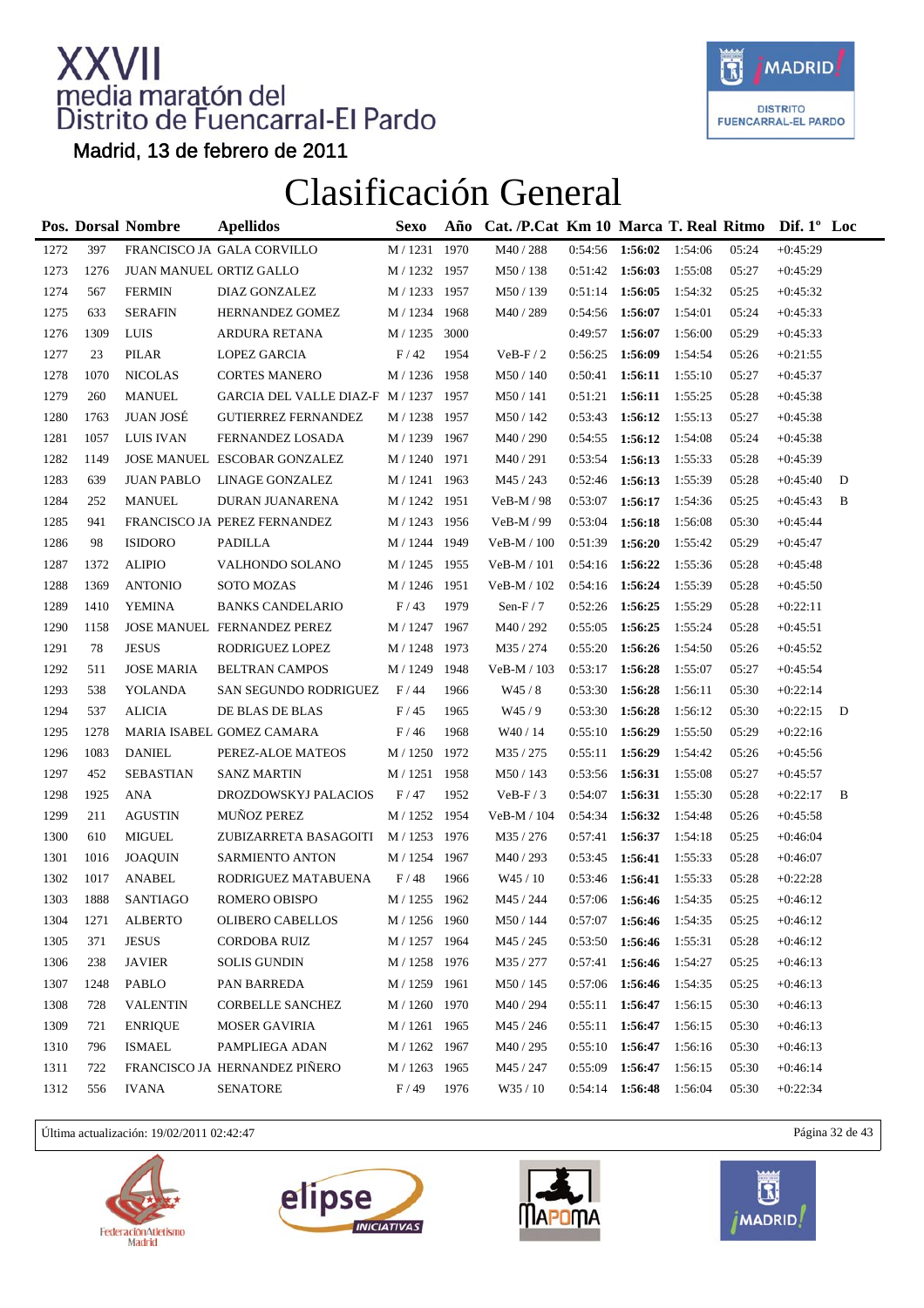

Madrid, 13 de febrero de 2011

### Clasificación General

|      |      | Pos. Dorsal Nombre      | <b>Apellidos</b>                      | Sexo          | Año  | Cat. /P.Cat Km 10 Marca T. Real Ritmo |                   |         |         |       | Dif. $1^{\circ}$ Loc |   |
|------|------|-------------------------|---------------------------------------|---------------|------|---------------------------------------|-------------------|---------|---------|-------|----------------------|---|
| 1313 | 1733 | MIGUEL ANGE LORES VIANA |                                       | M / 1264      | 1974 | M35 / 278                             | 0:57:19           | 1:56:48 | 1:56:00 | 05:29 | $+0:46:14$           |   |
| 1314 | 41   | <b>JESUS</b>            | FERNANDEZ FUILLERAT                   | M / 1265 1971 |      | M40 / 296                             | 0:55:25           | 1:56:49 | 1:55:55 | 05:29 | $+0:46:15$           |   |
| 1315 | 1934 |                         | JUAN CARLOS LOPEZ DE BENITO           | M / 1266      | 1965 | M45 / 248                             | 0:55:18           | 1:56:49 | 1:54:56 | 05:26 | $+0:46:15$           |   |
| 1316 | 1327 | <b>ANDRES</b>           | <b>VENTURA MARTIN</b>                 | M / 1267      | 1968 | M40 / 297                             | 0:53:46           | 1:56:50 | 1:56:50 | 05:32 | $+0:46:16$           | D |
| 1317 | 398  | <b>DAVID</b>            | <b>MENA DE ISIDRO</b>                 | $M/1268$      | 1975 | M35 / 279                             | 0:53:30           | 1:56:52 | 1:55:54 | 05:29 | $+0:46:19$           |   |
| 1318 | 1240 | <b>ESTHER</b>           | <b>SOLAZ SAN JOSE</b>                 | F/50          | 1973 | W35/11                                | 0:55:08           | 1:56:53 | 1:54:35 | 05:25 | $+0:22:39$           |   |
| 1319 | 691  | <b>RUBEN</b>            | <b>BASURTO RUIZ</b>                   | M / 1269      | 1979 | Sen-M / 191                           | 0:57:10           | 1:56:53 | 1:54:59 | 05:26 | $+0:46:19$           |   |
| 1320 | 1548 | <b>SONIA</b>            | <b>GUZMAN ARAÑA</b>                   | F/51          | 1971 | W40 / 15                              | 0:54:44           | 1:57:00 | 1:55:34 | 05:28 | $+0:22:46$           |   |
| 1321 | 20   | <b>JULIAN</b>           | RUEDA GARCIA                          | M / 1270      | 1956 | VeB-M / 105                           | 0:54:44           | 1:57:00 | 1:55:34 | 05:28 | $+0:46:26$           |   |
| 1322 | 783  | <b>JORGE</b>            | <b>SUSO FERNANDEZ</b>                 | M / 1271 1978 |      | Sen-M / 192                           | 0:54:19           | 1:57:00 | 1:56:25 | 05:31 | $+0:46:27$           |   |
| 1323 | 992  | PEDRO                   | <b>DIAZ YUSTE</b>                     | M / 1272      | 1968 | M40 / 298                             | 0:54:40           | 1:57:01 | 1:55:31 | 05:28 | $+0:46:27$           |   |
| 1324 | 222  | <b>JOSE</b>             | GLEZ. DE HEREDIA MARTIN M / 1273 1939 |               |      | $VeB-M / 106$                         | 0:53:25           | 1:57:03 | 1:56:57 | 05:32 | $+0:46:30$           | D |
| 1325 | 226  | <b>GUILLERMO</b>        | <b>LARREA MOREDA</b>                  | M / 1274 1972 |      | M35 / 280                             |                   | 1:57:07 | 1:57:07 | 05:33 | $+0:46:33$           |   |
| 1326 | 1185 | <b>JULIAN</b>           | PEREDA RUIZ                           | M / 1275 1962 |      | M45 / 249                             | 0:53:50           | 1:57:11 | 1:55:57 | 05:29 | $+0:46:38$           |   |
| 1327 | 1713 |                         | EMILIO SERGI PORRAS DOMINGO           | M / 1276 1979 |      | Sen-M / 193                           | 0:57:41           | 1:57:13 | 1:55:23 | 05:28 | $+0:46:39$           | D |
| 1328 | 1246 | <b>BARBARA</b>          | <b>GORDILLO ESCOBAR</b>               | F/52          | 1978 | Sen- $F/8$                            | 0:56:20           | 1:57:13 | 1:55:27 | 05:28 | $+0:22:59$           |   |
| 1329 | 952  |                         | AMPARO HERE SANCHEZ MARTIN            | F/53          | 1968 | W40 / 16                              | 0:52:23           | 1:57:15 | 1:56:04 | 05:30 | $+0:23:02$           |   |
| 1330 | 1208 | <b>ENRIQUE</b>          | <b>VILLAR RUIZ</b>                    | M / 1277 1972 |      | M35 / 281                             | 0:57:11           | 1:57:16 | 1:55:44 | 05:29 | $+0:46:42$           |   |
| 1331 | 1109 | <b>RICARDO</b>          | <b>BOYERO DURAN</b>                   | M / 1278      | 1971 | M40 / 299                             | 0:55:11           | 1:57:17 | 1:56:11 | 05:30 | $+0:46:43$           |   |
| 1332 | 1108 | <b>ARTURO</b>           | ALMENDRO MUÑOZ                        | M / 1279      | 1971 | M40 / 300                             | 0:55:11           | 1:57:18 | 1:57:18 | 05:33 | $+0:46:44$           |   |
| 1333 | 173  | <b>ANGEL</b>            | FERNANDEZ DE LAS HERAS M / 1280 1956  |               |      | VeB-M / 107                           | 0:52:30           | 1:57:21 | 1:56:04 | 05:30 | $+0:46:47$           |   |
| 1334 | 175  | <b>RAMON</b>            | ROMAN QUIÑONES                        | M / 1281 1953 |      | VeB-M / 108                           | 0:52:32           | 1:57:21 | 1:56:03 | 05:30 | $+0:46:47$           |   |
| 1335 | 1819 | <b>GUILLERMO</b>        | VELASCO NAVARRO                       | M / 1282      | 1952 | VeB-M / 109                           | 0:52:56           | 1:57:21 | 1:56:27 | 05:31 | $+0:46:48$           |   |
| 1336 | 644  | PEDRO                   | MADRIGAL JIMENEZ                      | M / 1283 1969 |      | M40 / 301                             | 0:52:33           | 1:57:22 | 1:56:07 | 05:30 | $+0:46:48$           | D |
| 1337 | 765  | <b>MIGUEL</b>           | <b>MARTIN VELAZQUEZ</b>               | M / 1284 1968 |      | M40 / 302                             | 0:52:19           | 1:57:23 | 1:57:01 | 05:32 | $+0:46:49$           |   |
| 1338 | 112  | <b>FRANCISCO</b>        | <b>GOMEZ MARTIN</b>                   | M / 1285 1970 |      | M40/303                               | 0:54:06           | 1:57:23 | 1:56:06 | 05:30 | $+0:46:50$           |   |
| 1339 | 495  |                         | FRANCISCO D HERRERA MEJIAS            | M / 1286 1976 |      | M35 / 282                             | 0:55:04           | 1:57:29 | 1:56:25 | 05:31 | $+0:46:55$           | D |
| 1340 | 747  | <b>ANTONIO</b>          | <b>NARTIN ARRANZ</b>                  | M / 1287      | 1966 | M45 / 250                             | 0:54:53           | 1:57:31 | 1:56:41 | 05:31 | $+0:46:57$           |   |
| 1341 | 751  | <b>EDUARDO</b>          | PEREZ AGUEDA                          | M / 1288 1980 |      | Sen-M / 194                           | 0:54:53           | 1:57:31 | 1:56:41 | 05:31 | $+0.46:57$           |   |
| 1342 | 1558 | <b>ANGELO</b>           | <b>FINO</b>                           | M / 1289 1974 |      | M35 / 283                             | 0:53:57           | 1:57:33 | 1:57:07 | 05:33 | $+0:46:59$           |   |
| 1343 | 1125 | <b>IGNACIO</b>          | <b>ESCRIBANO PRIETO</b>               | M / 1290      | 1968 | M40 / 304                             | 0:58:32           | 1:57:34 | 1:55:35 | 05:28 | $+0:47:00$           |   |
| 1344 | 236  | <b>EMILIO</b>           | <b>OLMOS HUESCA</b>                   | M / 1291 1964 |      | M45 / 251                             | $0:56:26$ 1:57:34 |         | 1:55:27 | 05:28 | $+0:47:01$           |   |
| 1345 | 1660 |                         | JOSE ANTONIO JIMENEZ CONESA           | M / 1292 1959 |      | M50 / 146                             | $0:55:39$ 1:57:41 |         | 1:55:57 | 05:29 | $+0:47:07$           |   |
| 1346 | 665  | <b>MARTA</b>            | <b>SOTO VALCARCEL</b>                 | F/54          | 1973 | W35 / 12                              | 0:53:50           | 1:57:42 | 1:57:06 | 05:33 | $+0:23:28$           | B |
| 1347 | 1434 | <b>ANTONIO</b>          | DELGADO PABLOS                        | M / 1293      | 1966 | M45 / 252                             | 0:54:25           | 1:57:42 | 1:56:55 | 05:32 | $+0:47:08$           |   |
| 1348 | 754  | CARLOS                  | COSCOLLANO ARRANZ                     | M / 1294 1970 |      | M40 / 305                             | 0:50:12           | 1:57:43 | 1:56:42 | 05:31 | $+0:47:10$           | B |
| 1349 | 1121 | <b>MANUEL</b>           | <b>MARTINEZ COUTO</b>                 | M / 1295 1960 |      | M50 / 147                             | 0:50:22           | 1:57:46 | 1:56:44 | 05:31 | $+0:47:12$           |   |
| 1350 | 372  | LUIS                    | DE ALVARO MARTIN                      | M / 1296 1978 |      | Sen-M / 195                           | 0:54:52           | 1:57:47 | 1:56:06 | 05:30 | $+0:47:13$           |   |
| 1351 | 465  | <b>JOSEP</b>            | <b>SOLER SALOM</b>                    | M / 1297 1981 |      | Sen-M / 196                           | 0:54:13           | 1:57:49 | 1:56:31 | 05:31 | $+0:47:15$           |   |
| 1352 | 564  | JUAN                    | <b>GALA SERRA</b>                     | M / 1298 1980 |      | Sen-M / 197                           | 0:54:29           | 1:57:49 | 1:56:45 | 05:31 | $+0:47:16$           |   |
| 1353 | 1302 | <b>FERNANDO</b>         | CANO LOBATO                           | M / 1299 1968 |      | M40 / 306                             | $0:54:40$ 1:57:52 |         | 1:56:42 | 05:31 | $+0:47:18$           | B |

Última actualización: 19/02/2011 02:42:49 Página 33 de 43







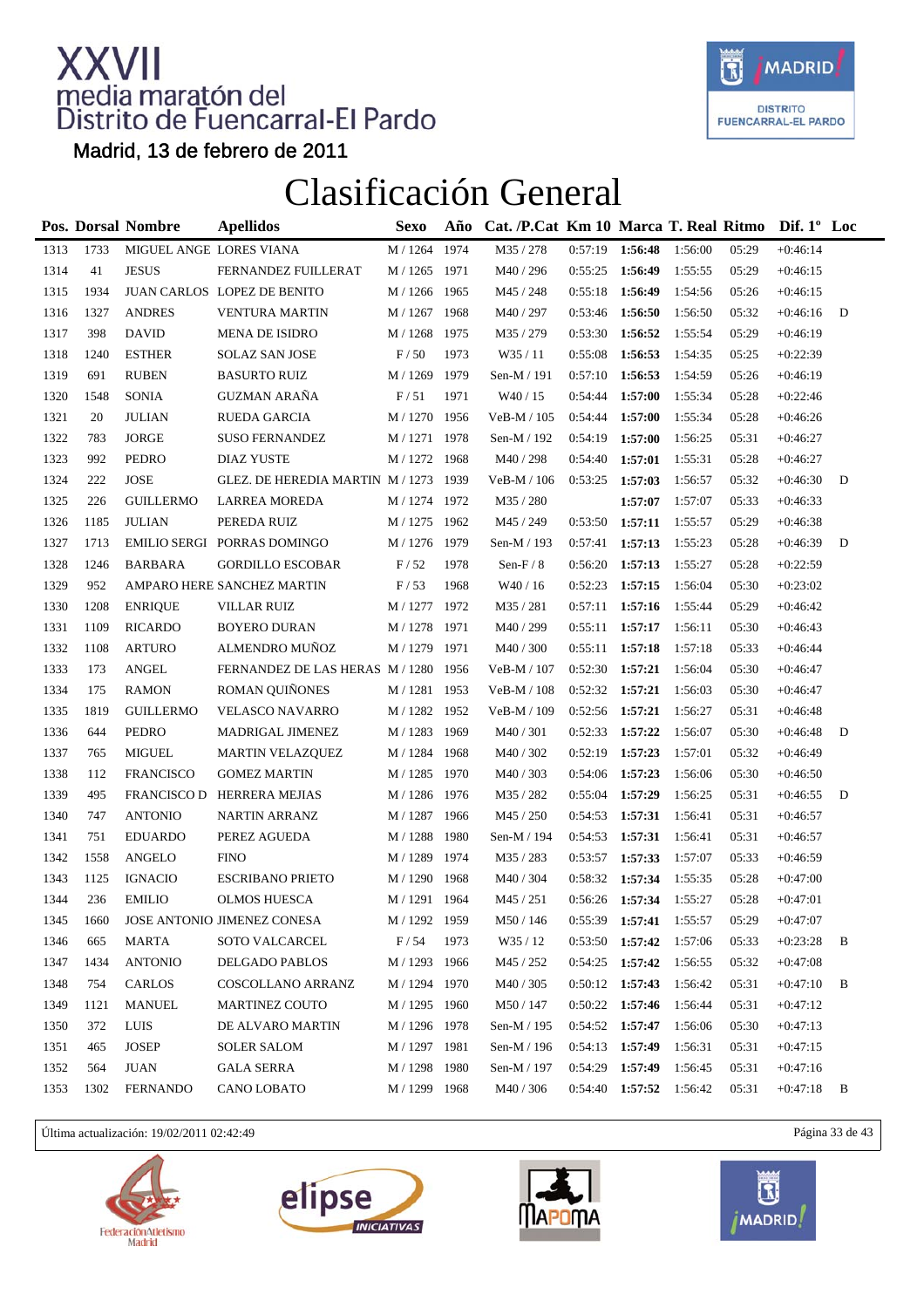

Madrid, 13 de febrero de 2011

### Clasificación General

|      |      | Pos. Dorsal Nombre     | <b>Apellidos</b>                     | <b>Sexo</b>         | Año  | Cat. /P.Cat Km 10 Marca T. Real Ritmo |                   |         |         |       | Dif. $1^{\circ}$ Loc |   |
|------|------|------------------------|--------------------------------------|---------------------|------|---------------------------------------|-------------------|---------|---------|-------|----------------------|---|
| 1354 | 1723 | <b>JOSE LUIS</b>       | <b>GARCIA LOPEZ</b>                  | M / 1300            | 1968 | M40 / 307                             | $0:52:57$ 1:57:55 |         | 1:56:52 | 05:32 | $+0:47:21$           | B |
| 1355 | 1165 |                        | EDWIN HUMB AVILES MORENO             | M / 1301 1974       |      | M35 / 284                             | 0:53:59           | 1:57:56 | 1:51:14 | 05:16 | $+0:47:22$           |   |
| 1356 | 1637 | <b>JESUS</b>           | <b>MARTIN TAPIAS</b>                 | M / 1302            | 1960 | M50 / 148                             | 0:55:24           | 1:57:57 | 1:56:56 | 05:32 | $+0:47:23$           |   |
| 1357 | 1636 | <b>FRANCISCO</b>       | <b>MEDINA ORTEGA</b>                 | M / 1303            | 1956 | VeB-M / 110                           | 0:55:23           | 1:57:57 | 1:56:56 | 05:32 | $+0:47:23$           |   |
| 1358 | 1600 | <b>CARLOS</b>          | <b>BAYON ARNANZ</b>                  | M / 1304 1975       |      | M35 / 285                             | 0:56:22           | 1:57:59 | 1:56:18 | 05:30 | $+0:47:25$           |   |
| 1359 | 1488 | <b>JESUS</b>           | PARRA ROCHA                          | M / 1305 1974       |      | M35 / 286                             | 0:59:20           | 1:58:00 | 1:55:50 | 05:29 | $+0:47:26$           |   |
| 1360 | 1920 |                        | BERNABE JAVI SANTAMARIA GARCIA       | M / 1306 1946       |      | $VeB-M / 111$                         | 0:54:19           | 1:58:00 | 1:57:43 | 05:34 | $+0:47:26$           | D |
| 1361 | 1123 | <b>RAUL</b>            | <b>LARIO MONJE</b>                   | $\text{M}$ / $1307$ | 1984 | Sen-M / 198                           | 0:58:53           | 1:58:03 | 1:55:59 | 05:29 | $+0:47:29$           | D |
| 1362 | 1160 | <b>MARIANO</b>         | HERRANZ GARCIA                       | M / 1308 1961       |      | M50 / 149                             | 0:53:21           | 1:58:05 | 1:57:33 | 05:34 | $+0:47:32$           |   |
| 1363 | 1118 | <b>JOSE JUSTO</b>      | <b>BUENO GALLARDO</b>                | M / 1309            | 1962 | M45 / 253                             | 0:54:38           | 1:58:08 | 1:57:06 | 05:33 | $+0:47:34$           |   |
| 1364 | 1455 | <b>ROBERTO</b>         | <b>MOTA CABALLERO</b>                | M / 1310 1905       |      | VeB-M / 112                           | 0:55:17           | 1:58:09 | 1:56:47 | 05:32 | $+0:47:35$           |   |
| 1365 | 348  | FCO. JAVIER            | LOPEZ COBO                           | M / 1311 1964       |      | M45 / 254                             | 0:55:50           | 1:58:10 | 1:57:20 | 05:33 | $+0:47:36$           |   |
| 1366 | 1202 | <b>JESUS</b>           | <b>CARRIZO MARTIN</b>                | M / 1312 1958       |      | M50 / 150                             | 0:53:32           | 1:58:10 | 1:57:31 | 05:34 | $+0:47:36$           |   |
| 1367 | 1214 | <b>EUSEBIO</b>         | <b>MARTIN POZAS</b>                  | M / 1313 1961       |      | M50/151                               | $0:53:32$ 1:58:10 |         | 1:57:31 | 05:34 | $+0:47:37$           |   |
| 1368 | 942  | <b>JACINTO</b>         | MURILLO AGRUMANES                    | M / 1314 1967       |      | M40 / 308                             | 0:57:56           | 1:58:11 | 1:56:26 | 05:31 | $+0:47:37$           |   |
| 1369 | 1820 | <b>CARLOS</b>          | <b>ESCUTIA PINILLA</b>               | M / 1315 1964       |      | M45 / 255                             | 0:55:19           | 1:58:12 | 1:57:44 | 05:34 | $+0:47:39$           | D |
| 1370 | 735  | <b>JUAN</b>            | PINA DELGADO                         | M / 1316 1962       |      | M45 / 256                             | 0:54:37           | 1:58:14 | 1:57:05 | 05:32 | $+0:47:40$           |   |
| 1371 | 643  | <b>ROGELIO</b>         | <b>SANTOS BORRALLO</b>               | M / 1317 1943       |      | VeB-M / 113                           | 0:56:27           | 1:58:15 | 1:56:41 | 05:31 | $+0:47:41$           | D |
| 1372 | 612  | <b>JACOBO</b>          | SANCHEZ DEL CAMPO BASA M / 1318 1974 |                     |      | M35 / 287                             | 0:57:41           | 1:58:15 | 1:55:56 | 05:29 | $+0:47:42$           |   |
| 1373 | 254  | <b>MIGUEL</b>          | RIVERA FERNANDEZ                     | M / 1319 1947       |      | VeB-M / 114                           | 0:55:00           | 1:58:17 | 1:56:50 | 05:32 | $+0:47:44$           |   |
| 1374 | 1530 | <b>RAMON</b>           | <b>ACIN</b>                          | M / 1320 1964       |      | M45 / 257                             | 0:58:03           | 1:58:19 | 1:56:50 | 05:32 | $+0:47:45$           |   |
| 1375 | 1624 | FCO.JOSE               | PAREJA CENTENO                       | M / 1321 1959       |      | M50 / 152                             | 0:56:07           | 1:58:20 | 1:56:44 | 05:31 | $+0:47:46$           |   |
| 1376 | 1151 | MIGUEL ANGE NAVARRO    |                                      | M / 1322 1974       |      | M35 / 288                             | 0:56:48           | 1:58:22 | 1:56:29 | 05:31 | $+0:47:48$           |   |
| 1377 | 384  | <b>ISABEL</b>          | <b>LOZANO VIEIRA</b>                 | F/55                | 1969 | W <sub>40</sub> / 17                  | 0:54:17           | 1:58:24 | 1:57:26 | 05:33 | $+0:24:10$           |   |
| 1378 | 505  | <b>ELISA</b>           | PINADEROS GOMEZ                      | F/56                | 1971 | W40 / 18                              | 0:56:00           | 1:58:25 | 1:58:00 | 05:35 | $+0:24:11$           |   |
| 1379 | 1157 | PEDRO                  | DIAZ ARANDA                          | M / 1323            | 1954 | VeB-M / 115                           | 0:54:34           | 1:58:27 | 1:57:47 | 05:34 | $+0:47:53$           |   |
| 1380 | 1150 | <b>ROSA</b>            | <b>MARTINEZ CAL</b>                  | F/57                | 1973 | W35 / 13                              | 0:54:34           | 1:58:27 | 1:57:47 | 05:34 | $+0:24:13$           |   |
| 1381 | 662  | <b>MANUEL</b>          | DEBONIFAZ BARRIO                     | M / 1324 1971       |      | M40 / 309                             | 0:56:42 1:58:27   |         | 1:56:36 | 05:31 | $+0:47:53$           |   |
| 1382 | 1738 | <b>SEBASTIAN</b>       | <b>ARROYO TEJEDOR</b>                | M / 1325 1972       |      | M35 / 289                             | 0:54:23           | 1:58:29 | 1:56:22 | 05:30 | $+0:47:55$           | D |
| 1383 | 988  | <b>DAVID</b>           | <b>GARCIA FERNANDEZ</b>              | M / 1326 1980       |      | Sen-M / 199                           | 0:53:11           | 1:58:29 | 1:57:35 | 05:34 | $+0:47:56$           |   |
| 1384 | 428  |                        | VICTOR MANU HORNOS ALMAZAN           | M / 1327            | 1969 | M40/310                               | 0:54:28           | 1:58:35 | 1:57:11 | 05:33 | $+0:48:02$           |   |
| 1385 | 240  | JOSE MANUEL PEREZ BAJO |                                      | M / 1328 1971       |      | M40/311                               | $0:53:01$ 1:58:37 |         | 1:57:42 | 05:34 | $+0:48:03$           |   |
| 1386 | 752  | SILVIA                 | MONTALBAN YELAMOS                    | $\rm F$ / $58$      | 1974 | $W35\,/\,14$                          | 0:54:54           | 1:58:37 | 1:57:47 | 05:34 | $+0:24:23$           |   |
| 1387 | 1687 | <b>JOSE LUIS</b>       | LOPEZ FERNANDEZ                      | M / 1329 1972       |      | M35 / 290                             | 0:52:05           | 1:58:39 | 1:57:38 | 05:34 | $+0:48:05$           | D |
| 1388 | 1241 | <b>CESAR</b>           | <b>SOLAZ SAN JOSE</b>                | M / 1330            | 1970 | M40/312                               | 0:55:08           | 1:58:39 | 1:56:45 | 05:32 | $+0:48:05$           |   |
| 1389 | 151  | <b>ANTONIO</b>         | SAN JOSE HERNANDEZ                   | M / 1331 1954       |      | VeB-M / 116                           | 0:55:08           | 1:58:39 | 1:56:45 | 05:32 | $+0:48:06$           |   |
| 1390 | 631  | <b>RICARDO</b>         | LOPEZ LASO                           | M / 1332 1962       |      | M45 / 258                             | 0:55:28           | 1:58:42 | 1:56:37 | 05:31 | $+0:48:09$           |   |
| 1391 | 396  | <b>GREGORIO</b>        | <b>ESTEVEZ GARCIA</b>                | M / 1333 1954       |      | VeB-M / 117                           | 0:53:32           | 1:58:43 | 1:58:08 | 05:35 | $+0.48:09$           |   |
| 1392 | 668  |                        | CLAUDIO TOM HUERTOS HOLGADO          | M / 1334 1971       |      | M40/313                               | 0:56:49           | 1:58:44 | 1:56:32 | 05:31 | $+0:48:10$           |   |
| 1393 | 45   | <b>JOSE MARIA</b>      | CAMARA SAN JUAN                      | M / 1335 1962       |      | M45 / 259                             | 0:50:56           | 1:58:45 | 1:58:20 | 05:36 | $+0:48:11$           |   |
| 1394 | 1126 | GONZALO                | <b>BERNABE ROMERO</b>                | M / 1336 1968       |      | M40/314                               | 0:58:32 1:58:47   |         | 1:56:48 | 05:32 | $+0:48:13$           |   |

Última actualización: 19/02/2011 02:42:51 Página 34 de 43







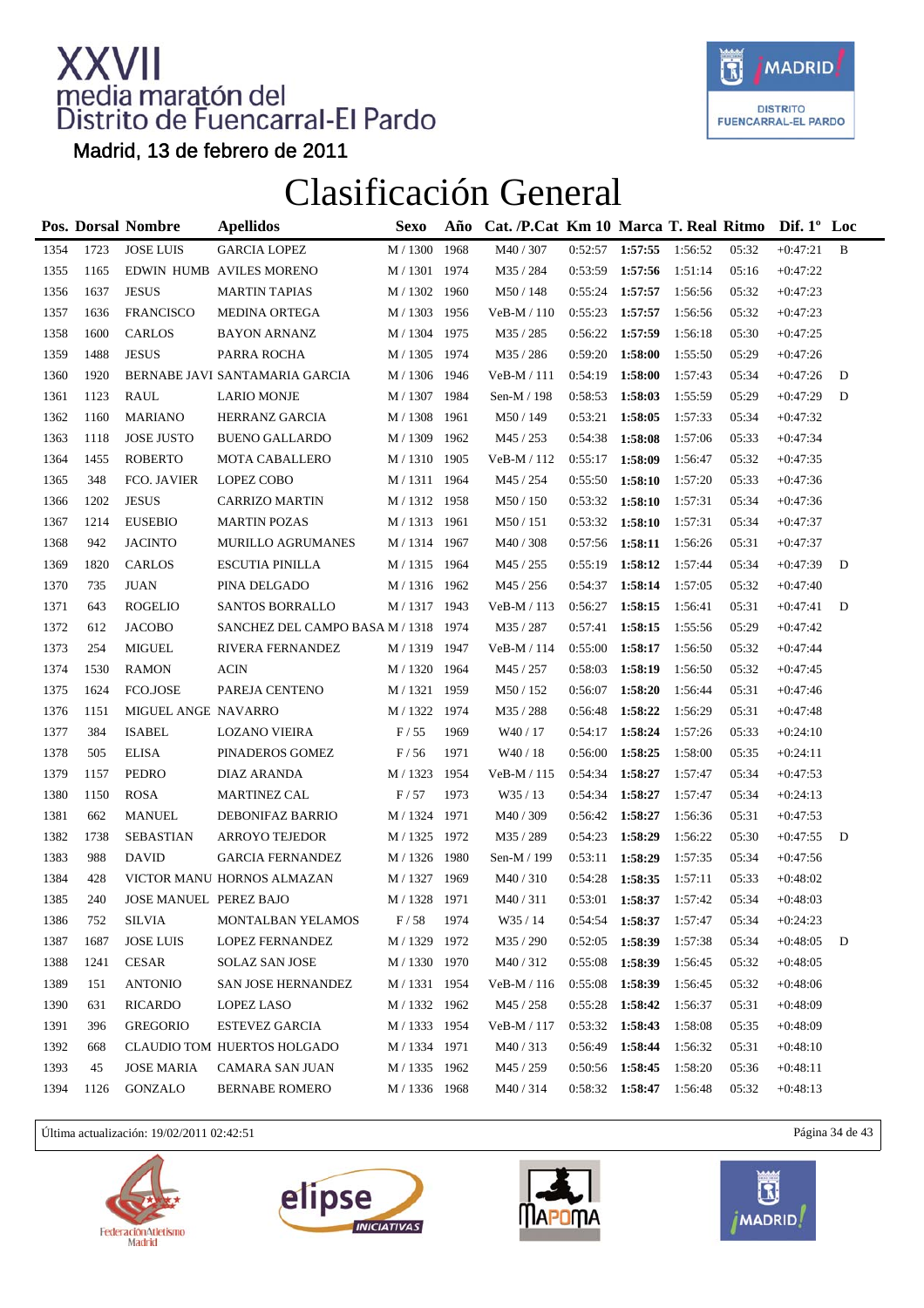

Madrid, 13 de febrero de 2011

#### Clasificación General

|      |      | Pos. Dorsal Nombre       | <b>Apellidos</b>                | <b>Sexo</b>   | Año  | Cat. /P.Cat Km 10 Marca T. Real Ritmo |                   |         |         |       | Dif. $1^{\circ}$ Loc |   |
|------|------|--------------------------|---------------------------------|---------------|------|---------------------------------------|-------------------|---------|---------|-------|----------------------|---|
| 1395 | 588  | <b>IGNACIO</b>           | OSONA RODRIGUEZ DE TOR M / 1337 |               | 1969 | M40 / 315                             | 0:55:47           | 1:58:47 | 1:57:12 | 05:33 | $+0:48:13$           | D |
| 1396 | 1127 | <b>ALFREDO</b>           | <b>CASTELO MARIN</b>            | M / 1338 1967 |      | M40/316                               | 0:55:48           | 1:58:49 | 1:56:57 | 05:32 | $+0:48:15$           |   |
| 1397 | 603  | <b>FEDERICO</b>          | <b>VILLA MARTIN</b>             | M / 1339      | 1952 | VeB-M / 118                           | 0:52:48           | 1:58:50 | 1:58:40 | 05:37 | $+0:48:17$           |   |
| 1398 | 1129 | <b>PEPE</b>              | <b>CASTELO MARIN</b>            | $M/1340\,$    | 1965 | M45 / 260                             | 0:55:48           | 1:58:51 | 1:57:00 | 05:32 | $+0:48:17$           |   |
| 1399 | 490  | <b>ROSA</b>              | ROJO LOPEZ                      | F/59          | 1984 | Sen- $F/9$                            | 0:53:57           | 1:58:52 | 1:58:33 | 05:37 | $+0:24:38$           |   |
| 1400 | 1167 | <b>NOELIA</b>            | <b>SALAS MARTINEZ</b>           | F/60          | 1977 | Sen- $F/10$                           | 0:55:48           | 1:58:52 | 1:57:22 | 05:33 | $+0:24:39$           |   |
| 1401 | 1198 | LUIS                     | HERRERO MANSO                   | M / 1342 1976 |      | M35 / 291                             | 0:52:25           | 1:58:53 | 1:57:20 | 05:33 | $+0:48:19$           |   |
| 1402 | 1692 | JOSE ANTONIO SANZ GARCIA |                                 | M / 1341 1969 |      | M40/317                               | 0:58:39           | 1:58:53 | 1:56:49 | 05:32 | $+0:48:19$           |   |
| 1403 | 587  | <b>DAVID</b>             | <b>IBARRA MARTIN</b>            | M / 1343 1975 |      | M35 / 292                             | 0:55:47           | 1:58:55 | 1:57:20 | 05:33 | $+0:48:21$           | D |
| 1404 | 856  | <b>DANIEL</b>            | <b>MULERO KRAMBS</b>            | M / 1344 1974 |      | M35 / 293                             | 0:54:57           | 1:58:58 | 1:57:41 | 05:34 | $+0:48:24$           |   |
| 1405 | 1688 | LUIS                     | DOMINGUEZ GONZALEZ              | M / 1345 1964 |      | M45/261                               | 0:54:41           | 1:58:58 | 1:57:48 | 05:34 | $+0:48:25$           |   |
| 1406 | 518  | JAVIER PAULI LUIS CASADO |                                 | M / 1346 1965 |      | M45 / 262                             | 0:55:47           | 1:58:59 | 1:57:35 | 05:34 | $+0:48:25$           |   |
| 1407 | 1467 | <b>DANIEL</b>            | <b>LOPEZ ARAGON</b>             | M / 1347 1973 |      | M35 / 294                             | 0:53:39           | 1:59:00 | 1:57:50 | 05:35 | $+0:48:26$           |   |
| 1408 | 5    | <b>CESAR</b>             | <b>GUTIERREZ GONZALEZ</b>       | M / 1348 1947 |      | VeB-M / 119                           | 0:56:28           | 1:59:01 | 1:57:46 | 05:34 | $+0:48:27$           | B |
| 1409 | 784  | <b>IGNACIO</b>           | <b>ESTEVE BENGOECHEA</b>        | M / 1349      | 1981 | Sen-M / 200                           | 0:55:58           | 1:59:02 | 1:58:27 | 05:36 | $+0:48:29$           |   |
| 1410 | 785  | PABLO                    | PINTO GARCIA DE OTEYZA M/1350   |               | 1982 | Sen-M $/ 201$                         | 0:55:58           | 1:59:03 | 1:58:28 | 05:36 | $+0:48:30$           |   |
| 1411 | 474  |                          | MIGUEL ANGE BERMEJO MANCERA     | M / 1351 1980 |      | Sen-M / 202                           | 0:56:46           | 1:59:05 | 1:56:57 | 05:32 | $+0:48:31$           |   |
| 1412 | 1459 | LUIS                     | <b>GORDO REDONDO</b>            | M / 1352 1972 |      | M35 / 295                             | 0:57:55           | 1:59:07 | 1:57:47 | 05:34 | $+0:48:33$           |   |
| 1413 | 1829 | <b>CLAUDIO</b>           | DEL AMA GARCÉS                  | M / 1353 1962 |      | M45 / 263                             | 0:55:20           | 1:59:11 | 1:57:51 | 05:35 | $+0:48:37$           |   |
| 1414 | 1827 | <b>FLORENCINO</b>        | ÁLVARO FALCÓN                   | M / 1354 1964 |      | M45 / 264                             | 0:55:21           | 1:59:11 | 1:57:50 | 05:35 | $+0:48:37$           |   |
| 1415 | 110  |                          | JUAN ANTONI NOVILLO CALLEJAS    | M / 1355 1972 |      | M35 / 296                             | $0:54:06$ 1:59:11 |         | 1:57:54 | 05:35 | $+0:48:37$           |   |
| 1416 | 454  | <b>JOSE</b>              | HICAR ARMENDARIZ                | M / 1356 1967 |      | M40/318                               | 0:53:48           | 1:59:13 | 1:57:17 | 05:33 | $+0:48:39$           |   |
| 1417 | 658  | <b>MAURICIO</b>          | ALONSO GARCIA                   | M / 1357 1973 |      | M35 / 297                             | 0:57:54           | 1:59:15 | 1:57:23 | 05:33 | $+0:48:41$           |   |
| 1418 | 659  | <b>JESUS</b>             | <b>ALONSO GARCIA</b>            | M / 1358 1966 |      | M45 / 265                             | 0:57:54           | 1:59:15 | 1:57:23 | 05:33 | $+0:48:41$           |   |
| 1419 | 441  |                          | JOSE ANTONIO MUÑOZ ALMODOVAR    | M / 1359 1958 |      | M50 / 153                             | 0:55:05           | 1:59:15 | 1:58:34 | 05:37 | $+0:48:41$           |   |
| 1420 | 810  | <b>ALFONSO</b>           | <b>BARRADO COSTA</b>            | M / 1360 1976 |      | M35 / 298                             | 0:52:21           | 1:59:19 | 1:57:18 | 05:33 | $+0:48:45$           |   |
| 1421 | 1122 | <b>PEDRO</b>             | PORTA MARTINEZ                  | M / 1361 1978 |      | Sen-M $/ 203$                         | 0:58:53           | 1:59:20 | 1:57:17 | 05:33 | $+0:48:46$           |   |
| 1422 | 1375 |                          | JOSE ANTONIO DE PAZ MEDINA      | M / 1362 1964 |      | M45 / 266                             | 0:57:25           | 1:59:21 | 1:58:40 | 05:37 | $+0:48:47$           |   |
| 1423 | 968  | <b>JESUS</b>             | HERNANDEZ CARABIAS              | M / 1363 1970 |      | M40/319                               | 0:51:52           | 1:59:21 | 1:59:07 | 05:38 | $+0:48:47$           |   |
| 1424 | 1116 | <b>JOSE</b>              | PASCUAL PORDOMINGO              | M / 1364 1957 |      | M50 / 154                             | $0:54:32$ 1:59:24 |         | 1:58:36 | 05:37 | $+0:48:51$           |   |
| 1425 | 1499 | <b>RAFAEL</b>            | <b>ROJO SANCHEZ</b>             | M / 1365      | 1961 | M50/155                               | 0:54:32           | 1:59:24 | 1:58:36 | 05:37 | $+0:48:51$           |   |
| 1426 | 1117 | MAGDA                    | PALKA KOTLOWSKA                 | F/61          | 1984 | Sen- $F/11$                           | $0:56:45$ 1:59:26 |         | 1:58:22 | 05:36 | $+0:25:12$           |   |
| 1427 | 1272 | <b>JAVIER</b>            | GONZALEZ DE LA PUENTE           | M / 1366 1979 |      | Sen-M / $204\,$                       | $0:59:14$ 1:59:27 |         | 1:57:48 | 05:35 | $+0:48:53$           |   |
| 1428 | 1435 | <b>RICARDO</b>           | <b>DIEZ ARIAS</b>               | M / 1367 1962 |      | M45 / 267                             | 0:59:18           | 1:59:27 | 1:57:12 | 05:33 | $+0:48:53$           |   |
| 1429 | 957  | <b>JAVIER</b>            | PEREZ DE RAMON                  | M / 1368      | 1970 | M40 / 320                             | 0:56:50           | 1:59:28 | 1:57:19 | 05:33 | $+0:48:54$           |   |
| 1430 | 1709 | CARLOS                   | <b>DIEDRICH VALERO</b>          | M / 1369      | 1973 | M35 / 299                             | 0:51:57           | 1:59:28 | 1:58:57 | 05:38 | $+0:48:54$           |   |
| 1431 | 1340 | <b>MANDAR</b>            | SAWANT                          | M / 1370 1950 |      | VeB-M / 120                           | 0:54:59           | 1:59:28 | 1:58:43 | 05:37 | $+0:48:54$           |   |
| 1432 | 1755 |                          | JOSE ANTONIO RIVAS FERNANDEZ    | M / 1371 1968 |      | M40/321                               | 0:59:31           | 1:59:29 | 1:58:29 | 05:36 | $+0:48:55$           |   |
| 1433 | 843  | ANA MARIA                | <b>LOMAS GONZALEZ</b>           | $\rm F$ / 62  | 1957 | W50/4                                 | 0:53:23           | 1:59:29 | 1:58:53 | 05:38 | $+0:25:15$           |   |
| 1434 | 814  | PEDRO JESUS              | <b>GOMEZ MUÑOZ</b>              | M / 1372 1971 |      | M40 / 322                             | 0:53:50           | 1:59:31 | 1:58:16 | 05:36 | $+0:48:57$           |   |
| 1435 | 617  | <b>MANUEL</b>            | <b>GARCIA RUIZ</b>              | M / 1373 1962 |      | M45 / 268                             | $0:52:31$ 1:59:35 |         | 1:58:06 | 05:35 | $+0:49:02$           |   |
|      |      |                          |                                 |               |      |                                       |                   |         |         |       |                      |   |

Última actualización: 19/02/2011 02:42:52 Página 35 de 43







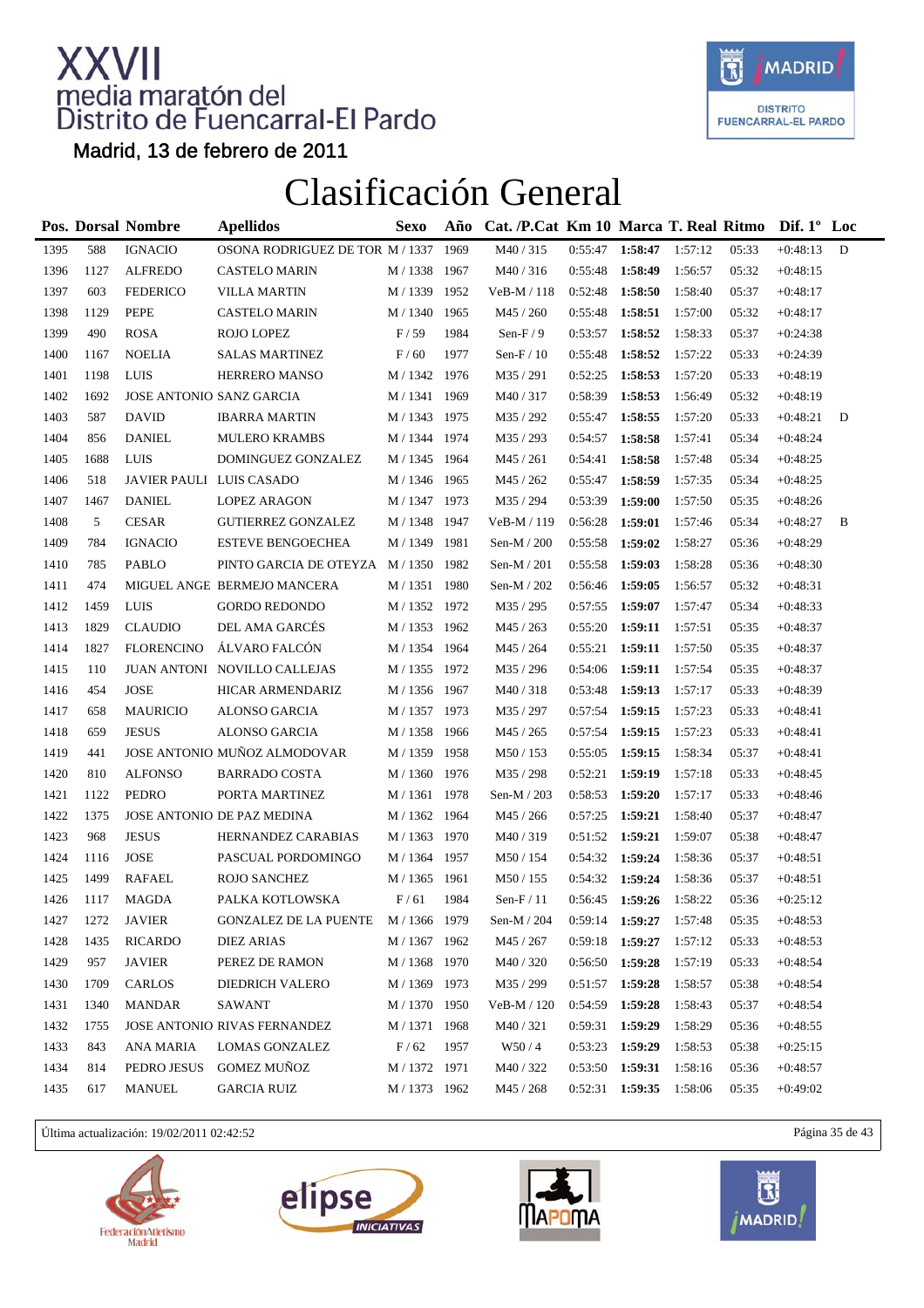

Madrid, 13 de febrero de 2011

### Clasificación General

|      |      | Pos. Dorsal Nombre      | <b>Apellidos</b>                     | <b>Sexo</b>       | Año  | Cat. /P.Cat Km 10 Marca T. Real Ritmo |         |         |         |       | Dif. $1^{\circ}$ Loc |   |
|------|------|-------------------------|--------------------------------------|-------------------|------|---------------------------------------|---------|---------|---------|-------|----------------------|---|
| 1436 | 1143 | <b>JUAN</b>             | <b>ABARCA CIDON</b>                  | M / 1374          | 1971 | M40 / 323                             | 0:54:34 | 1:59:37 | 1:58:56 | 05:38 | $+0:49:03$           |   |
| 1437 | 188  | IÑIGO                   | <b>GOMEZ-PINEDA FAGALDE</b>          | M / 1375 1980     |      | Sen-M / 205                           | 1:01:38 | 1:59:39 | 1:58:31 | 05:37 | $+0:49:05$           |   |
| 1438 | 79   | <b>ANTONIO</b>          | RODRIGUEZ LOPEZ                      | M / 1376 1971     |      | M40 / 324                             | 0:55:19 | 1:59:40 | 1:58:05 | 05:35 | $+0:49:07$           |   |
| 1439 | 1168 | RAFAEL                  | <b>MONROE</b>                        | M / 1377          | 1969 | M40/325                               | 0:57:39 | 1:59:43 | 1:57:45 | 05:34 | $+0:49:10$           |   |
| 1440 | 768  | <b>ANGEL LUIS</b>       | MUÑOZ DE CAMPOS                      | M / 1378 1978     |      | Sen-M / 206                           | 0:57:57 | 1:59:44 | 1:57:34 | 05:34 | $+0:49:11$           |   |
| 1441 | 1730 | <b>ANTONIO</b>          | <b>VELAZQUEZ GUIJARRO</b>            | M / 1379 1970     |      | M40 / 326                             | 0:57:19 | 1:59:46 | 1:58:49 | 05:37 | $+0:49:12$           |   |
| 1442 | 1412 | <b>RAUL</b>             | <b>BARBERO MORENO</b>                | M / 1380          | 1980 | Sen-M / 207                           | 0:58:54 | 1:59:47 | 1:58:32 | 05:37 | $+0:49:13$           |   |
| 1443 | 158  | <b>ALFONSO</b>          | ANADON FERNANDEZ                     | M / 1381 1966     |      | M45 / 269                             | 0:54:28 | 1:59:48 | 1:59:16 | 05:39 | $+0:49:14$           |   |
| 1444 | 585  |                         | MIGUEL ANGE VICENTE CUENCA           | M / 1382 1962     |      | M45 / 270                             | 0:53:52 | 1:59:54 | 1:59:29 | 05:39 | $+0:49:20$           |   |
| 1445 | 1206 | <b>ANTONIO</b>          | <b>GUTIERREZ SANCHEZ</b>             | M / 1383 1972     |      | M35 / 300                             | 0:55:42 | 1:59:57 | 1:58:10 | 05:36 | $+0:49:23$           |   |
| 1446 | 1389 | <b>CESAR</b>            | <b>MORALES MOTOS</b>                 | M / 1384          | 1968 | M40/327                               | 0:57:14 | 1:59:57 | 1:59:28 | 05:39 | $+0:49:24$           |   |
| 1447 | 431  | <b>TOMAS</b>            | MONSALVE BARBERAN                    | $\text{M}$ / 1385 | 1965 | M45 / 271                             | 0:57:15 | 1:59:57 | 1:59:28 | 05:39 | $+0:49:24$           |   |
| 1448 | 1207 |                         | BERNARDINO PEREZ CAMPAYA             | M / 1386 1969     |      | M40 / 328                             | 0:55:43 | 1:59:58 | 1:58:10 | 05:36 | $+0:49:24$           |   |
| 1449 | 497  | <b>RUBEN</b>            | <b>GARCIA TAMAYO</b>                 | M / 1387 1976     |      | M35 / 301                             | 0:59:14 | 1:59:59 | 1:58:20 | 05:36 | $+0:49:26$           | D |
| 1450 | 683  | <b>OLIVER</b>           | PERARD                               | M / 1388          | 1971 | M40 / 329                             | 0:55:13 | 2:00:00 | 1:59:06 | 05:38 | $+0:49:26$           |   |
| 1451 | 1749 | <b>JAVIER JESUS</b>     | <b>GUTIERREZ GARCIA</b>              | M / 1389          | 1961 | M50 / 156                             |         | 2:00:03 | 2:00:03 | 05:41 | $+0:49:30$           | B |
| 1452 | 1456 | <b>OSCAR</b>            | GONZALEZ GONZALEZ                    | M / 1390 1968     |      | M40/330                               | 0:59:20 | 2:00:07 | 1:57:58 | 05:35 | $+0:49:33$           |   |
| 1453 | 1450 | <b>MIGUEL</b>           | <b>GARCIA CORNEJO</b>                | M / 1391 1959     |      | M50 / 157                             | 0:59:19 | 2:00:07 | 1:57:48 | 05:35 | $+0:49:34$           |   |
| 1454 | 1815 | CARLOS                  | <b>SANCHEZ PEREIRA</b>               | M / 1392          | 1966 | M45 / 272                             | 0:55:19 | 2:00:09 | 1:59:41 | 05:40 | $+0:49:35$           |   |
| 1455 | 1635 | <b>ALVARO</b>           | LARRAZA LAZCOZ                       | M / 1393          | 1956 | $VeB-M/121$                           | 0:52:27 | 2:00:10 | 1:59:58 | 05:41 | $+0:49:36$           | D |
| 1456 | 1833 | <b>MANUEL</b>           | <b>BAYON CRESPO</b>                  | M / 1394 1964     |      | M45 / 273                             | 0:55:49 | 2:00:10 | 1:59:31 | 05:39 | $+0:49:37$           |   |
| 1457 | 973  | <b>ALEJANDRO</b>        | CASTILLO LOPEZ                       | M / 1395 1983     |      | Sen-M / 208                           | 0:51:53 | 2:00:12 | 1:58:29 | 05:36 | $+0:49:38$           | B |
| 1458 | 80   | <b>VALENTIN</b>         | DE LA CONCHA GOMEZ                   | M / 1396          | 1965 | M45 / 274                             | 0:54:09 | 2:00:13 | 1:59:33 | 05:39 | $+0:49:39$           |   |
| 1459 | 1407 | <b>PEDRO</b>            | APARICIO DELGADO                     | M / 1397          | 1968 | M40/331                               | 0:57:20 | 2:00:13 | 1:59:09 | 05:38 | $+0:49:40$           |   |
| 1460 | 1211 | <b>JOSE MIGUEL</b>      | <b>GARCIA LOPEZ</b>                  | M / 1398 1973     |      | M35 / 302                             | 0:59:30 | 2:00:14 | 1:58:19 | 05:36 | $+0:49:40$           |   |
| 1461 | 682  | <b>ALEJANDRO</b>        | VAN VOORST TOT VOORST                | M / 1399 1968     |      | M40/332                               | 0:53:43 | 2:00:19 | 1:59:24 | 05:39 | $+0:49:45$           |   |
| 1462 | 555  | JOSE MIGUEL RUIZ SIERRA |                                      | M / 1400          | 1976 | M35 / 303                             | 0:54:13 | 2:00:20 | 1:59:37 | 05:40 | $+0:49:47$           |   |
| 1463 | 1696 |                         | FRANCISCO JA PANIZO DE PRADO         | M / 1401 1956     |      | VeB-M / 122                           | 0:53:38 | 2:00:22 | 1:59:57 | 05:41 | $+0:49:48$           |   |
| 1464 | 1752 | <b>PABLO</b>            | <b>OLIVERI RAMON</b>                 | M / 1402 1971     |      | M40/333                               | 0:59:50 | 2:00:23 | 1:59:01 | 05:38 | $+0:49:49$           |   |
| 1465 | 1426 | <b>JAVIER</b>           | <b>CHECA VAZQUEZ</b>                 | M / 1403 1967     |      | M40 / 334                             | 0:55:46 | 2:00:23 | 1:59:33 | 05:39 | $+0:49:49$           |   |
| 1466 | 823  | <b>JAVIER</b>           | BOTELLA HIDALGO DE CAVIM / 1404      |                   | 1962 | M45 / 275                             | 0:54:36 | 2:00:26 | 1:59:02 | 05:38 | $+0:49:52$           |   |
| 1467 | 1510 | <b>EDUARDO</b>          | SANCHEZ-CORRAL VELLOSI M / 1405 1977 |                   |      | Sen-M / 209                           | 0:55:24 | 2:00:29 | 1:59:31 | 05:39 | $+0:49:56$           | D |
| 1468 | 508  | <b>JOSE MARIA</b>       | ROMERO REVILLA                       | M / 1406 1966     |      | M45 / 276                             | 0:57:18 | 2:00:32 | 1:59:17 | 05:39 | $+0:49:59$           |   |
| 1469 | 1383 |                         | FRANCISCO JA GONZALEZ ADRADOS        | M / 1407 1959     |      | M50/158                               | 0:56:29 | 2:00:34 | 1:58:28 | 05:36 | $+0:50:01$           |   |
| 1470 | 1172 | <b>JESUS</b>            | ROMANO PADILLA                       | M / 1408          | 1963 | M45 / 277                             | 0:56:53 | 2:00:35 | 1:58:29 | 05:36 | $+0:50:01$           |   |
| 1471 | 1171 | <b>EMILIO</b>           | ZABALA MATA                          | M / 1409          | 1959 | M50 / 159                             | 0:57:01 | 2:00:35 | 1:58:27 | 05:36 | $+0:50:01$           |   |
| 1472 | 1139 | <b>JORGE</b>            | <b>MARAÑON CASTELLO</b>              | M / 1410 1979     |      | Sen-M / 210                           | 0:57:05 | 2:00:35 | 1:59:15 | 05:39 | $+0:50:02$           |   |
| 1473 | 1382 |                         | FRANCISCO JE SIGUERO IGLESIAS        | M / 1411 1959     |      | M50 / 160                             | 0:56:29 | 2:00:37 | 1:58:31 | 05:37 | $+0:50:03$           |   |
| 1474 | 507  | <b>SANTOS</b>           | <b>HUETE BENITO</b>                  | M / 1412 1967     |      | M40 / 335                             | 0:57:17 | 2:00:38 | 1:59:23 | 05:39 | $+0:50:04$           |   |
| 1475 | 902  | <b>JOSE MARIA</b>       | RAMIREZ TERUEL                       | M / 1413 1970     |      | M40 / 336                             | 0:52:30 | 2:00:43 | 1:58:51 | 05:37 | $+0:50:09$           |   |
| 1476 | 1769 | ANDRES J.               | <b>CORREA ARROJO</b>                 | M / 1414 1955     |      | VeB-M / 123                           | 0:56:43 | 2:00:45 | 2:00:00 | 05:41 | $+0:50:11$           |   |

Última actualización: 19/02/2011 02:42:54 Página 36 de 43







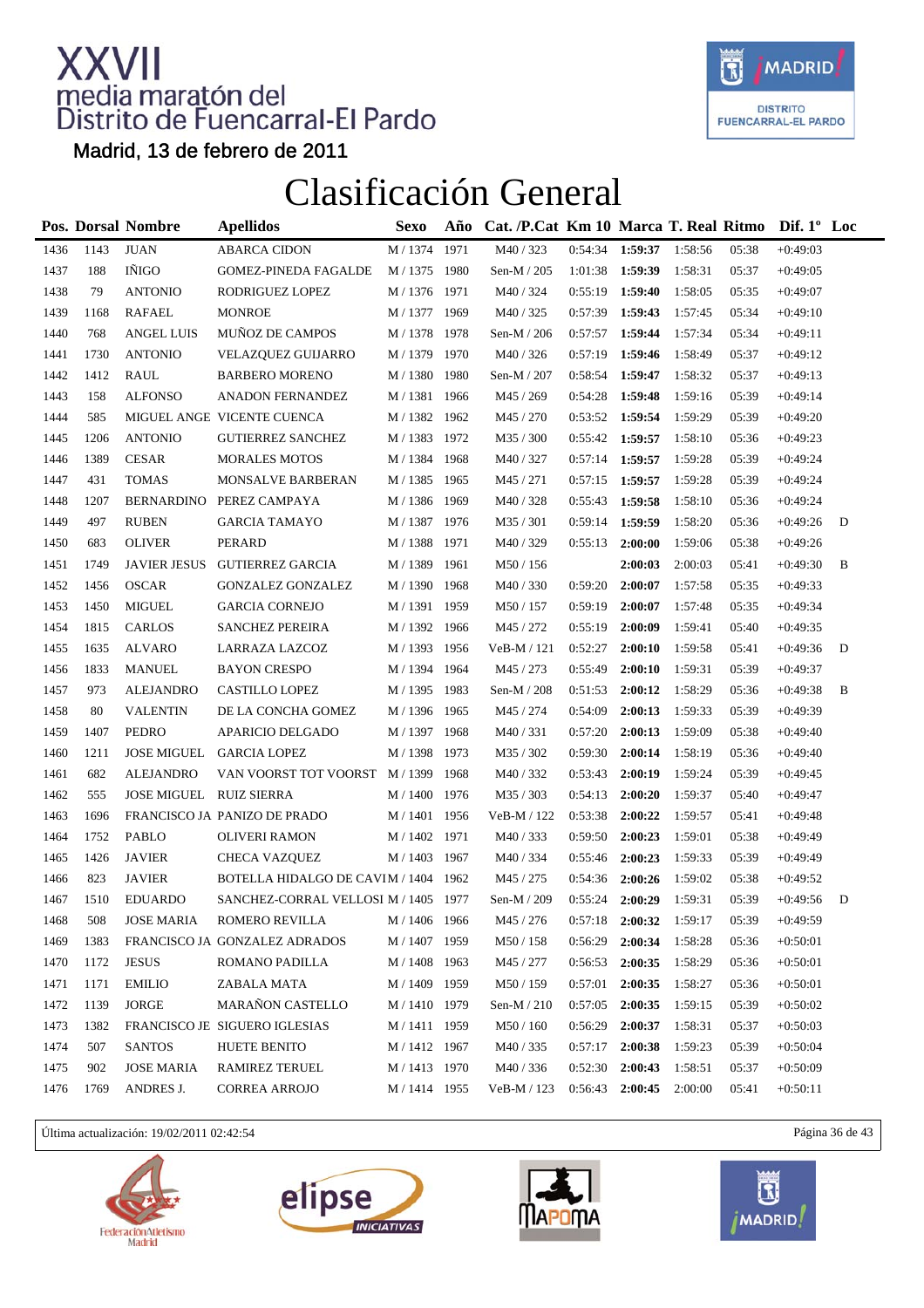

Madrid, 13 de febrero de 2011

#### Clasificación General

|      |      | Pos. Dorsal Nombre         | <b>Apellidos</b>                     | <b>Sexo</b>    | Año  | Cat. /P.Cat Km 10 Marca T. Real Ritmo Dif. 1° Loc |         |         |         |       |            |   |
|------|------|----------------------------|--------------------------------------|----------------|------|---------------------------------------------------|---------|---------|---------|-------|------------|---|
| 1477 | 22   |                            | JOSE MANUEL SANDOVAL ACEDO           | M / 1415       | 1949 | VeB-M / 124                                       | 0:54:42 | 2:00:47 | 1:59:33 | 05:39 | $+0:50:13$ |   |
| 1478 | 466  | <b>DANIELE</b>             | <b>SANNA</b>                         | M / 1416 1981  |      | Sen-M / 211                                       | 0:55:17 | 2:00:53 | 1:58:35 | 05:37 | $+0:50:19$ |   |
| 1479 | 1609 | <b>ALVARO</b>              | DIAGO GIL                            | M / 1417 1972  |      | M35 / 304                                         | 0:55:18 | 2:00:56 | 1:59:12 | 05:38 | $+0:50:22$ |   |
| 1480 | 400  |                            | MIGUEL ANGE CARBALLO SANCHEZ         | M / 1418 1957  |      | M50 / 161                                         | 0:52:18 | 2:00:59 | 2:00:17 | 05:42 | $+0:50:25$ |   |
| 1481 | 888  | <b>PEDRO</b>               | <b>LOPEZ MENA</b>                    | M / 1419 1972  |      | M35 / 305                                         | 0:57:06 | 2:01:01 | 1:59:06 | 05:38 | $+0:50:27$ |   |
| 1482 | 918  | <b>BEATRIZ</b>             | <b>SABE GOMEZ</b>                    | F/63           | 1966 | W45 / 11                                          | 0:57:04 | 2:01:01 | 1:59:06 | 05:38 | $+0:26:47$ |   |
| 1483 | 1540 | <b>JAVIER</b>              | DUEÑAS VEIGA                         | M / 1420       | 1969 | M40 / 337                                         | 0:59:18 | 2:01:02 | 1:58:49 | 05:37 | $+0:50:28$ |   |
| 1484 | 1729 | SANTIAGO                   | AGUINAGA SANZ                        | M / 1421 1971  |      | M40/338                                           | 0:57:20 | 2:01:03 | 2:00:04 | 05:41 | $+0:50:29$ |   |
| 1485 | 851  | <b>FELIX</b>               | <b>SALAN LAZARO</b>                  | M / 1422 1977  |      | Sen-M $/212$                                      | 0:53:09 | 2:01:03 | 2:00:54 | 05:43 | $+0:50:30$ |   |
| 1486 | 1886 | $\ensuremath{\text{JOSE}}$ | RODRÍGUEZ MELCON                     | M / 1423 1966  |      | M45 / 278                                         | 0:59:24 | 2:01:06 | 1:58:49 | 05:37 | $+0:50:32$ |   |
| 1487 | 1235 | <b>FEDERICO</b>            | YAGÜE PEDREGAL                       | M / 1424       | 1960 | M50 / 162                                         | 0:57:47 | 2:01:09 | 1:59:00 | 05:38 | $+0:50:35$ |   |
| 1488 | 1087 | <b>GEMA</b>                | PASAMONTES FERNANDEZ                 | F/64           | 1972 | W35 / 15                                          | 0:56:45 | 2:01:11 | 2:00:07 | 05:41 | $+0:26:58$ |   |
| 1489 | 458  | <b>RAFAEL</b>              | <b>GARRIDO RUIZ</b>                  | M / 1425       | 1966 | M45 / 279                                         | 0:57:03 | 2:01:15 | 1:59:05 | 05:38 | $+0:50:41$ |   |
| 1490 | 1627 | <b>GUILLERMO</b>           | <b>MESAS ALVAREZ</b>                 | M / 1426 1973  |      | M35 / 306                                         | 0:56:35 | 2:01:18 | 1:59:55 | 05:41 | $+0:50:45$ |   |
| 1491 | 1834 | <b>JUAN PEDRO</b>          | <b>BENITO GARCÍA</b>                 | M / 1427       | 1971 | M40 / 339                                         | 0:59:08 | 2:01:19 | 1:59:17 | 05:39 | $+0:50:45$ |   |
| 1492 | 1705 | SOLEDAD                    | PASCUAL MURGUITIO                    | F/65           | 1976 | W35 / 16                                          | 0:53:19 | 2:01:21 | 2:01:12 | 05:44 | $+0:27:08$ |   |
| 1493 | 1492 | <b>CRISTINA</b>            | PRIETO PEREZ                         | F/66           | 1976 | W35 / 17                                          | 0:56:04 | 2:01:22 | 1:59:55 | 05:41 | $+0:27:09$ | D |
| 1494 | 432  | $\ensuremath{\text{JOSE}}$ | <b>MOTA FIGUEROA</b>                 | M / 1428       | 1960 | M50 / 163                                         | 0:52:05 | 2:01:22 | 2:00:51 | 05:43 | $+0:50:49$ |   |
| 1495 | 709  | <b>CARLOS</b>              | <b>BARROSO CUARENTAL</b>             | M / 1429       | 1975 | M35 / 307                                         | 0:56:34 | 2:01:26 | 1:59:14 | 05:39 | $+0:50:52$ | D |
| 1496 | 1130 | <b>JOSE JAVIER</b>         | DE DIEGO CARMONA                     | M / 1430       | 1970 | M40 / 340                                         | 0:56:50 | 2:01:31 | 2:00:24 | 05:42 | $+0:50:57$ |   |
| 1497 | 318  | <b>ANTONIO</b>             | RODRIGUEZ ARROYO                     | M / 1431 1964  |      | M45 / 280                                         | 0:56:00 | 2:01:31 | 1:59:44 | 05:40 | $+0:50:57$ |   |
| 1498 | 1871 | <b>ROBERTO</b>             | <b>MOLINA ORTIZ</b>                  | M / 1432 1966  |      | M45 / 281                                         | 0:55:40 | 2:01:31 | 2:00:32 | 05:42 | $+0:50:57$ |   |
| 1499 | 1840 | <b>ALFONSO</b>             | <b>BURGOS GARCÍA</b>                 | M / 1433       | 1961 | M50 / 164                                         | 0:55:40 | 2:01:31 | 2:00:33 | 05:42 | $+0:50:58$ |   |
| 1500 | 1553 |                            | JOSE ANTONIO CABAÑIS GONZALEZ        | M / 1434 1974  |      | M35 / 308                                         | 0:56:25 | 2:01:36 | 1:59:38 | 05:40 | $+0:51:03$ |   |
| 1501 | 651  | <b>JAVIER</b>              | <b>GARCIA QUINTELA</b>               | M / 1435 1968  |      | M40 / 341                                         | 0:54:52 | 2:01:39 | 2:00:15 | 05:41 | $+0:51:06$ |   |
| 1502 | 829  | <b>MARIO</b>               | NUÑO ALVAREZ DE LOS CO M / 1436 1966 |                |      | M45 / 282                                         | 0:54:26 | 2:01:41 | 2:00:37 | 05:43 | $+0:51:08$ |   |
| 1503 | 1267 | <b>MANUEL</b>              | <b>GUERRERO BO</b>                   | M / 1437 1958  |      | M50 / 165                                         | 0:54:11 | 2:01:42 | 2:00:33 | 05:42 | $+0:51:08$ |   |
| 1504 | 509  | <b>FERNANDO</b>            | <b>ROSA VIVAS</b>                    | M / 1438       | 1975 | M35 / 309                                         | 0:53:23 | 2:01:43 | 2:00:52 | 05:43 | $+0:51:09$ |   |
| 1505 | 1177 |                            | ANSELMO FER RODRIGUEZ GARCIA         | M / 1439       | 1956 | VeB-M / 125                                       | 0:55:35 | 2:01:45 | 1:59:45 | 05:40 | $+0:51:11$ |   |
| 1506 | 865  | <b>JULIO</b>               | <b>VAZOUEZ GOMEZ</b>                 | M / 1440       | 1951 | VeB-M / 126                                       | 0:55:10 | 2:01:57 | 2:01:09 | 05:44 | $+0:51:23$ |   |
| 1507 | 363  |                            | JOSE ANTONIO HERNANDEZ GARCIA        | M / 1441       | 1960 | M50 / 166                                         | 0:56:22 | 2:01:57 | 2:00:34 | 05:42 | $+0:51:23$ |   |
| 1508 | 1396 |                            | <b>MARIA ROSAR OTERO PORRA</b>       | F/67           | 1968 | W <sub>40</sub> / 19                              | 0:57:03 | 2:02:01 | 1:59:46 | 05:40 | $+0:27:47$ |   |
| 1509 | 522  | CARLOS                     | VALCARCEL COBO                       | M / 1442 1990  |      | JP-M / $1\,$                                      | 0:58:42 | 2:02:02 | 1:59:57 | 05:41 | $+0:51:29$ |   |
| 1510 | 521  | AMADOR                     | MERCHAN RIBERA                       | M / 1443 1965  |      | M45 / 283                                         | 0:58:41 | 2:02:03 | 1:59:56 | 05:41 | $+0:51:29$ |   |
| 1511 | 615  | <b>GRACIELA</b>            | PALACIOS ALZAGA                      | $\rm F$ / $68$ | 1977 | Sen- $F/12$                                       | 0:53:32 | 2:02:03 | 2:01:21 | 05:45 | $+0:27:49$ |   |
| 1512 | 1166 | <b>OSCAR</b>               | <b>GARCIA ARGUMOSA</b>               | M / 1444 1967  |      | M40 / 342                                         |         | 2:02:07 | 2:02:07 | 05:47 | $+0:51:33$ |   |
| 1513 | 616  |                            | <b>JESUS MIGUEL SAENZ MORRAS</b>     | M / 1445 1974  |      | M35/310                                           | 0:54:47 | 2:02:07 | 2:01:24 | 05:45 | $+0:51:33$ |   |
| 1514 | 425  |                            | MARIA LUISA ESTEBAN DORRONZORO       | F/69           | 1964 | W45 / 12                                          | 0:57:53 | 2:02:15 | 2:00:15 | 05:41 | $+0:28:01$ |   |
| 1515 | 1712 | MANUEL                     | <b>IBAÑEZ MACIAS</b>                 | M / 1446       | 1968 | M40 / 343                                         | 0:55:47 | 2:02:21 | 2:01:43 | 05:46 | $+0:51:47$ |   |
| 1516 | 504  | PILAR                      | <b>ALONSO ESCUDERO</b>               | F/70           | 1961 | W50/5                                             | 0:56:31 | 2:02:28 | 2:01:43 | 05:46 | $+0:28:14$ |   |
| 1517 | 33   | CARLOS                     | <b>FUENTES LUQUE</b>                 | M / 1447 1956  |      | VeB-M / 127                                       | 0:57:16 | 2:02:31 | 2:01:17 | 05:44 | $+0:51:57$ | B |

Última actualización: 19/02/2011 02:42:56 Página 37 de 43







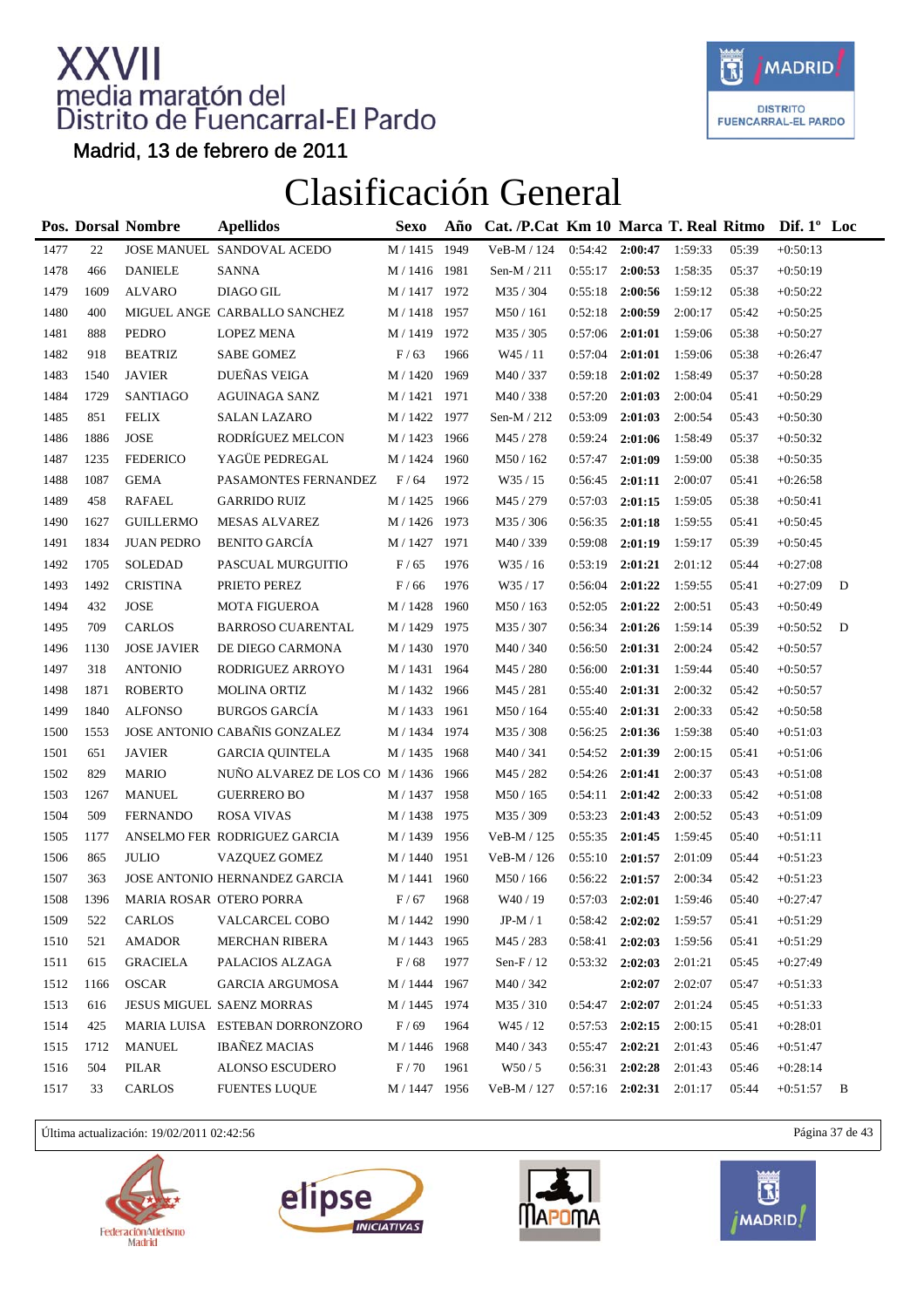

Madrid, 13 de febrero de 2011

### Clasificación General

|      |      | <b>Pos. Dorsal Nombre</b> | <b>Apellidos</b>                 | <b>Sexo</b>   | Año  | Cat. /P.Cat Km 10 Marca T. Real Ritmo Dif. 1° Loc |         |         |         |       |            |   |
|------|------|---------------------------|----------------------------------|---------------|------|---------------------------------------------------|---------|---------|---------|-------|------------|---|
| 1518 | 527  | <b>TANIA</b>              | <b>VIVERO PALMER</b>             | F/71          | 1980 | Sen-F / 13                                        | 0:56:31 | 2:02:34 | 2:01:50 | 05:46 | $+0:28:21$ |   |
| 1519 | 1800 | <b>HILARIO</b>            | MONTERO CAMARERO                 | M / 1448 1946 |      | VeB-M / 128                                       | 0:54:15 | 2:02:38 | 2:02:25 | 05:48 | $+0:52:04$ | D |
| 1520 | 897  | <b>CARLOS</b>             | <b>ANTON SALVADOR</b>            | M / 1449 1972 |      | M35/311                                           | 0:54:39 | 2:02:39 | 2:02:22 | 05:47 | $+0:52:05$ | D |
| 1521 | 898  |                           | JOSE MANUEL SANCHEZ DEL CASTILLO | M / 1450 1962 |      | M45 / 284                                         | 0:54:39 | 2:02:39 | 2:02:22 | 05:48 | $+0:52:05$ | D |
| 1522 | 1190 | <b>JOSE LUIS</b>          | <b>ALCAIDE RUBIO</b>             | M / 1451 1959 |      | M50 / 167                                         | 0:55:10 | 2:02:43 | 2:01:55 | 05:46 | $+0:52:09$ |   |
| 1523 | 1665 | <b>ANTONIO</b>            | <b>BARRANCO GARCIA</b>           | M / 1452 1975 |      | M35/312                                           | 0:54:17 | 2:02:44 | 2:02:32 | 05:48 | $+0:52:10$ |   |
| 1524 | 1666 |                           | DIANA MARCE MORALES SERRATO      | $\rm F$ / 72  | 3000 |                                                   | 0:54:17 | 2:02:44 | 2:02:33 | 05:48 | $+0:28:30$ |   |
| 1525 | 1012 | <b>DIEGO</b>              | PRIETO RODRIGUEZ                 | M / 1453      | 1978 | Sen-M $/213$                                      | 0:52:43 | 2:02:46 | 2:02:31 | 05:48 | $+0:52:12$ |   |
| 1526 | 995  | <b>DAVID</b>              | <b>CORREDOR OCA</b>              | M / 1454 1970 |      | M40 / 344                                         | 0:59:16 | 2:02:50 | 2:01:10 | 05:44 | $+0:52:17$ |   |
| 1527 | 498  | <b>ALBERTO</b>            | <b>GARCIA VADILLO</b>            | M / 1455 1970 |      | M40 / 345                                         | 0:59:14 | 2:02:51 | 2:01:11 | 05:44 | $+0:52:17$ |   |
| 1528 | 1584 | <b>IRVING</b>             | RAMIREZ GARCIA                   | M / 1456 1980 |      | Sen-M $/214$                                      | 0:58:59 | 2:02:52 | 2:01:01 | 05:44 | $+0:52:18$ |   |
| 1529 | 1745 | PABLO                     | BERNABEU TABOADA                 | M / 1457 1971 |      | M40 / 346                                         | 0:56:41 | 2:02:55 | 2:00:51 | 05:43 | $+0:52:22$ |   |
| 1530 | 25   | <b>LUIS</b>               | TRIGUERO BELTRAN                 | M / 1458 1975 |      | M35/313                                           | 0:55:22 | 2:02:59 | 2:02:23 | 05:48 | $+0:52:25$ |   |
| 1531 | 825  | PEDRO                     | <b>HUETE TORAL</b>               | M / 1459 1971 |      | M40 / 347                                         | 0:55:35 | 2:03:01 | 2:02:38 | 05:48 | $+0:52:27$ |   |
| 1532 | 824  | <b>SANTIAGO</b>           | <b>JARABA PEREZ</b>              | M / 1460      | 1957 | M50 / 168                                         | 0:55:35 | 2:03:01 | 2:02:38 | 05:48 | $+0:52:27$ |   |
| 1533 | 1205 |                           | JOSE ENRIQUE QUISMONDO CARBONELL | M / 1461 1970 |      | M40 / 348                                         | 0:55:42 | 2:03:03 | 2:01:16 | 05:44 | $+0:52:30$ |   |
| 1534 | 1539 | <b>JOSE RAMÓN</b>         | DOMINGUEZ VELASCO                | M / 1462 1973 |      | M35/314                                           | 0:56:48 | 2:03:04 | 2:01:11 | 05:44 | $+0:52:30$ |   |
| 1535 | 1093 | <b>FERNANDO</b>           | VIDIELLA EGUILUZ                 | M / 1463 1968 |      | M40 / 349                                         | 0:54:19 | 2:03:06 | 2:02:53 | 05:49 | $+0:52:32$ |   |
| 1536 | 284  | <b>FELIPE</b>             | <b>CATALINA RIVAS</b>            | M / 1464      | 1969 | M40 / 350                                         | 0:59:15 | 2:03:06 | 2:01:27 | 05:45 | $+0:52:32$ |   |
| 1537 | 726  | <b>MIGUEL</b>             | HERNANZ GOMEZ                    | M / 1465      | 1962 | M45 / 285                                         | 0:55:10 | 2:03:10 | 2:02:37 | 05:48 | $+0:52:36$ |   |
| 1538 | 1140 | <b>FRANCISCO</b>          | PEINADO IBARRA                   | M / 1466 1964 |      | M45 / 286                                         | 0:56:21 | 2:03:12 | 2:02:13 | 05:47 | $+0:52:39$ |   |
| 1539 | 1245 | <b>DAVID</b>              | DAVO PONS                        | M / 1467 1964 |      | M45 / 287                                         | 0:56:30 | 2:03:15 | 2:01:54 | 05:46 | $+0:52:41$ | D |
| 1540 | 1773 | JAIME                     | DE RIVERA LAMO DE ESPIN M/1468   |               | 1969 | M40/351                                           | 0:57:42 | 2:03:15 | 2:01:08 | 05:44 | $+0:52:42$ |   |
| 1541 | 600  |                           | MIGUEL ANGE PELAEZ BRUÑA         | M / 1469      | 1975 | M35/315                                           | 0:53:24 | 2:03:22 | 2:02:31 | 05:48 | $+0:52:48$ |   |
| 1542 | 876  |                           | MARIA JESUS RAIMUNDO RODRIGUEZ   | F/73          | 1970 | W40 / 20                                          | 0:57:53 | 2:03:27 | 2:02:50 | 05:49 | $+0:29:13$ | D |
| 1543 | 324  | <b>GREGORIO</b>           | MUÑOZ GARCIA                     | M / 1470 1962 |      | M45 / 288                                         | 0:56:50 | 2:03:33 | 2:02:33 | 05:48 | $+0:52:59$ |   |
| 1544 | 1368 | IÑAKI                     | <b>ESPLIEGO FERNANDEZ</b>        | M / 1471 1967 |      | M40/352                                           | 0:49:34 | 2:03:33 | 2:02:55 | 05:49 | $+0:53:00$ |   |
| 1545 | 1768 | <b>JOSE MARIA</b>         | <b>ESCUDERO RAMOS</b>            | M / 1472 1966 |      | M45 / 289                                         | 0:57:04 | 2:03:34 | 2:01:33 | 05:45 | $+0:53:00$ |   |
| 1546 | 742  | <b>JAVIER</b>             | <b>GONZALEZ SOMOZA</b>           | M / 1473 1975 |      | M35/316                                           | 1:02:01 | 2:03:34 | 2:03:01 | 05:49 | $+0:53:01$ | D |
| 1547 | 1495 | SUSANA                    | ROBLES SABIDO                    | F/74          | 1967 | W40/21                                            | 0:58:56 | 2:03:36 | 2:01:44 | 05:46 | $+0:29:22$ |   |
| 1548 | 83   | FCO.MANUEL                | <b>SOLIS GIRALDE</b>             | M / 1474      | 1959 | M50 / 169                                         | 0:54:54 | 2:03:39 | 2:03:00 | 05:49 | $+0:53:06$ |   |
| 1549 | 77   | <b>VICTOR</b>             | RODRIGUEZ NARBONA                | M / 1475 1955 |      | VeB-M / 129                                       | 0:55:48 | 2:03:40 | 2:03:02 | 05:49 | $+0:53:06$ | D |
| 1550 | 1436 | CARLOS                    | DIEZ HERNANDO                    | M / 1476 1961 |      | $\text{M50}$ / $170$                              | 0:56:31 | 2:03:40 | 2:01:30 | 05:45 | $+0:53:06$ |   |
| 1551 | 689  | <b>TOMAS</b>              | <b>IGLESIAS MENENDEZ</b>         | M / 1477 1970 |      | M40 / 353                                         | 0:59:41 | 2:03:41 | 2:02:47 | 05:49 | $+0:53:07$ |   |
| 1552 | 1689 | <b>RICARDO</b>            | LOPEZ GARCIA                     | M / 1478      | 1971 | M40/354                                           | 0:54:41 | 2:03:42 | 2:02:30 | 05:48 | $+0:53:08$ |   |
| 1553 | 1476 | <b>JUAN JOSE</b>          | MIELGO HERNANDEZ                 | M / 1479      | 1950 | VeB-M / 130                                       | 0:58:54 | 2:03:42 | 2:02:28 | 05:48 | $+0:53:09$ |   |
| 1554 | 1491 | PALOMA                    | PERPIÑA LOZANO                   | $\rm F$ / 75  | 1962 | W45 / 13                                          | 0:56:00 | 2:03:43 | 2:03:18 | 05:50 | $+0:29:29$ |   |
| 1555 | 1703 | <b>ANSELMO</b>            | <b>CARPIO CASCALES</b>           | M / 1480      | 1948 | VeB-M / 131                                       | 0:54:20 | 2:03:48 | 2:03:40 | 05:51 | $+0:53:15$ |   |
| 1556 | 1858 |                           | FERNANDO IS JIMÉNEZ JIMÉNEZ      | M / 1481      | 1955 | VeB-M / 132                                       | 0:55:46 | 2:03:50 | 2:03:03 | 05:49 | $+0:53:17$ |   |
| 1557 | 288  | <b>FRANCISCO</b>          | <b>GARCIA MORENO</b>             | M / 1482 1944 |      | VeB-M / 133                                       | 0:54:18 | 2:03:52 | 2:02:55 | 05:49 | $+0:53:18$ |   |
| 1558 | 1505 | CESAR                     | SALGADO NIETO                    | M / 1483 1963 |      | M45 / 290                                         | 0:55:57 | 2:03:53 | 2:02:15 | 05:47 | $+0:53:19$ |   |
|      |      |                           |                                  |               |      |                                                   |         |         |         |       |            |   |

Última actualización: 19/02/2011 02:42:57 Página 38 de 43







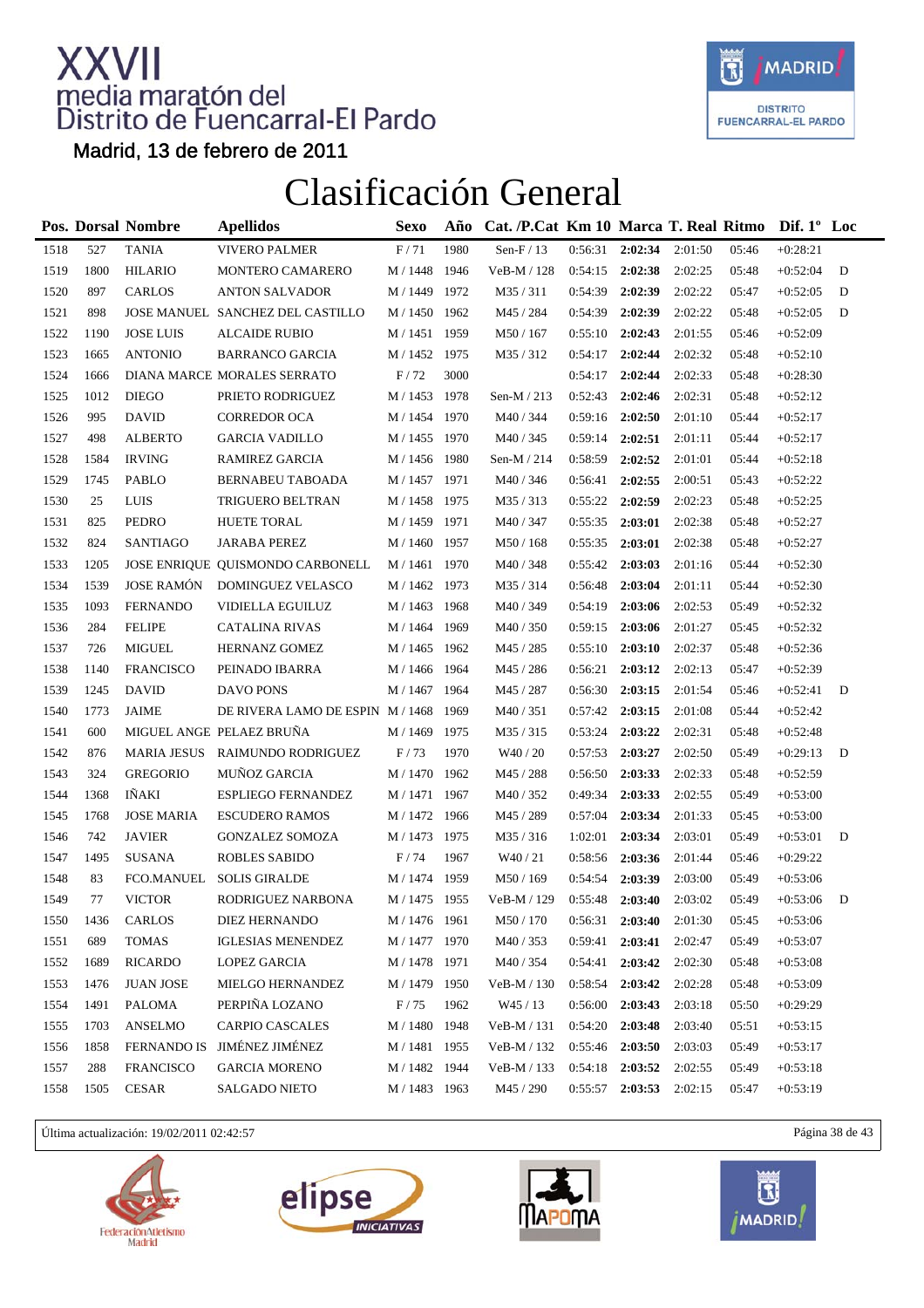

Madrid, 13 de febrero de 2011

#### Clasificación General

|      |      | Pos. Dorsal Nombre      | <b>Apellidos</b>                    | Sexo                  | Año  | Cat. /P.Cat Km 10 Marca T. Real Ritmo |         |                     |         |       | Dif. $1^{\circ}$ Loc |   |
|------|------|-------------------------|-------------------------------------|-----------------------|------|---------------------------------------|---------|---------------------|---------|-------|----------------------|---|
| 1559 | 1598 | <b>ANA</b>              | <b>ALVAREZ VEGA</b>                 | $\rm F$ / 76          | 1976 | W35 / 18                              | 0:56:22 | 2:03:55             | 2:02:15 | 05:47 | $+0:29:41$           |   |
| 1560 | 293  |                         | FRANCISCO JA MARTINEZ QUESADA       | M / 1484 1973         |      | M35 / 317                             | 0:59:13 | 2:03:56             | 2:01:55 | 05:46 | $+0:53:23$           |   |
| 1561 | 707  | <b>JUAN</b>             | RODRIGUEZ LOPEZ                     | M / 1485              | 1975 | M35/318                               | 1:00:29 | 2:03:56             | 2:01:44 | 05:46 | $+0:53:23$           |   |
| 1562 | 227  | <b>RICARDO</b>          | <b>MARTIN DIEGO</b>                 | M / 1486              | 1976 | M35/319                               | 0:58:37 | 2:04:05             | 2:02:14 | 05:47 | $+0:53:31$           |   |
| 1563 | 1345 | <b>PABLO</b>            | <b>MORALES SERRANO</b>              | M / 1487 1956         |      | VeB-M / 134                           | 0:55:29 | 2:04:18             | 2:03:41 | 05:51 | $+0:53:44$           | D |
| 1564 | 1728 | <b>JUAN JOSE</b>        | IZQUIERDO GARCIA                    | M / 1488 1972         |      | M35 / 320                             | 0:57:26 | 2:04:23             | 2:03:36 | 05:51 | $+0:53:49$           | B |
| 1565 | 1430 | <b>JORGE</b>            | DE JUAN BUSTOS                      | M / 1489              | 1964 | M45 / 291                             | 0:56:33 | 2:04:30             | 2:03:44 | 05:51 | $+0:53:57$           |   |
| 1566 | 1671 | <b>JUAN</b>             | PAREJO AMANTEGUI                    | $\mathrm{M}$ / $1490$ | 1976 | M35 / 321                             | 0:58:52 | 2:04:31             | 2:03:03 | 05:49 | $+0:53:57$           |   |
| 1567 | 569  | <b>RICARDO</b>          | <b>GARCIA GARCIA</b>                | M / 1491 1971         |      | M40 / 355                             | 0:56:26 | 2:04:34             | 2:02:21 | 05:47 | $+0:54:01$           |   |
| 1568 | 1470 | <b>MANUEL</b>           | LORENTE ALVAREZ                     | M / 1492 1972         |      | M35 / 322                             | 0:59:18 | 2:04:39             | 2:03:00 | 05:49 | $+0:54:05$           |   |
| 1569 | 1409 | <b>CARLOS</b>           | <b>BAEZA GOMEZ</b>                  | M / 1493 1973         |      | M35 / 323                             | 0:59:29 | 2:04:39             | 2:02:31 | 05:48 | $+0:54:05$           |   |
| 1570 | 680  | <b>IGNACIO</b>          | BERMUDO GONZALEZ                    | M / 1494 1970         |      | M40/356                               | 0:59:42 | 2:04:43             | 2:03:48 | 05:52 | $+0:54:09$           |   |
| 1571 | 268  | <b>MIRIAM</b>           | RODRIGUEZ CASTRO                    | F/77                  | 1981 | Sen- $F/14$                           | 0:56:49 | 2:04:46             | 2:03:01 | 05:49 | $+0:30:32$           |   |
| 1572 | 1904 | <b>ALBERTO</b>          | <b>JIMENEZ TENES</b>                | M / 1495              | 1977 | Sen-M / 215                           | 0:59:20 | 2:04:46             | 2:03:29 | 05:51 | $+0:54:13$           |   |
| 1573 | 1145 | <b>MERCEDES</b>         | ZAFRA LLORENTE                      | $\rm F$ / 78          | 1973 | W35 / 19                              | 0:53:55 | 2:04:51             | 2:04:13 | 05:53 | $+0:30:37$           |   |
| 1574 | 333  | <b>JAVIER</b>           | HERNANDO MARTINEZ                   | M / 1496              | 1978 | Sen-M $/$ 216                         | 0:56:36 | 2:04:58             | 2:02:49 | 05:49 | $+0:54:24$           |   |
| 1575 | 1942 | <b>JOSE MARIA</b>       | PELEGRIN LOPEZ                      | M / 1497 1975         |      | M35 / 324                             | 0:59:59 | 2:05:00             | 2:02:53 | 05:49 | $+0:54:26$           |   |
| 1576 | 604  | <b>MIGUEL</b>           | <b>DIAZ VILLAR</b>                  | M / 1498 1966         |      | M45 / 292                             | 0:56:29 | 2:05:02             | 2:03:25 | 05:50 | $+0:54:28$           |   |
| 1577 | 1734 | <b>TORCUATO</b>         | <b>FUENTES NIETO</b>                | M / 1499              | 1960 | M50 / 171                             | 0:57:27 | 2:05:06             | 2:04:06 | 05:52 | $+0:54:33$           |   |
| 1578 | 1727 |                         | MIGUEL ANGE IZQUIERDO GARCIA        | $\mathrm{M}$ / $1500$ | 1973 | M35 / 325                             | 0:57:27 | 2:05:06             | 2:04:20 | 05:53 | $+0:54:33$           | B |
| 1579 | 1408 | <b>MANUEL</b>           | <b>AREVALO MAESO</b>                | M / 1501 1961         |      | M50 / 172                             | 0:54:31 | 2:05:06             | 2:04:18 | 05:53 | $+0:54:33$           |   |
| 1580 | 460  | <b>ALBERTO</b>          | COPADO ROMERO                       | M / 1502 1978         |      | Sen-M / 217                           | 0:58:02 | 2:05:08             | 2:04:47 | 05:54 | $+0:54:34$           |   |
| 1581 | 1731 | <b>RAFAEL</b>           | <b>MARTINEZ LOSADA</b>              | M / 1503              | 1970 | M40/357                               | 0:57:26 | 2:05:09             | 2:04:12 | 05:53 | $+0:54:36$           |   |
| 1582 | 866  |                         | MIGUEL ANGE BAUTISTA BLAZQUEZ       | M / 1504 1981         |      | Sen-M $/218$                          | 0:55:10 | 2:05:13             | 2:04:25 | 05:53 | $+0:54:39$           |   |
| 1583 | 99   |                         | FRANCISCO JA MARTINEZ DEL CERRO     | M / 1505 1957         |      | M50 / 173                             | 0:55:35 | 2:05:16             | 2:04:38 | 05:54 | $+0:54:42$           |   |
| 1584 | 993  | LUIS MARIANO DIAZ YUSTE |                                     | M / 1506 1979         |      | Sen-M / 219                           | 0:54:40 | 2:05:24             | 2:03:54 | 05:52 | $+0:54:50$           | D |
| 1585 | 197  | <b>FATIMA</b>           | YAGUE OCON                          | F/79                  | 1979 | Sen- $F/15$                           | 0:58:28 | 2:05:26             | 2:04:04 | 05:52 | $+0:31:12$           | B |
| 1586 | 1853 | <b>MARIA JOSE</b>       | <b>GONZÁLEZ HERNÁNDEZ</b>           | F/80                  | 1973 | W35 / 20                              | 0:58:24 | 2:05:26             | 2:04:08 | 05:53 | $+0:31:12$           |   |
| 1587 | 198  | <b>OSCAR</b>            | <b>BLANQUEZ RAMOS</b>               | M / 1507 1971         |      | M40/358                               | 0:58:28 | 2:05:26             | 2:04:05 | 05:52 | $+0:54:52$           | D |
| 1588 | 601  | <b>GONZALO</b>          | FIGUEROA BEDGA                      | M / 1508 1977         |      | Sen-M / 220                           | 0:58:03 | 2:05:33             | 2:04:05 | 05:52 | $+0:54:59$           |   |
| 1589 | 1111 | SANTIAGO                | CABALLERO MENDAÑA                   | M / 1509              | 1960 | M50 / 174                             | 0:58:04 | 2:05:34             | 2:03:54 | 05:52 | $+0:55:01$           |   |
| 1590 | 1590 | <b>PAOLA</b>            | ORTIZ ESPEJO                        | F/81                  | 1981 | Sen- $F/16$                           | 0:56:49 | 2:05:44             | 2:04:37 | 05:54 | $+0:31:30$           |   |
| 1591 | 57   | JUAN ANTONI RUIZ RAMOS  |                                     | M / 1510 1955         |      | VeB-M / 135                           | 0:58:50 | 2:05:49             | 2:04:37 | 05:54 | $+0:55:15$           |   |
| 1592 | 1916 | <b>JOSE LUIS</b>        | RODRIGUEZ MOYA                      | M / 1511 1958         |      | M50 / 175                             | 0:57:15 | 2:05:54             | 2:04:33 | 05:54 | $+0:55:20$           |   |
| 1593 | 464  | LAZZARO                 | <b>BIGNAMI</b>                      | M / 1512 1983         |      | Sen-M / 221                           | 0:56:41 | 2:05:58             | 2:03:41 | 05:51 | $+0:55:24$           |   |
| 1594 | 1561 | <b>GABRIEL</b>          | NUÑEZ GARCIA                        | M / 1513 1964         |      | M45 / 293                             | 0:59:17 | 2:05:59             | 2:05:37 | 05:57 | $+0:55:25$           |   |
| 1595 | 1405 | <b>JULIO</b>            | ALVAREZ CANO-CABALLER M / 1514 1956 |                       |      | VeB-M / 136                           | 0:56:30 | 2:06:06             | 2:05:29 | 05:56 | $+0:55:32$           |   |
| 1596 | 141  | <b>JOSEF</b>            | REGENHARD                           | M / 1515 1954         |      | VeB-M / 137                           | 0:56:52 | 2:06:09             | 2:04:48 | 05:54 | $+0:55:35$           |   |
| 1597 | 1428 | ALVARO                  | CORTINA DE LA CONCHA                | M / 1516 1970         |      | M40 / 359                             | 0:59:49 | 2:06:09             | 2:04:09 | 05:53 | $+0:55:35$           |   |
| 1598 | 1903 | <b>JAVIER</b>           | <b>JIMENEZ TENES</b>                | M / 1517 1970         |      | M40 / 360                             | 0:59:25 | 2:06:11             | 2:04:54 | 05:55 | $+0:55:38$           |   |
| 1599 | 291  | <b>MERCEDES</b>         | <b>GONZALEZ MUÑOZ</b>               | F/82                  | 1974 | W35/21                                | 0:59:13 | $2:06:13$ $2:04:13$ |         | 05:53 | $+0:31:59$           |   |

Última actualización: 19/02/2011 02:42:58 Página 39 de 43







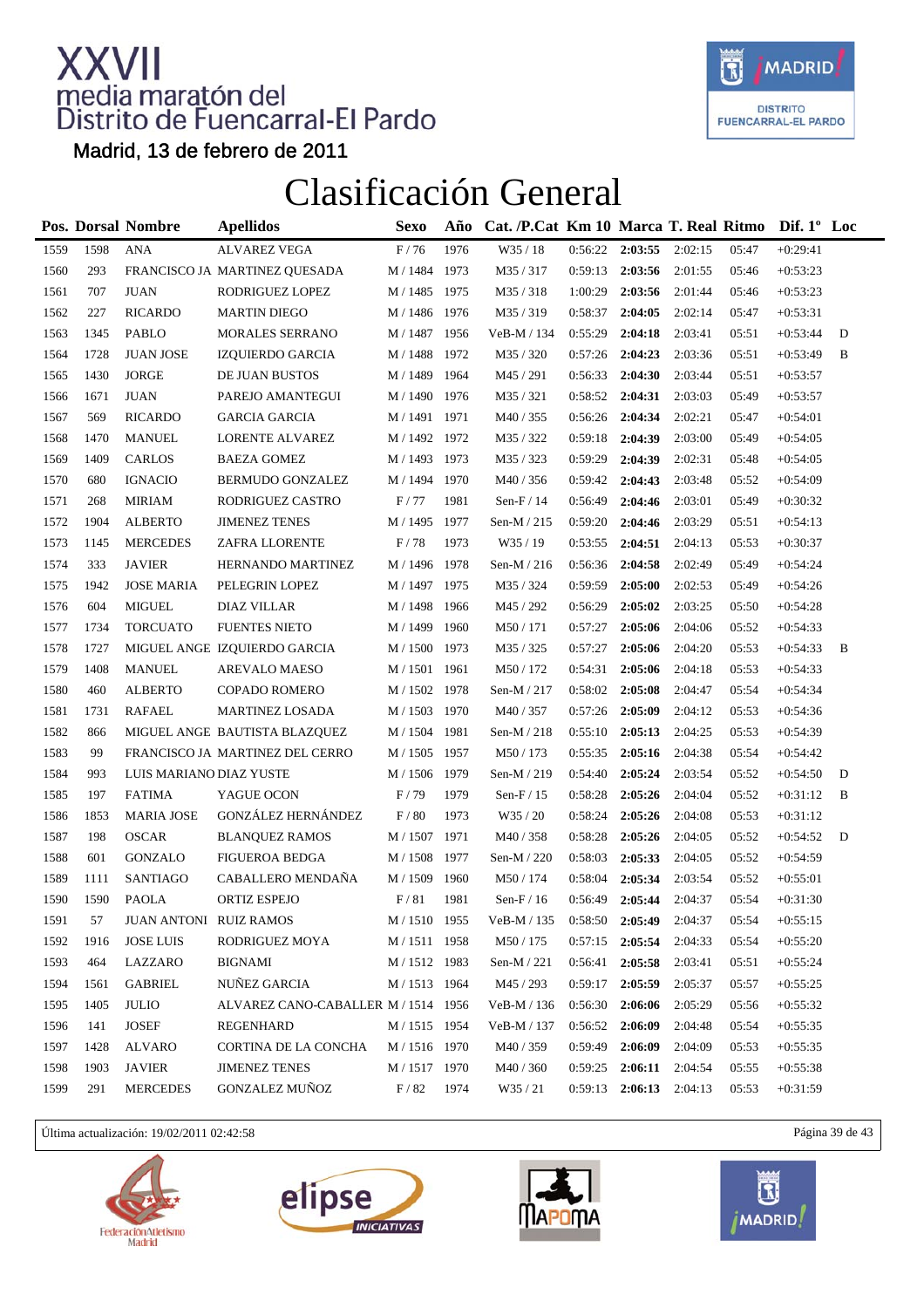

Madrid, 13 de febrero de 2011

### Clasificación General

|      |      | <b>Pos. Dorsal Nombre</b> | <b>Apellidos</b>                               | <b>Sexo</b>       | Año  | Cat. /P.Cat Km 10 Marca T. Real Ritmo |         |         |         |       | Dif. $1^{\circ}$ Loc |   |
|------|------|---------------------------|------------------------------------------------|-------------------|------|---------------------------------------|---------|---------|---------|-------|----------------------|---|
| 1600 | 229  |                           | JOSE ANTONIO CUENCA CAMPANARIO                 | M / 1518          | 1950 | VeB-M / 138                           |         | 2:06:14 | 2:06:14 | 05:58 | $+0:55:40$           |   |
| 1601 | 1831 | <b>DAVID</b>              | <b>ARRIBAS GRANADOS</b>                        | M / 1519 1976     |      | M35 / 326                             | 0:57:13 | 2:06:21 | 2:05:00 | 05:55 | $+0:55:47$           |   |
| 1602 | 1315 | <b>RICARDO</b>            | NIETO PEREZ                                    | M / 1520 1967     |      | M40/361                               | 0:58:57 | 2:06:25 | 2:04:48 | 05:54 | $+0:55:51$           |   |
| 1603 | 882  | <b>ANGEL</b>              | SANCHEZ-MIGALLON PARA M / 1521 1960            |                   |      | M50/176                               | 0:58:31 | 2:06:26 | 2:04:36 | 05:54 | $+0:55:52$           |   |
| 1604 | 685  | <b>CARLOS</b>             | ALMARCHA ARIAS                                 | M / 1522 1958     |      | M50 / 177                             | 0:55:47 | 2:06:29 | 2:05:40 | 05:57 | $+0:55:55$           |   |
| 1605 | 1452 | LUIS                      | <b>GARVIA VEGA</b>                             | M / 1523 1979     |      | Sen-M / 222                           | 0:58:34 | 2:06:32 | 2:05:33 | 05:57 | $+0:55:58$           | B |
| 1606 | 1458 | <b>JOSE MARIA</b>         | <b>GORDO MORENO</b>                            | M / 1524 1957     |      | M50 / 178                             | 0:56:50 | 2:06:32 | 2:04:45 | 05:54 | $+0:55:58$           |   |
| 1607 | 1266 | <b>MIGUEL</b>             | <b>MANZANO GARCIA</b>                          | M / 1525 1976     |      | M35 / 327                             | 0:59:45 | 2:06:34 | 2:05:40 | 05:57 | $+0:56:00$           | B |
| 1608 | 420  |                           | JOSE MANUEL HERNANDEZ CAÑIZARES                | M / 1526 1965     |      | M45 / 294                             | 1:00:20 | 2:06:36 | 2:04:12 | 05:53 | $+0:56:02$           |   |
| 1609 | 190  | <b>BORJA</b>              | <b>GUINEA BENJUMEA</b>                         | M / 1527 1976     |      | M35 / 328                             | 1:01:39 | 2:06:44 | 2:05:33 | 05:57 | $+0:56:11$           |   |
| 1610 | 1586 | <b>VALENTIN</b>           | <b>GARCIA SANCHEZ</b>                          | M / 1528          | 1978 | Sen-M $/$ 223                         | 1:00:20 | 2:06:56 | 2:05:05 | 05:55 | $+0:56:22$           |   |
| 1611 | 281  | <b>SALVADOR</b>           | <b>MARTINEZ RODRIGUEZ</b>                      | M / 1529          | 1982 | Sen-M / 224                           | 0:58:52 | 2:07:02 | 2:05:31 | 05:56 | $+0:56:29$           |   |
| 1612 | 107  | <b>ANDRES</b>             | ALMANSA CABALLERO                              | M / 1530 1938     |      | VeB-M / 139                           | 0:51:33 | 2:07:04 | 2:07:01 | 06:01 | $+0:56:30$           |   |
| 1613 | 634  | <b>JUAN JOSE</b>          | FERNANDEZ-NIEVES MORA M / 1531 1968            |                   |      | M40/362                               | 0:55:29 | 2:07:05 | 2:05:01 | 05:55 | $+0:56:32$           |   |
| 1614 | 1776 | <b>MARIA</b>              | <b>CARRERA ROIG</b>                            | F/83              | 1968 | W40/22                                | 0:59:20 | 2:07:07 | 2:04:57 | 05:55 | $+0:32:53$           |   |
| 1615 | 1475 | <b>MONICA</b>             | <b>MENOR ROMERO</b>                            | F/84              | 1973 | W35 / 22                              | 0:59:19 | 2:07:08 | 2:04:59 | 05:55 | $+0:32:55$           |   |
| 1616 | 1425 | <b>BEGOÑA</b>             | CEREZO MUÑOZ                                   | F/85              | 1978 | Sen- $F/17$                           | 0:59:19 | 2:07:08 | 2:04:59 | 05:55 | $+0:32:55$           |   |
| 1617 | 1803 | <b>MIGUEL</b>             | TORRALBO ESTRADA                               | M / 1532 1959     |      | M50 / 179                             | 0:57:17 | 2:07:12 | 2:05:52 | 05:57 | $+0:56:38$           |   |
| 1618 | 456  | <b>JUAN</b>               | <b>TESON ARIZA</b>                             | M / 1533          | 1963 | M45 / 295                             | 0:52:51 | 2:07:23 | 2:06:53 | 06:00 | $+0:56:49$           |   |
| 1619 | 928  | PILAR                     | LOPEZ ASENCIO                                  | F/86              | 1968 | W <sub>40</sub> / 23                  | 1:00:36 | 2:07:23 | 2:06:55 | 06:00 | $+0:33:10$           |   |
| 1620 | 929  | <b>ITZIAR</b>             | MENDIZABAL HENARES                             | F/87              | 1973 | W35 / 23                              | 1:00:35 | 2:07:24 | 2:06:55 | 06:00 | $+0:33:10$           |   |
| 1621 | 931  | <b>CARLOS</b>             | OLALLA BENEDICTO                               | M / 1534          | 1966 | M45 / 296                             | 1:00:35 | 2:07:25 | 2:06:56 | 06:00 | $+0:56:51$           |   |
| 1622 | 1595 |                           | VICENTE ENRI GARCIA JIMENEZ                    | M / 1535          | 1969 | M40 / 363                             | 0:41:01 | 2:07:27 | 2:07:21 | 06:02 | $+0:56:54$           |   |
| 1623 | 1680 |                           | JOSE MANUEL SANTOS CALVIÑO                     | M / 1536          | 1958 | M50 / 180                             | 0:52:27 | 2:07:37 | 2:07:24 | 06:02 | $+0:57:03$           |   |
| 1624 | 868  |                           | JUAN ANTONI HERNANDEZ GUTIERREZ                | M / 1537 1967     |      | M40 / 364                             | 0:59:46 | 2:07:40 | 2:07:13 | 06:01 | $+0:57:06$           |   |
| 1625 | 1564 | <b>JAVIER</b>             | ROLDAN TELLEZ                                  | M / 1538 1961     |      | M50/181                               | 1:01:15 | 2:07:41 | 2:05:43 | 05:57 | $+0:57:07$           |   |
| 1626 | 1440 |                           | JUAN ANTONI ESTEBAN BERNARDO                   | M / 1539          | 1966 | M45 / 297                             | 1:01:13 | 2:07:41 | 2:05:58 | 05:58 | $+0:57:07$           |   |
| 1627 | 1498 | <b>JESUS LUIS</b>         | RODRIGUEZ RIVERA                               | $M/1540\,$        | 1955 | VeB-M / 140                           | 0:58:54 | 2:07:46 | 2:06:32 | 05:59 | $+0:57:12$           |   |
| 1628 | 637  | JUAN CARLOS GARCIA MICO   |                                                | M / 1541 1959     |      | M50 / 182                             | 1:01:13 | 2:08:02 | 2:06:19 | 05:59 | $+0:57:29$           |   |
| 1629 | 638  | <b>JAVIER</b>             | ESPADA LARGO                                   | M / 1542 1960     |      | M50 / 183                             | 1:01:14 | 2:08:02 | 2:06:19 | 05:59 | $+0:57:29$           |   |
| 1630 | 1416 | <b>ANTONIO</b>            | <b>BERLANGA ATIENZA</b>                        | M / 1543 1965     |      | M45 / 298                             | 0:59:33 | 2:08:03 | 2:06:44 | 06:00 | $+0:57:29$           | D |
| 1631 | 433  | <b>RAMON</b>              | LARA MUÑOZ                                     | M / 1544 1965     |      | M45 / 299                             | 0:57:25 | 2:08:32 | 2:08:02 | 06:04 | $+0:57:58$           |   |
| 1632 | 436  | <b>ANTONIO</b>            | $\mathop{\mathrm{RODRIGUEZ}}\nolimits$ MONTAÑO | $\text{M}$ / 1545 | 1966 | $\text{M}45$ / $300$                  | 0:57:26 | 2:08:32 | 2:08:03 | 06:04 | $+0:57:58$           |   |
| 1633 | 435  | <b>BEATRIZ</b>            | <b>TAJUELO JEREZ</b>                           | F/88              | 1971 | W <sub>40</sub> / 24                  | 0:57:27 | 2:08:32 | 2:08:03 | 06:04 | $+0:34:18$           |   |
| 1634 | 1254 |                           | JOSE ANTONIO RODRIGO ALONSO                    | M / 1546          | 1967 | M40 / 365                             | 0:53:12 | 2:08:32 | 2:06:56 | 06:00 | $+0:57:59$           |   |
| 1635 | 239  | CARLOS                    | <b>MORANTE CALVO</b>                           | M / 1547          | 1978 | Sen-M / 225                           | 1:00:39 | 2:08:41 | 2:06:37 | 06:00 | $+0:58:07$           | D |
| 1636 | 187  | <b>JORGE</b>              | PEÑALVER GOMEZ-PINEDA M / 1549 1976            |                   |      | M35 / 329                             | 1:01:38 | 2:08:44 | 2:07:35 | 06:02 | $+0:58:11$           |   |
| 1637 | 189  | <b>IGNACIO</b>            | PENALVER GOMEZ-PINEDA M / 1548                 |                   | 1980 | Sen-M / 226                           | 1:01:40 | 2:08:44 | 2:07:33 | 06:02 | $+0:58:11$           |   |
| 1638 | 1366 | PILAR                     | <b>GASCON ZAPATA</b>                           | F/89              | 1969 | W <sub>40</sub> / 25                  | 0:57:27 | 2:08:45 | 2:08:05 | 06:04 | $+0:34:31$           |   |
| 1639 | 1374 | RAUL                      | <b>SANZ GARCIA</b>                             | M / 1550 1974     |      | M35 / 330                             | 1:02:16 | 2:08:51 | 2:06:48 | 06:00 | $+0:58:17$           |   |
| 1640 | 412  | <b>ANGEL LUIS</b>         | FRAILE CASTAÑO                                 | M / 1551 1970     |      | M40 / 366                             | 1:02:05 | 2:08:58 | 2:06:55 | 06:00 | $+0:58:24$           |   |

Última actualización: 19/02/2011 02:43:00 Página 40 de 43







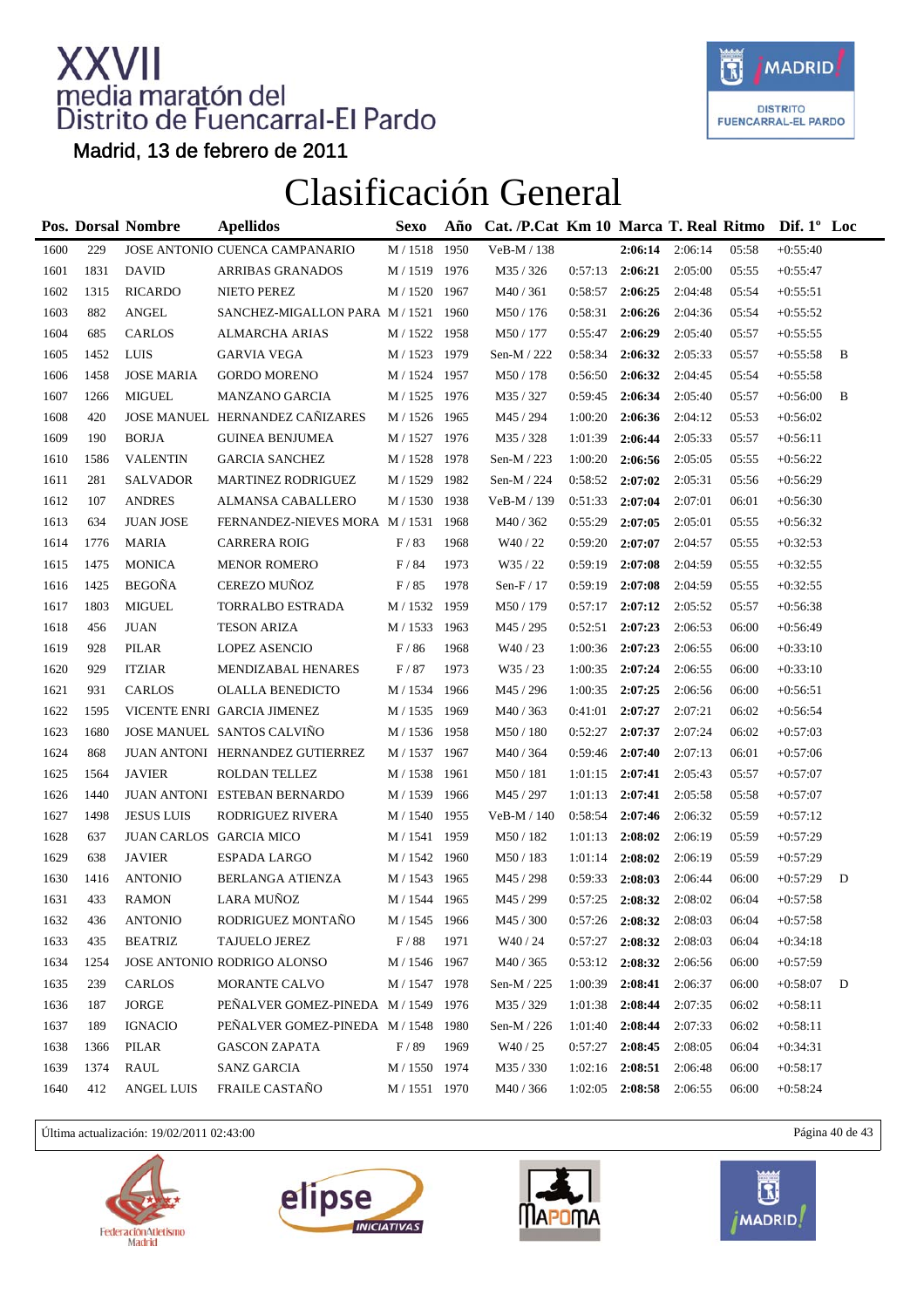

Madrid, 13 de febrero de 2011

### Clasificación General

|      |      | Pos. Dorsal Nombre | <b>Apellidos</b>                     | Sexo          | Año  | Cat. /P.Cat Km 10 Marca T. Real Ritmo Dif. 1° Loc |         |         |         |       |            |   |
|------|------|--------------------|--------------------------------------|---------------|------|---------------------------------------------------|---------|---------|---------|-------|------------|---|
| 1641 | 411  |                    | JUAN FRANCIS FRAILE CASTAÑO          | M / 1552      | 1973 | M35 / 331                                         | 1:02:05 | 2:08:59 | 2:06:55 | 06:00 | $+0:58:25$ |   |
| 1642 | 1401 | <b>JUANA</b>       | <b>ALARCON ALACIO</b>                | F/90          | 1965 | W45 / 14                                          | 1:01:30 | 2:09:00 | 2:06:46 | 06:00 | $+0:34:46$ |   |
| 1643 | 681  |                    | FRANCISCO JA ESTEBAN PARRA           | M / 1553 1976 |      | M35/332                                           | 0:59:42 | 2:09:02 | 2:08:07 | 06:04 | $+0:58:28$ |   |
| 1644 | 272  |                    | MARIANO JES BLANCO GONZALEZ          | M / 1554      | 1971 | M40 / 367                                         | 1:01:32 | 2:09:06 | 2:06:45 | 06:00 | $+0:58:32$ |   |
| 1645 | 1619 | <b>FCO.JAVIER</b>  | VICO LOPEZ                           | M / 1555 1972 |      | M35 / 333                                         | 0:55:45 | 2:09:22 | 2:08:06 | 06:04 | $+0:58:48$ |   |
| 1646 | 1175 | <b>GRACE</b>       | HERNANDEZ PINEDA                     | F/91          | 1971 | W <sub>40</sub> / 26                              | 0:59:53 | 2:09:22 | 2:07:16 | 06:01 | $+0:35:08$ |   |
| 1647 | 253  | <b>MARIO</b>       | <b>DURAN GARCIA</b>                  | M / 1556      | 1979 | Sen-M / 227                                       | 1:00:59 | 2:09:33 | 2:07:58 | 06:03 | $+0:58:59$ | B |
| 1648 | 1469 | <b>LUCIA</b>       | <b>LOPEZ SORIANO</b>                 | F/92          | 1973 | W35/24                                            | 0:59:50 | 2:09:42 | 2:08:39 | 06:05 | $+0:35:28$ |   |
| 1649 | 1482 | <b>ARMANDO</b>     | MURGA RUIZ                           | M / 1557 1971 |      | M40 / 368                                         | 0:59:50 | 2:09:43 | 2:08:39 | 06:05 | $+0:59:09$ |   |
| 1650 | 1174 |                    | LEONARDO DA BRAVO SUAREZ             | M / 1558      | 3000 |                                                   | 0:56:20 | 2:09:46 | 2:08:16 | 06:04 | $+0:59:12$ |   |
| 1651 | 147  | <b>NURIA</b>       | BERMEJO DEL CAMPO                    | F/93          | 1969 | W <sub>40</sub> / 27                              | 1:02:10 | 2:10:07 | 2:08:12 | 06:04 | $+0:35:53$ |   |
| 1652 | 625  | <b>FRANCISCO</b>   | <b>MUÑOZ MATEOS</b>                  | $M/1559$      | 1958 | M50 / 184                                         | 1:00:31 | 2:10:10 | 2:08:22 | 06:05 | $+0:59:37$ |   |
| 1653 | 568  |                    | MARIA PILAR MORENO FERNANDEZ         | F/94          | 1972 | W35 / 25                                          | 0:56:50 | 2:10:15 | 2:08:41 | 06:05 | $+0:36:01$ |   |
| 1654 | 1354 | <b>RAMON</b>       | ACEDO CARRETERO                      | M / 1560 1947 |      | VeB-M / 141                                       | 0:57:27 | 2:10:17 | 2:09:47 | 06:09 | $+0:59:43$ |   |
| 1655 | 1178 | <b>JUAN ANGEL</b>  | <b>MARTIN IGLESIAS</b>               | M / 1561      | 1958 | M50 / 185                                         | 0:56:17 | 2:10:17 | 2:08:17 | 06:04 | $+0:59:43$ |   |
| 1656 | 178  | <b>JULIAN</b>      | CAÑAMERO SANCHEZ                     | M / 1562 1981 |      | Sen-M / 228                                       | 0:58:19 | 2:10:32 | 2:09:01 | 06:06 | $+0:59:58$ |   |
| 1657 | 1668 | <b>FERNANDO</b>    | URDIALES SERRANO                     | M / 1563 1976 |      | M35 / 334                                         | 1:00:51 | 2:10:55 | 2:09:09 | 06:07 | $+1:00:21$ |   |
| 1658 | 1524 | <b>JAIME</b>       | <b>VIVES DALMAU</b>                  | M / 1564 1973 |      | M35 / 335                                         | 0:59:49 | 2:11:03 | 2:09:03 | 06:07 | $+1:00:30$ |   |
| 1659 | 839  | <b>CRISTIAN</b>    | PEREZ LEIRO                          | M / 1565 1990 |      | JP-M $/2$                                         | 1:00:15 | 2:11:09 | 2:09:33 | 06:08 | $+1:00:35$ |   |
| 1660 | 840  | <b>FELIX</b>       | LECROISEY MACIAS                     | M / 1566      | 1979 | Sen-M / 229                                       | 1:00:31 | 2:11:09 | 2:09:33 | 06:08 | $+1:00:36$ |   |
| 1661 | 1517 | <b>ALBERTO</b>     | TURIENZO ROMANO                      | M / 1567 1968 |      | M40 / 369                                         | 1:00:09 | 2:11:17 | 2:09:19 | 06:07 | $+1:00:44$ | D |
| 1662 | 444  | <b>ROSA</b>        | SEPULVEDA TAEÑO                      | F/95          | 1970 | W <sub>40</sub> / 28                              | 0:58:01 | 2:11:28 | 2:10:44 | 06:11 | $+0:37:14$ |   |
| 1663 | 1274 | PABLO              | HUERTA BALLESTEROS                   | M / 1568      | 3000 |                                                   | 1:01:39 | 2:11:32 | 2:10:23 | 06:10 | $+1:00:59$ |   |
| 1664 | 278  | <b>EMILIO</b>      | PEREZ RICOTE                         | M / 1569      | 1959 | M50/186                                           | 1:00:04 | 2:11:34 | 2:10:05 | 06:09 | $+1:01:01$ |   |
| 1665 | 501  | <b>BEATRIZ</b>     | <b>REY RUIZ</b>                      | F/96          | 1972 | W35/26                                            | 0:57:23 | 2:11:34 | 2:10:06 | 06:09 | $+0:37:21$ |   |
| 1666 | 445  | <b>JOSE</b>        | SEPULVEDA GARCIA                     | M / 1570 1946 |      | VeB-M / 142                                       | 0:58:00 | 2:11:51 | 2:11:06 | 06:12 | $+1:01:17$ |   |
| 1667 | 422  | PHILIPPE           | <b>CAMUS</b>                         | M / 1571 1960 |      | M50/187                                           | 0:58:33 | 2:12:10 | 2:11:08 | 06:12 | $+1:01:36$ |   |
| 1668 | 330  | <b>JOAQUIN</b>     | CABAÑAS DE MIGUEL                    | M / 1572 1983 |      | Sen-M / 230                                       | 0:59:54 | 2:12:20 | 2:10:19 | 06:10 | $+1:01:46$ | D |
| 1669 | 461  | <b>JOSE LUIS</b>   | HERRERO GOMEZ                        | M / 1573 1969 |      | M40 / 370                                         | 1:03:56 | 2:12:28 | 2:10:44 | 06:11 | $+1:01:54$ |   |
| 1670 | 729  | <b>CARLOS</b>      | <b>MARTIN ARRABAL</b>                | M / 1574 1960 |      | M50 / 188                                         | 0:56:57 | 2:12:32 | 2:11:41 | 06:14 | $+1:01:58$ | D |
| 1671 | 730  | <b>FRANCISCO</b>   | FERNANDEZ PALLARES                   | M / 1575      | 1960 | M50 / 189                                         | 0:56:57 | 2:12:32 | 2:11:40 | 06:14 | $+1:01:58$ | D |
| 1672 | 1059 | <b>JESUS</b>       | <b>COLLERA PEREZ</b>                 | M / 1576 1942 |      | VeB-M / 143                                       | 1:01:38 | 2:12:33 | 2:10:37 | 06:11 | $+1:01:59$ |   |
| 1673 | 1433 | CARLOS             | DEL OLMO MORAND                      | M / 1577 1954 |      | VeB-M / 144                                       | 1:01:22 | 2:12:57 | 2:11:10 | 06:13 | $+1:02:23$ |   |
| 1674 | 1585 | <b>RAFAEL</b>      | CLAVER RODRIGUEZ-SALIN M / 1578 1971 |               |      | M40/371                                           |         | 2:13:01 | 2:13:01 | 06:18 | $+1:02:27$ |   |
| 1675 | 1317 | PASCUAL            | LUDEÑA BAUTISTA                      | M / 1579      | 1948 | VeB-M / 145                                       | 1:02:05 | 2:13:10 | 2:11:30 | 06:13 | $+1:02:37$ | D |
| 1676 | 1538 | <b>LUISA</b>       | CONDE OLASAGASTI                     | F/97          | 1956 | $VeB-F/4$                                         | 1:02:17 | 2:13:12 | 2:10:59 | 06:12 | $+0:38:58$ |   |
| 1677 | 869  |                    | MARIA DEL M LOMINCHAR LOMINCHAR      | $\rm F$ / 98  | 1964 | W45 / 15                                          | 1:00:42 | 2:13:42 | 2:13:16 | 06:18 | $+0:39:29$ |   |
| 1678 | 1587 | <b>JUAN PABLO</b>  | <b>ESQUER HERNANDEZ</b>              | M / 1580      | 1981 | Sen-M / 231                                       | 1:00:59 | 2:13:46 | 2:11:55 | 06:15 | $+1:03:12$ |   |
| 1679 | 706  | <b>MANUEL</b>      | LOPEZ MARTINEZ                       | M / 1581      | 1948 | $VeB-M / 146$                                     | 1:00:29 | 2:13:49 | 2:11:37 | 06:14 | $+1:03:15$ |   |
| 1680 | 31   | PEDRO              | <b>LOBO ARCE</b>                     | M / 1582      | 1956 | VeB-M / 147                                       | 1:01:15 | 2:14:18 | 2:12:31 | 06:16 | $+1:03:44$ |   |
| 1681 | 1414 | <b>FUENSANTA</b>   | <b>BECERRO SIRVENT</b>               | F/99          | 1961 | W50/6                                             | 1:01:32 | 2:14:24 | 2:12:11 | 06:15 | $+0:40:10$ |   |

Última actualización: 19/02/2011 02:43:02 Página 41 de 43







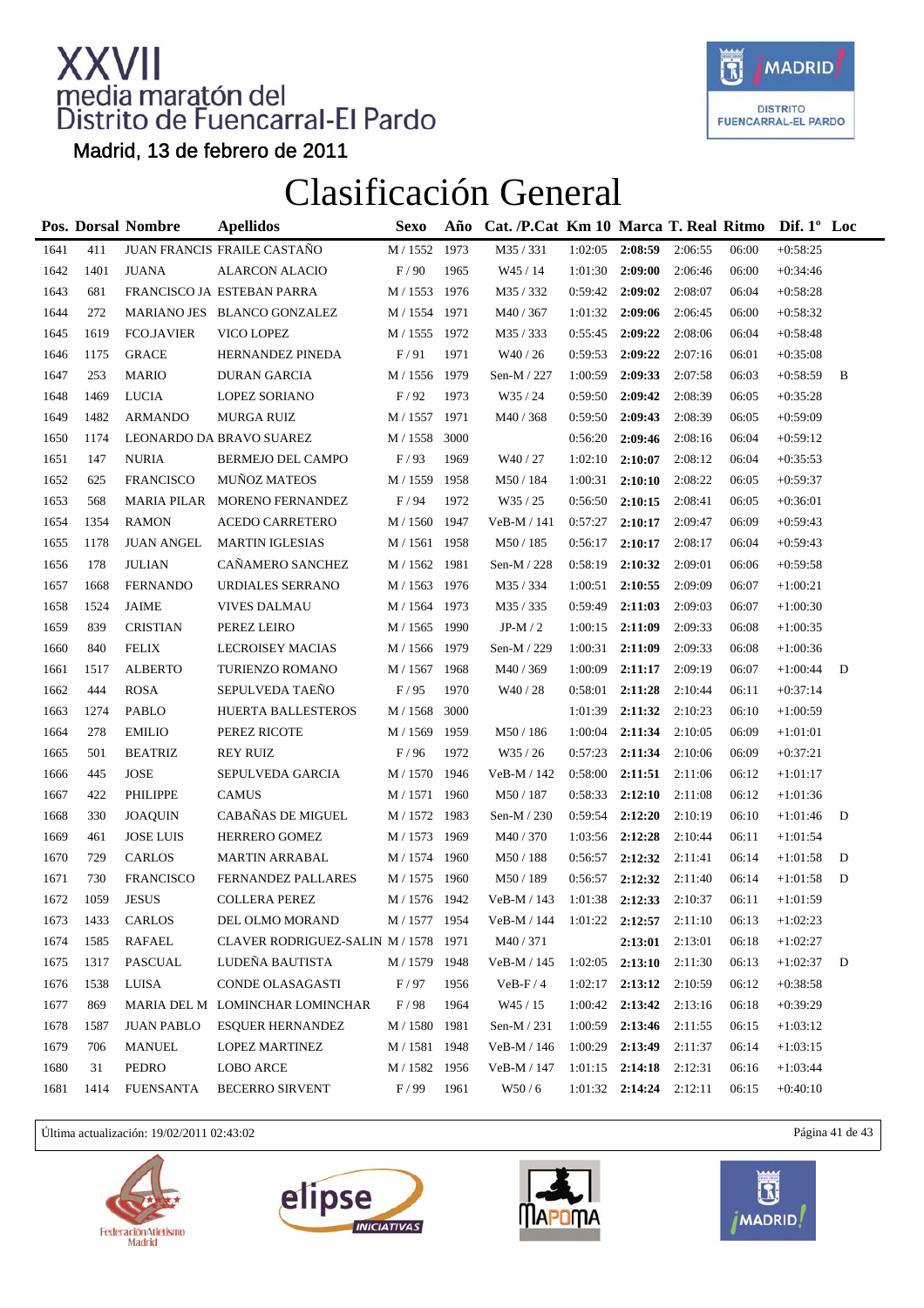

Madrid, 13 de febrero de 2011

### Clasificación General

|      |      | Pos. Dorsal Nombre   | <b>Apellidos</b>             | <b>Sexo</b>     | Año  | Cat. /P.Cat Km 10 Marca T. Real Ritmo Dif. 1° Loc |         |                   |                     |       |            |   |
|------|------|----------------------|------------------------------|-----------------|------|---------------------------------------------------|---------|-------------------|---------------------|-------|------------|---|
| 1682 | 9    | <b>RUTH</b>          | <b>GARCIA LORENTE</b>        | $\rm F$ / $100$ | 1971 | W40 / 29                                          | 0:59:52 | 2:14:32           | 2:13:11             | 06:18 | $+0:40:19$ |   |
| 1683 | 10   | <b>ANTONIO</b>       | <b>BARDERAS SANCHEZ</b>      | M / 1583        | 1968 | M40 / 372                                         |         | $0:59:52$ 2:14:32 | 2:13:11             | 06:18 | $+1:03:59$ | B |
| 1684 | 1875 | <b>JAVIER</b>        | NORA EXPÓSITO                | M / 1584        | 1977 | Sen-M / 232                                       | 0:58:23 | 2:14:38           | 2:13:22             | 06:19 | $+1:04:05$ |   |
| 1685 | 1134 | <b>ANA BELEN</b>     | RODRIGUEZ FERNANDEZ          | F/101           | 1972 | W35 / 27                                          | 1:00:59 | 2:14:56           | 2:13:04             | 06:18 | $+0:40:43$ |   |
| 1686 | 1529 | <b>ISMAEL</b>        | FERNANDEZ SANCHEZ            | M / 1585 1973   |      | M35/336                                           | 1:01:16 | 2:15:27           | 2:14:43             | 06:23 | $+1:04:54$ | D |
| 1687 | 1422 | <b>AIDA</b>          | <b>CASQUERO BECERRO</b>      | F/102           | 1988 | Sen- $F/18$                                       | 1:01:32 | 2:15:28           | 2:13:16             | 06:18 | $+0:41:14$ |   |
| 1688 | 1293 | <b>ROBERTO</b>       | <b>MARTINEZ HARVEY</b>       | M / 1586        | 1925 | VeB-M / 148                                       | 1:01:42 | 2:15:37           | 2:14:00             | 06:21 | $+1:05:03$ |   |
| 1689 | 806  | <b>CRISTINA</b>      | <b>ARROBA ARCONES</b>        | F/103           | 1965 | W45/16                                            | 1:00:17 | 2:15:44           | 2:15:00             | 06:23 | $+0:41:31$ |   |
| 1690 | 1377 | <b>JOSE LUIS</b>     | FRESNEDA HEREDERO            | M / 1587 1942   |      | VeB-M / 149                                       | 1:03:03 | 2:15:47           | 2:13:42             | 06:20 | $+1:05:13$ |   |
| 1691 | 1376 | <b>JESUS</b>         | <b>GARCIA FERNANDEZ</b>      | M / 1588 1942   |      | $VeB-M / 150$                                     | 1:03:03 | 2:15:47           | 2:13:42             | 06:20 | $+1:05:14$ |   |
| 1692 | 1527 | <b>SEBASTIAN</b>     | <b>MIRALLES CONDE</b>        | M / 1589        | 1972 | M35 / 337                                         | 0:59:35 | 2:16:19           | 2:15:48             | 06:26 | $+1:05:45$ |   |
| 1693 | 341  | <b>MARCOS</b>        | <b>BLANCO KROEGER</b>        | M / 1590 1973   |      | M35 / 338                                         | 1:03:57 | 2:16:26           | 2:14:11             | 06:21 | $+1:05:52$ |   |
| 1694 | 342  | <b>CARLOS</b>        | <b>GONZALEZ LOPEZ</b>        | M / 1591 1962   |      | M45 / 301                                         | 1:03:59 | 2:16:26           | 2:14:11             | 06:21 | $+1:05:53$ |   |
| 1695 | 1603 | <b>HECTOR</b>        | <b>INFANTES SAN MATEO</b>    | M / 1592 1964   |      | M45 / 302                                         | 1:02:07 | 2:16:26           | 2:14:10             | 06:21 | $+1:05:53$ |   |
| 1696 | 343  | <b>ELENA</b>         | MUÑOZ SANCHEZ                | F/104           | 1979 | Sen- $F/19$                                       | 1:03:58 | 2:16:27           | 2:14:11             | 06:21 | $+0:42:13$ |   |
| 1697 | 1630 | CARLOS SERGI FRACARO |                              | M / 1593        | 1961 | M50 / 190                                         | 1:00:37 | 2:16:31           | 2:14:39             | 06:22 | $+1:05:57$ |   |
| 1698 | 1020 | <b>MANUEL</b>        | HERRERO GUIJO                | M / 1594 1967   |      | M40 / 373                                         | 0:56:26 | 2:16:38           | 2:15:16             | 06:24 | $+1:06:05$ |   |
| 1699 | 1614 | <b>PABLO</b>         | <b>MONTORIO SORIA</b>        | M / 1595 1978   |      | Sen-M / 233                                       | 0:56:04 | 2:16:39           | 2:15:48             | 06:26 | $+1:06:06$ |   |
| 1700 | 1138 | <b>JAVIER LUIS</b>   | PASCUA ISTURIZ               | M / 1596        | 1966 | M45 / 303                                         | 1:03:57 | 2:16:43           | 2:15:00             | 06:23 | $+1:06:09$ |   |
| 1701 | 496  | <b>ISABEL</b>        | <b>MARTIN MEDINA</b>         | F/105           | 1960 | W50/7                                             | 1:03:01 | 2:17:12           | 2:15:04             | 06:24 | $+0:42:59$ |   |
| 1702 | 743  | <b>YOLANDA</b>       | HERRERO GOMEZ                | F/106           | 1976 | W35 / 28                                          | 1:02:01 | 2:17:20           | 2:16:47             | 06:28 | $+0:43:07$ | D |
| 1703 | 1523 | <b>SARAH</b>         | <b>VITALE</b>                | F/107           | 1983 | Sen-F $/$ 20                                      | 1:01:41 | 2:17:30           | 2:15:21             | 06:24 | $+0:43:17$ |   |
| 1704 | 139  | <b>LUIS FELIPE</b>   | <b>SELLERA RAMOS</b>         | M / 1597        | 1949 | $VeB-M / 151$                                     | 1:04:38 | 2:17:36           | 2:15:36             | 06:25 | $+1:07:02$ |   |
| 1705 | 799  | <b>TOMAS</b>         | PRADO CARLOS                 | M / 1598        | 1964 | M45 / 304                                         | 1:00:34 | 2:18:19           | 2:17:33             | 06:31 | $+1:07:45$ |   |
| 1706 | 1765 | <b>GONZALO</b>       | VILLAMARÍN BARREDO           | M / 1599 1957   |      | M50 / 191                                         | 0:55:43 | 2:18:27           | 2:17:33             | 06:31 | $+1:07:53$ |   |
| 1707 | 1483 | <b>ANA</b>           | <b>OJEDA GIMENEZ</b>         | F/108           | 1949 | $VeB-F/5$                                         | 0:59:30 | 2:18:29           | 2:18:27             | 06:33 | $+0:44:15$ |   |
| 1708 | 1080 | <b>JESUS</b>         | FERNANDEZ DE LA CAL          | M / 1600        | 1969 | M40 / 374                                         | 1:04:31 | 2:20:13           | 2:17:49             | 06:31 | $+1:09:39$ |   |
| 1709 | 1078 | PEDRO JOSE           | <b>GARCIA GARCIA</b>         | M / 1601        | 1976 | M35/339                                           | 1:04:31 | 2:20:13           | 2:17:50             | 06:31 | $+1:09:39$ |   |
| 1710 | 1079 | <b>YOLANDA</b>       | <b>LATRE VEGAS</b>           | F/109           | 1972 | W35 / 29                                          | 1:04:31 | 2:20:13           | 2:17:50             | 06:31 | $+0:45:59$ |   |
| 1711 | 696  | <b>PEDRO</b>         | <b>VILLALBA CANTERO</b>      | M / 1602 1952   |      | VeB-M / 152                                       | 1:00:49 | 2:21:24           | 2:21:02             | 06:41 | $+1:10:50$ | D |
| 1712 | 146  | <b>JOSE</b>          | PEREZ OVARTE                 | M / 1603        | 1969 | M40 / 375                                         | 1:03:00 | 2:21:31           | 2:19:37             | 06:37 | $+1:10:57$ |   |
| 1713 | 524  |                      | FRANCISCO JA CARRERA ALONSO  | M / 1604 1974   |      | M35 / 340                                         | 1:03:30 | 2:21:41 2:19:37   |                     | 06:37 | $+1:11:07$ |   |
| 1714 | 1418 | SUSANA               | <b>BUIL ECIJA</b>            | $\rm F$ / $110$ | 1962 | W <sub>45</sub> / 17                              | 1:03:58 | 2:22:00           | 2:19:45             | 06:37 | $+0:47:46$ |   |
| 1715 | 152  | ANA MARIA            | <b>SANCHEZ PEREZ</b>         | F/111           | 1961 | W50/8                                             | 1:05:31 | 2:22:01           | 2:20:07             | 06:38 | $+0:47:47$ |   |
| 1716 | 641  |                      | FRANCISCO JA HERRERO ALCOLEA | M / 1605        | 1962 | M45 / 305                                         | 1:02:05 | 2:22:08           | 2:20:20             | 06:39 | $+1:11:34$ | D |
| 1717 | 440  | EVA GLORIA           | <b>GOMEZ RODRIGUEZ</b>       | F/112           | 1975 | W35 / 30                                          | 1:01:37 | 2:22:08           | 2:19:50             | 06:37 | $+0:47:54$ |   |
| 1718 | 331  |                      | JORGE CARLO TEJEDOR ROMERO   | M / 1606 1983   |      | Sen-M / 234                                       | 0:56:24 | 2:22:10           | 2:20:10             | 06:38 | $+1:11:37$ |   |
| 1719 | 1794 | <b>JAVIER</b>        | PARDO SANTIAGO               | M / 1607 1976   |      | M35 / 341                                         | 0:58:29 | 2:23:06           | 2:21:03             | 06:41 | $+1:12:32$ | D |
| 1720 | 1144 | <b>MARIA JOSE</b>    | <b>MARTINEZ CONTRERAS</b>    | F/113           | 1978 | Sen- $F/21$                                       | 1:05:14 | 2:23:07           | 2:20:49             | 06:40 | $+0:48:53$ | D |
| 1721 | 1236 | XAVI                 | <b>JUEZ ANDRADE</b>          | M / 1608        | 1969 | M40 / 376                                         | 1:00:59 | 2:23:45           | 2:21:40             | 06:42 | $+1:13:11$ |   |
| 1722 | 1690 | <b>CARMELO</b>       | DE VICENTE MONJO             | M / 1609 1944   |      | VeB-M / 153                                       |         |                   | $2:24:32$ $2:23:43$ | 06:48 | $+1:13:58$ |   |
|      |      |                      |                              |                 |      |                                                   |         |                   |                     |       |            |   |

Última actualización: 19/02/2011 02:43:03 Página 42 de 43